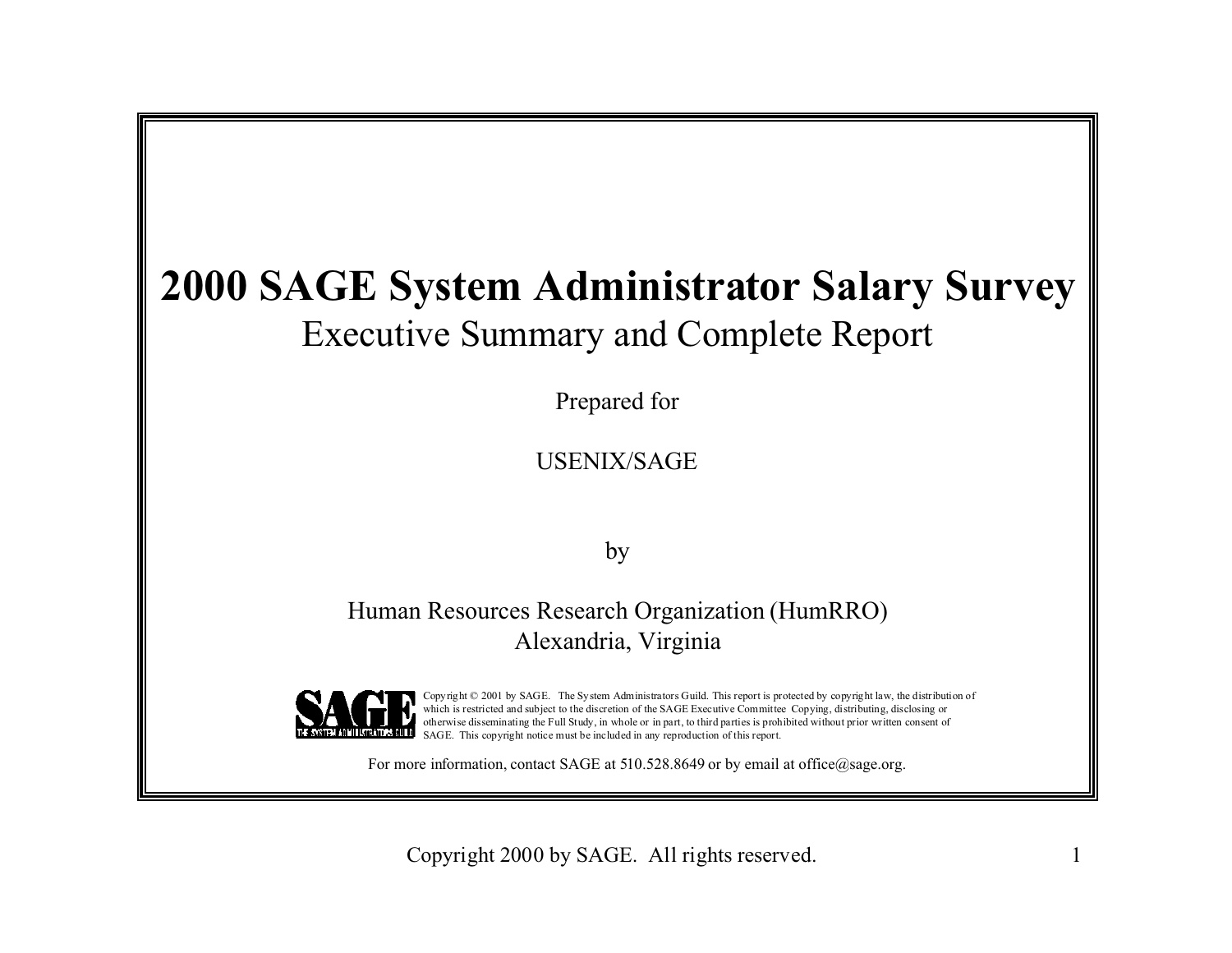## **TABLE OF CONTENTS**

| Percent Higher or Lower Zipcode Averages are Compared to the Overall U.S. Average 26 |  |
|--------------------------------------------------------------------------------------|--|
|                                                                                      |  |
|                                                                                      |  |
|                                                                                      |  |
|                                                                                      |  |
|                                                                                      |  |
|                                                                                      |  |
|                                                                                      |  |
|                                                                                      |  |
|                                                                                      |  |
|                                                                                      |  |
|                                                                                      |  |
|                                                                                      |  |
|                                                                                      |  |
|                                                                                      |  |
|                                                                                      |  |
|                                                                                      |  |
| Membership in Professional Organizations and Working for More than One Employer 53   |  |
|                                                                                      |  |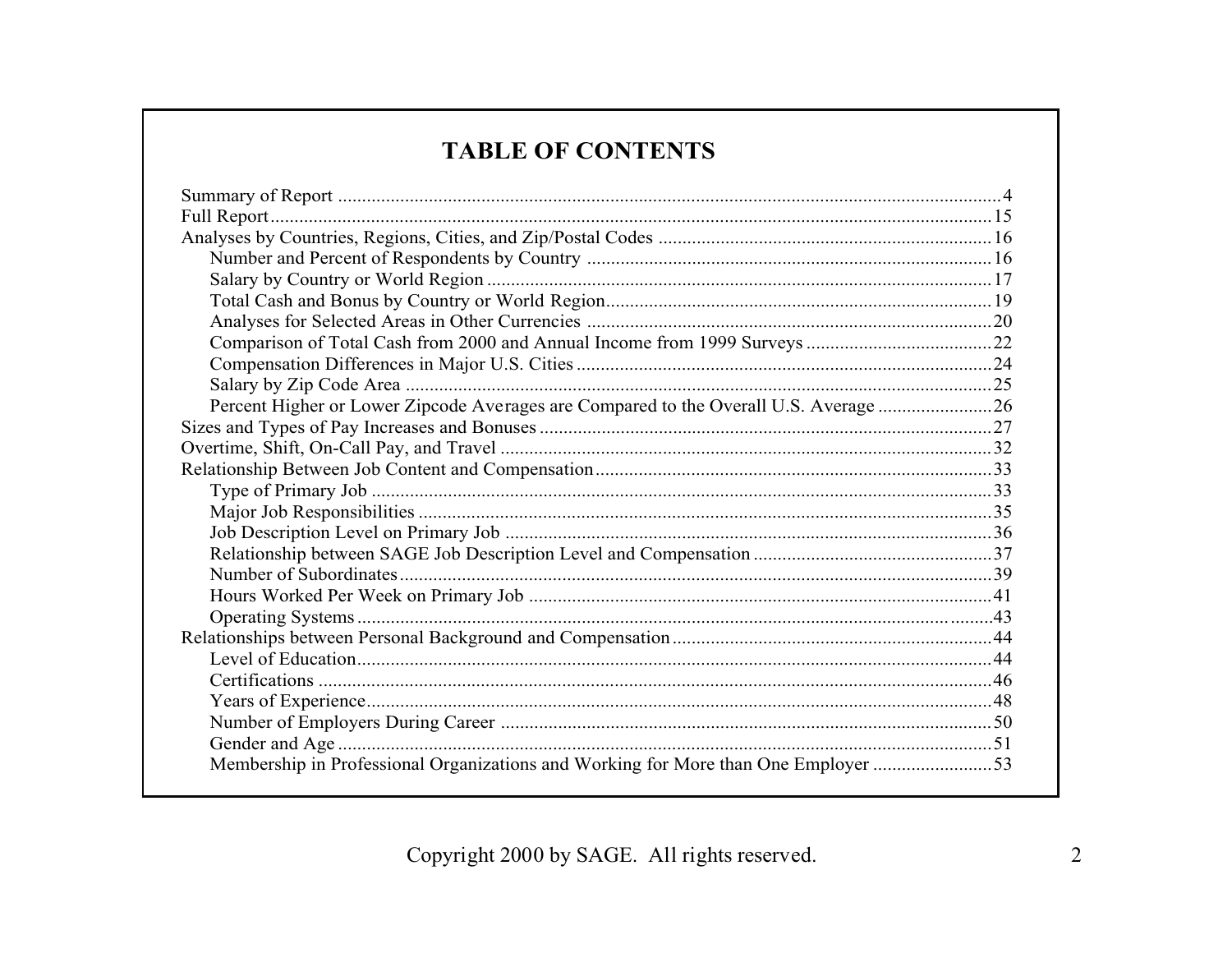## **TABLE OF CONTENTS (continued)**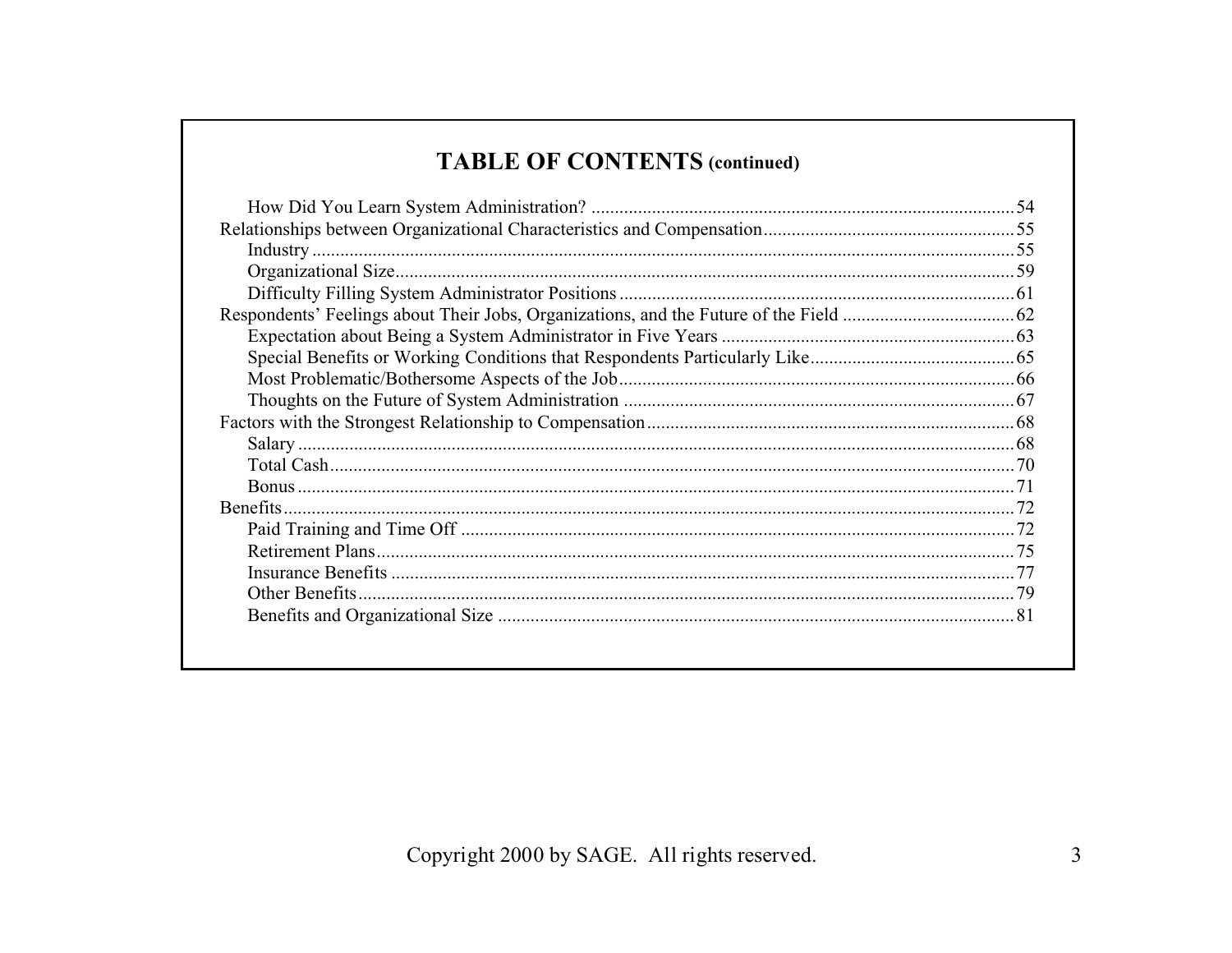## **SUMMARY OF REPORT**

SAGE, the System Administrators Guild, is a Special Technical Group of the USENIX Association. USENIX is the UNIX and advanced computing systems technical and professional association. SAGE is organized to advance the status of computer system administration as a profession, establish standards of professional excellence, recognize those who attain them, develop guidelines for improving the technical and managerial capabilities of members of the profession, and promote activities that advance the state of the art of the community. As part of its ongoing effort to gain recognition and advancement for system administrators, SAGE annually conducts a System Administrator Salary Survey. This report is based on results of the 2000 survey that was administered on the USENIX/SAGE website during November and December, 2000.

There were 5,238 respondents to the 2000 SAGE salary survey. This amount more than doubled last year's sample size (2,314). In 2000, respondents were from 68 different countries, compared to only 48 in 1999. The majority in both years worked in the U.S (83.3% in 2000 vs. 81.6% in 1999). The other most common countries were Canada (4.7% in 2000 vs. 5.0% in 1999), Australia (3.1% in 2000 vs. 3.8% in 1999), and the United Kingdom (1.9% in 2000 and 1999). Thus, the four most represented countries were similar in both years. The percentages of respondents in those countries were also similar in both years.

Many analyses on salary, bonuses, and total cash (total cash is salary, wages, bonuses, and other non-deferred cash payments) are presented for the the U.S. respondents because the large U.S. sample size allowed us to do more detailed analyses with acceptable accuracy. Several detailed analyses were also possible for the following areas because they each had over 100 respondents: Canada; Australia and New Zealand; the United Kingdom and Ireland; and Western Europe. Although the number of non-U.S. respondents increased this year, it was not yet possible to do accurate detailed analyses for many countries or areas because of small sample sizes. We hope that the number of respondents from outside the U.S. will continue to increase, so that in future years more detailed international analyses are possible.

It should be noted that all of the data presented in this report were based on information from those who responded to the survey. Although there were over 4,100 U.S. respondents, readers should not conclude that these results are necessarily representative for all U.S. system administrators. There is no way to verify how representative this sample is for all system administrators in the U.S.<sup>1</sup> The considerably smaller sample sizes for other countries makes it likely that sample respondents may differ in some significant ways from all system administrators in those countries. It should also be noted that most comparisons between 1999 and 2000 are done with somewhat different sets of respondents. Many analyses for 1999 were done with U.S. respondents who specified system administration as their primary line of work. In 2000, most analyses were done with all U.S. respondents. The reason for this change was to include a larger proportion of the sample in the analyses for 2000 by assuming a more general view of what system administration work is.

 $\overline{\phantom{a}}$  , and the contribution of the contribution of the contribution of the contribution of the contribution of the contribution of the contribution of the contribution of the contribution of the contribution of the

<sup>1</sup>See P. Freeman & W. Aspray, *The Supply of Information Technology Workers in the United States*, Washington, DC: Computing Research Association, 1999, for a discussion on difficulties of accurately estimating the numbers and types of information technology workers.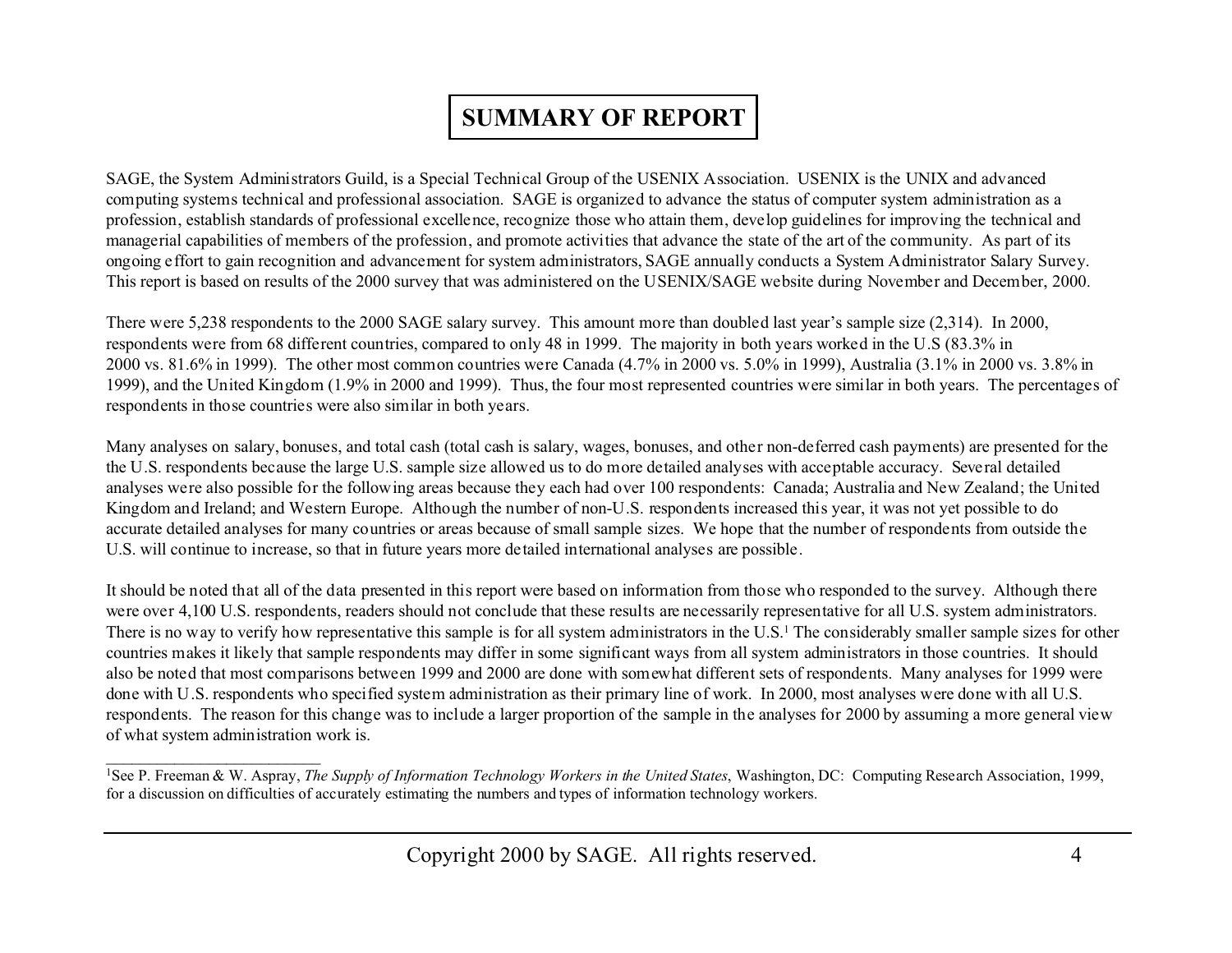Most respondents were salaried workers (87.6%), working for a single employer (88.4%), male (91.4%), and had a bachelor's degree (44.0%) or some college (23.1%) as their highest level of education. Most respondents worked with Solaris (69.7%), Windows NT (66.6%), Linux (62.8%), and/or Windows 95/98 (49.2%). On average, respondents worked with 4.9 operating systems. The majority did not supervise any subordinates (64.9%) and were not certified on any operating system (62.6%). They averaged 10.3 days of travel per year, 46.7 hours of work per week, 7.9 years of experience in the field, 3.0 different employers while in the field, and 35 years of age. The above values are similar to 1999. In 2000, the majority (78.7%) indicated that system administration was their primary line of work, but, in 1999, 89.1% did.

The 2000 survey included several new categories for industry. These were the result of separating the computer/software/internet industry into smaller categories because such a large proportion in 1999 said they worked in that category. The new categories are IT: consultant, IT: internet service/application service provider, IT: software development, and IT: other. The largest industry percentages were for IT: internet service/application service provider (11.6%), colleges and universities (11.5%), and IT: software development (8.0%).

For Canadian respondents, mean salary was 64,338 and median salary was 60,000; mean total cash was 71,392 and the median was 62,500 (all in Canadian dollars). For respondents in Australia and New Zealand, the mean salary was 64,663 and the median was 60,000; the mean total cash was 68,100 and median was 60,788 (all in Australian dollars). For those in the United Kingdom and Ireland, the mean salary was 41,642 and median was 35,000, while the mean total cash was 46,977 and the median was 37,500 (all in British pounds). Western European respondents had a mean salary of 50,300, median salary of 41,302, mean total cash of 58,586, and median total cash of 46,982 (all in euros). For U.S. respondents, mean salary was \$70,417 and the median was \$68,000; mean total cash was \$74,810 and the median was \$70,000 (all in U.S. dollars). Mean salaries were over \$80,000 USD for two zip codes in New York (10 and 11), Arizona (85 & 86; these were combined to form one category because of small sample sizes), and California (94 & 95).

For all respondents in 2000, 60.0% had received an increase from the same employer for the same job, 17.3% an increase from changing employers, and 10.9% a promotional increase from the same employer. The mean 2000 pay raise for employees in the same job with the same employer was was 8.6% for the total sample, 8.1% in the U.S., 9.1% in Canada, 9.3% in Australia and New Zealand, 11.8% in the United Kingdom and Ireland, and 9.0% in Western Europe. This compares with an average pay increase from the same employer, same job of 7.9% for the total sample in 1999.

The mean promotional increase from the same employer was 15.6% in the total sample, 15.0% in the U.S., 21.9% in Canada, 15.1% in Australia and New Zealand, 17.8% in the United Kingdom and Ireland, and 16.9% in Western Europe. For those who received a pay increase by changing employers, the average for the total sample was 27.6%, U.S., 27.8%,Canada, 26.5%, Australia and New Zealand, 25.6%, United Kingdom and Ireland, 35.5%, and Western Europe, 18.8%.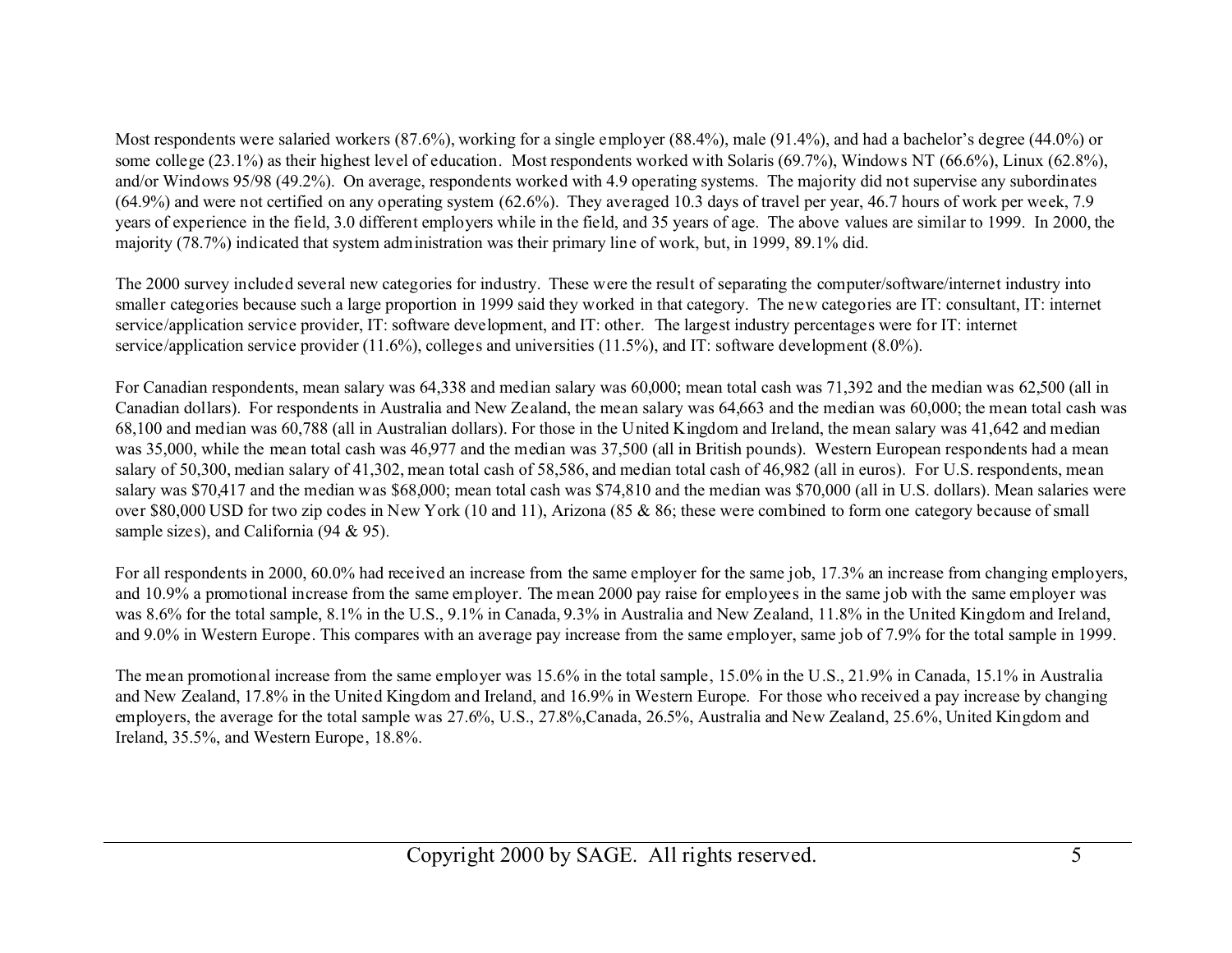The graph on the left shows the percentage of respondents for each of the two years who had income in the ranges shown. The percentage with salaries less than \$41,000 was greater in 2000 (17%) than in 1999 (15%). Percentages in the middle salary ranges decreased in 2000, while the percentages making \$61,000 or more increased slightly in 2000 (54%) compared to 1999 (53%). The mix of respondents' countries may influence the pattern of change for these salary ranges. Even though the 1999 survey had a larger proportion of non-U.S. respondents (18.4% in 1999 vs. 16.7% in 2000), the 2000 survey had respondents from a larger proportion of different countries than the 1999 survey (68 in 2000 vs. 48 in 1999). The average salary from non-U.S. respondents was \$43,240 in 2000 and \$49,805 in 1999.

If one uses data from only U.S. respondents, the percentages in salary ranges change, as the chart on the right shows. In 2000, the percentage of respondents in the \$0 to \$40,999 range (13%) was larger than in 1999 (8%). However, there was a considerably smaller proportion of respondents with salaries from \$41,000 to \$75,999 (48% in 2000 vs. 57% in 1999), and a considerably larger proportion who made \$76,000 to \$100,000 in 2000 (32%) than in 1999 (40%).

In addition to differences in the mix of countries included, the 1999 survey did not give respondents the option to indicate the currency in which they were paid. We had not expected a large number of respondents from outside the U.S. It appeared that most respondents converted to U.S. dollars, but this was ambiguous. In 2000, an option asked respondents to indicate the currency used. Thus, the differences between the percentages of respondents in the salary ranges from 2000 to 1999 may have been due to ambiguity about the currency used to report 1999 figures. Only the differences between 1999 and 2000 for U.S. respondents could not be affected by the ambiguity about currency.

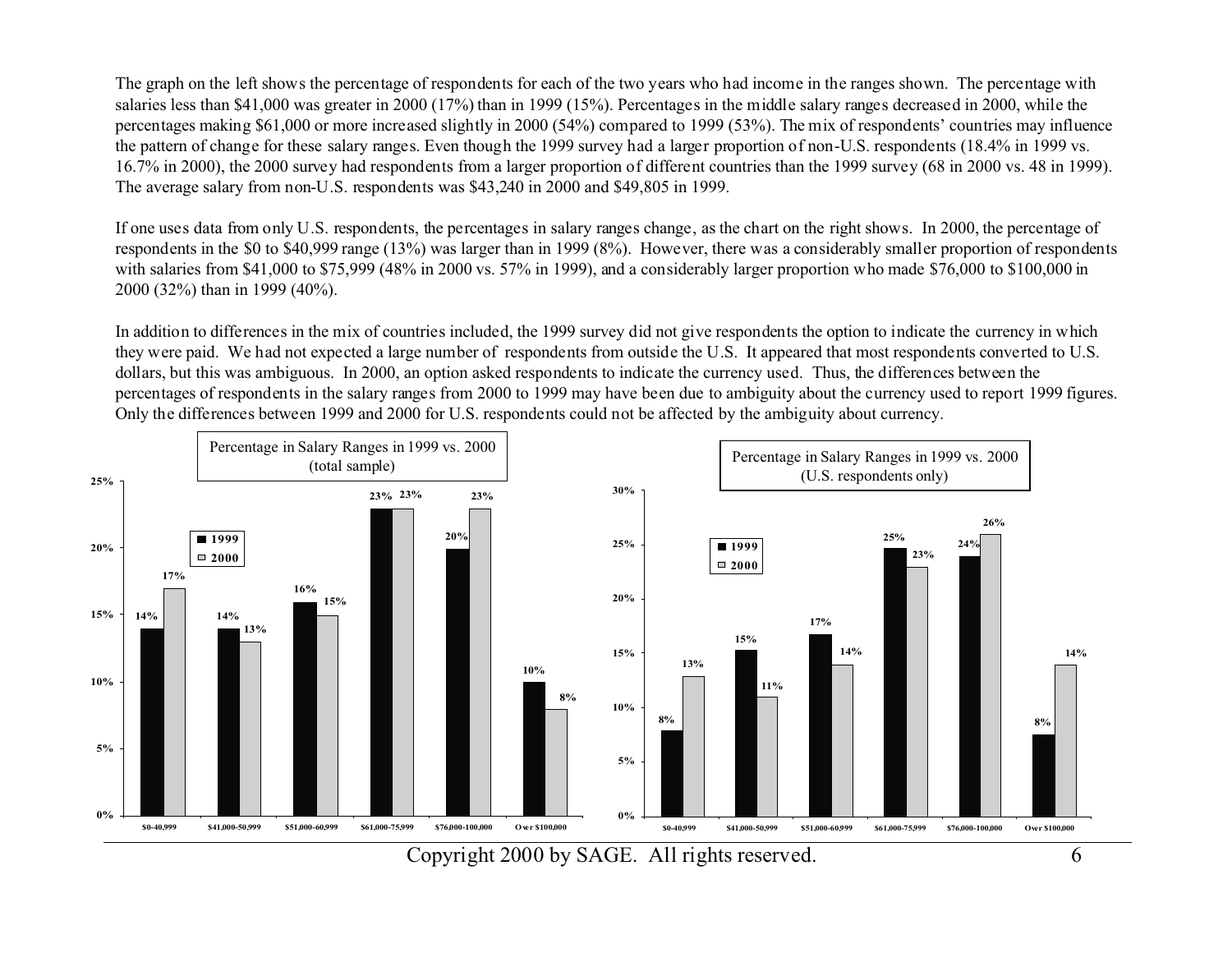Over half (50.5%) of the total sample did not receive a bonus in 2000. Nearly half (46.4%) of U.S. respondents reported some type of bonus, while 34.0% of Canadian, 29.9% of Australian/New Zealand, 42.3% of United Kingdom/Irish, and 34.8% of Western European respondents reported some type of bonus.

The percentages who reported an individual, organizational, or group/unit performance bonus, a retention bonus (i.e., for staying with the organization), or degree/certificate bonus in 2000 were higher than the percentages in 1999. For other types of bonuses, the percentages who reported receiving them in 2000 were lower than in 1999. The median bonuses reported in 1999 and 2000 were the same for individual and organizational performance (\$3,000), group/unit performance(\$2,000), and special projects (\$1,500). Of the respondents who reported a bonus related to stock, the median was \$10,500 in 2000. The percentage receiving a stock option is not shown for 1999 because the 1999 survey did not directly ask for it.



Copyright 2000 by SAGE. All rights reserved. 7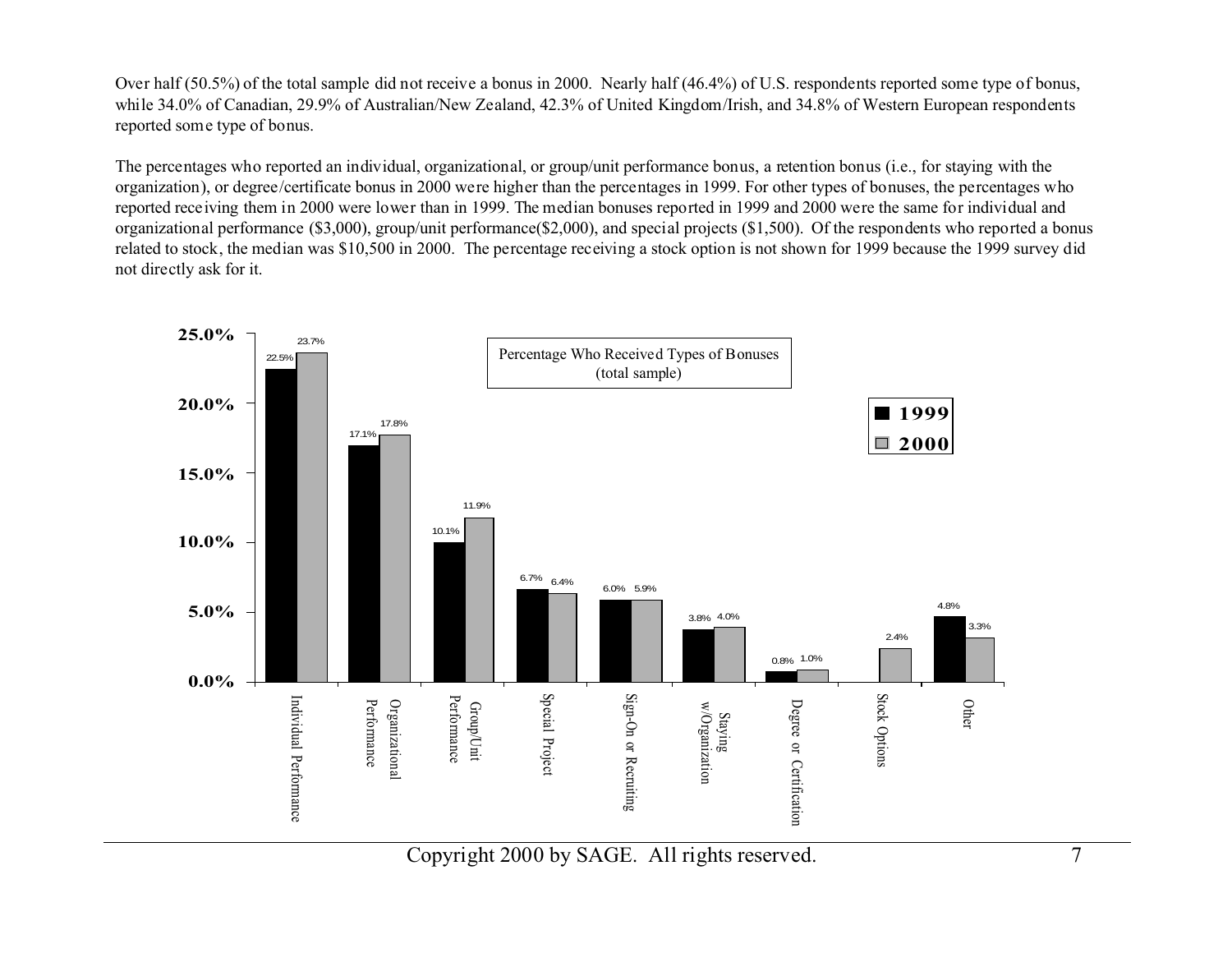For the total sample, 8.6% of respondents said they were salaried contractors/consultants, and 2.9% said they were self-employed consultants. Data from U.S., Canadian, Australian/New Zealand, United Kingdom/Irish, and Western European respondents showed that salaried employees made the lowest mean salary and total cash, and independent, self-employed consultants made the highest in all five of these areas. The table on the right shows mean total cash for U.S. respondents for the three different primary job types. In 1999, the pattern was similar. The major difference between 1999 and 2000 results for the U.S. was that mean salary increased 32.3% and total cash increased 30.0% over 1999 for self-employed consultants, while mean salary increased 9.0% for salaried and 3.2% for consulting employees, and mean total cash increased 4.9% for salaried and 3.6% for consulting employees.

In the U.S., mean total cash for those who "assist on consulting or engineering projects or the administration of a systems facility" and "perform routine tasks under the direct supervision of a more experienced system administrator" (Level 1) was \$55,173. For those at Level 2, who "work under the general supervision of a computer system manager or senior consultant" and "carry out more complex tasks with some independence," the mean was \$59,325. For those at Level 3, who "receive general instruction from managers" and "manage the work of junior system administrators, operators , engineers, or consultants," the mean was \$69,458. And for those at Level 4, who "design and manage the computing infrastructure or manage the larger, more complex consulting or engineering projects," and "work under general direction from senior management," the mean was \$87,304. The same pattern of relationship between increasing level and increasing pay was found for salary.

| Job Type                                                   | Number<br>of Respondents | Mean Total Cash<br>in U.S. Dollars |
|------------------------------------------------------------|--------------------------|------------------------------------|
| Salaried employee                                          | 3,774                    | \$72,096                           |
| Contractor/Consulting<br>organization employee             | 368                      | \$81,184                           |
| Independent, self-<br>employed consultant<br>or contractor | 85                       | \$138,762                          |

Total Cash in 2000 by Type of Primary Job (U.S. respondents only)

2000 Mean Total Cash by SAGE Job Description Level

| Canada<br>(in CAD) | Austral/N.Zeal.<br>(in AUD) | U.K./Ireland<br>(in GBP) | W. Europe<br>(in EUR) |
|--------------------|-----------------------------|--------------------------|-----------------------|
| 54,929             | 33,250                      | 32,190                   | 74,765                |
| 57,020             | 54,594                      | 40,973                   | 63,160                |
| 64,632             | 64,355                      | 43,735                   | 60,119                |
| 83,976             | 86,178                      | 52,256                   | 52,474                |
|                    |                             |                          |                       |

For Canadian, Australian/New Zealand, and United Kingdom/Irish respondents, the clear relationship between increasing job level and increasing compensation was also found for both salary and total cash; however, the pattern was not found for salary or total cash data from Western European respondents. These results are shown in the bottom right table.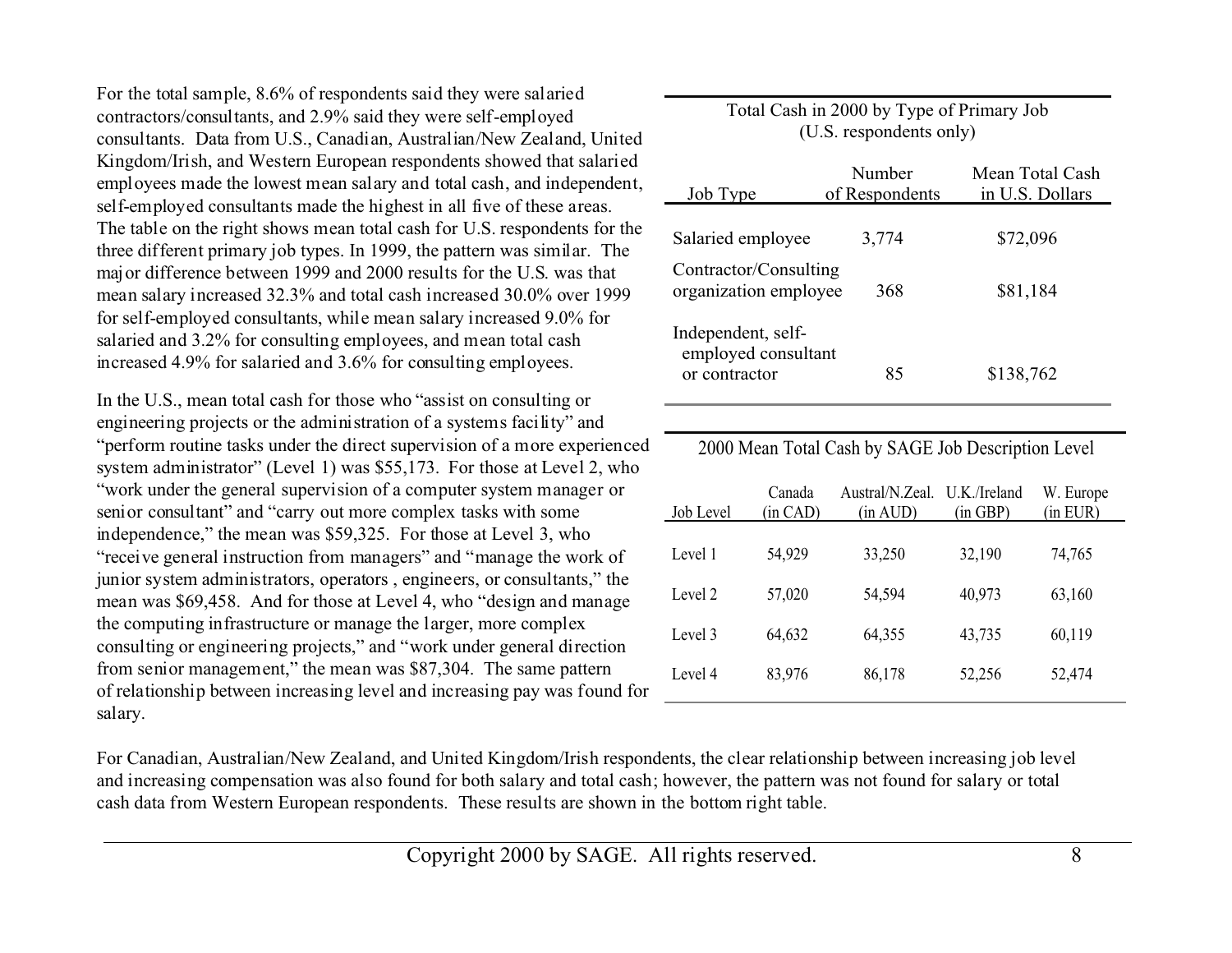In the U.S., supervision of subordinates was related to the following average salaries: no subordinates, \$67,258; 1 to 2, \$66,899; 3 to 5, \$76,749; 6 to 10, \$83,341; and 11 or more, \$88,759. The same clear pattern of increasing salary with increasing numbers of subordinates was not found for Canadian, Australian/New Zealand, United Kingdom/Irish, and Western European respondents.

In the U.S., number of operating systems supported was not related to amount of pay, but those who worked with Solaris, NetBSD, MacOS X (Unix), HP-UX, Windows 2000, and Free BSD tended to have higher salaries, while those who worked with MacOS (non-Unix) and DOS/Win 3.1tended to have lower salaries, on average.

A little over a third of all respondents (37.4%) had a certification for an operating system. The number of certifications one had earned did have some relationships to salary in the U.S. Those with certifications for Solaris, SunOS, and AIX tended to earn both more salary and total cash. Members of SAGE in the U.S. tended to make more salary (\$76,144, on average) and total cash (\$81,133, on average) than those who were not members of a professional organization (average \$63,355 in salary and \$66,375 in total cash).

As shown below, the biggest proportion of all respondents had a bachelor's degree. This was also true for the U.S. (44.6%), Canadian (45.4%), Australian/New Zealand (50%), United Kingdom/Irish (58.9%), and Western European (31.3%) respondents. Higher levels of education did tend to be associated with higher mean salary and total cash in the U.S. and Canada, but this pattern was not found for the other three geographical areas.

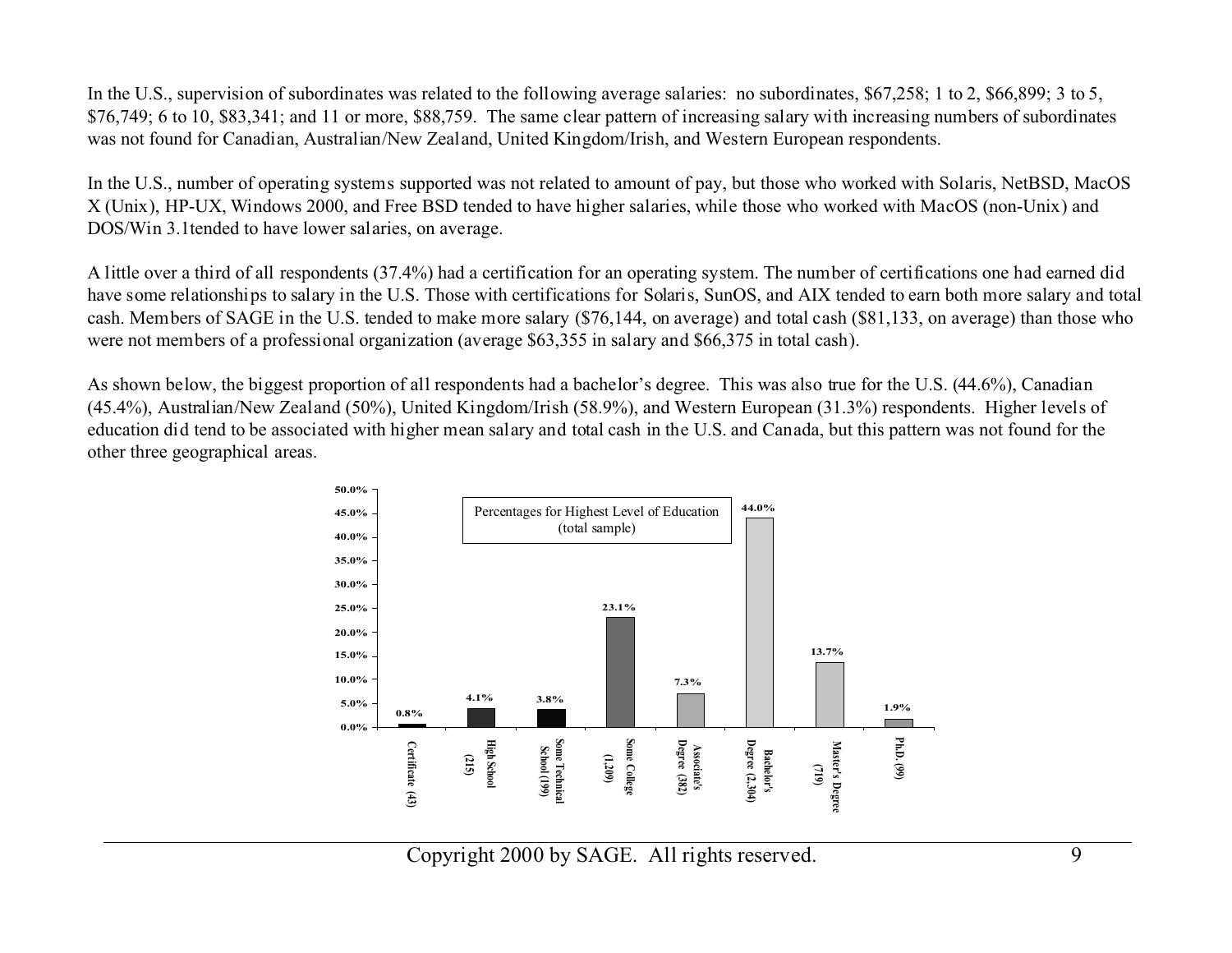As shown in the table below, male U.S. respondents reported higher average salary and total cash than the female respondents from the U.S. This was also true for respondents from Canada, Australia/New Zealand, and Western Europe. In contrast, the average salary and total cash was higher for female than male respondents from the United Kingdom/Ireland. However, in each of these latter four geographical areas, 15 or fewer females responded, so one cannot draw strong conclusions from these data.

The differences in the U.S. in 2000 were smaller than those in 1999. In 1999, females' salaries averaged \$57,777 compared to \$64,883 for males--a 13% difference. In 2000, the average for U.S. males' salaries was 4.2% higher than that for females. U.S. males' total cash was 7.4% higher than that of females in 2000, compared to a 13% difference in 1999. Regression analysis was used with gender as a predictor of base salary, total cash (primary employer), and bonus in 2000 and 1999. Holding all other variables constant (e.g. years experience, highest level of education, etc.), gender was not significantly related to differences in any of the three forms of compensation. However, in 1999, gender did account for a significant proportion of variance in compensation. Specifically, females made lower base salaries, but higher bonuses than males, on average.

| 2000 Salary and Total Cash by Gender for Five Areas |                             |                                |                         |                           |
|-----------------------------------------------------|-----------------------------|--------------------------------|-------------------------|---------------------------|
| Country                                             | Average Total Cash<br>Males | Average Total Cash,<br>Females | Average Salary<br>Males | Average Salary<br>Females |
| Canada (in CAD)                                     | 74,938                      | 58,633                         | 64.730                  | 55,033                    |
| Australia & New                                     |                             |                                |                         |                           |
| Zealand (in AUD)                                    | 68,783                      | 60,865                         | 65,247                  | 58,342                    |
| United Kingdom $&$                                  |                             |                                |                         |                           |
| Ireland (in GBP)                                    | 46,683                      | 51,595                         | 41,137                  | 49,896                    |
| Western Europe (in                                  |                             |                                |                         |                           |
| EUR)                                                | 59,102                      | 44,662                         | 50,615                  | 43,186                    |
| United States (in USD)                              | 74,643                      | 69,514                         | 70,224                  | 67,400                    |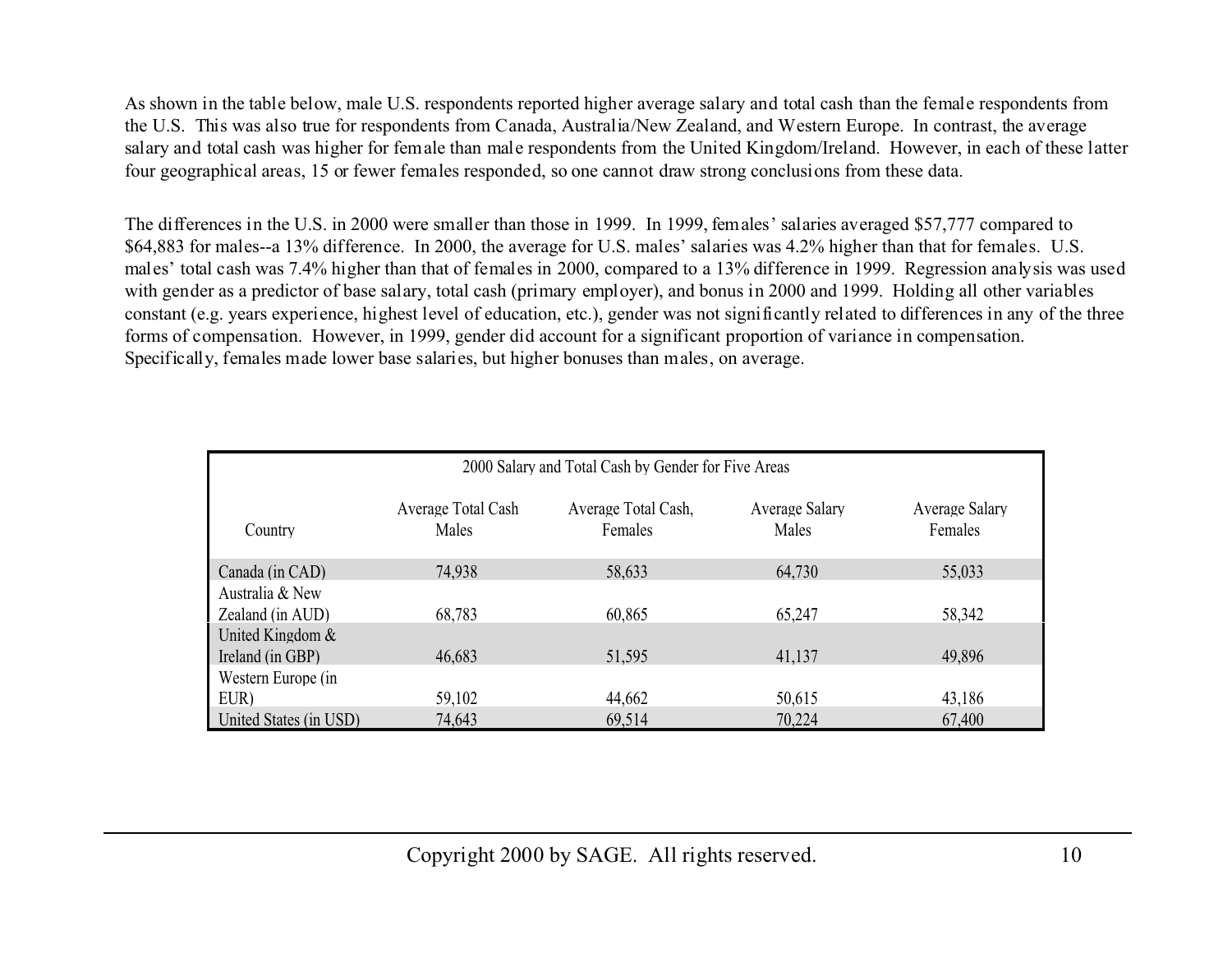Years of experience as a system administrator (or in similar work) were positively related to higher salaries and total cash in the U.S. (see the table on the bottom left), but years with one's current employer were not related to higher compensation. Age was also positively related to compensation, although the relationship was not as strong as that between years of experience and compensation.

The table on the bottom right illustrates how U.S. system administrators' compensation was positively related to the number of employers they had during their career. This was not because those who had more employers also had more experience; nor was it due to the fact that those with more employers were more likely to be contractors or consultants. In addition, those who worked for more than one employer at the time of the survey averaged about \$1,400 more salary (\$71,199 vs. \$69,803) and about \$450 less total cash (\$73,783 vs. \$74,218) than those with one employer. This result was different from the 1999 survey. Those with more than one employer in 1999 averaged about \$5,000 more salary (\$68,570 vs. \$63,463) and \$6,000 more total cash (\$75,622 vs \$69,589).

|                        | 2000 Salary by Years of Experience<br>(U.S. respondents only) |                                |                                                                              |
|------------------------|---------------------------------------------------------------|--------------------------------|------------------------------------------------------------------------------|
| Years of<br>Experience | Number<br>of Respondents                                      | Mean Salary<br>in U.S. Dollars | 2000 Salary and Total Cash by Number of Employers<br>(U.S. respondents only) |
| 1 or less              | 238                                                           | \$50,352                       |                                                                              |
| 2                      | 268                                                           | \$52,419                       | Number of<br>Number<br>Mean Salary<br>Mean Total Cash                        |
| 3                      | 397                                                           | \$55,757                       | in U.S. Dollars<br>in U.S. Dollars<br>Employers<br>of Respondents            |
| 4                      | 394                                                           | \$61,479                       | 819<br>\$58,946<br>\$61,423                                                  |
| 5                      | 524                                                           | \$66,796                       | 2<br>\$63,680<br>1,049<br>\$68,476                                           |
| 6                      | 331                                                           | \$69,239                       | 3<br>1,005<br>\$70,500<br>\$73,635                                           |
| $7 - 8$                | 546                                                           | \$74,930                       | 611<br>4<br>\$76,922<br>\$82,546                                             |
| $9 - 10$               | 507                                                           | \$78,326                       | 5<br>355<br>\$81,618<br>\$87,364                                             |
| $11 - 12$              | 264                                                           | \$80,456                       | 165<br>\$82,707<br>\$86,401<br>6                                             |
| $13 - 14$              | 199                                                           | \$79,739                       | $\tau$<br>83<br>\$88,619<br>\$89,434                                         |
| $15 - 16$              | 308                                                           | \$81,689                       | 184<br>\$90,677<br>\$99,415<br>8 or more                                     |
| 17-20                  | 222                                                           | \$84,602                       |                                                                              |
| $21 - 25$              | 94                                                            | \$82,494                       |                                                                              |
| 26 or more             | 39                                                            | \$83,706                       |                                                                              |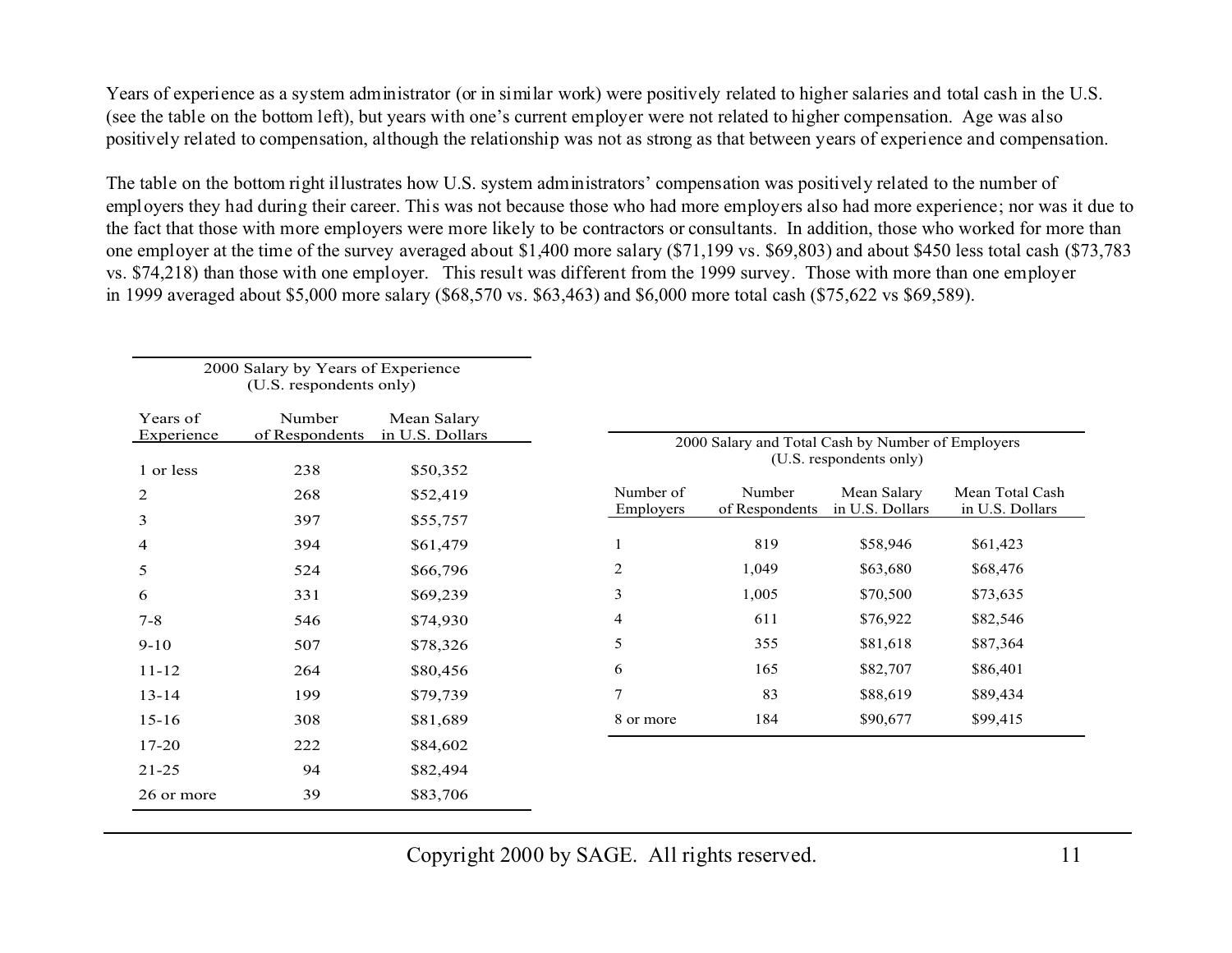Compensation varied considerably by industry for U.S. respondents. The median salary was lowest in elementary or secondary education (\$45,500) and state or local government (\$52,000) and highest in finance/securities/stock exchange (\$85,000) and IT: consulting (\$80,000). These were also the industries with the lowest and highest median total cash, respectively. State and local government, IT: software development, and IT: consulting, were among the most generous in providing fully paid insurance, although this varied somewhat by type of insurance.

The number of employees in one's entire organization was related to salary in the U.S. (see table at right). Salary tended to go up with the number of employees, with the exception of the category containing one employee. However, one should not put too much faith in the average salary in this category because it included only 19 respondents. The mean number of paid holidays, vacation days, training days, percentage with a retirement plan, childcare assistance, tuition assistance, flextime, or those who were able to telecommute also tended to increase withthe number of employees in an organization. The 1999 survey yielded the same pattern except for the single employee category. The average salary for the U.S. respondents in this category was was greater than the category of 2-10 employees, but not any other category.

|                        | 2000 Salary by Organization Size<br>(U.S. respondents only) |                                |
|------------------------|-------------------------------------------------------------|--------------------------------|
| Number of<br>Employees | Percent<br>of Responses                                     | Mean Salary<br>in U.S. Dollars |
| 1                      | $0.5\%$                                                     | \$105,545                      |
| $2 - 10$               | $2.4\%$                                                     | \$64,985                       |
| $11 - 50$              | $9.8\%$                                                     | \$64,942                       |
| 51-500                 | 23.4%                                                       | \$69,600                       |
| 501-10,000             | 37.8%                                                       | \$68,442                       |
| $10,001$ or more       | 25.3%                                                       | \$74,204                       |

U.S. respondents averaged 15.7 days of paid vacation, while Canadian respondents averaged 16.5, Australian and New Zealand respondents, 20.2, United Kingdom and Irish respondents, 23.2, and Western European respondents, 25.4. U.S. respondents had a similar number of average paid sick leave days (9.6) as Canadian (9.9) and Australian/New Zealand respondents (9.3), but fewer than respondents from the United Kingdom/Ireland (18.8) or Western Europe (14.5). All four areas had a similar average number of paid holidays (i.e., individual days off for special events like New Year's Day or religious celebrations like Christmas): 8.7 in the U.S., 9.1 in Canada, 8.0 in Australia and New Zealand, 8.4 in the United Kingdom and Ireland, and 8.6 in Western Europe. Average days of paid training were highest in Western Europe (8.1), followed by the U.S. (7.6), Canada (6.9), United Kingdom/Ireland (6.3), and Australia/New Zealand (5.9).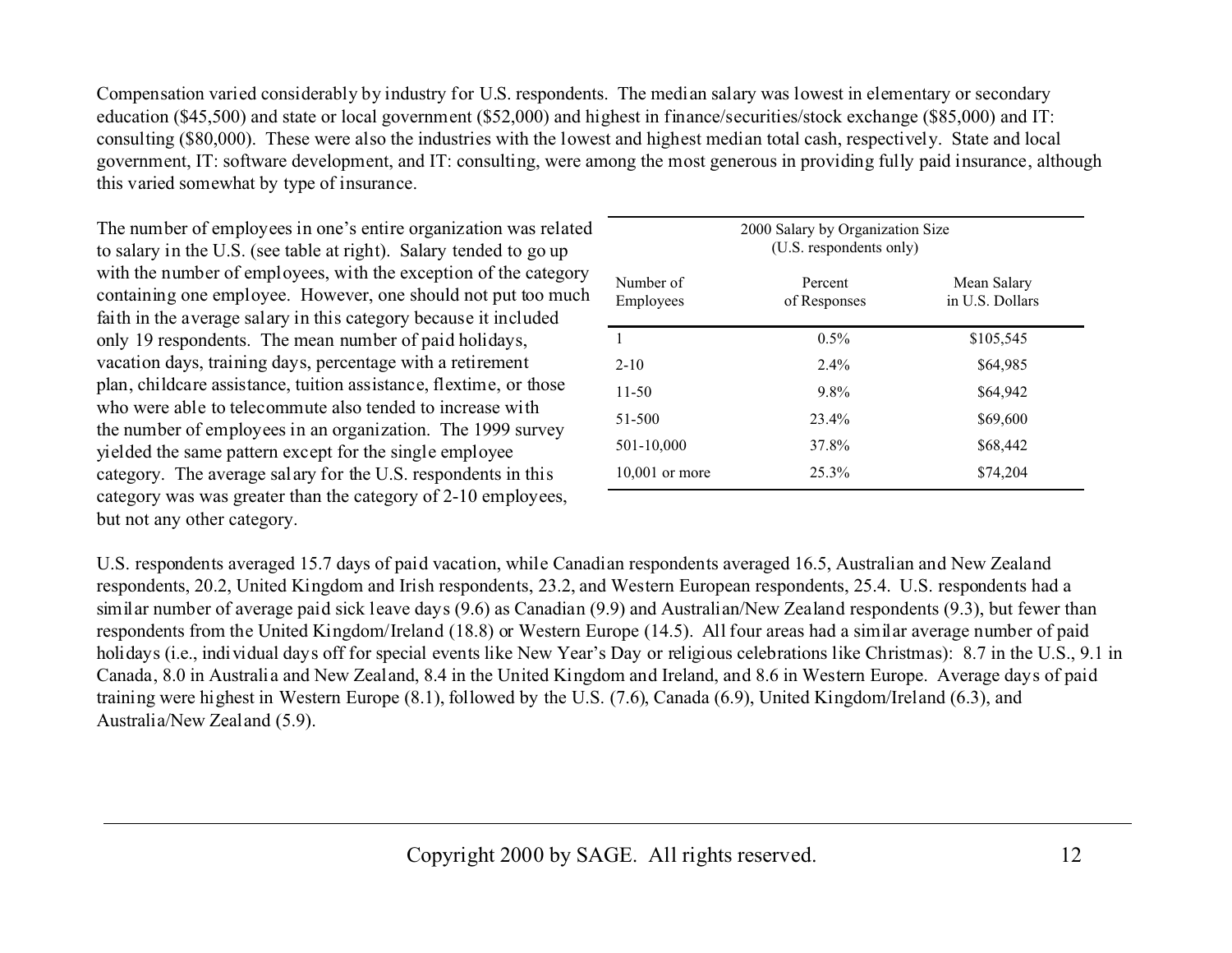Analyses by industry for U.S. respondents indicated that paid time off tended to be highest in colleges/universities and the federal government (non-military) (50.2 and 49.1 total days, respectively).

The only industry in which a higher percentage of U.S. respondents reported a defined benefit (i.e., pension) than a defined contribution (e.g., 401k, 403b) retirement plan was state/local government; in all other industries there were more with a defined contribution plan. Nearly five times as many U.S. respondents for 2000 said they had a defined contribution retirement plan as those who said they had a defined benefit retirement plan. For the other geographical areas of focus, it was also true that more respondents had defined contribution plans than defined benefit plans. The table below shows this information.

| Retirement Plans by Area<br>(full-time respondents only)                                                                                                                                                                                      |          |          |         |  |  |  |
|-----------------------------------------------------------------------------------------------------------------------------------------------------------------------------------------------------------------------------------------------|----------|----------|---------|--|--|--|
| Percentage with a Defined<br>Percentage with a Defined<br>Mean Percent of Salary<br>Benefit or Pension Plan<br>Contribution Plan (e.g., 401k,<br><b>Employer Contributes to a</b><br>Country<br>Defined Contribution Plan<br>403 <sub>b</sub> |          |          |         |  |  |  |
| Canada                                                                                                                                                                                                                                        | $19.7\%$ | $32.2\%$ | $6.7\%$ |  |  |  |
| Australia & New<br>Zealand                                                                                                                                                                                                                    | $2.3\%$  | 52.9%    | $7.9\%$ |  |  |  |
| United Kingdom $&$                                                                                                                                                                                                                            |          |          |         |  |  |  |
| Ireland                                                                                                                                                                                                                                       | $6.7\%$  | 44.2%    | $6.8\%$ |  |  |  |
| Western Europe                                                                                                                                                                                                                                | 18.9%    | 42.3%    | $9.9\%$ |  |  |  |
| <b>United States</b>                                                                                                                                                                                                                          | 13.7%    | 66.6%    | 7.4%    |  |  |  |

The majority (65.9%) of U.S. respondents responded "yes," their organization does have difficulty filling all of the system administrator positions it would like to fill. This percentage was higher for the United Kingdom/Ireland (72.6%) and Western Europe (74.2%) and lower for Canada (61.9%) and Australia/New Zealand (52.5%). The U.S. industries with percentages above or equal to 75% were federal government (non-military), telecommunications, finance, and colleges or universities. U.S. cities with the highest percentages of difficulty filling all positions were the Boston, San Francisco, and Washington D.C. areas. In 1999, the cities with the highest percentages of difficulty filling all positions were San Diego, Research Triangle of North Carolina, and San Francisco.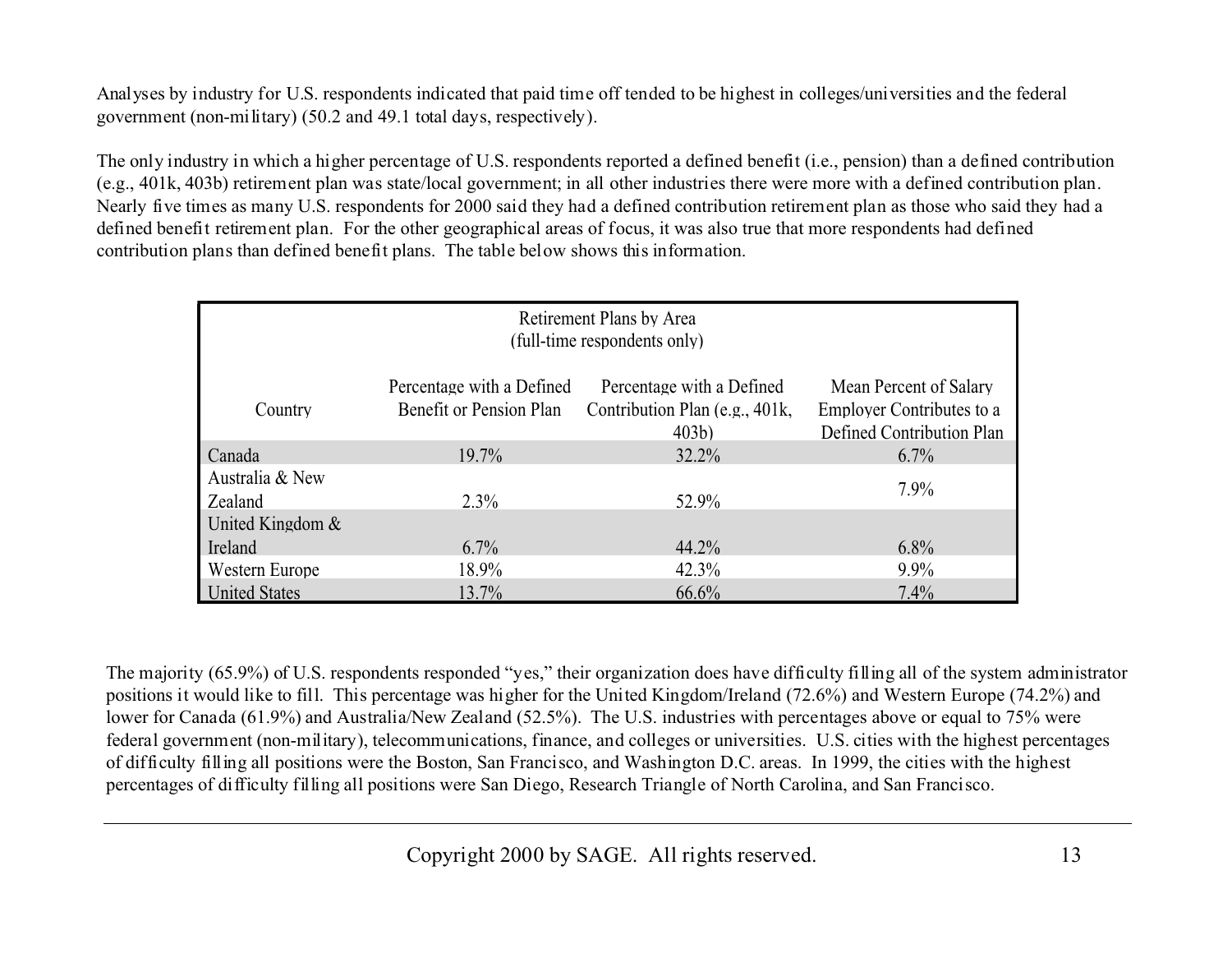Over half of all respondents said the factors that would be most important in making them think seriously about switching jobs were pay (81.9%), location (74.5%), type of work (64.0%) and benefits (57.4%). Over one-third said atmosphere/culture (48.3%), stability (38.8%), and hours (35.4%)(respondents could mark more than one category). Respondents were asked to note any special benefits or working conditions they particularly liked and the most problematic or bothersome aspects of their jobs. The following are ranked according to the number of responses (e.g., number 1 had the most respondents):

| <b>Benefits/Working Conditions That Were Liked</b>               | <b>Most Problematic/Bothersome Aspects of Jobs</b>                         |
|------------------------------------------------------------------|----------------------------------------------------------------------------|
| 1. Flexible work schedules                                       | 1. Poor management                                                         |
| 2. Relaxed, casual atmosphere/culture                            | 2. Office politics, bureaucracy, inflexibility, little                     |
| 3. Flexibility and telecommuting                                 | guidance or policies                                                       |
| 4. Benefits                                                      | 3. Work overload, long hours, being on-call, overtime                      |
| 5. Casual dress                                                  | 4. Low pay, inadequate benefits, lack of overtime and                      |
| 6. Free beverages and snacks                                     | on-call pay                                                                |
| 7. Catered meals and socials                                     | 5. Boring and repetitive jobs; lengthy administrative tasks                |
| 8. Challenging, autonomous, important, interesting work; variety | 6. Shortage of qualified staff, high turnover rates                        |
| 9. Fitness facilities                                            | 7. Unreasonable and demanding users/clients                                |
| 10. Good management                                              | 8. Lazy, adversarial, egotistical, unmotivated co-workers                  |
|                                                                  | 9. Lack of funding or budget problems/inferior equipment<br>and technology |
|                                                                  | 10. Long commutes                                                          |

Regression analysis was used to determine which of the various job, organizational, and personal background characteristics on the survey were most highly related to compensation for U.S. respondents. (Sample sizes for other areas were too small for regression analysis with the number of variables to be considered.) Close to half (44.1%) of the variance in salary, 24.0% of the variance in total cash, and 5.9% of the variance in bonuses were accounted for by the equations. The percentages in 1999 were 52.0%, 23.4%, and 8.8%, respectively. Thus, there were more systematic relationships between survey topics and salary than between survey topics and total cash or bonuses in both years. The most significant factors associated with salary were being a consultant or contractor, location, industry, hierarchical level of employee, operating systems supported, major job responsibilities, number of employees employed in one's organization, and years of experience as a system administrator.

More detailed analyses are described in the complete report which follows.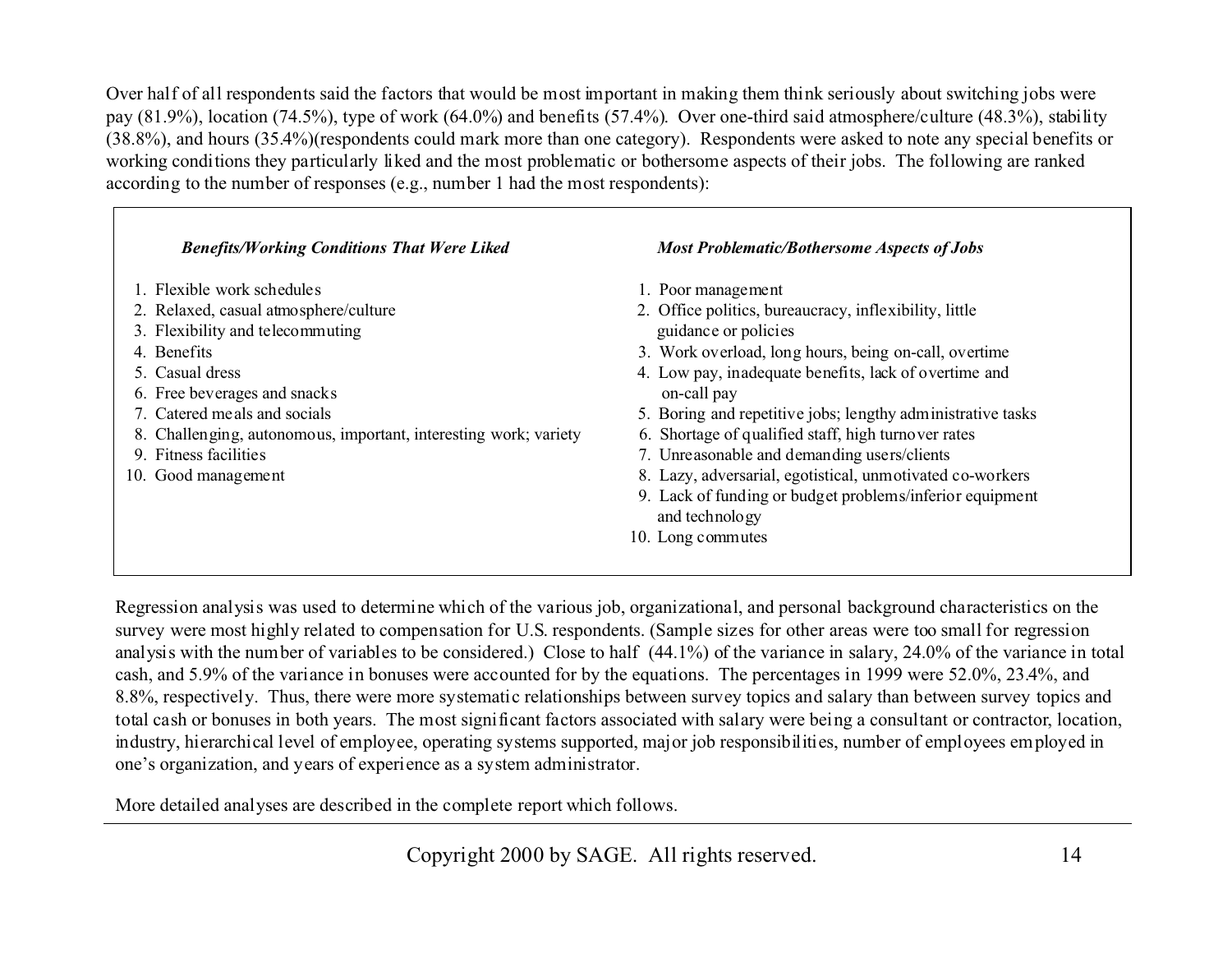# **2000 SAGE System Administrator Salary Survey Full Report**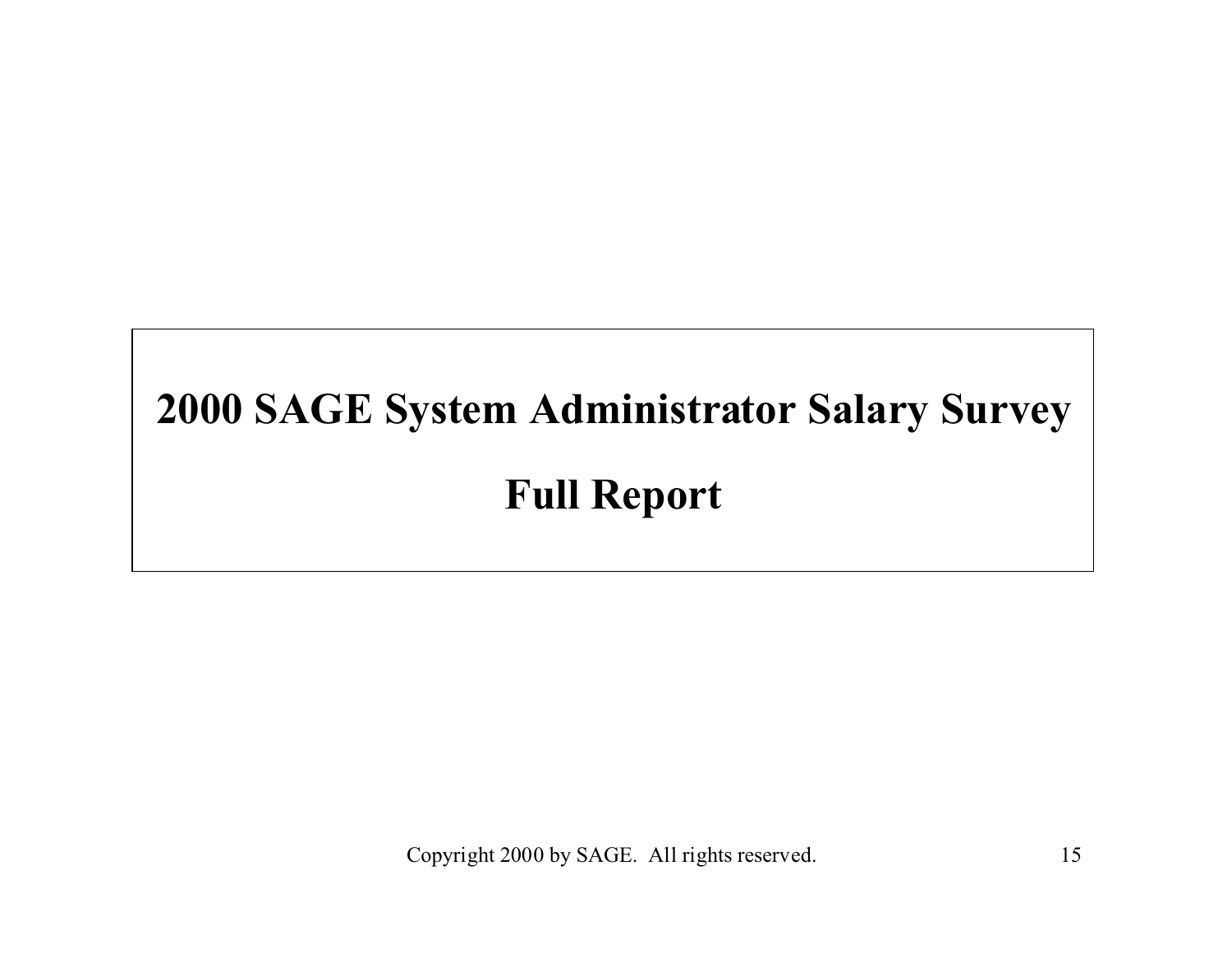## **ANALYSES BY COUNTRIES, REGIONS, CITIES, AND ZIP/POSTAL CODES**

The 5,238 respondents to the 2000 survey worked in 68 different countries. The majority (83.3%) worked in the U.S. The other most common countries were Canada (4.7%), Australia (3.1%), and the United Kingdom (1.8%). These percentages were similar to 1999,

|                      | Number of Percent of      |                         |
|----------------------|---------------------------|-------------------------|
| Country              |                           | Respondents Respondents |
|                      |                           |                         |
| Afghanistan          | 5                         | .2                      |
| Albania              | $\overline{4}$            | $\overline{.2}$         |
| Algeria              | 3                         | $\overline{1}$          |
| Andorra              | $\overline{2}$            | $\overline{1}$          |
| Anguilla             | 1                         | $\overline{0}$          |
| Argentina            | $\overline{\mathfrak{A}}$ | $\overline{0}$ .        |
| Australia            | 164                       | 3.1                     |
| Austria              | 3                         | $\cdot$                 |
| Azerbaijan           | 1                         | $\overline{0}$          |
| <b>Bahamas</b>       | $\mathbf{1}$              | $\overline{0}$ .        |
| Belgium              | 11                        | $\cdot$                 |
| <b>Brazil</b>        | 5                         | $\overline{1}$          |
| Bulgaria             | 1                         | $\overline{0}$          |
| Cameroon             | $\mathbf{1}$              | $\Omega$                |
| Canada               | 247                       | 4.7                     |
| Cape Verde           | 3                         | $\overline{1}$          |
| Croatia              | $\overline{2}$            | $\overline{0}$          |
| Denmark              | $\overline{7}$            | $\overline{1}$          |
| Ecuador              | 1                         | $\Omega$                |
| Estonia              | 3                         | $\overline{1}$          |
| Finland              | 9                         | $\cdot$                 |
| France               | $\overline{2}$            | 0.                      |
| France, Metropolitan | $\overline{2}$            | $\overline{0}$          |
| Germany              | 29                        | .6                      |
| Greece               | 3                         | $\cdot$                 |
| Hungary              | $\mathbf{1}$              | $\overline{0}$ .        |
| Iceland              | 1                         | $\overline{0}$          |
| India                | $\overline{9}$            | $\overline{2}$          |
| Ireland              | 13                        | .2                      |
| <b>Israel</b>        | 6                         | $\overline{1}$          |
| Italy                | 8                         | .2                      |
| Jamaica              | $\overline{2}$            | $\overline{0}$ .        |
| Japan                | 9                         | .2                      |
| Luxembourg           | 1                         | 0.                      |

|                              | Number of                | Percent of       |
|------------------------------|--------------------------|------------------|
| Country                      | Respondents              | Respondents      |
| Malaysia                     | $\overline{3}$           | $\overline{1}$   |
| Mexico                       | $\overline{7}$           | $\overline{1}$   |
| <b>Netherlands</b>           | 29                       | 6.6              |
| New Zealand                  | 15                       | 3                |
| Norway                       | 16                       | $\overline{3}$   |
| Oman                         | 1                        | $\Omega$         |
| Pakistan                     | 1                        | $\Omega$         |
| Philippines                  | 3                        | $\cdot$          |
| Poland                       | $\overline{\mathcal{E}}$ | $\overline{1}$   |
| Portugal                     | $\overline{4}$           | $\overline{1}$   |
| Puerto Rico                  | 3                        | $\overline{1}$   |
| Qatar                        | 1                        | $\Omega$         |
| Romania                      | $\overline{3}$           | $\overline{1}$   |
| Russia                       | 3                        | $\cdot$          |
| Saudi Arabia                 | 1                        | $\Omega$         |
| Singapore                    | 6                        | $\overline{1}$   |
| Slovenia                     | 1                        | $\Omega$         |
| South Africa                 | 10                       | $\cdot$          |
| Spain                        | 3                        | $\overline{1}$   |
| Sudan                        | 1                        | $\Omega$         |
| Sweden                       | 30                       | 6.6              |
| Switzerland                  | 19                       | $\mathcal{A}$    |
| Taiwan                       | 1                        | $\Omega$         |
| Thailand                     | 1                        | $\Omega$         |
| Togo                         | 1                        | $\Omega$         |
| Turkey                       | 1                        | $\overline{0}$   |
| <b>United Arab Emirates</b>  | $\mathbf{1}$             | $\Omega$         |
| <b>United Kingdom</b>        | 93                       | 1.8              |
| <b>United States</b>         | 4.362                    | 83.3             |
| Uruguay                      | 4                        | $\overline{1}$   |
| <b>U.S. Outlying Islands</b> | 1                        | $\overline{0}$ . |
| Uzbekistan                   | 1                        | 0                |
| Vietnam                      | $\mathbf{1}$             | $\Omega$         |
| Western Sahara               | 1                        | $\Omega$         |
| <b>Missing Country</b>       | 28                       | .5               |
| Total                        | 5,238                    | 100.0            |

although the total who responded was more than double the 1999 total  $(2,314)$ . For many individual countries, there were too few respondents to allow meaningful analyses of compensation levels and practices. Combining all countries in analyses examining factors that affect pay would not be useful, because pay levels and standards of living vary considerably in different countries and regions. Many detailed analyses had to be restricted to the U.S. sample because of sample size. Several detailed analyses are also provided for Canada; Australia and New Zealand combined; the United Kingdom and Ireland combined; and Western Europe (countries included in "Western Europe" are listed on the next page).

Benefit laws and practices also vary considerably in different countries. The items on the 1999 survey were based on laws and practices typical in the U.S. We tried to modify the 2000 survey to make items more appropriate for an international sample of respondents.

The 2000 Sage Salary Survey allowed for respondents to specify currency. Non-U.S. currency values for salary, total cash, and bonuses have been converted to U.S. dollars (USD) for a few tables on the following pages. Some other analyses have been conducted in other currencies. USD conversion rates were obtained on January 1, 2001. Conversion rates change daily, and may change significantly from year to year. Thus,values for non-U.S. respondents should be interpreted with that consideration. Converting all values to a single currency allows for easier comparisons across countries.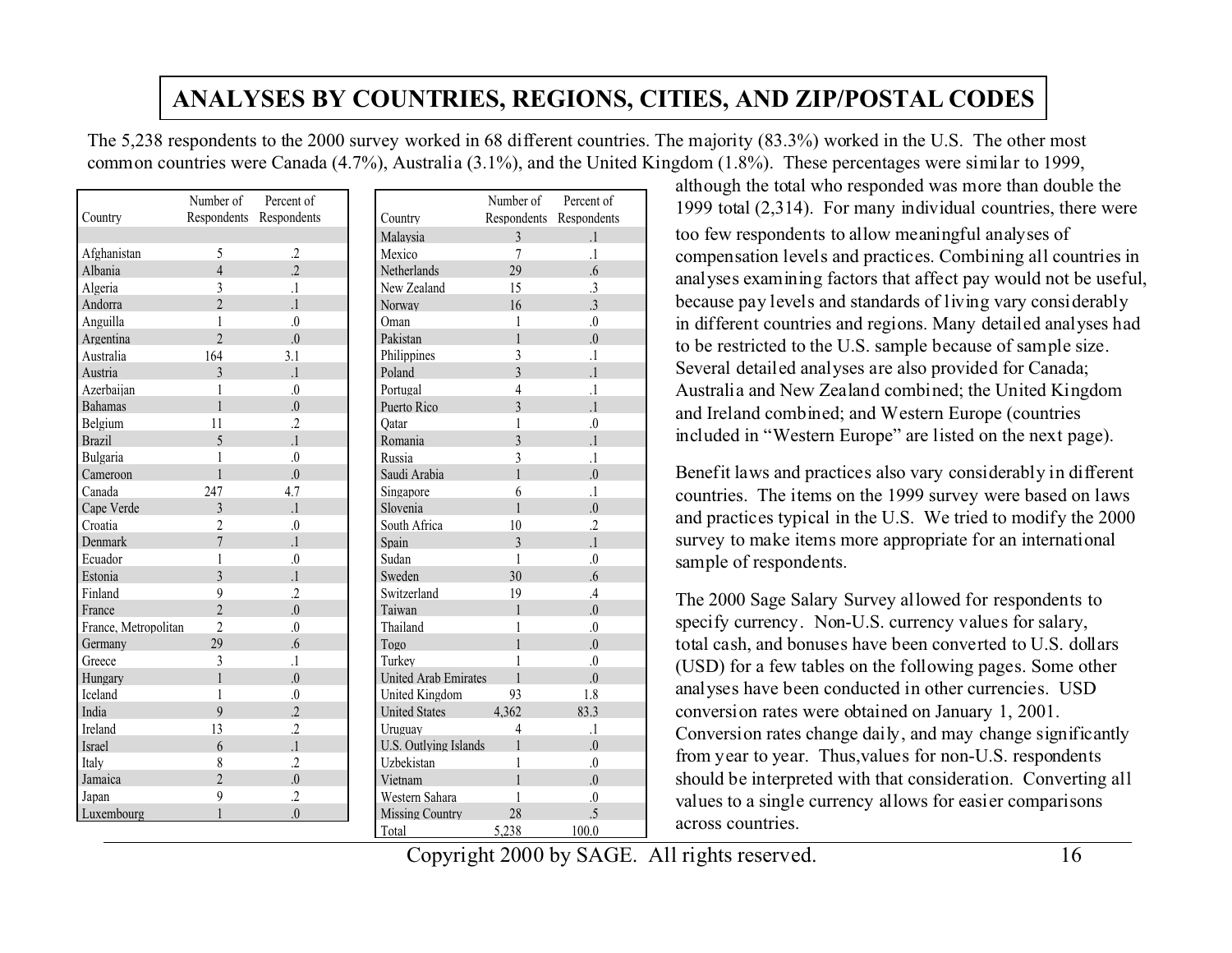|                                   |                          |                |                    |                                | (All salary lightes in $\cup$ ). Dollars, Full-three employees only $\overline{\phantom{a}}$ |                                |                    |
|-----------------------------------|--------------------------|----------------|--------------------|--------------------------------|----------------------------------------------------------------------------------------------|--------------------------------|--------------------|
| Country/<br>Region                | Number of<br>Respondents | Mean<br>Salary | 10th<br>Percentile | 25 <sub>th</sub><br>Percentile | Median (50th<br>Percentile)                                                                  | 75 <sub>th</sub><br>Percentile | 90th<br>Percentile |
| <b>United States</b>              | 4,178                    | \$70,417       | \$42,000           | \$54,000                       | \$68,000                                                                                     | \$84,000                       | \$100,000          |
| Canada                            | 239                      | \$43,213       | \$24,678           | \$33,349                       | \$40,019                                                                                     | \$48,022                       | \$62,696           |
| Australia &<br>New Zealand        | 170                      | \$36,926       | \$21,716           | \$25,702                       | \$34,288                                                                                     | \$44,860                       | \$57,146           |
| United Kingdom<br>(incl. Ireland) | 103                      | \$62,580       | \$29,553           | \$36,047                       | \$52,568                                                                                     | \$73,596                       | \$105,137          |
| Western Europe                    | 109                      | \$47,193       | \$17,082           | \$25,840                       | \$41,104                                                                                     | \$58,720                       | \$78,293           |
| Northern Europe                   | 56                       | \$36,973       | \$13,631           | \$29,363                       | \$38,046                                                                                     | \$46,180                       | \$54,806           |
| Eastern Europe<br>& Western Asia  | 34                       | \$51,128       | \$1,058            | \$8,766                        | \$61,021                                                                                     | \$80,625                       | \$96,500           |

#### 2000 Salary by Country or World Region  $(A)$ l salary figures in U.S. Dollars, Full-time employees only)

The median is the 50th percentile; 10% of the sample have a value equal to or less than the 10th percentile; 25% of the sample have a value equal to or less than the 25th percentile value, and so forth.

*Northern Europe*: Denmark, Finland, Norway, and Sweden.

W*estern Europe*: Andorra, Austria, Belgium, Cape Verde, France, Germany, Greece, Italy, Luxembourg, Netherlands, Portugal, Spain, and Switzerland. *Eastern Europe/Western Asia*: Afghanistan, Albania, Croatia, Kazakhstan, Lithuania, Poland, Romania, Russia, and Yugoslavia.

The maximum salary reported in the survey for a full-time employee was \$672,000 (U.S. respondent) and the maximum total cash was \$1,350,000 (U.S. respondent). Compensation from stock options as high as \$1,000,000 (respondent in Spain) was reported. In the U.S., 1% of the sample reported salaries of \$150,000 or more and total cash of \$200,000 or more (i.e., these were the 99th percentile values).

There were several differences between the 2000 and 1999 surveys in terms of the base salaries by countries. Respondents in the the United States had a mean salary 9.6% higher in 2000 (\$70,417) than 1999 (\$64,271). In 2000, respondents from Canada averaged \$43,213 in base salary, which was substantially lower than the average salary in 1999 (\$53,587). Australians' and New Zealanders' mean salary in 2000 was significantly lower (\$36,926) than in 1999 (\$52,181). Respondents from the United Kingdom made \$62,580 in 2000, but made only \$52,809 in 1999. There was little difference between mean salaries in 2000 compared to 1999 in Western Europe (\$47,139 vs. \$51,841, respectively); however, large differences occurred for Northern Europe (\$36,937 in 2000 vs. \$50,120 in 1999), and Eastern Europe/Western Asia (\$51,128 in 2000 vs. \$8,364 in 1999).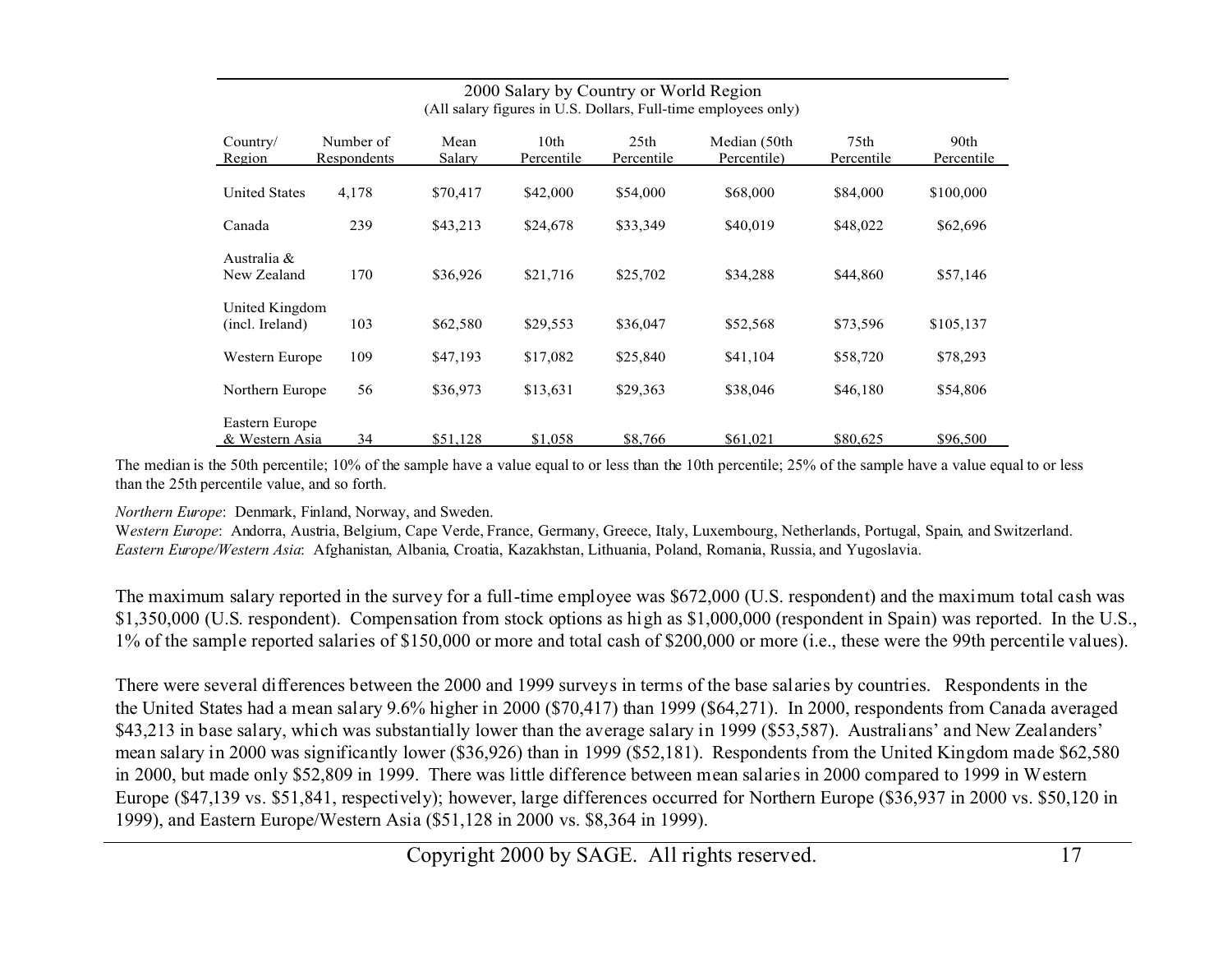Marked differences in total cash from primary employer by country are demonstrated between the 2000 and 1999 surveys (see table on next page). The exceptions here are the United States and Western Europe. In 2000, total cash averaged \$74,810, compared to \$70,565 in 1999 in the United States. In Western Europe, total cash averaged \$50,037 in 2000, compared to \$54,628 in 1999. Canadians' average total cash in 2000 was significantly lower than in 1999 (\$45,283 vs. \$64,896, respectively). Compared to 2000 (\$38,682), respondents from Australia and New Zealand averaged much more total cash in 1999 (\$53,283). Respondents from the United Kingdom averaged \$66,605 in 2000, but only \$59,376 in 1999. Other differences in total cash by country included Northern Europe (\$37,855 in 2000 vs. \$53,760 in 1999) and a substantial difference for Eastern Europe/Western Asia (\$52,438 in 2000 vs. \$9,215 in 1999).

There were also differences between 2000 and 1999 with respect to bonus by country. Mean bonus in the United States was \$4,570 in 2000 vs. \$3,464 in 1999, Canada: \$5,120 in 2000 vs. \$2,497 in 1999, Australia and New Zealand: \$1,937 in 2000 vs. \$1,145 in 1999, United Kingdom: \$6,035 in 2000 vs. \$3,464 in 1999, Western Europe: \$17,726 in 2000 vs. \$2,215 in 1999, Northern Europe: \$6,829 in 2000 vs. \$1,623 in 1999, and Eastern Europe/Western Asia: \$5,109 in 2000 vs. \$250 in 1999.

As demonstrated above, there were numerous large differences between mean compensation data by country in 2000 compared to 1999. There are several explanations for this. First of all, the 1999 survey did not give the respondents the option to choose the currency in which they were paid. It appeared most respondents converted into U.S. dollars, but it was ambiguous. In 2000, an option allowed respondents to indicate currency reported. Thus, the differences between the compensation amounts from 2000 to 1999 may have been due to ambiguity about the currency used to report 1999 figures.

Second, sample sizes are a factor. As was discussed above, respondents from the United States had somewhat higher average salary, total cash, and bonuses in 2000 than in 1999, as one might have predicted. Over 80% of respondents were in the United States. This large sample size provides a more accurate picture of the true average income. Other countries and regions had far fewer respondents in both 2000 and 1999. Thus, the picture of those groups' true average income is not as clear. The mean values for these countries and regions will fluctuate more from year to year until there are many more respondents from these areas.

A third explanation for the differences in means from 1999 to 2000, is that the survey asks, "In what country do you work?" but does not ask for details on whether one is a native or expatriate of the country or details on one's employer's country of ownership. Income levels for individuals of different nationalities or those working for employers headquartered in different countries can vary dramatically even though they work in the same country.

Means were used as a comparison between 2000 and 1999 above. However, because some individual respondents have extremely low or high values, medians are also an important indicator of the typical income for a country or region.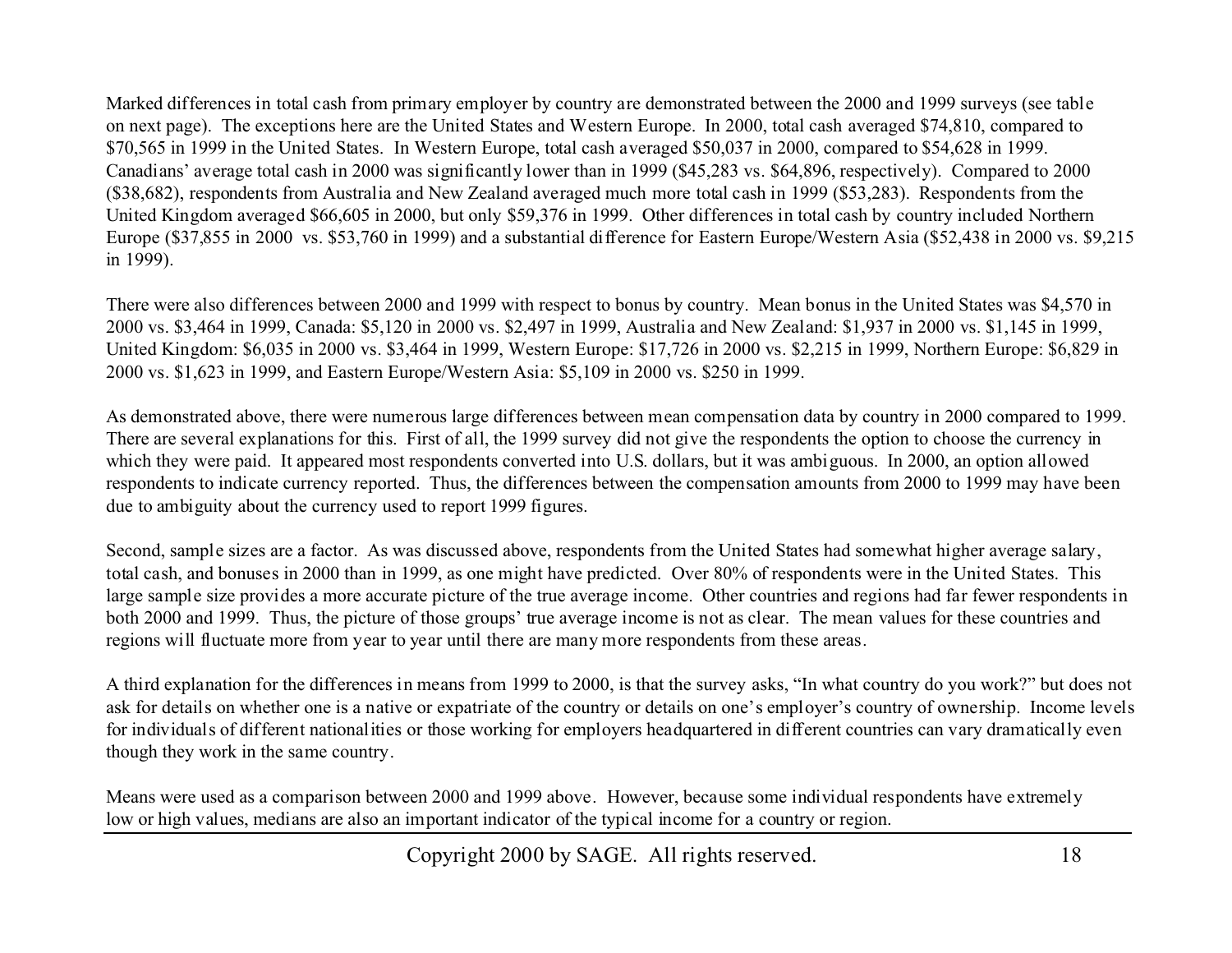| Total Cash in 2000 by Country or World Region<br>(All salary figures in U.S. Dollars, Full-time employees only) |                          |                           |                    |                                |                             |                                |                    |
|-----------------------------------------------------------------------------------------------------------------|--------------------------|---------------------------|--------------------|--------------------------------|-----------------------------|--------------------------------|--------------------|
| Country/<br>Region                                                                                              | Number of<br>Respondents | Mean<br><b>Total Cash</b> | 10th<br>Percentile | 25 <sub>th</sub><br>Percentile | Median (50th<br>Percentile) | 75 <sub>th</sub><br>Percentile | 90th<br>Percentile |
| <b>United States</b>                                                                                            | 4,087                    | \$74,810                  | \$39,460           | \$52,134                       | \$70,000                    | \$89,000                       | \$110,000          |
| Canada                                                                                                          | 223                      | \$45,283                  | \$20,543           | \$31,071                       | \$41,353                    | \$53,358                       | \$66,698           |
| Australia &<br>New Zealand                                                                                      | 162                      | \$38,682                  | \$22,036           | \$26,187                       | \$34,288                    | \$47,717                       | \$61,204           |
| United Kingdom<br>(incl. Ireland)                                                                               | 98                       | \$66,605                  | \$27,035           | \$37,511                       | \$55,197                    | \$82,607                       | \$120,457          |
| Western Europe                                                                                                  | 104                      | \$50,037                  | \$10,923           | \$26,103                       | \$40,323                    | \$70,563                       | \$97,383           |
| Northern Europe                                                                                                 | 54                       | \$37,855                  | \$9,634            | \$23,415                       | \$37,521                    | \$49,493                       | \$64,549           |
| Eastern Europe<br>& Western Asia                                                                                | 34                       | \$52,438                  | \$1,010            | \$4,503                        | \$64,023                    | \$90,000                       | \$107,036          |

## Total Cash in 2000 by Country or World Regio

Total cash is salary, wages, bonuses, incentives, and other cash payments from all employers or clients, not including deferred payments, such as those paid by an employer into retirement accounts that one would not ordinarily be able to access now.

|                                   | (All salary figures in $U.S.$ Dollars, Full-time employees only) |                      |                            |                                |                    |  |  |
|-----------------------------------|------------------------------------------------------------------|----------------------|----------------------------|--------------------------------|--------------------|--|--|
| Country/<br>Region                | Number of<br>Respondents                                         | Mean<br><b>Bonus</b> | % Not Reporting<br>A Bonus | 75 <sub>th</sub><br>Percentile | 90th<br>Percentile |  |  |
| <b>United States</b>              | 4,195                                                            | \$4,570              | 48.7%                      | \$3,500                        | \$10,000           |  |  |
| Canada                            | 239                                                              | \$5,120              | 63.2%                      | \$1,500                        | \$7,000            |  |  |
| Australia &<br>New Zealand        | 170                                                              | \$1,937              | 66.3%                      | \$1,000                        | \$6,000            |  |  |
| United Kingdom<br>(incl. Ireland) | 105                                                              | \$6,035              | 56.7%                      | \$2,000                        | \$6,700            |  |  |
| Western Europe                    | 111                                                              | \$17,726             | 62.2%                      | \$2,750                        | \$20,000           |  |  |
| Northern Europe                   | 58                                                               | \$6,829              | 70.7%                      | \$9,250                        | \$25,500           |  |  |
| Eastern Europe<br>& Western Asia  | 34                                                               | \$5,109              | 44.1%                      | \$5,000                        | \$16,500           |  |  |

2000 Bonus by Country or World Region (All salary figures in U.S. Dollars, Full-time employees only)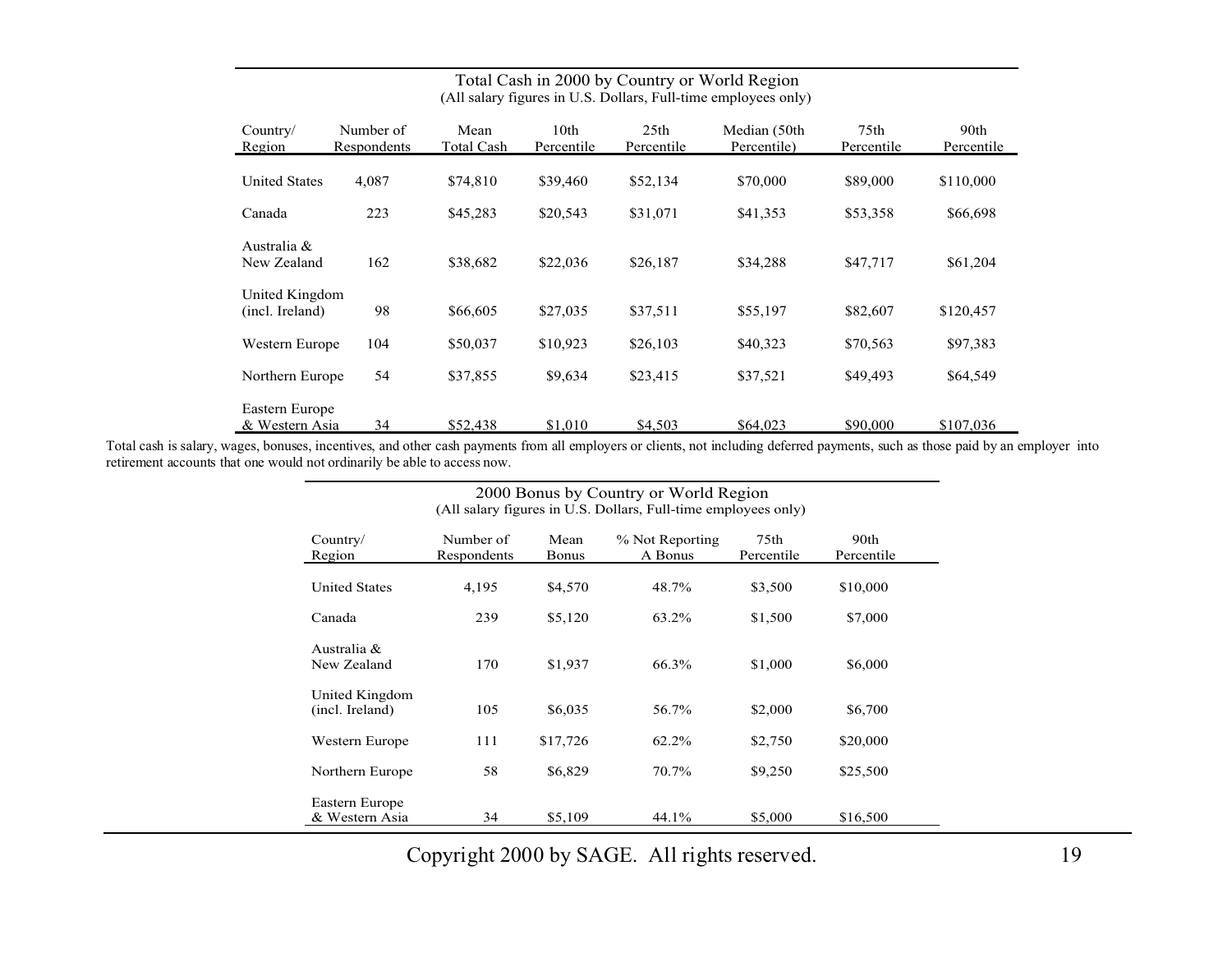#### Analyses for Selected Areas in Other Currencies

Several detailed analyses were conducted for the four largest groups of respondents outside the U.S. These were for: (1) Canada, (2) Australia and New Zealand, (3) United Kingdom and Ireland, and (4) Western Europe. The currency used for Canada was Canadian dollars (CAD); for Australia and New Zealand, Australian dollars (AUD); for the United Kingdom and Ireland, British pounds (GBP); and for Western Europe, euros (EUR). The sample sizes for these analyses are considerably smaller than analyses for U.S. respondents. The smaller the sample size, the less reliable the information. As a result, one should not consider the results of these analyses to be a good representation for the population of system administrators as a whole in these countries and areas. In fact, lack of information about all system administrators in the U.S.<sup>1</sup> also makes it impossible to verify that the results for this survey are representative for all U.S. system administrators.

The Canadian sample consisted of 247 respondents, 96% of whom were male. They averaged 32.2 years of age, 8.2 days of travel per year, and 7.4 years of experience in system administration or highly similar work. Most indicated that system administration was their primary line of work (82.6%) and that a bachelor's degree (48.1%) or some college (16.2%) was their highest level of education. The respondents also averaged 45.1 hours per week on their primary jobs and worked with an average of 5.2 different operating systems.

The Australian and New Zealand sample consisted of 179 respondents, 91.6% of whom were male. The respondents averaged 31.3 years of age, 10.5 days of travel per year, and 6.9 years of experience in system administration or highly similar work. Most indicated that system administration was their primary line of work (84.9%) and that a bachelor's degree (44.1%) or some college (24.3%) was their highest level of education. They also averaged 45.0 hours per week on their primary jobs and worked with an average of 4.9 different operating systems.

The United Kingdom and Irish sample consisted of 106 respondents, 94.3% of whom were male. The respondents averaged 29.1 years of age, 16.2 days of travel per year, and 6.5 years of experience in system administration or highly similar work. Most indicated that system administration was their primary line of work (81.1%) and that a bachelor's degree (53.8%), some college (13.2%), or a master's degree (13.2%) was their highest level of education. They also averaged 46.9 hours per week on their primary jobs and worked with an average of 4.8 different operating systems.

The Western European sample consisted of 120 respondents, 95.8% of whom were male. The respondents averaged 31.5 years of age, 11.5 days of travel per year, and 6.4 years of experience in system administration or highly similar work. Most indicated that system administration was their primary line of work (74.2%) and that a bachelor's degree (29.2%) or a master's degree (23.3%) was their highest level of education. They also averaged 44.1 hours per week on their primary jobs and worked with an average of 4.5 different operating systems.

Mean and median salary and total cash for these four geographical areas are shown on the next page.

<sup>&</sup>lt;sup>1</sup>See P. Freeman & W. Aspray, *The Supply of Information Technology Workers in the United States*, Washington, DC: Computing Research Association, 1999, for a discussion on difficulties of accurately estimating the numbers and types of information technology workers.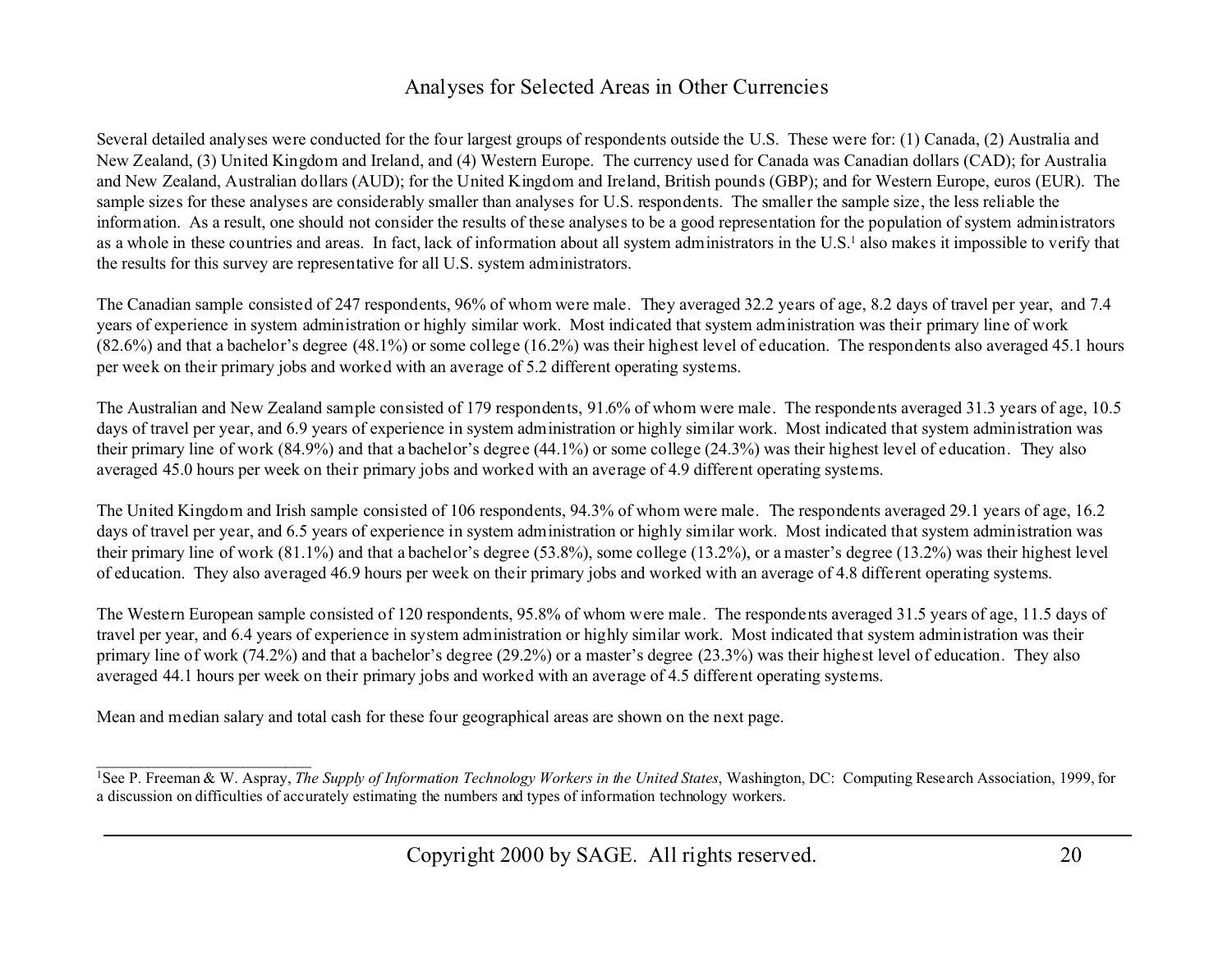| Description Level<br>(Canada respondents only - CAD) |                   |              |  |  |  |  |  |
|------------------------------------------------------|-------------------|--------------|--|--|--|--|--|
| Mean                                                 | Mean              | Mean         |  |  |  |  |  |
| Salary                                               | <b>Total Cash</b> | <b>Bonus</b> |  |  |  |  |  |
| 64,338                                               | 71,392            | 9,026        |  |  |  |  |  |
|                                                      |                   |              |  |  |  |  |  |
| Median                                               | Median            | Median       |  |  |  |  |  |
| Salary                                               | <b>Total Cash</b> | <b>Bonus</b> |  |  |  |  |  |
| 60,000                                               | 62,500            | 3,450        |  |  |  |  |  |

Salary and Total Cash in 2000 by SAGE Job Description Level (Australia & New Zealand respondents only - AUD)

| Mean   | Mean              | Mean         |
|--------|-------------------|--------------|
| Salary | <b>Total Cash</b> | <b>Bonus</b> |
| 64,663 | 68,100            | 6,333        |

| Median | Median            | Median       |
|--------|-------------------|--------------|
| Salary | <b>Total Cash</b> | <b>Bonus</b> |
| 60,000 | 60,788            | 4,000        |

#### Salary and Total Cash in 2000 by SAGE Job Description Level (United Kingdom & Ireland respondents only - GBP)

| Mean   | Mean              | Mean         |
|--------|-------------------|--------------|
| Salary | <b>Total Cash</b> | <b>Bonus</b> |
| 41,642 | 46,977            | 6,539        |
|        |                   |              |
|        |                   |              |
| Median | Median            | Median       |
| Salary | <b>Total Cash</b> | <b>Bonus</b> |
| 35,000 | 37,500            | 3,148        |

Salary and Total Cash in 2000 by SAGE Job Description Level (Western Europe respondents only - EUR)

| Mean          | Mean              | Mean         |
|---------------|-------------------|--------------|
| <b>Salary</b> | <b>Total Cash</b> | <b>Bonus</b> |
| 50,300        | 58,586            | 4,527        |
|               |                   |              |
|               |                   |              |
| Median        | Median            | Median       |
| Salary        | <b>Total Cash</b> | <b>Bonus</b> |
| 41,302        | 46.982            | 3,377        |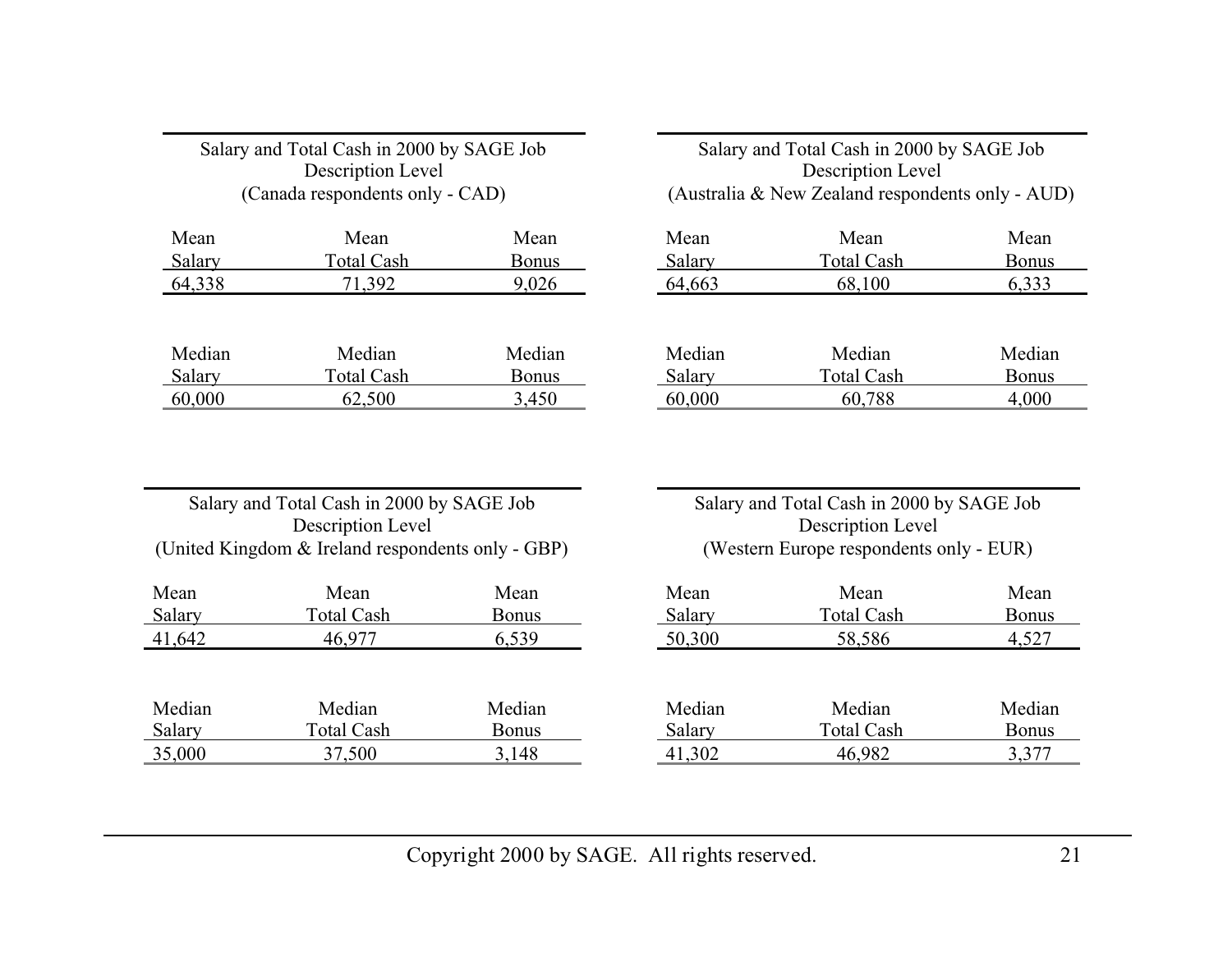#### Total Cash from 2000 and 1999 Surveys for the Total Sample and Selected Areas

The 1999 and 2000 surveys were based on both U.S. and non-U.S. responses. The bar graph shows the percentage of the respondents for each of the two years who had income in the ranges shown at the bottom of the graph. The percentage with salary less than \$41,000 USD in 2000 (17%) was greater than 1999 (14%). Respondents making \$41,000 to \$75,999 USD stayed about the same in the two years. There were differences in the top two total cash ranges, though. More respondents fell into the category \$76,000 to \$100,000 USD in 2000 (23% vs 20%), but more respondents in 1999 (10% vs 8%) reported they made over \$100,000 USD in total cash.

If only U.S. respondents were included in the analysis, the percentages in total cash ranges change as seen in the chart on the right. In 2000, the percentage of respondents in the \$0 to \$40,999 USD range (13%) was much larger than in 1999 (8%). However, from \$41,000 to \$75,999 USD, there was a smaller proportion of respondents, and there was a higher proportion of respondents in the \$76,000 to over \$100,000 USD range.

There are two explanations that may account for the differences between 2000 and 1999 for total sample. First, the ambiguity regarding the currency in 1999 may have created differences between 2000 and 1999, as discussed previously. Second, even though the 1999 survey had a larger proportion of non-U.S. respondents (18.4% in 1999 vs. 16.7% in 2000), the 2000 survey had respondents from a greater number of different countries than 1999 (68 in 2000 vs. 48 in 1999). The average total cash from non-U.S. respondents was \$45,484 in 2000 and \$55,435 in 1999 in USD.

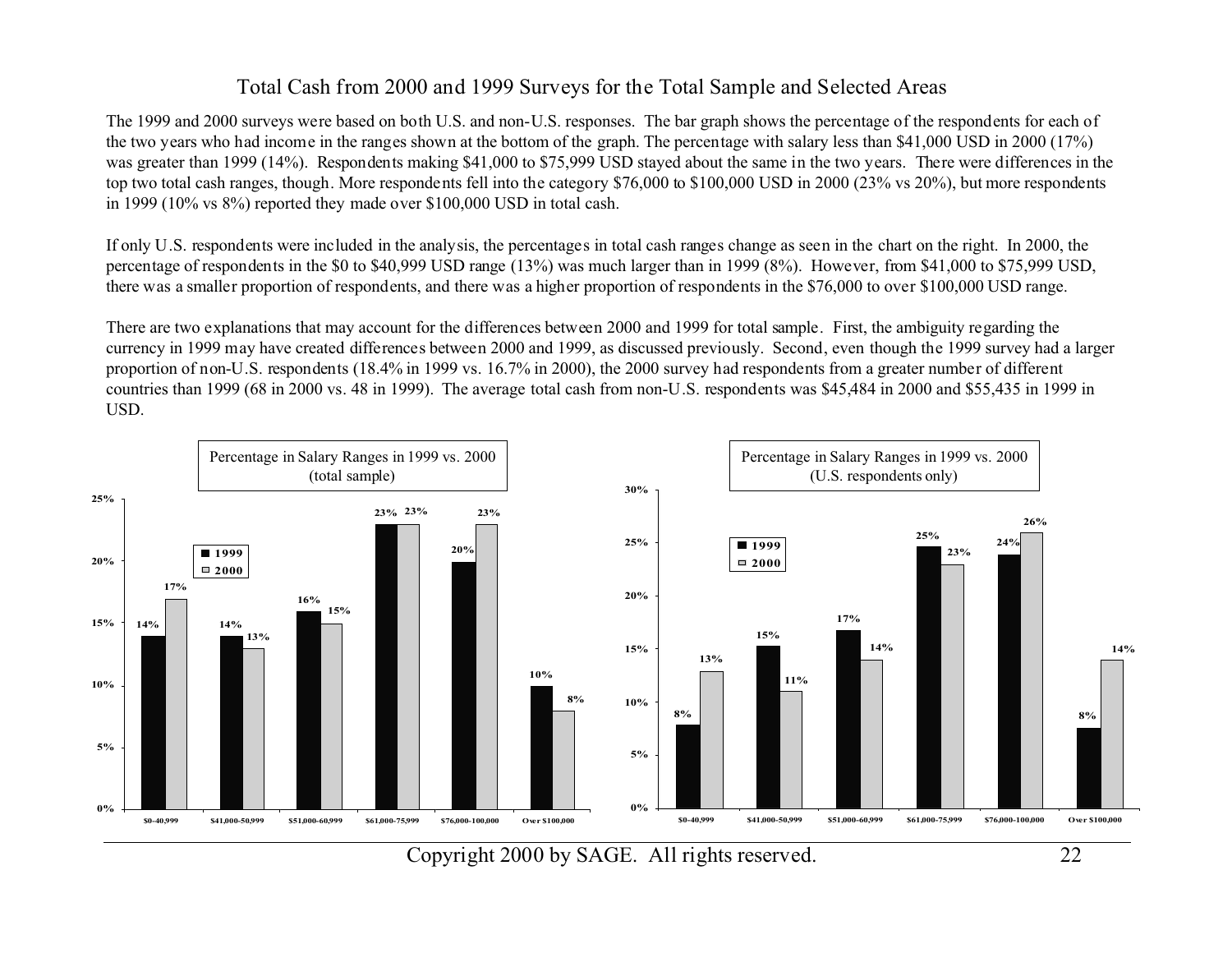When expressed for some other geographical areas in their own currencies, most respondents from Canada (50%) fell into the middle salary ranges (51,000 to 75,999 CAD). Respondents from Australia and New Zealand were almost equally distributed among the salary ranges. A larger percentage of respondents from the United Kingdom and Ireland made 0-40,999 GBP (66%) than those who made 41,000 or more GBP (35%). For Western European respondents, the largest percentage (47%) made 0-40,999 EUR.

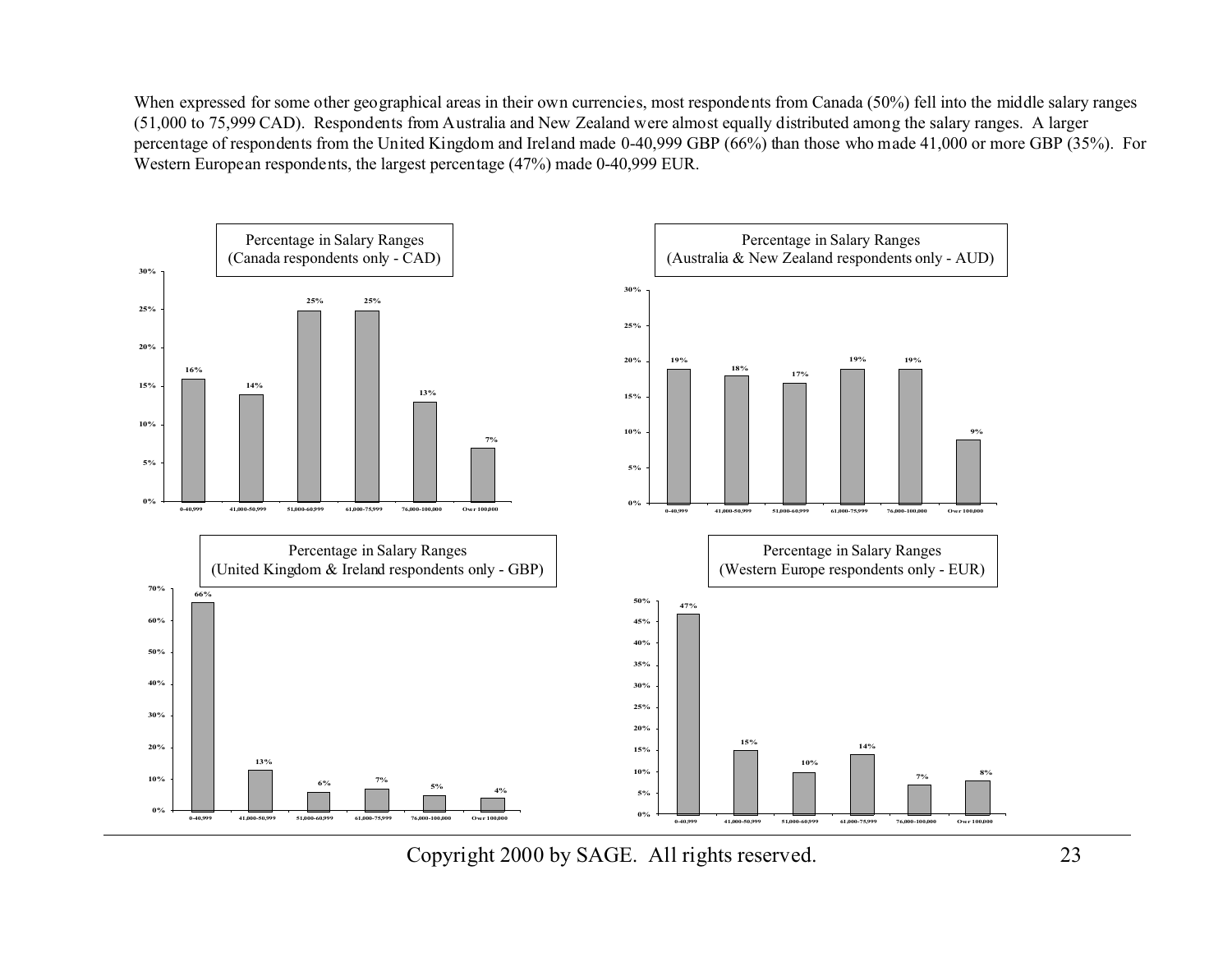#### Compensation Differences in Major U.S. Cities

Certain cities in the U.S. typically have higher compensation levels or have higher concentrations of respondents than other areas of the U.S. Salaries and total cash were highest in the New York City, San Francisco, and Los Angeles areas (similar to 1999). The mean 2000 bonus was higher in Manhattan, San Francisco, and Washington D.C. than in other cities. In 1999, Manhattan and Austin had mean bonuses significantly higher than other cities.

| (full-time employees only)<br>(full-time employees only)<br>Number<br>Number<br>Mean Salary<br>Mean Total Cash<br>in U.S. Dollars<br>of Respondents<br>in U.S. Dollars<br>of Respondents<br>City<br>City<br>Manhattan, NY<br>Manhattan, NY<br>137<br>\$91,028<br>134<br>\$98,651<br>Other NY Metro Area<br>Other NY Metro Area<br>106<br>\$80,927<br>103<br>\$85,244<br>San Francisco/San Jose<br>415<br>San Francisco/San Jose<br>402<br>\$90,111<br>\$98,952 |  |
|----------------------------------------------------------------------------------------------------------------------------------------------------------------------------------------------------------------------------------------------------------------------------------------------------------------------------------------------------------------------------------------------------------------------------------------------------------------|--|
|                                                                                                                                                                                                                                                                                                                                                                                                                                                                |  |
|                                                                                                                                                                                                                                                                                                                                                                                                                                                                |  |
|                                                                                                                                                                                                                                                                                                                                                                                                                                                                |  |
|                                                                                                                                                                                                                                                                                                                                                                                                                                                                |  |
|                                                                                                                                                                                                                                                                                                                                                                                                                                                                |  |
| /Silicon Valley, CA Area<br>/Silicon Valley, CA Area                                                                                                                                                                                                                                                                                                                                                                                                           |  |
| Los Angeles/Orange Co.,<br>Los Angeles/Orange Co.,<br>179<br>\$75,651<br>174<br>\$84,143                                                                                                                                                                                                                                                                                                                                                                       |  |
| CA Metro Area<br>CA Metro Area                                                                                                                                                                                                                                                                                                                                                                                                                                 |  |
| Washington, DC Metro Area<br>\$72,111<br>Washington, DC Metro Area<br>257<br>266<br>\$77,017                                                                                                                                                                                                                                                                                                                                                                   |  |
| Boston, MA Metro Area<br>Boston, MA Metro Area<br>250<br>243<br>\$69,858<br>\$71,953                                                                                                                                                                                                                                                                                                                                                                           |  |
| Philadelphia, PA Metro Area<br>Philadelphia, PA Metro Area<br>83<br>84<br>\$71,462<br>\$74,386                                                                                                                                                                                                                                                                                                                                                                 |  |
| San Diego, CA Metro Area<br>San Diego, CA Metro Area<br>75<br>76<br>\$71,979<br>\$88,706                                                                                                                                                                                                                                                                                                                                                                       |  |
| Research Triangle, NC<br>Research Triangle, NC<br>79<br>79<br>\$70,093<br>\$72,219                                                                                                                                                                                                                                                                                                                                                                             |  |
| Austin, TX Metro Area<br>Austin, TX Metro Area<br>75<br>72<br>\$68,619<br>\$72,467                                                                                                                                                                                                                                                                                                                                                                             |  |
| \$75,142<br>Denver, CO<br>139<br>137<br>\$76,313<br>Denver, CO                                                                                                                                                                                                                                                                                                                                                                                                 |  |
| Office is in U.S., But Not<br>Office is in U.S., But Not<br>\$63,892<br>2,237<br>2,194<br>\$67,001                                                                                                                                                                                                                                                                                                                                                             |  |
| in One of Above Areas<br>in One of Above Areas                                                                                                                                                                                                                                                                                                                                                                                                                 |  |
| All U.S. Locations<br>All U.S. Locations<br>4,043<br>\$70,285<br>3,953<br>\$74,602                                                                                                                                                                                                                                                                                                                                                                             |  |

|                             | 2000 Bonus by Selected U.S. City |                 |  |  |  |  |  |
|-----------------------------|----------------------------------|-----------------|--|--|--|--|--|
| (full-time employees only)  |                                  |                 |  |  |  |  |  |
|                             | Number                           | Mean Bonus      |  |  |  |  |  |
| City                        | of Respondents                   | in U.S. Dollars |  |  |  |  |  |
| Manhattan, NY               | 138                              | \$9.864         |  |  |  |  |  |
| Other NY Metro Area         | 107                              | \$6,413         |  |  |  |  |  |
| San Francisco/San Jose      | 418                              | \$8,530         |  |  |  |  |  |
| /Silicon Valley, CA Area    |                                  |                 |  |  |  |  |  |
| Los Angeles/Orange Co.,     | 181                              | \$2,726         |  |  |  |  |  |
| CA Metro Area               |                                  |                 |  |  |  |  |  |
| Washington, DC Metro Area   | 267                              | \$7.679         |  |  |  |  |  |
| Boston, MA Metro Area       | 252                              | \$4,356         |  |  |  |  |  |
| Philadelphia, PA Metro Area | 84                               | \$4,113         |  |  |  |  |  |
| San Diego, CA Metro Area    | 77                               | \$4,762         |  |  |  |  |  |
| Research Triangle, NC       | 79                               | \$2,286         |  |  |  |  |  |
| Austin, TX Metro Area       | 76                               | \$5.616         |  |  |  |  |  |
| Denver, CO                  | 139                              | \$4,408         |  |  |  |  |  |
| Office is in U.S., But Not  | 2,242                            | \$3,154         |  |  |  |  |  |
| in One of Above Areas       |                                  |                 |  |  |  |  |  |
| All U.S. Locations          | 4.060                            | \$4.485         |  |  |  |  |  |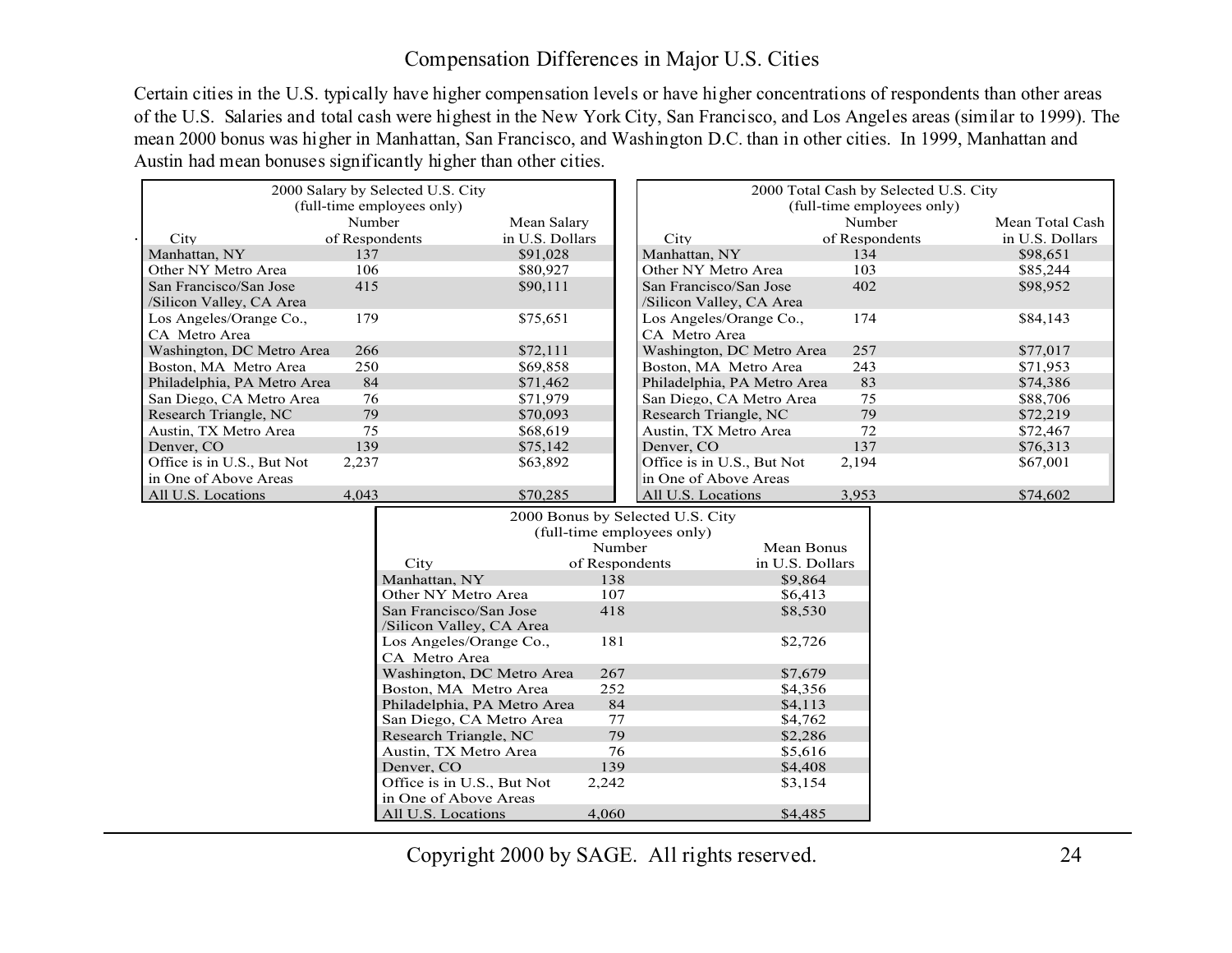#### Salary by Zip Code Area

U.S. zip codes also provide a way to analyze 2000 U.S. salaries by geographical area. Some zip codes had few respondents and had to be combined with other adjacent zip code areas. A few zip codes had no respondents. The state(s) in which the zip codes are used are shown in parentheses. Mean salaries over \$80,000 were reported in two New York (10 and 11), one Arizona (85 & 86 combined), and two California (94 & 95) zip code areas. These were the zip codes with the highest mean salaries.

| First 2 Digits           | Number of   | Mean        | First 2 Digits          | Number of      | Mean        |
|--------------------------|-------------|-------------|-------------------------|----------------|-------------|
| U.S. Zip Code            | Respondents | 1999 Salary | U.S. Zip Code           | Respondents    | 1999 Salary |
| $01$ (MA)                | 96          | \$72,904    | $33$ (FL)               | 74             | \$65,197    |
| 02 (MA & RI)             | 177         | \$64,926    | 34 & 35 (FL & AL)       | 26             | \$53,135    |
| 03 & 05 (NH, VT & ME) 17 |             | \$71,188    | 36 (AL)                 | $\overline{7}$ | \$57,022    |
| 04 (ME)                  | 13          | \$44,477    | 37 (TN)                 | 27             | \$61,623    |
| $06$ (CT)                | 41          | \$73,984    | 38 & 39 (TN & MS)       | 31             | \$57,005    |
| 07(NJ)                   | 53          | \$78,229    | 40 & 41 (KY)            | 14             | \$61,750    |
| 08 & 09 (NJ & NY)        | 62          | \$77,574    | 43 (OH)                 | 44             | \$70,628    |
| 10(NY)                   | 138         | \$90,353    | 44 (OH)                 | 52             | \$60,154    |
| $11$ (NY)                | 36          | \$82,961    | 45 (OH)                 | 30             | \$65,804    |
| 12 (NY)                  | 15          | \$65,180    | $46$ (IN)               | 37             | \$55,867    |
| $13$ (NY)                | 10          | \$52,645    | $47 \text{ (IN)}$       | 19             | \$52,668    |
| 14 (NY)                  | 49          | \$61,520    | 48 (MI)                 | 67             | \$61,791    |
| $15$ (PA)                | 34          | \$58,316    | 49 & 50 (MI & IA)       | 38             | \$52,121    |
| 16(PA)                   | 16          | \$60,115    | $51$ (IA)               | $\overline{2}$ | \$62,500    |
| 17 & 18 (PA)             | 26          | \$55,840    | $52$ (IA)               | 20             | \$63,857    |
| 19 (PA & DE)             | 86          | \$71,106    | 53 (WI)                 | 65             | \$58,349    |
| 20 (DC, MD & VA)         | 167         | \$73,870    | 54 (WI)                 | 15             | \$64,500    |
| $21 \, (\text{MD})$      | 42          | \$73,101    | 55 (MN)                 | 86             | \$65,406    |
| $22$ (VA)                | 89          | \$68,499    | 56, 57, 58, 59 (MN, MT, |                |             |
| $23$ (VA)                | 48          | \$60,472    | ND & SD                 | 27             | \$42,240    |
| 24 & 25 (VA & WV)        | 13          | \$51,789    | $60$ (IL)               | 147            | \$74,343    |
| 27 (NC)                  | 86          | \$68,117    | 61 & 62 (IL)            | 30             | \$55,608    |
| 28 (NC)                  | 25          | \$65,845    | 63, 64, 65 (MO)         | 57             | \$67,162    |
| 29 (SC)                  | 23          | \$60,884    | 66 & 67 (KS)            | 31             | \$76,914    |
| 30(GA)                   | 96          | \$72,512    | 68 (NE)                 | 17             | \$68,083    |
| 31(GA)                   | 6           | \$58,900    | $70$ (LA)               | 9              | \$72,621    |
| $32$ (FL)                | 53          | \$55,381    | 71 & 72 (LA & AR)       | 10             | \$56,368    |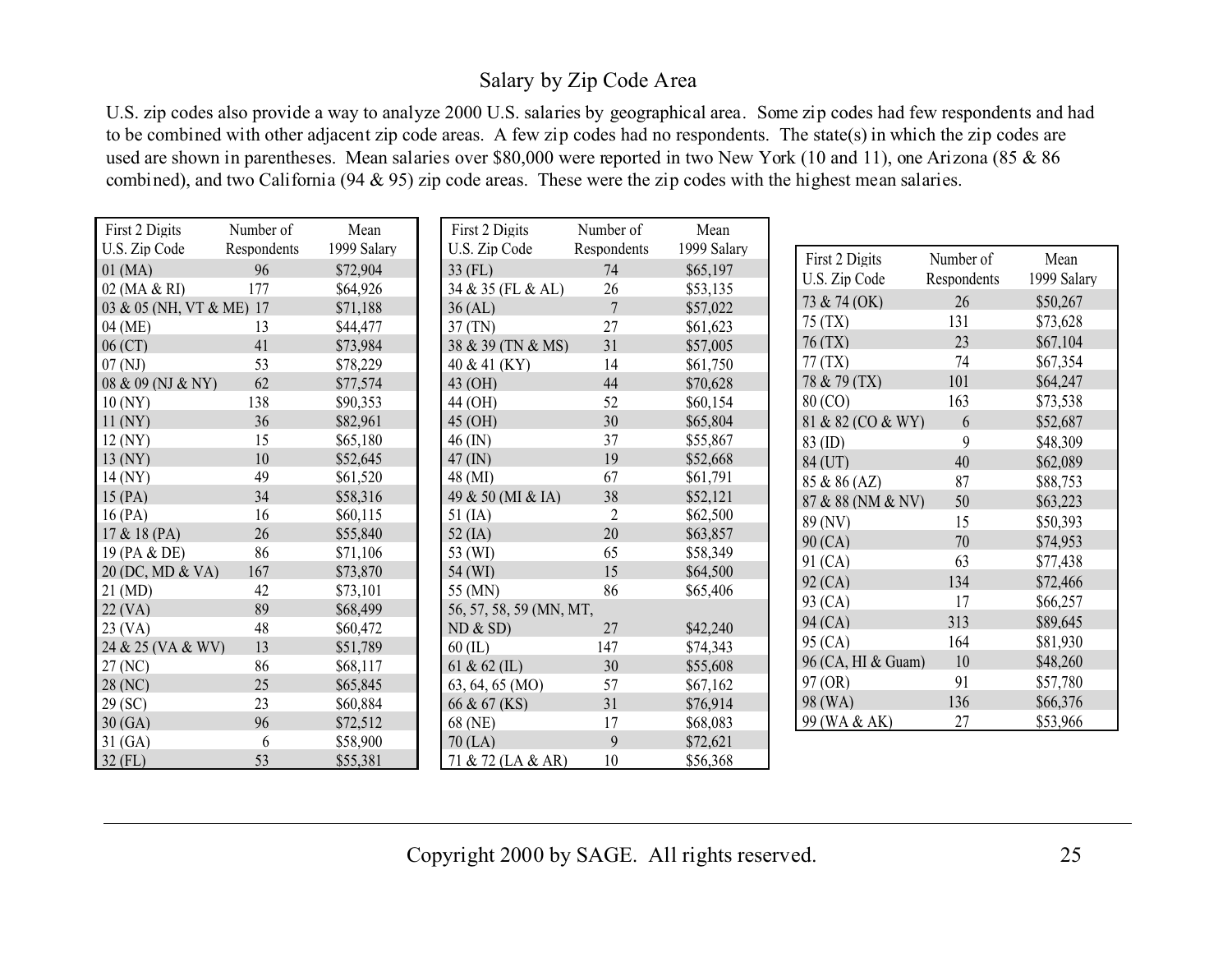The tables below show the percentage of respondents to the 2000 survey in each zip code area and city who make more or less than the average salary of all U.S. respondents (\$69,974). For example, over 29% of respondents in the New York City area (zip codes starting with 10) and 28% of respondents in the San Francisco area (zip code 94) make more than the average salary for all U.S. survey respondents. The two zip code areas with the largest percent salary below the overall U.S. average salary were 04 (in Maine) and 57, 58, and 59 (in South Dakota, North Dakota, and Montana). The area with the biggest percentage above average is Manhattan, NY, and the area with the biggest percentage below average includes Austin, TX.

|                        |         |                             | % Higher or Lower |               |
|------------------------|---------|-----------------------------|-------------------|---------------|
|                        |         |                             | than the Overall  |               |
| City                   | Zipcode | State/Province              | U.S. Average      | City          |
| Amherst                | 01      | <b>MA</b>                   | 4.19%             | Cleveland     |
| Boston & Providence 02 |         | MA & RI                     | $-7.21%$          | Cincinnati    |
|                        | 03      | NH                          | $1.73\%$          | Indianapolis  |
|                        | 04      | <b>ME</b>                   | $-36.44%$         |               |
|                        | 0.5     | <b>VT</b>                   | $1.73\%$          | Detroit       |
|                        | 06      | <b>CT</b>                   | 5.73%             | Benton Harbo  |
| Hoboken                | 07      | NJ                          | 11.80%            |               |
| Princeton              | 08 & 09 | NJ                          | 10.86%            |               |
| New York City          | 10      | NY                          | 29.12%            | Milwaukee     |
| <b>Great Neck</b>      | 11      | NY                          | 18.56%            | Ellison Bay   |
| Albany                 | 12      | <b>NY</b>                   | $-6.85%$          | Minneapolis   |
|                        | 13      | NY                          | $-24.76%$         |               |
| Ithaca & Buffalo       | 14      | <b>NY</b>                   | $-12.08\%$        |               |
| Pittsburgh             | 15      | PA                          | $-16.66\%$        |               |
| <b>State College</b>   | 16      | PA                          | $-14.09\%$        | Chicago       |
| Carlisle               | 17      | PA                          | $-20.20%$         | Champaign     |
| Holland                | 18      | PA                          | $-20.20\%$        | Decatur       |
| Philly & Wilmington    | 19      | PA & DE                     | $1.62\%$          | St. Louis     |
| College Park           | 20      | Washington<br>$D.C.$ & $MD$ | 5.57%             | Kansas City   |
| Baltimore              | 21      | <b>MD</b>                   | 4.47%             | East          |
| <b>Nova</b>            | 22      | <b>VA</b>                   | $-2.11%$          | West          |
| Richmond & Norfolk 23  |         | VA                          | $-13.58\%$        | Omaha & Eas   |
| Blacksburg             | 24      | <b>VA</b>                   | $-25.99\%$        | New Orleans   |
| Charleston             | 25      | <b>WVA</b>                  | $-25.99\%$        | Ruston        |
| Research Triangle      | 27      | NC                          | $-2.65%$          |               |
| Charlotte              | 28      | N <sub>C</sub>              | $-5.90\%$         | Oklahoma Cit  |
|                        | 29      | SC                          | $-12.99\%$        | Tulsa         |
| Atlanta                | 30      | <b>GA</b>                   | $3.63\%$          | <b>Dallas</b> |
|                        | 31      | GA                          | $-15.83\%$        | Waco          |
| Jac kson ville         | 32      | FL                          | $-20.85\%$        | Houston       |
| South-Miami            | 33      | FL.                         | $-6.83%$          | San Antonio   |
| West-Sarasota          | 34      | FL                          | $-24.06\%$        | Amarillo      |
| <b>Birming</b> ham     | 35      | AL                          | $-24.06\%$        | Denver & Co.  |
| Auburn                 | 36      | AL                          | $-18.51%$         | Durango       |
| Nashville              | 37      | <b>TN</b>                   | $-11.93\%$        | Laramie       |
| Memphis                | 38      | TN                          | $-18.53\%$        | Moscow        |
| Jac kson               | 39      | <b>MS</b>                   | $-18.53\%$        |               |
| Lexington              | 40      | KY                          | $-11.75\%$        | Phoenix & Te  |
|                        | 41      | KY                          | $-11.75%$         | Flagstaff     |
| Columbus               | 43      | OH                          | 0.93%             | Albuquerque   |
|                        |         |                             |                   |               |

|                         |         |                 | % Higher or Lower |
|-------------------------|---------|-----------------|-------------------|
|                         |         |                 | than the Overall  |
| City                    | Zipcode | State/Province  | U.S. A verage     |
| Cleveland               | 44      | OH              | $-14.03%$         |
| Cincinnati              | 45      | OН              | $-5.96%$          |
| Indianapolis            | 46      | <b>IN</b>       | $-20.16%$         |
|                         | 47      | IN              | $-24.73%$         |
| Detroit                 | 48      | MI              | $-11.69%$         |
| Benton Harbor           | 49 & 50 | MI              | $-25.51%$         |
|                         | 51      | <b>IA</b>       | $-10.68\%$        |
|                         | 52      | IA              | $-8.74%$          |
| Milwaukee               | 53      | WI              | $-16.61%$         |
| Ellison Bay             | 54      | WI              | $-7.82%$          |
| Minneapolis             | 55 & 56 | MN              | $-6.53%$          |
|                         | 57      | <b>SD</b>       | $-39.63%$         |
|                         | 58      | <b>ND</b>       | $-39.63%$         |
|                         | 59      | MT              | $-39.63%$         |
| Chicago                 | 60      | Π.              | 6.24%             |
| Champaign               | 61      | IL              | $-20.53\%$        |
| Decatur                 | 62      | $\Pi$ .         | $-20.53%$         |
| St. Louis               | 63      | M <sub>O</sub>  | $-4.02%$          |
| Kansas City             | 64      | <b>MO</b>       | $-4.02%$          |
|                         | 65      | M <sub>O</sub>  | $-4.02%$          |
| East                    | 66      | <b>KS</b>       | 9.92%             |
| West                    | 67      | LS              | 9.92%             |
| Omaha & East            | 68      | <b>NE</b>       | $-2.70%$          |
| New Orleans             | 70      | LA              | 3.78%             |
| Ruston                  | 71      | LA              | $-19.44%$         |
|                         | 72      | AR              | $-19.44%$         |
| Oklahoma City           | 73      | OK              | $-28.16%$         |
| Tulsa                   | 74      | OK              | $-28.16%$         |
| Dallas                  | 75      | <b>TX</b>       | $5.22\%$          |
| Waco                    | 76      | <b>TX</b>       | $-4.10%$          |
| Houston                 | 77      | <b>TX</b>       | $-3.74%$          |
| San Antonio             | 78      | <b>TX</b>       | $-8.18%$          |
| Amarillo                | 79      | <b>TX</b>       | $-8.18%$          |
| Denver & Co. Springs 80 |         | CO              | 5.09%             |
| Durang o                | 81      | $\overline{C}O$ | $-24.70%$         |
| Laramie                 | 82      | WY              | $-24.70%$         |
| Moscow                  | 83      | ID              | $-30.96%$         |
|                         | 84      | UT              | $-11.27%$         |
| Phoenix & Tempe         | 85      | AZ              | 26.84%            |
| Flagstaff               | 86      | AZ.             | 26.84%            |
| Albuquerque             | 87      | <b>NM</b>       | $-9.65%$          |

|                  |                |                        | % Higher or Lower |
|------------------|----------------|------------------------|-------------------|
|                  |                |                        | than the Overall  |
| City             | Zipcode        | State/Province         | U.S. A verage     |
| Las Cruces       | 88             | <b>NM</b>              | $-9.65%$          |
| Las Vegas        | 89             | CA & NV                | $-27.98%$         |
| Los Angeles      | 90             | CA                     | $7.12\%$          |
| Pasadena         | 91             | CA                     | 10.67%            |
| San Diego        | 92             | CA                     | $3.56\%$          |
| Monterey         | 93             | CA                     | $-5.31%$          |
| San Francisco    | 94             | CA                     | 28.11%            |
| Sacramento       | 95             | CA                     | 17.09%            |
| Honolulu & Guam  | 96             | HI & Guam              | $-31.03\%$        |
|                  | 97             | <b>OR</b>              | $-17.43%$         |
| Seattle          | 98             | <b>WA</b>              | $-5.14%$          |
| Pullman & Juneau | 99             | WA & AK                | $-22.88%$         |
|                  |                |                        |                   |
|                  |                | Average Salary for All |                   |
|                  | U.S. Locations |                        | \$69,974          |

|                               | % Higher or Lower than the  |
|-------------------------------|-----------------------------|
| City                          | Overall U.S. Average Salary |
| Manhattan, NY                 | 30.09%                      |
| Other NY Metro Area           | 15.65%                      |
| San Francisco/San             |                             |
| Jose/Silicon Valley, CA Area  | 28.78%                      |
| Los Angeles/Orange Co., CA    |                             |
| Metro Area                    | 8.11%                       |
| Washington, DC Metro Area     | $3.05\%$                    |
| Boston, MA Metro Area         | $-0.17%$                    |
| Philadelphia, PA Metro Area   | $2.13\%$                    |
| San Diego, CA Metro Area      | 2.87%                       |
| Research Triangle, NC         | $0.17\%$                    |
| Austin, TX Metro Area         | $-1.94%$                    |
| Denver, CO                    | 7.39%                       |
| Office is in U.S., But Not in |                             |
| One of Above Areas            | $-8.69\%$                   |
|                               |                             |
| Average Salary for All U.S.   |                             |
| Locations                     | \$69,974                    |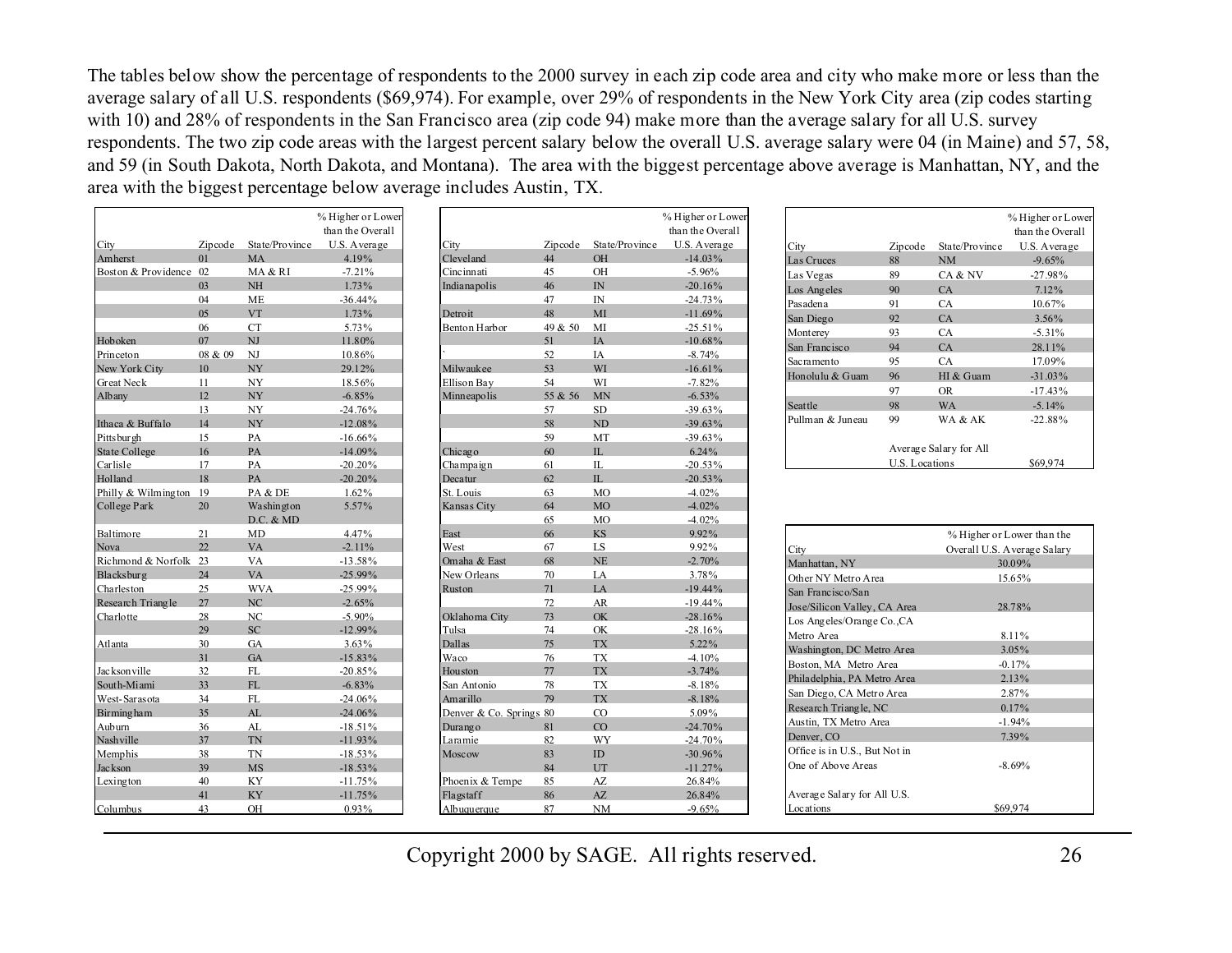## **SIZES AND TYPES OF PAY INCREASES AND BONUSES**

#### Sizes and Types of Pay Increases

As of the date when respondents answered the survey, during the 4th quarter of 2000, 4,405 (87.3% of respondents) indicated that they had received a 2000 pay increase. One respondent indicated he had received a 2001 pay increase and, 529 (10.5%) indicated that their most recent pay increase, as of the date they answered the survey, had been in 1999. Most increases (60.0%) had been from the same employer for the same job as currently held. For those in the U.S., the average 2000 pay increase from the same employer for the same job was 8.1%, from the same employer for a promotion 15.0%, and from changing employers 27.8%. The averages were 8.6%, 15.6%, and 27.6%, respectively, for respondents from all countries.



Number of respondents per category is in parentheses after category label on bottom axis.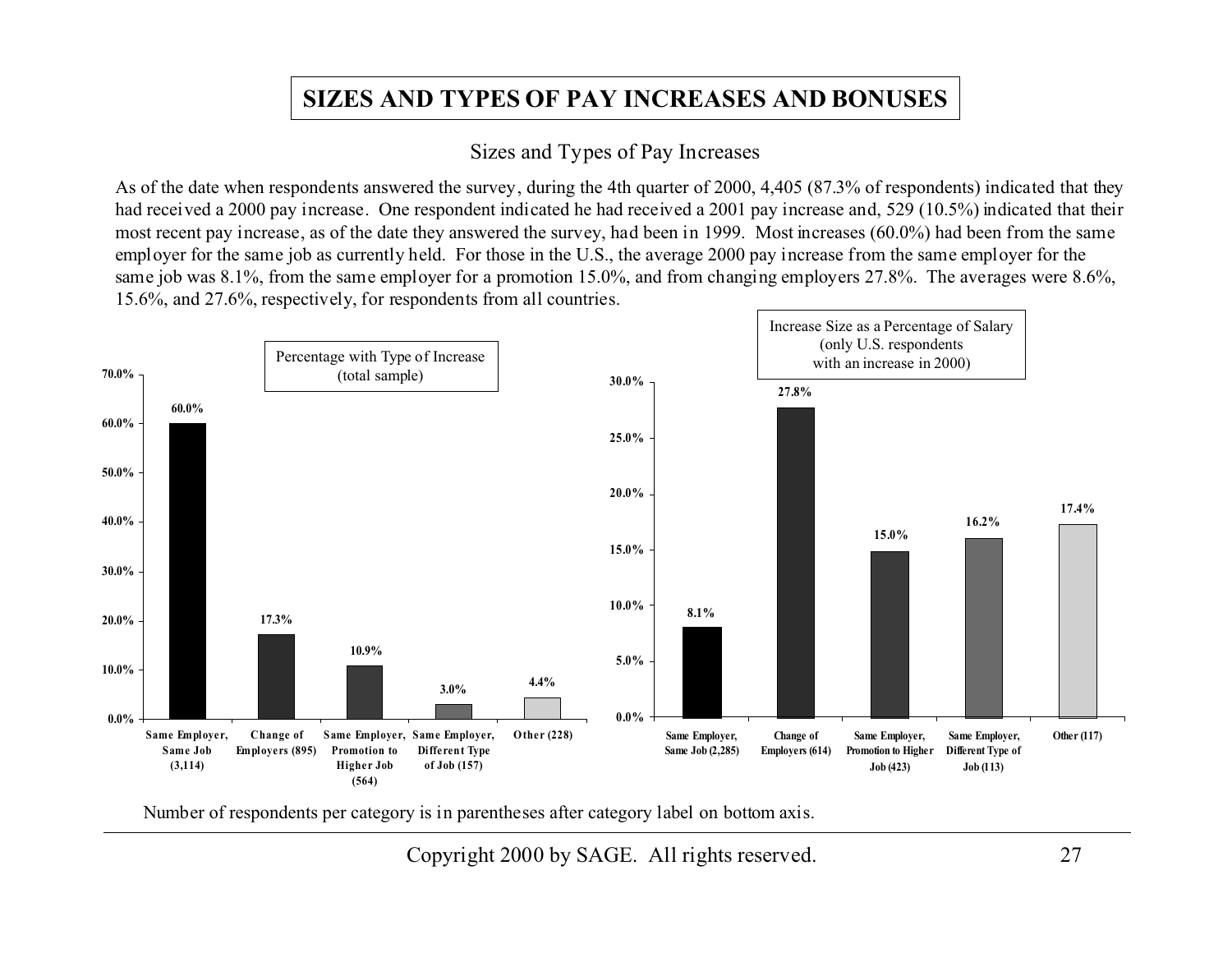Respondents from other geographical areas also reported that the largest proportion of raises came from their same employer and same job, followed by the percentages who received raises for changing employers. The smallest proportion of raises came from their same employer, but for a change to a different job.

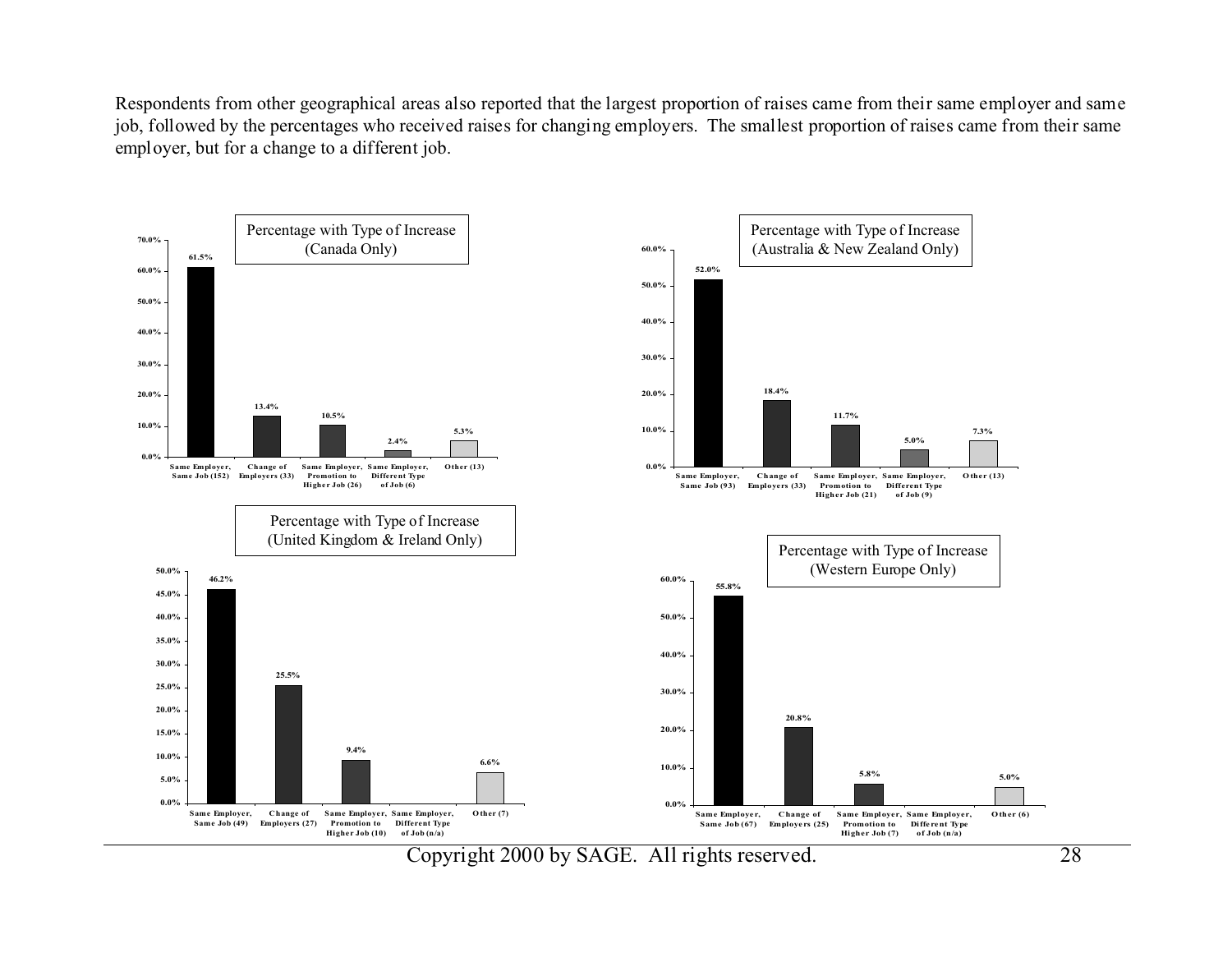Respondents from Canada, Australia/New Zealand, United Kingdom/Ireland, and Western Europe had mean pay increases in the same job, for the same employer, that were slightly higher than those for the U.S. sample. Promotional increases from the same employer were also slightly higher for these four areas of the world than for the U.S. (15.0%) respondents. There was greater variation in raises that came with changing employers. For all five areas considered, they ranged from 18.8% to 35.5%.

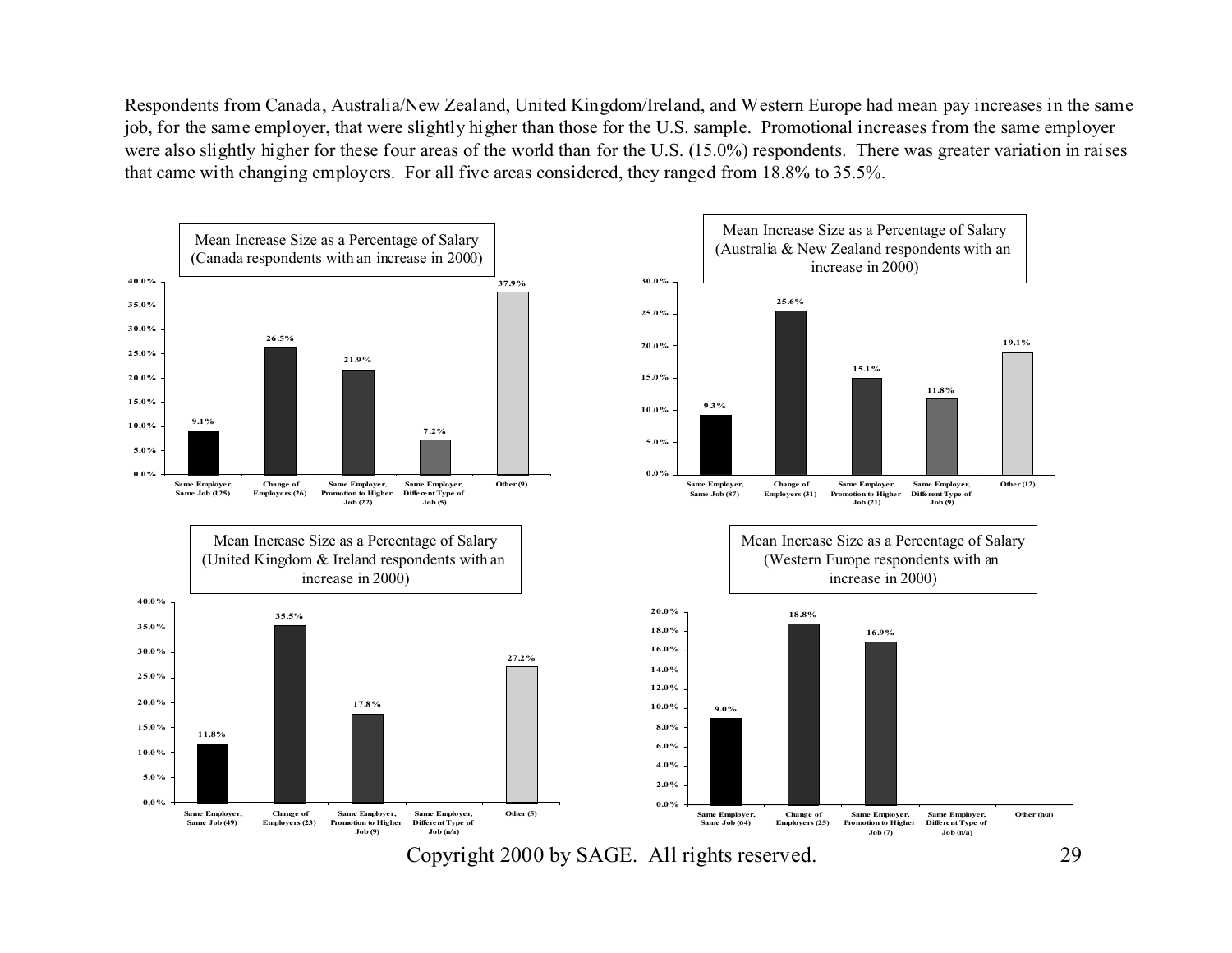#### Sizes and Types of Bonuses

Over half (50.5%) of respondents from all countries reported no bonus in the twelve months prior to the survey. The left-hand chart shows percentages who reported various types of bonuses. Of U.S respondents, 46.4% (2,025) received some type of bonus. In other areas, 34.0% of Canadian, 29.9% of Australian/New Zealander, 42.3% of United Kingdom/Irish, and 34.8% of Western European respondents reported receipt of a bonus. To determine typical bonus size by bonus type, we could only use data from those who had reported a single type of bonus. Since this decreases sample sizes, we only had enough respondents from the U.S. for analyses. About 67% (1,364) of those in the U.S. who reported a bonus, reported only one type of bonus. Based on these 1,364 bonuses, we found bonus size varied considerably by type. Mean bonus is in the darker bar, and median bonus is in the lighter bar in each pair of bars on the chart on the right. (Mean bonus in USD for other countries and U.S. locations for all bonus types combined are shown in the earlier section on countries, cities, regions, and zip/postal codes). Median bonuses by type were virtually identical in 1999 in the U.S. Means were also similar, except for staying with the organization (\$9,062 in 2000 vs. \$6,512 in 1999) and receiving a degree or certification (\$3,338 in 2000 vs.\$ 2,550 in 1999). Of the respondents who reported a bonus related to stock, the median was \$10,500 in 2000. The percentage receiving a stock option is not shown for 1999 because the 1999 survey did not directly ask for it.



Copyright 2000 by SAGE. All rights reserved. 30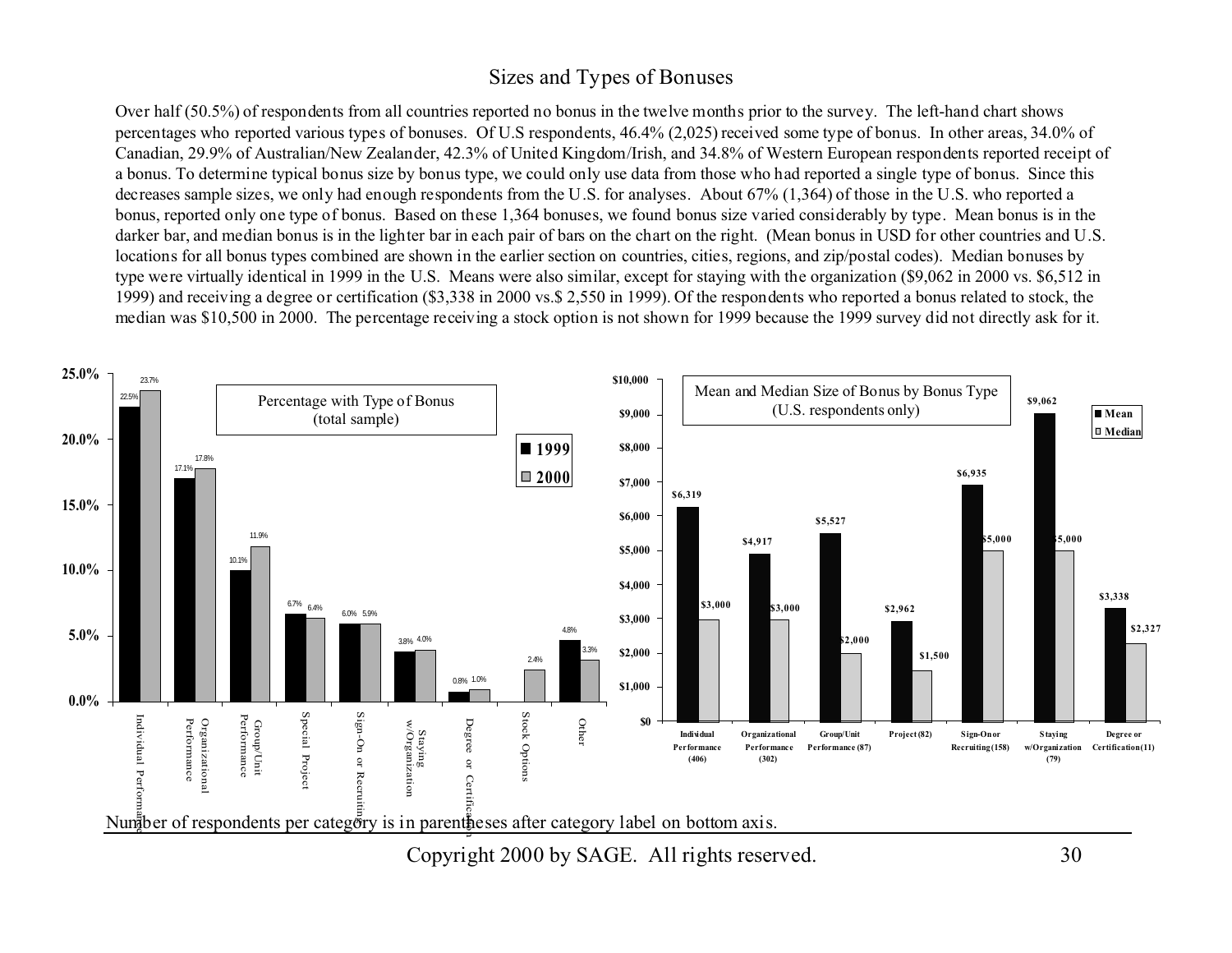## **OVERTIME, SHIFT, ON-CALL PAY, AND TRAVEL**

For U.S. respondents, 15.6% reported receiving overtime pay, 6.7% shift pay, and 12.6% on-call/pager pay. In 1999, the percentages were 15.4, 10.1, and 15.9, respectively. Based on responses, overtime pay for U.S. respondents is most prevalent in aerospace, military, and federal government (non-military). Shift pay is most prevalent in state or local government and aerospace industries. About one-quarter of U.S. respondents in health care and IT: consulting organizations reported they get paid for being on call or wearing a pager. These were similar to 1999 results.

| Percentage of Respondents who Receive Overtime, Shift, and On-Call Pay by Industry<br>(U.S. respondents only) |              |           |                   |  |  |  |  |  |  |  |
|---------------------------------------------------------------------------------------------------------------|--------------|-----------|-------------------|--|--|--|--|--|--|--|
| Industry                                                                                                      | Overtime Pay | Shift Pay | On-Call/Pager Pay |  |  |  |  |  |  |  |
| Advertising, Public Relations, Communication, or Marketing                                                    | 4.7%         | $9.4\%$   | 10.9%             |  |  |  |  |  |  |  |
| Aerospace                                                                                                     | 53.6%        | 17.9%     | 9.8%              |  |  |  |  |  |  |  |
| Agriculture, Environmental Services, Mining, or Energy Production                                             | 14.3%        | 2.9%      | $8.6\%$           |  |  |  |  |  |  |  |
| Banking, Insurance, and Real Estate                                                                           | 10.2%        | $8.5\%$   | $7.3\%$           |  |  |  |  |  |  |  |
| Biotechnology                                                                                                 | $9.7\%$      | 3.2%      | 11.5%             |  |  |  |  |  |  |  |
| Consulting and Business Services                                                                              | 27.8%        | 9.6%      | 20.9%             |  |  |  |  |  |  |  |
| <b>Education - College or University</b>                                                                      | 6.8%         | 2.7%      | 4.5%              |  |  |  |  |  |  |  |
| Education – Elementary or Secondary                                                                           | 36.0%        | $4.0\%$   | $4.0\%$           |  |  |  |  |  |  |  |
| Engineering                                                                                                   | 25.2%        | 8.4%      | 19.1%             |  |  |  |  |  |  |  |
| Entertainment                                                                                                 | 9.2%         | 4.6%      | 9.2%              |  |  |  |  |  |  |  |
| Federal Government, Non-military                                                                              | 36.7%        | 13.3%     | 11.7%             |  |  |  |  |  |  |  |
| Finance, Securities, or Stock Exchange                                                                        | 5.8%         | 7.4%      | 8.3%              |  |  |  |  |  |  |  |
| Health Care/Medicine                                                                                          | 10.1%        | 5.8%      | 25.9%             |  |  |  |  |  |  |  |
| IT: Consulting                                                                                                | 36.0%        | 12.1%     | 24.8%             |  |  |  |  |  |  |  |
| IT: Internet Service Provider/Internet Applications Service Provider                                          | $6.1\%$      | 5.8%      | 8.8%              |  |  |  |  |  |  |  |
| IT: Software Development                                                                                      | 8.6%         | 2.5%      | $10.1\%$          |  |  |  |  |  |  |  |
| IT: Other                                                                                                     | 13.0%        | 6.5%      | 21.0%             |  |  |  |  |  |  |  |
| Manufacturing                                                                                                 | 11.3%        | 6.3%      | 12.6%             |  |  |  |  |  |  |  |
| Military                                                                                                      | 43.6%        | 10.9%     | 12.7%             |  |  |  |  |  |  |  |
| Not-for-Profit                                                                                                | 7.0%         | 2.3%      | $7.0\%$           |  |  |  |  |  |  |  |
| Pharmaceuticals                                                                                               | 17.1%        | 4.9%      | 9.8%              |  |  |  |  |  |  |  |
| Publishing                                                                                                    | 5.1%         | 5.1%      | 8.5%              |  |  |  |  |  |  |  |
| Research                                                                                                      | 15.1%        | 5.5%      | 5.5%              |  |  |  |  |  |  |  |
| Retail and Wholesale Trade                                                                                    | 5.7%         | 3.8%      | $5.7\%$           |  |  |  |  |  |  |  |
| State or Local Government                                                                                     | 33.3%        | 21.0%     | 13.6%             |  |  |  |  |  |  |  |
| Transportation                                                                                                | 25.5%        | 6.4%      | 8.5%              |  |  |  |  |  |  |  |
| Utility                                                                                                       | 25.0%        | 10.7%     | 21.4%             |  |  |  |  |  |  |  |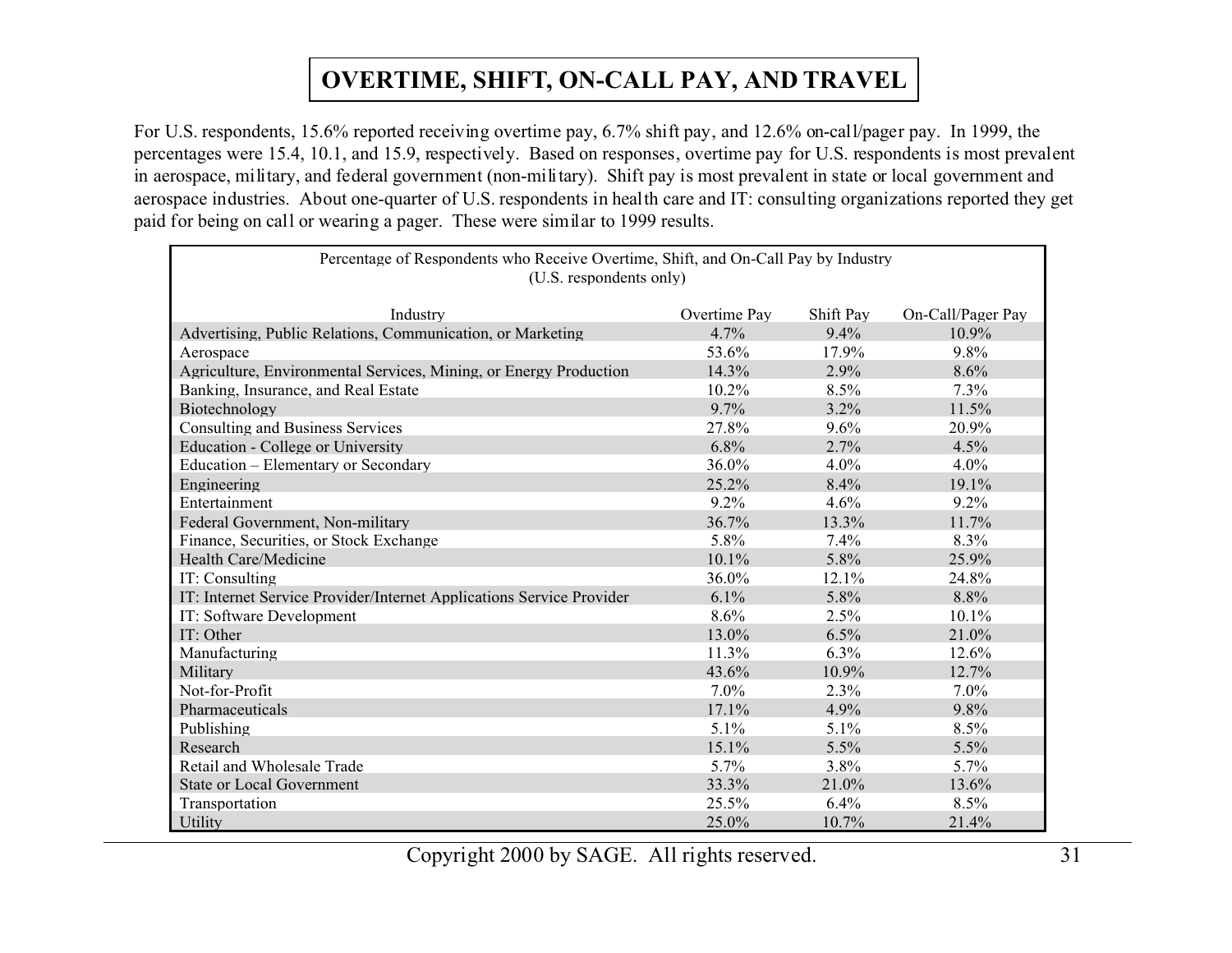In the other geographical areas with significant numbers of respondents, overtime pay was the most prevalent premium pay offered by employers in three of the areas. Second most prevalent was on-call/pager pay. The largest proportion of respondents who indicated they received overtime pay, shift pay, and on-call/pager pay were in Western Europe. Canadian respondents had the second highest set of percentages. A smaller proportion of respondents from the U.S. indicated they received overtime pay, shift pay, and on-call/pager pay (15.5%, 6.7%, 12.5%, respectively) than any of these four areas.

| Percentage of Respondents who Receive Overtime, Shift, and On-Call Pay by Country |       |          |       |  |  |  |  |  |  |
|-----------------------------------------------------------------------------------|-------|----------|-------|--|--|--|--|--|--|
| On-Call/Pager Pay<br>Overtime Pay<br>Shift Pay<br>Country                         |       |          |       |  |  |  |  |  |  |
| Canada                                                                            | 33.6% | $19.0\%$ | 32.8% |  |  |  |  |  |  |
| Australia & New Zealand                                                           | 22.9% | 15.6%    | 21.8% |  |  |  |  |  |  |
| United Kingdom & Ireland                                                          | 19.0% | 19.0%    | 24.5% |  |  |  |  |  |  |
| Western Europe                                                                    | 44.5% | 40.3%    | 37.8% |  |  |  |  |  |  |

For all respondents, 48.6% did not spend any days on out-of-town work-related travel. The average was 10.3 days in out-of-town work-related travel (11.3 in 1999). The number of days of travel had significant relationships with the level of salary and total cash from primary employers. That is, as number of days of travel increased, so did annual salary and total cash.

U.S. respondents reported an average of 10.1 days of out-of-town work-related travel per year, Canadian respondents 8.2, Australian/New Zealand respondents 10.5, United Kingdom/Ireland respondents 16.2, and Western European respondents 11.5.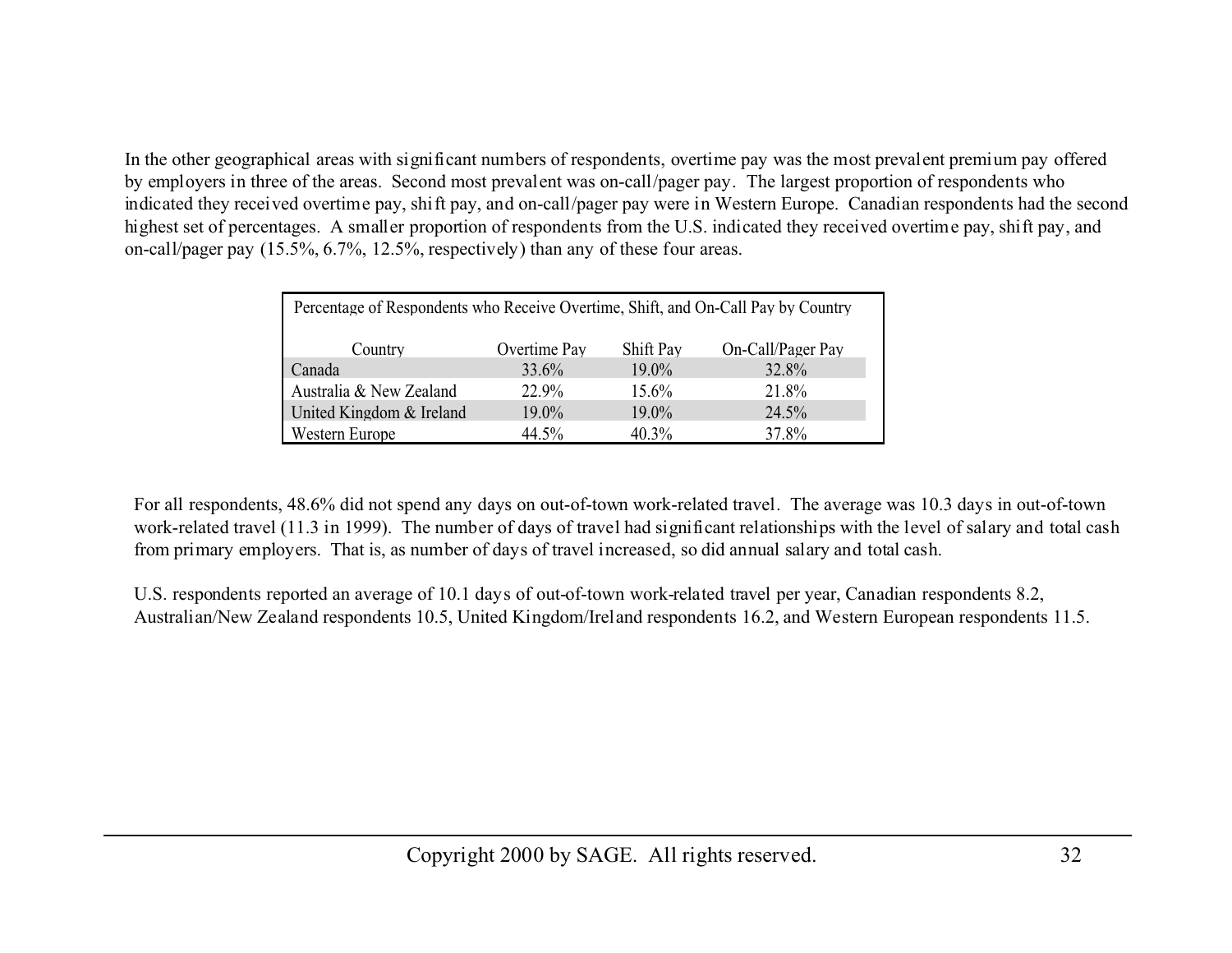## **RELATIONSHIPS BETWEEN JOB CONTENT AND COMPENSATION**

The majority of respondents were salaried employees. The relationships between salary and total cash with primary job type are significant, but not for bonus with primary job. One difference in 2000 was that self-employed consultants made substantially more salary (\$127,176 in 2000 vs. \$96,121 in 1999) and total cash (\$138,762 in 2000 vs. \$106,746 in 1999). Similar relationships were found in 1999.

|                                                            | Type of Primary Job<br>(total sample)  |                                    | 2000 Salary by Type of Primary Job<br>(U.S. respondents only)    |                          |                                      |  |  |  |
|------------------------------------------------------------|----------------------------------------|------------------------------------|------------------------------------------------------------------|--------------------------|--------------------------------------|--|--|--|
| Job Type                                                   | Number<br>of Respondents               | Percent<br>of Respondents          | Job Type                                                         | Number<br>of Respondents | Mean Salary<br>in U.S. Dollars       |  |  |  |
| Salaried employee                                          | 4,590                                  | 87.6%                              | Salaried employee                                                | 3,855                    | \$67,722                             |  |  |  |
| Contractor/Consulting<br>organization employee             | 183                                    | 8.6%                               | Contractor/Consulting<br>organizational employee 378             |                          | \$79,755                             |  |  |  |
| Independent, self-<br>employed consultant<br>or contractor | 48                                     | 2.9%                               | Independent, self-<br>employed consultant<br>89<br>or contractor |                          |                                      |  |  |  |
|                                                            | 2000 Total Cash by Type of Primary Job |                                    |                                                                  |                          |                                      |  |  |  |
|                                                            | (U.S. respondents only)                |                                    | 2000 Bonus by Type of Primary Job<br>(U.S. respondents only)     |                          |                                      |  |  |  |
| Job Type                                                   | Number<br>of Respondents               | Mean Total Cash<br>in U.S. Dollars | Job Type                                                         | Number<br>of Respondents | <b>Mean Bonus</b><br>in U.S. Dollars |  |  |  |
| Salaried employee                                          | 3,774                                  | \$72,096                           | Salaried employee                                                | 3,870                    | \$4,581                              |  |  |  |
| Contractor/Consulting<br>organization employee             | 368                                    | \$81,184                           | Contractor/Consulting<br>organization employee                   | 381                      | \$3,946                              |  |  |  |
| Independent, self-<br>employed consultant                  | 85                                     | \$138,762                          | Independent, self-<br>employed consultant                        | 92                       | \$4,145                              |  |  |  |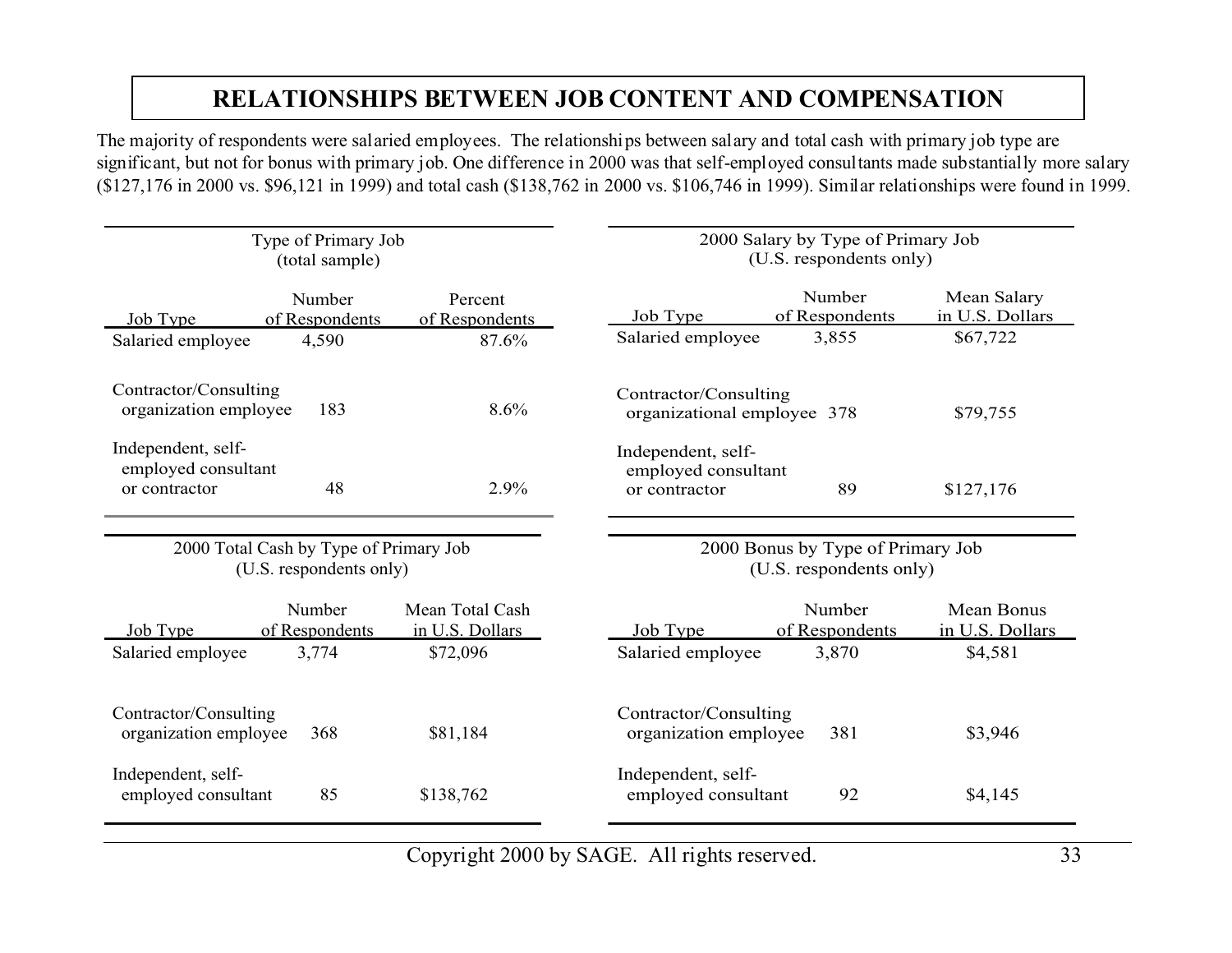Results are also similar for other geographical areas. For all five areas considered, salaried employees made the lowest mean salary and total cash, whereas independent-self employed consultants made the highest. In contrast, the majority of respondents were salaried employees, while relatively few were independent, self-employed consultants or employees of contractor/consulting firms (11.3% from Canada; 15.9% from Australian & New Zealand; 22.3% from the United Kingdom & Ireland; 25.0% from Western Europe). These patterns are very similar to that exhibited by U.S. respondents, where 10.8% of respondents were independent, self-employed consultants or employees of contractor/consulting firms.

|                                                            | (Canada respondents only - CAD) | Salary and Total Cash in 2000 by Type of Primary Job                                                      |                 | Salary and Total Cash in 2000 by Type of Primary Job<br>(Australia & New Zealand respondents only - AUD) |  |  |  |  |  |
|------------------------------------------------------------|---------------------------------|-----------------------------------------------------------------------------------------------------------|-----------------|----------------------------------------------------------------------------------------------------------|--|--|--|--|--|
| Job Type                                                   | Number<br>of Respondents        | Mean Salary                                                                                               | Mean Total Cash | Number<br>of Respondents<br>Mean Salary<br>Job Type<br>Mean Total Cash                                   |  |  |  |  |  |
| Salaried employee                                          | 219                             | 60,702                                                                                                    | 68,489          | 148<br>Salaried employee<br>59,980<br>63,689                                                             |  |  |  |  |  |
| Contractor/Consulting<br>organization employee             | 11                              | 68,864                                                                                                    | 72,500          | Contractor/Consulting<br>15<br>organization employee<br>76,528<br>80,647                                 |  |  |  |  |  |
| Independent, self-<br>employed consultant<br>or contractor | 17                              | 108,247                                                                                                   | 110,006         | Independent, self-<br>employed consultant<br>13<br>108,372<br>106,174<br>or contractor                   |  |  |  |  |  |
|                                                            |                                 | Salary and Total Cash in 2000 by Type of Primary Job<br>(United Kingdom & Ireland respondents only - GBP) |                 | Salary and Total Cash in 2000 by Type of Primary Job<br>(Western Europe respondents only - EUR)          |  |  |  |  |  |
| Job Type                                                   | Number<br>of Respondents        | Mean Salary                                                                                               | Mean Total Cash | Number<br>Job Type<br>of Respondents<br>Mean Salary<br>Mean Total Cash                                   |  |  |  |  |  |
| Salaried employee                                          | 80                              | 33,976                                                                                                    | 38,790          | 93<br>Salaried employee<br>42,942<br>47,769                                                              |  |  |  |  |  |
| Contractor/Consulting<br>organization employee             | 6                               | 36,000                                                                                                    | 44,000          | Contractor/Consulting<br>14<br>organization employee<br>69,228<br>77,588                                 |  |  |  |  |  |
| Independent, self-<br>employed consultant<br>or contractor | 17                              | 77,337                                                                                                    | 82,572          | Independent, self-<br>employed consultant<br>17<br>98,070<br>128,569<br>or contractor                    |  |  |  |  |  |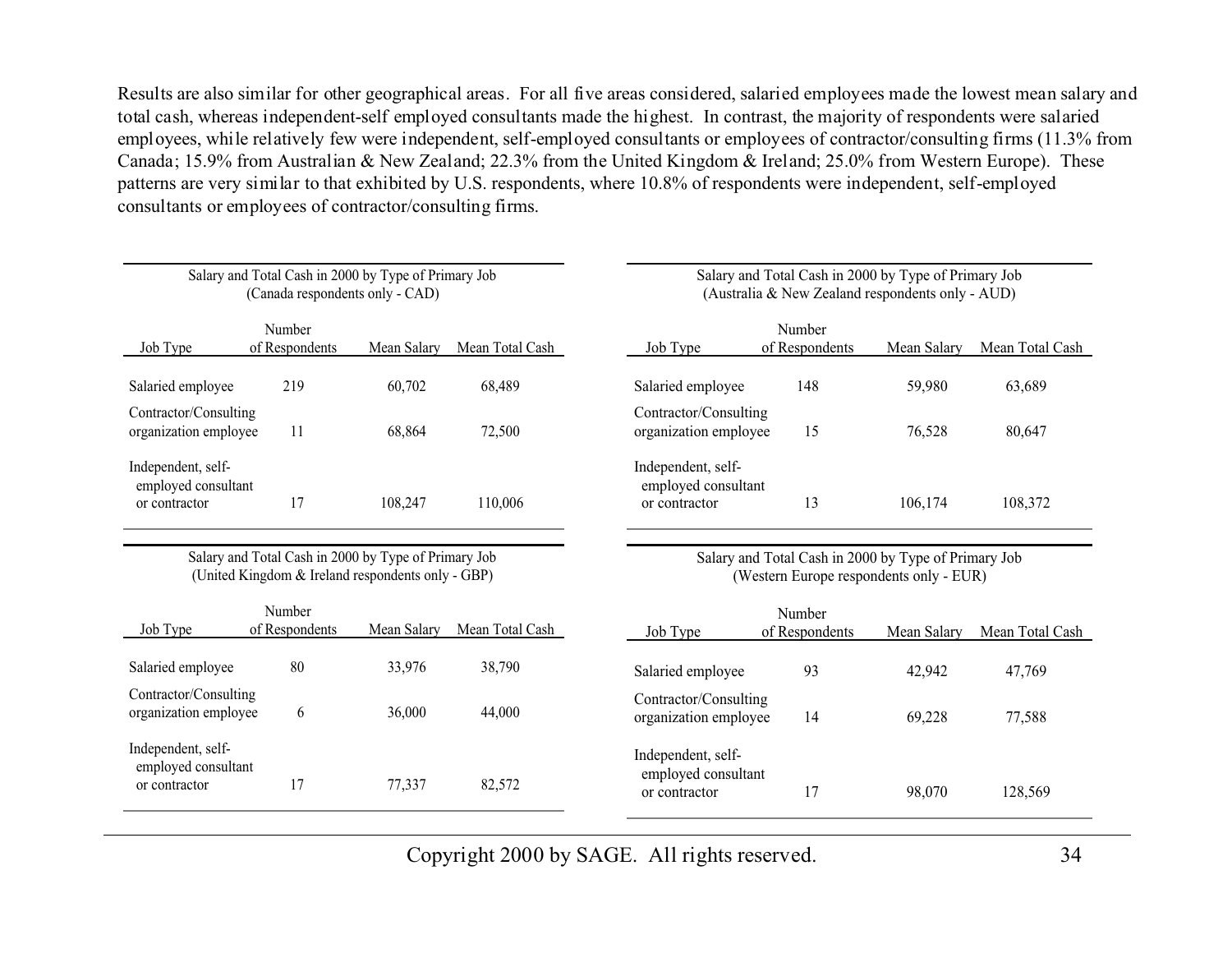#### How would you characterize your major job responsibilities?

Respondents could use more than one category to characterize their major job responsibilities, and many combinations of the 10 categories were possible. Percentages of respondents in each category are in the left chart. U.S. pay levels for some of the most common combinations of responsibilities are presented on the right. For several major job responsibilities, or combinations thereof, incomes increased between 1999 and 2000. Two major changes were compensation for system and network administration only (\$73,884 salary, \$78,170 total cash, and \$3,558 bonus in 2000, compared to \$62,701 salary, \$67,614 total cash, and \$2,986 bonus in 1999) and system administration and support engineers only (\$77,293 salary, \$79,534 total cash, and \$7,585 bonus in 2000, compared to \$65,059 salary, \$68,404 total cash, and \$2,269 bonus in 1999).

|                  |                                  |                               |                  |                                                              |         |                  |                         |               |                       |                               |                                                                      | Salary by Major Job Responsibilities<br>(U.S. respondents only) |          |                           |               |
|------------------|----------------------------------|-------------------------------|------------------|--------------------------------------------------------------|---------|------------------|-------------------------|---------------|-----------------------|-------------------------------|----------------------------------------------------------------------|-----------------------------------------------------------------|----------|---------------------------|---------------|
| 100%             |                                  |                               |                  | Percentage with Type of Job Responsibility<br>(total sample) |         |                  |                         |               |                       | Major Job<br>Responsibilities |                                                                      | Number of<br>Mean<br>Salary<br>Respondents                      |          | Mean<br><b>Total Cash</b> | Mean<br>Bonus |
| 90%              | 86%                              |                               |                  |                                                              |         |                  |                         |               |                       |                               | System Administration Only                                           | 685                                                             | \$71,870 | \$75,287                  | \$3,445       |
| 80%              |                                  |                               |                  |                                                              |         |                  |                         |               |                       |                               | System & Network Administration Only                                 | 132                                                             | \$73,884 | \$78,170                  | \$3,558       |
| 70%              |                                  |                               |                  |                                                              |         |                  |                         |               |                       |                               | System & Network Administration and Security                         | 177                                                             | \$74,479 | \$75,274                  | \$3,008       |
| 60%<br>50%       |                                  | 53%                           | 43%              |                                                              |         |                  |                         |               |                       |                               | System Administration, Security,<br>and Web Administration           | 101                                                             | \$73,122 | \$76,076                  | \$2,693       |
| 40%<br>30%       |                                  |                               |                  | 30%                                                          | 26%     | 30%              | 30%                     | 23%           |                       |                               | System & Network Administration,<br>Security, and Web Administration | 80                                                              | \$68,229 | \$70,037                  | \$4,020       |
| 20%              |                                  |                               |                  |                                                              |         |                  |                         |               | 15%                   |                               | Network Administration                                               | 86                                                              | \$68,069 | \$84,325                  | \$15,359      |
| 10%              |                                  |                               |                  |                                                              |         |                  |                         |               |                       | $2\%$                         | System Administration and Support Engineer                           | 84                                                              | \$77,293 | \$79,534                  | \$7,585       |
| $0\% \downarrow$ |                                  |                               |                  |                                                              | Help    |                  |                         | Datal         |                       | <b>Sales</b>                  | System Administration and Help Desk                                  | 38                                                              | \$62,682 | \$55,856                  | \$3,635       |
|                  | System Administration<br>(4,498) | Network Admin/Mgmt<br>(2,771) | Security (2,270) | Webmaster/Admin                                              | Desk    | Support          | Development/Programming | æ<br>(1, 228) | Facilities Mgmt (796) | (89)                          | System & Network Administration,<br>Security, and Help Desk          | 34                                                              | \$53,932 | \$56,093                  | \$2,344       |
|                  |                                  |                               |                  |                                                              | (1,349) | Engineer (1,561) | (1,560)                 | Admin/Mgmt    |                       |                               | Security Only                                                        | 49                                                              | \$76,539 | \$86,489                  | \$24,059      |
|                  |                                  |                               |                  | (1,576)                                                      |         |                  |                         |               |                       |                               | Support Engineer Only                                                | 46                                                              | \$76,484 | \$102,833                 | \$9,977       |
|                  |                                  |                               |                  |                                                              |         |                  |                         |               |                       |                               | Programmer Only                                                      | 112                                                             | \$78,474 | \$80,061                  | \$4,759       |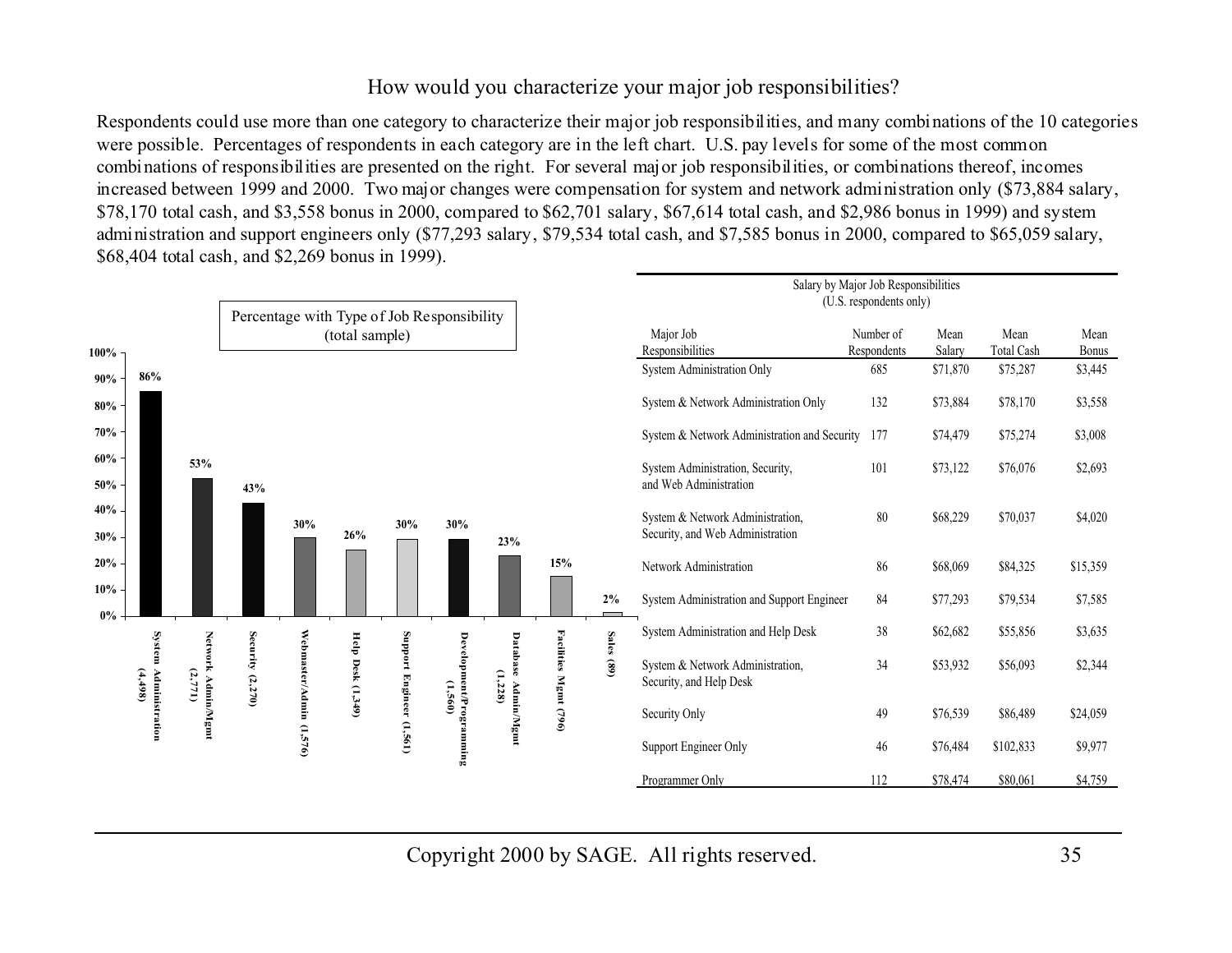

Which statement best describes your responsibilities on your primary job?

- Level 1system administrator or consultant. May act as a front-line interface to users and senior system administrators.
- Level 2 Assist on consulting or engineering projects or the administration of a systems facility. Work under the general supervision of a computer system manager or senior consultant. Carry out more complex tasks with some independence and discretion.
- Level 3 Receive general instructions for assignments from manager and work with independence and discretion. Initiate some new responsibilities and help to plan for the future of a facility. Manage the work of junior system administrators, operators, engineers, or consultants. Evaluate and/or recommend purchases and have a strong influence on the purchasing process.
- Level 4 Design and manage the computing infrastructure or manage the larger, more complex consulting or engineering projects. Work under general direction from senior management. Establish or recommend policies on system use and services. Provide technical lead and/or supervise system administrators, system programmers, engineers, consultants, or others of equivalent seniority. Have purchasing authority and responsibility for purchase decisions and budget.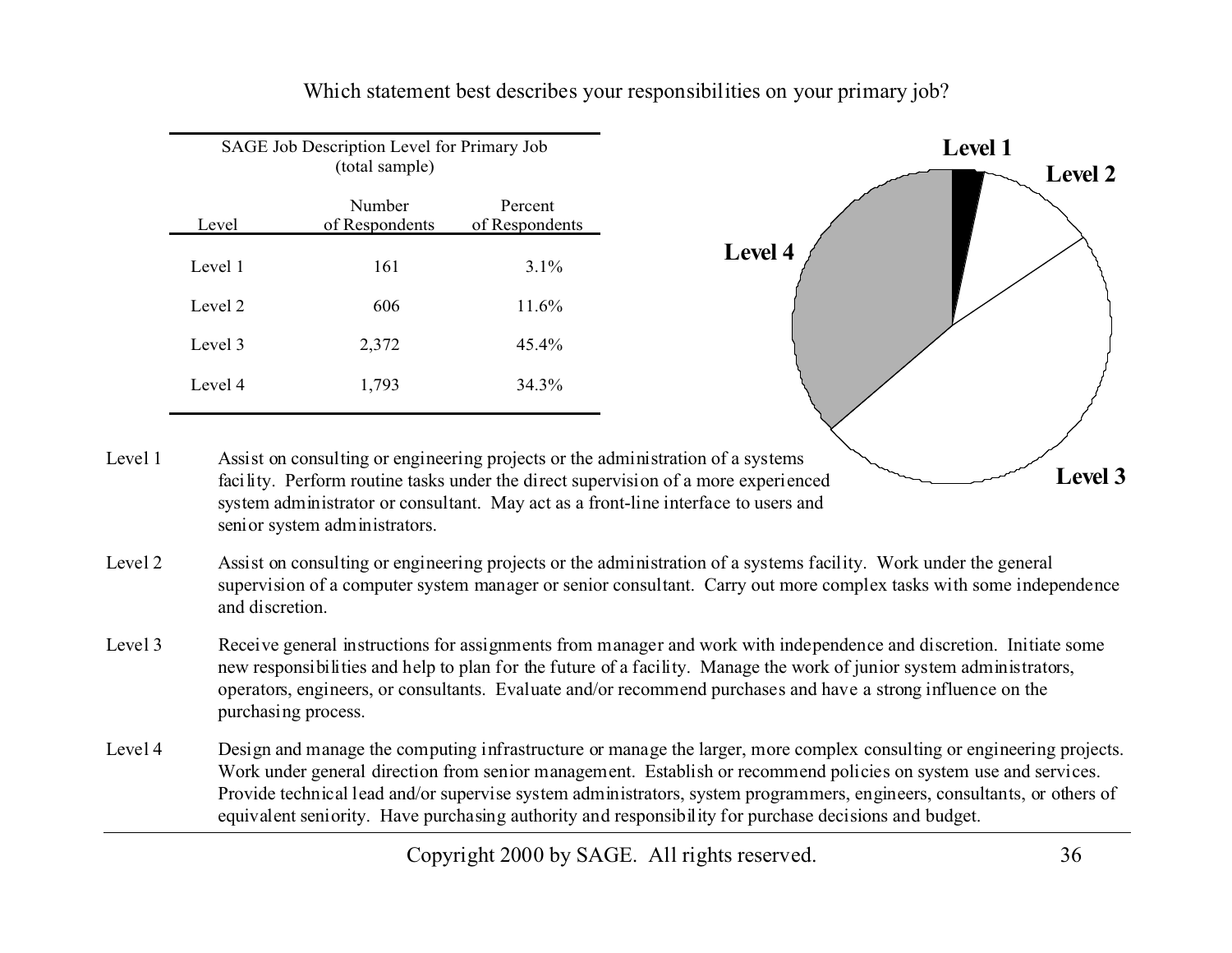| 2000 Salary by SAGE Job Description Level<br>(U.S. respondents only) |                          | 2000 Bonus by SAGE Job Description Level<br>(U.S. respondents only) |                |                          |                               |
|----------------------------------------------------------------------|--------------------------|---------------------------------------------------------------------|----------------|--------------------------|-------------------------------|
| Job Level                                                            | Number<br>of Respondents | Mean Salary<br>in U.S. Dollars                                      | Job Level      | Number<br>of Respondents | Mean Bonus<br>in U.S. Dollars |
|                                                                      |                          |                                                                     |                |                          |                               |
| Level 1                                                              | 127                      | \$53,436                                                            | Level 1        | 130                      | \$2,282                       |
| Level 2                                                              | 497                      | \$59,938                                                            | Level 2        | 501                      | \$2,023                       |
| Level 3                                                              | 1,975                    | \$67,363                                                            | Level 3        | 1,979                    | \$3,483                       |
| Level 4                                                              | 1,529                    | \$78,623                                                            | Level 4        | 1,535                    | \$6,953                       |
| Not Applicable                                                       |                          |                                                                     | Not Applicable |                          |                               |
| to My Job                                                            | 208                      | \$65,265                                                            | to My Job      | 216                      | \$3,442                       |
| Mean for                                                             |                          |                                                                     | Mean for       |                          |                               |
| All Levels                                                           | 4,336                    | \$69,974                                                            | All Levels     | 4,361                    | \$4,499                       |

#### Relationship between SAGE Job Description Level and Compensation

Total Cash in 2000 by SAGE Job Description Level (U.S. respondents only)

|                | Number         | Mean Total Cash |
|----------------|----------------|-----------------|
| Job Level      | of Respondents | in U.S. Dollars |
|                |                |                 |
| Level 1        | 121            | \$55,173        |
| Level 2        | 477            | \$59,325        |
| Level 3        | 1,933          | \$69,458        |
| Level 4        | 1,507          | \$87,304        |
| Not Applicable |                |                 |
| to My Job      | 202            | \$67,684        |
|                |                |                 |
| Mean for       |                |                 |
| All Levels     | 4240           | \$74,169        |
|                |                |                 |

Salary, total cash, and bonuses are significantly different for the different job description levels. All three tend to be higher for those with higher reported job levels.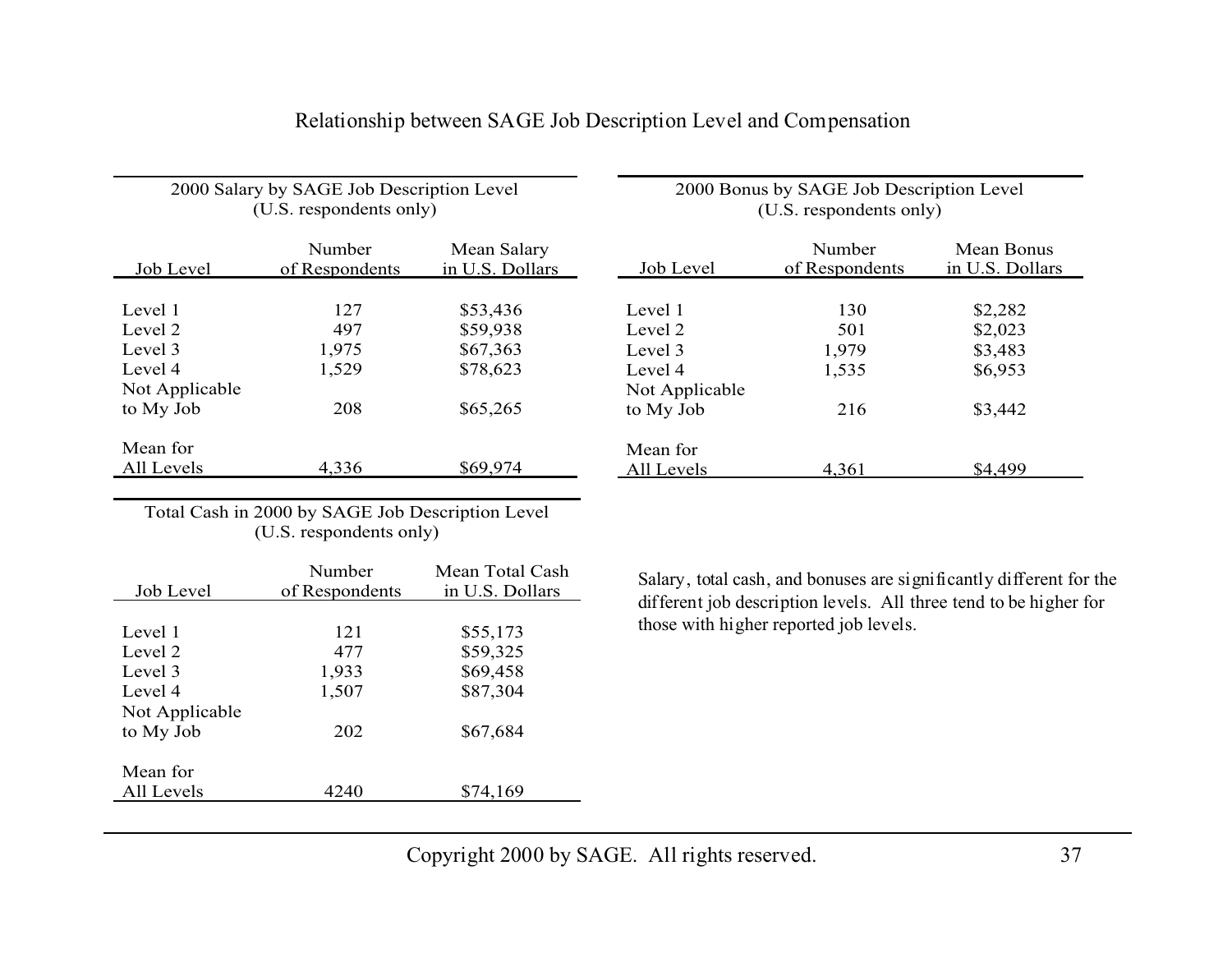For Canadian respondents, there is also a clear relationship between job level and mean salary and total cash. Specifically, as job level increases, so do salary and total cash. A similar pattern is found for respondents from both Australia/New Zealand and the United Kingdom/Ireland. However, the opposite seems true for those from Western Europe. As the job level increases, salary and total cash decrease. This result is quite unexpected since the more complex a job's duties and responsibilities, the more one is usually paid. The small number of respondents in each job level may account for this, although expatriate compensation may also influence these results.

| Salary and Total Cash in 2000 by SAGE Job Description Level<br>(Canada respondents only - CAD) |                |             |                 |  |  |  |
|------------------------------------------------------------------------------------------------|----------------|-------------|-----------------|--|--|--|
|                                                                                                | Number         |             |                 |  |  |  |
| Job Level                                                                                      | of Respondents | Mean Salary | Mean Total Cash |  |  |  |
| Level 1                                                                                        | 7              | 53,714      | 54,929          |  |  |  |
| Level 2                                                                                        | 20             | 53,225      | 57,020          |  |  |  |
| Level 3                                                                                        | 119            | 60,794      | 64,632          |  |  |  |
| Level 4                                                                                        | 81             | 70,629      | 83,976          |  |  |  |
| Not Applicable                                                                                 |                |             |                 |  |  |  |
| to My Job                                                                                      | 19             | 77,968      | 82.711          |  |  |  |
| Mean for                                                                                       |                |             |                 |  |  |  |
| All Levels                                                                                     | 246            | 64.337      | 71.392          |  |  |  |

Salary and Total Cash in 2000 by SAGE Job Description Level (United Kingdom & Ireland respondents only - GBP)

#### Salary and Total Cash in 2000 by SAGE Job Description Level (Australia & New Zealand respondents only - AUD)

|                | Number         |             |                 |
|----------------|----------------|-------------|-----------------|
| Job Level      | of Respondents | Mean Salary | Mean Total Cash |
|                |                |             |                 |
| Level 1        | 4              | 33,250      | 33,250          |
| Level 2        | 25             | 51,854      | 54,594          |
| Level 3        | 84             | 60,484      | 64,355          |
| Level 4        | 48             | 79,686      | 86,178          |
| Not Applicable |                |             |                 |
| to My Job      | 16             | 69,396      | 62,390          |
|                |                |             |                 |
| Mean for       |                |             |                 |
| All Levels     | 177            | 64,663      | 68,100          |

Salary and Total Cash in 2000 by SAGE Job Description Level (Western Europe respondents only - EUR)

|                | Number         |             |                 |                | Number         |             |                 |
|----------------|----------------|-------------|-----------------|----------------|----------------|-------------|-----------------|
| Job Level      | of Respondents | Mean Salary | Mean Total Cash | Job Level      | of Respondents | Mean Salary | Mean Total Cash |
|                |                |             |                 |                |                |             |                 |
| Level 1        | 4              | 25,931      | 32,190          | Level 1        | 4              | 66,848      | 74,765          |
| Level 2        | 11             | 36,073      | 40,973          | Level 2        | 16             | 54,772      | 63,160          |
| Level 3        | 49             | 40,574      | 43,735          | Level 3        | 57             | 48,378      | 60,119          |
| Level 4        | 31             | 46,143      | 52,256          | Level 4        | 34             | 48,244      | 52,474          |
| Not Applicable |                |             |                 | Not Applicable |                |             |                 |
| to My Job      | 9              | 45,744      | 61,500          | to My Job      |                | 56,260      | 57,744          |
| Mean for       |                |             |                 | Mean for       |                |             |                 |
| All Levels     | 104            | 41,642      | 46,977          | All Levels     | 118            | 50,300      | 58,586          |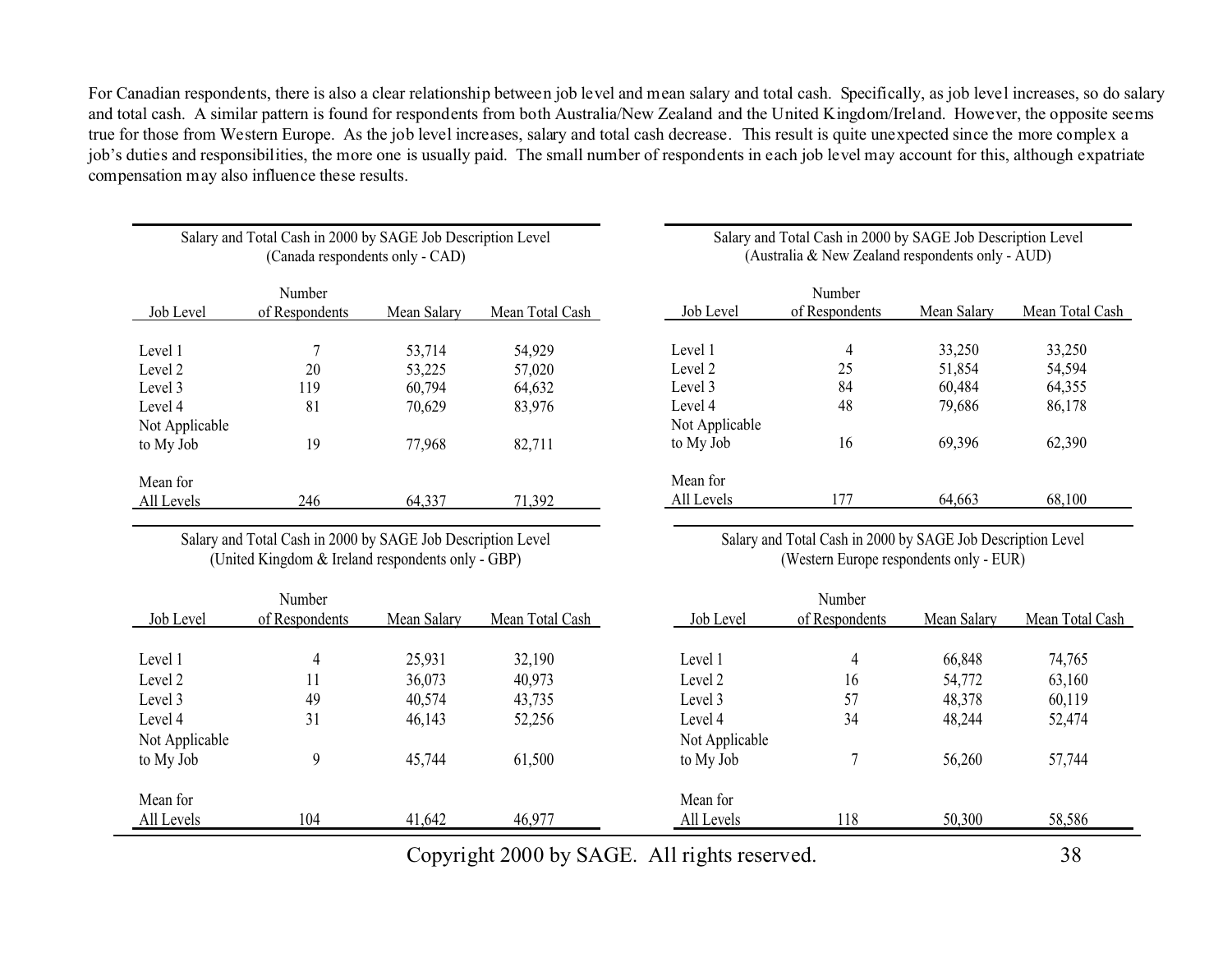| Number of Subordinates<br>(total sample) |                                         |         |  |  |  |  |
|------------------------------------------|-----------------------------------------|---------|--|--|--|--|
| Response                                 | Number<br>of Respondents of Respondents | Percent |  |  |  |  |
|                                          | 3,401                                   | 64.9%   |  |  |  |  |
| 1 to 2                                   | 661                                     | 12.6%   |  |  |  |  |
| 3 to 5                                   | 586                                     | 11.2%   |  |  |  |  |
| 6 to 10                                  | 295                                     | 5.6%    |  |  |  |  |
| 11 or more                               | 182                                     | 3.5%    |  |  |  |  |

For how many employees do you have direct, formal supervisory or management responsibility?

| 2000 Salary by Number of Subordinates |  |
|---------------------------------------|--|
| (U.S. respondents only)               |  |

| Number of<br>Subordinates | Number<br>of Respondents | Mean Salary<br>in U.S. Dollars |
|---------------------------|--------------------------|--------------------------------|
| 0                         | 2,852                    | \$67,258                       |
| $1$ to $2$                | 535                      | \$66,899                       |
| $3$ to 5                  | 479                      | \$76,749                       |
| 6 to 10                   | 248                      | \$83,341                       |
| 11 or more                | 157                      | \$88,759                       |



The mean number of subordinates was 2.5 for the total sample. The majority (64.9%) had no subordinates.

In 2000, the relationship between number of subordinates supervised and salary was statistically significant, as it was in 1999, for U.S. respondents. Also in 2000, mean salaries for the U.S. respondents who reported they supervised 3 to 5, 6 to 10, or 11 or more subordinates were substantially higher compared to 1999 salaries for these numbers of subordinates (\$67,779, \$70,044, and \$78,168, respectively).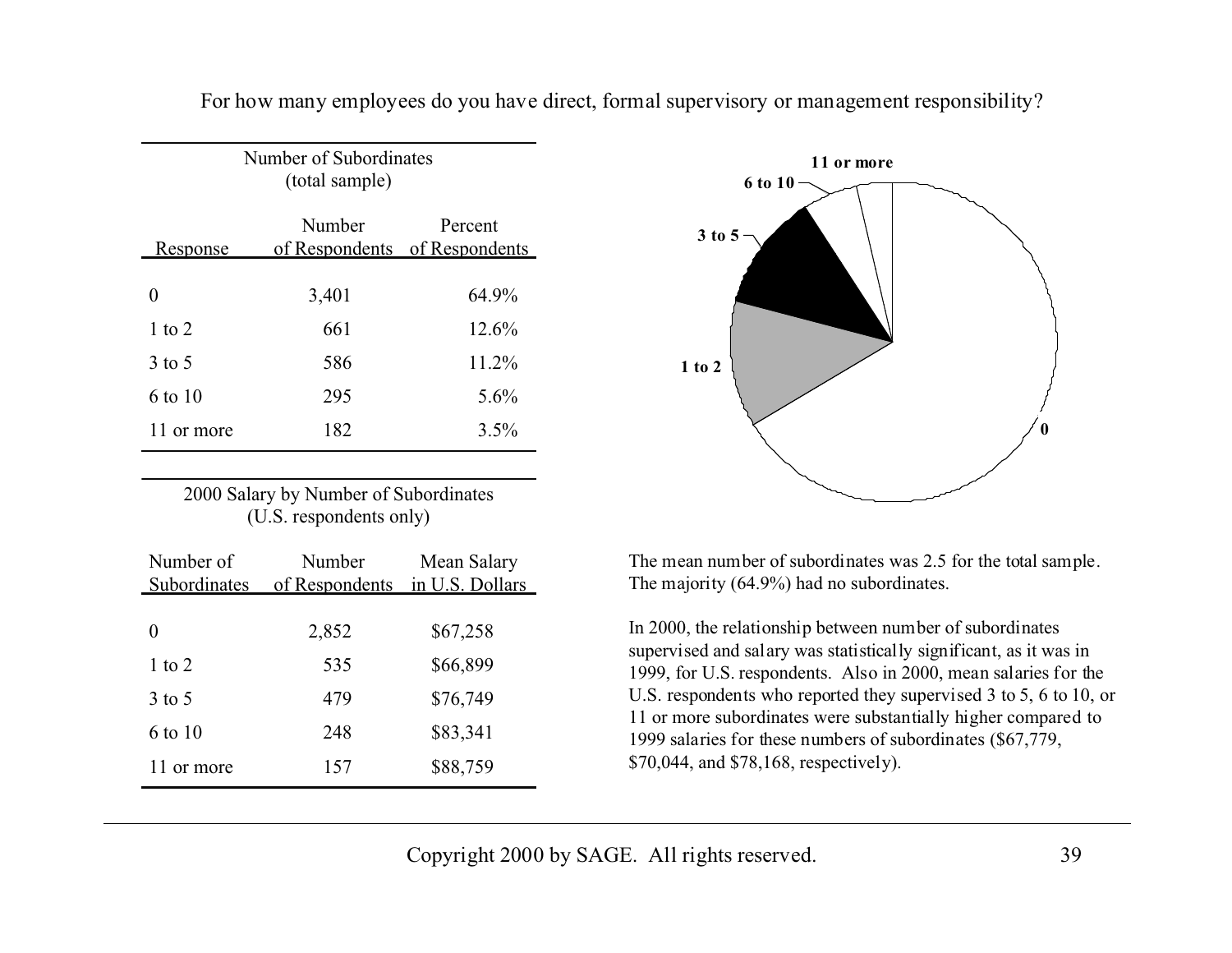For respondents from the four geographical areas in tables below, the relationship between number of subordinates and mean salaries was not as clear. Smaller samples may be behind the less linear relationships. Respondents from these four areas, as well as from the U.S. and in the total sample, most frequently indicated that they do not directly supervise any subordinates. The smallest percentages reported that they supervise six or more subordinates.

| 2000 Salary by Number of Subordinates<br>(Canada respondents only - CAD) |                          | 2000 Salary by Number of Subordinates<br>(Australia & New Zealand respondents only - AUD) |                                  |                          |             |
|--------------------------------------------------------------------------|--------------------------|-------------------------------------------------------------------------------------------|----------------------------------|--------------------------|-------------|
| Number of<br>Subordinates                                                | Number<br>of Respondents | Mean Salary                                                                               | Number of<br><b>Subordinates</b> | Number<br>of Respondents | Mean Salary |
| $\boldsymbol{0}$                                                         | 163                      | 57,568                                                                                    | $\mathbf{0}$                     | 114                      | 56,415      |
| $1$ to $2$                                                               | 33                       | 67,083                                                                                    | $1$ to $2$                       | 24                       | 59,456      |
| $3$ to $5$                                                               | 31                       | 84,565                                                                                    | $3$ to 5                         | 19                       | 96,363      |
| 6 or more                                                                | 19                       | 82,764                                                                                    | 6 or more                        | 13                       | 87,231      |

2000 Salary by Number of Subordinates (United Kingdom & Ireland respondents only - GBP)

2000 Salary by Number of Subordinates (Western Europe respondents only - EUR)

| Number of<br>Subordinates | Number<br>of Respondents | Mean Salary | Number of<br><b>Subordinates</b> | Number<br>of Respondents | Mean Salary |  |
|---------------------------|--------------------------|-------------|----------------------------------|--------------------------|-------------|--|
|                           |                          |             |                                  |                          |             |  |
| $\boldsymbol{0}$          | 62                       | 42,726      | $\theta$                         | 72                       | 52,048      |  |
| $1$ to $2$                | 16                       | 31,237      | 1 to 2                           | 18                       | 34,629      |  |
| $3$ to $5$                | 18                       | 41,858      | $3$ to $5$                       | 16                       | 49,940      |  |
| 6 or more                 |                          | 58,364      | 6 or more                        | 9                        | 64,172      |  |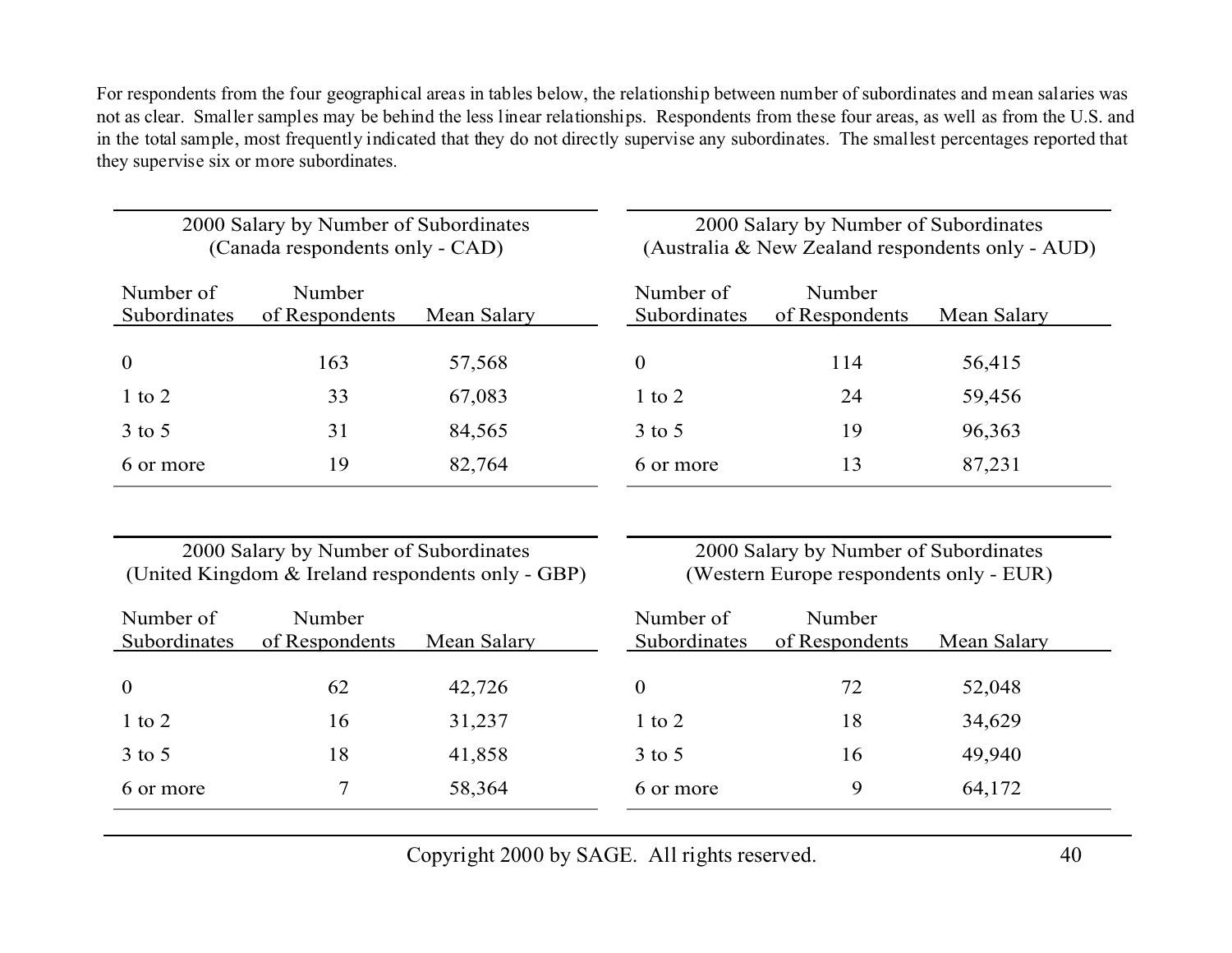#### Hours Worked Per Week

The majority of system administrator respondents worked full-time (35 hours or more per week) on their primary job. The total sample of 2000 respondents averaged 46.7 hours per week, compared to 47.0 for 1999 respondents. In 2000, U.S. respondents averaged 46.4 hours per week, Canadian, 45.1, Australian and New Zealand, 45.0, United Kingdom and Irish, 46.9, and Western European, 44.1 hours per week on their primary jobs.

For U.S. respondents, compensation tended to go up with number of hours worked per week on primary job in 2000. A similar pattern was observed for 1999 work hours and salary.

| 2000 Salary on Primary Job by Hours per Week<br>on Primary Job (U.S. respondents only) |             |  |  |  |  |
|----------------------------------------------------------------------------------------|-------------|--|--|--|--|
| Number<br>of Respondents in U.S. Dollars                                               | Mean Salary |  |  |  |  |
| 53                                                                                     | \$65,834    |  |  |  |  |
| 103                                                                                    | \$54,645    |  |  |  |  |
| 1,140                                                                                  | \$66,453    |  |  |  |  |
| 1,135                                                                                  | \$68,446    |  |  |  |  |
| 1,124                                                                                  | \$71,396    |  |  |  |  |
| 636                                                                                    | \$75,899    |  |  |  |  |
| 143                                                                                    | \$85,592    |  |  |  |  |
|                                                                                        |             |  |  |  |  |

2000 Bonus on Primary Job by Hours per Week on Primary Job (U.S. respondents only)

| Hours      | Number<br>of Respondents | Mean Bonus<br>in U.S. Dollars |
|------------|--------------------------|-------------------------------|
| $0-19$     | 53                       | \$1,496                       |
| $20 - 34$  | 106                      | \$3,492                       |
| 35-40      | 1,149                    | \$2,746                       |
| 41-45      | 1,138                    | \$3,716                       |
| $46 - 50$  | 1,125                    | \$4,850                       |
| $51-60$    | 639                      | \$8,292                       |
| 61 or more | 144                      | \$7,177                       |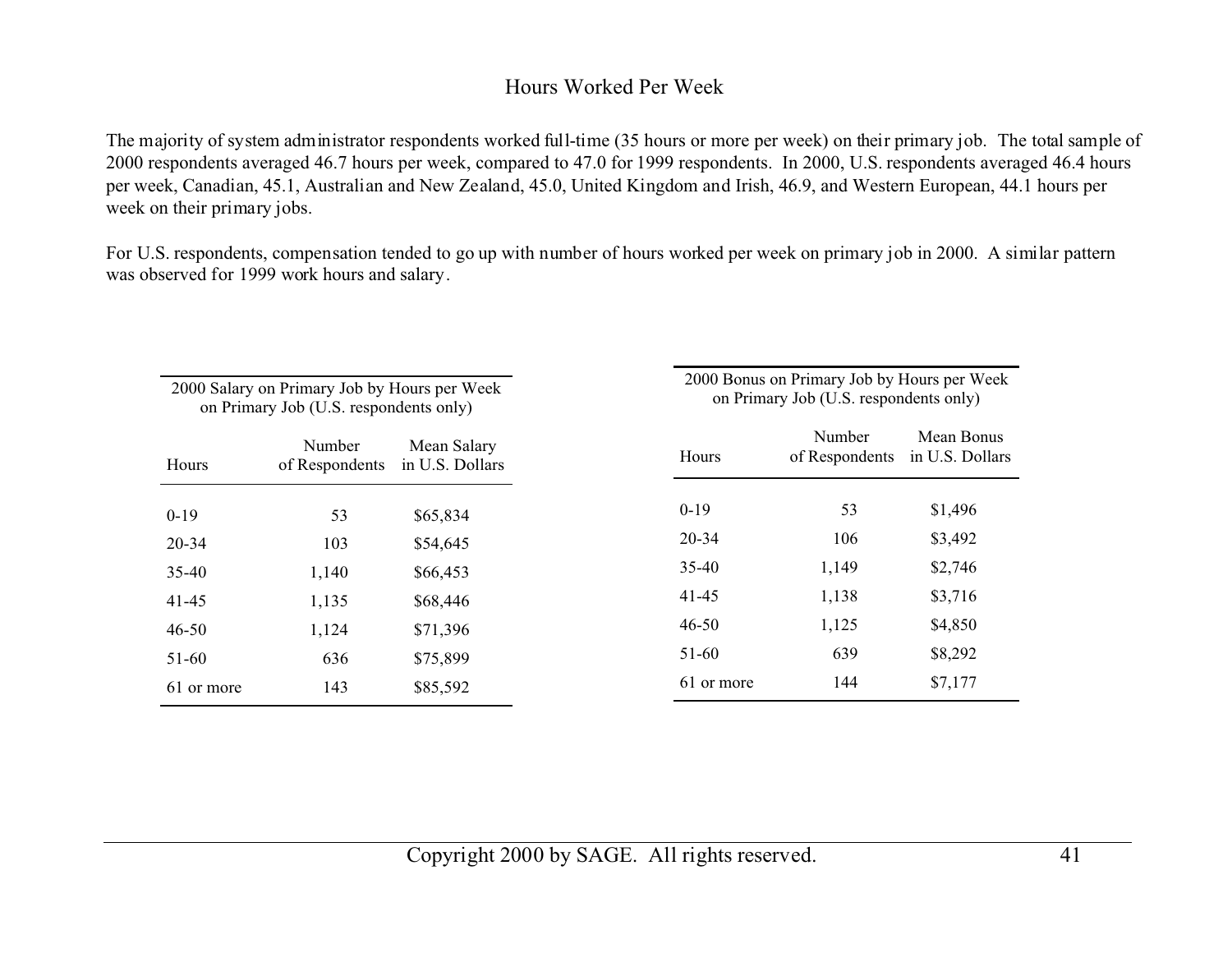The left table shows hours per week *on primary job* by average total cash *on primary job*. The right table shows hours per week *for all jobs* by average total cash *for all jobs*. Mean total cash is higher for respondents who said they worked between 0 and 19 hours per week than those who reported working 20-34 hours per week in both the hours per week/primary employer and hours per week/all employers analyses.

|            | Week on Primary Job (U.S. respondents only) | Total Cash on Primary Job in 2000 by Hours per |            | on All Jobs (U.S. respondents only) | Total Cash on All Jobs in 2000 by Hours per Week |
|------------|---------------------------------------------|------------------------------------------------|------------|-------------------------------------|--------------------------------------------------|
| Hours      | Number<br>of Respondents                    | Mean Total Cash<br>in U.S. Dollars             | Hours      | Number<br>of Respondents            | Mean Total Cash<br>in U.S. Dollars               |
| $0-19$     | 49                                          | \$66,369                                       | $0-19$     | 22                                  | \$78,256                                         |
| 20-34      | 103                                         | \$53,469                                       | 20-34      | 40                                  | \$56,600                                         |
| $35 - 40$  | 1,108                                       | \$67,432                                       | $35 - 40$  | 984                                 | \$69,812                                         |
| $41 - 45$  | 1,114                                       | \$71,437                                       | $41 - 45$  | 1,034                               | \$70,593                                         |
| $46 - 50$  | 1,105                                       | \$77,048                                       | 46-50      | 1,053                               | \$78,776                                         |
| 51-60      | 619                                         | \$84,416                                       | 51-60      | 729                                 | \$87,473                                         |
| 61 or more | 141                                         | \$99,722                                       | 61 or more | 277                                 | \$94,666                                         |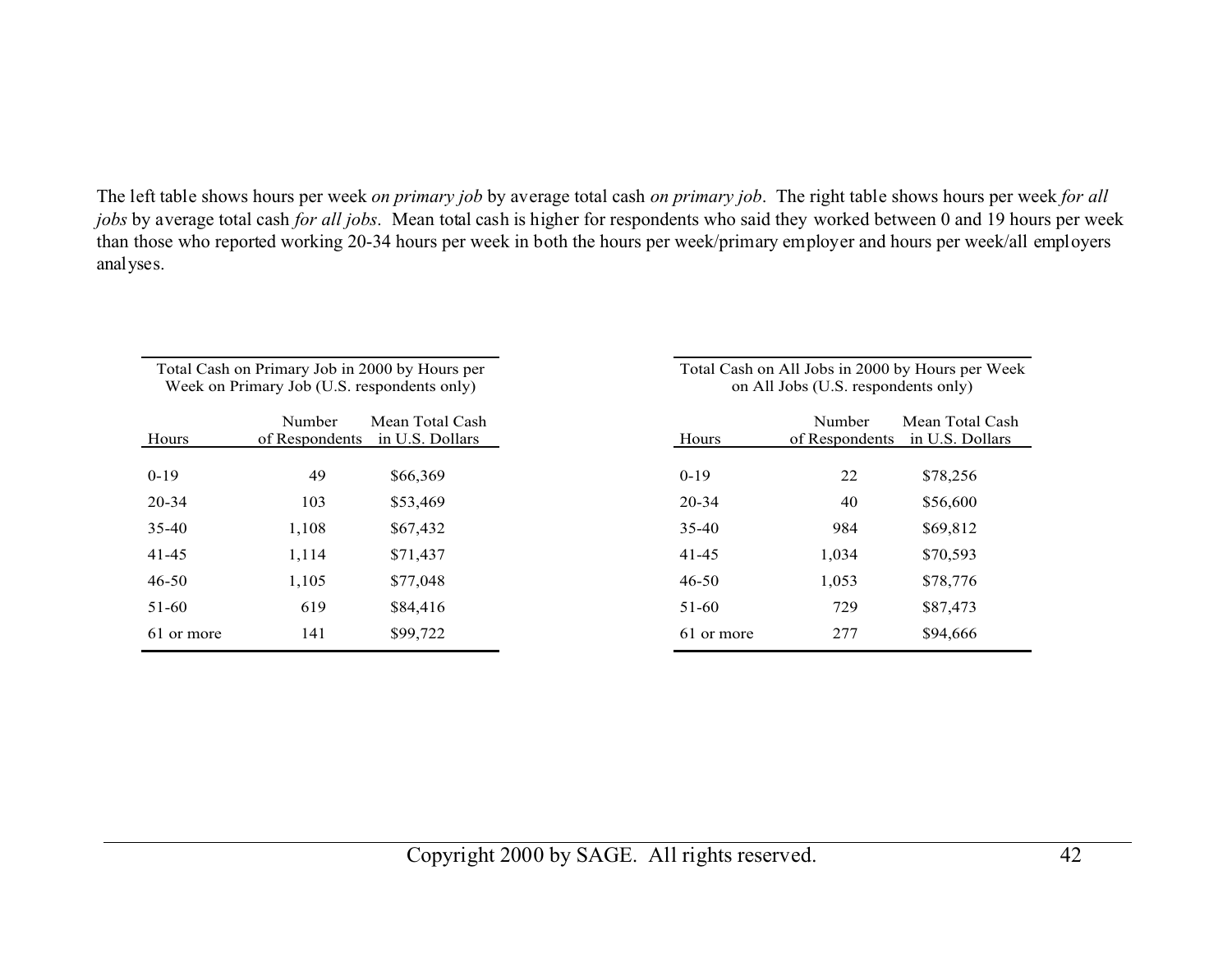#### Operating Systems

On average, respondents indicated that they worked with or supported 4.9 operating systems on their primary job. The bar graph on the left shows operating systems supported by 10% or more of the respondents. In the U.S., number of operating systems supported was not related to amount of pay. Types of operating systems respondents supported were more strongly related to salary levels than to levels of total cash or bonuses. Regression analyses in which all types of operating systems mentioned on the survey were included simultaneously indicated that certain operating systems were significantly related to differences in salary and total cash for U.S. respondents. Results from both 2000 and 1999 are presented in the list on the right. [Operating systems which were not significantly related to salary or total cash in 2000 and 1999 are not shown. The letters "ns" signify that an operating system was not significantly related in one of the two years.] Operating System Positive or Negative Relationship to Salary

| 80.0%                               |                                          | Percentage Supporting Type of Operating System |                          |                         | (total sample)         |             |                   |                                               |                |                      | Solaris<br><b>NetBSD</b>                                                                               | 2000<br>$+$ \$12,575<br>$+ $7,206$                                                                                                     | 1999<br>$+$ \$3,047<br>ns                                                  |  |
|-------------------------------------|------------------------------------------|------------------------------------------------|--------------------------|-------------------------|------------------------|-------------|-------------------|-----------------------------------------------|----------------|----------------------|--------------------------------------------------------------------------------------------------------|----------------------------------------------------------------------------------------------------------------------------------------|----------------------------------------------------------------------------|--|
| 69.7%<br>$70.0\%$<br>60.0%<br>50.0% | 66.6%<br>62.8%                           | $49.2\%$                                       | 47.8%                    | 45.1%                   |                        |             |                   |                                               |                |                      | MacOS X (Unix)<br>HP-UX<br>Windows 2000<br>FreeBSD<br>Windows 95/98<br>MacOS (non-Unix)<br>DOS/Win 3.1 | $+$ \$ 5,355<br>$+$ \$ 4,630<br>$+$ \$ 3,302<br>$+$ \$ 2,710<br>$-$ \$ 2,253<br>$-$ \$ 5,761<br>$-$ \$ 7,793                           | ns<br>$+$ \$2,517<br>ns<br>$-$ \$1,796<br>ns<br>$-$ \$1,914<br>$-$ \$3,670 |  |
| 40.0%                               |                                          |                                                |                          |                         |                        |             |                   |                                               |                |                      | <b>BSDI</b><br>Open BSD                                                                                | ns<br>ns                                                                                                                               | $+$ \$2,550<br>$-$ \$2,696                                                 |  |
| 30.0%<br>20.0%<br>10.0%<br>$0.0\%$  |                                          |                                                |                          |                         | 22.3%                  | 20.8%       | 14.8%             | $14.2\%$                                      | 13.5%          | 12.2%                | <b>Operating System</b><br>Solaris<br><b>NetBSD</b><br>FreeBSD<br>HP-UX<br>Windows 2000                | Positive or Negative Relationship to Total Cash<br>2000<br>$+$ \$14,673<br>$+ $11,877$<br>$+$ \$ 5,183<br>$+$ \$ 5,154<br>$+$ \$ 4,462 | 1999<br>$+$ \$4,962<br>ns<br>ns<br>ns<br>ns                                |  |
|                                     | Solaris (3,650)<br>Windows NT<br>(3,487) | HP-UX (830)<br>Linux (3,288)                   | Windows 95/98<br>(2,576) | Windows 2000<br>(2,360) | SunOS <sub>1,166</sub> | AIX (1,087) | <b>IRIX (775)</b> | Macos<br>Unix)<br>$\frac{(n \cdot n)}{(745)}$ | Free BSD (709) | Tru 64 Unix<br>(237) | <b>AIX</b><br>Linux<br>MacOS (non-Unix)<br>DOS/Win 3.1<br><b>BSDI</b><br>Windows NT                    | $+$ \$ 4,351<br>$-$ \$ 3,588<br>$-$ \$ 5,303<br>$-$ \$10,167<br>ns<br>ns                                                               | ns<br>ns<br>ns<br>ns<br>$+$ \$ 9,846<br>$-$ \$ 3,213                       |  |

Note: Number of respondents per category is in parentheses after category label on bottom axis. Results in the bar graph are based on both U.S. and non-U.S. respondents; only U.S. respondents were used in the regression equations with salary and total cash.

Note: Only U.S. respondents were used in the regression equations with salary and total cash.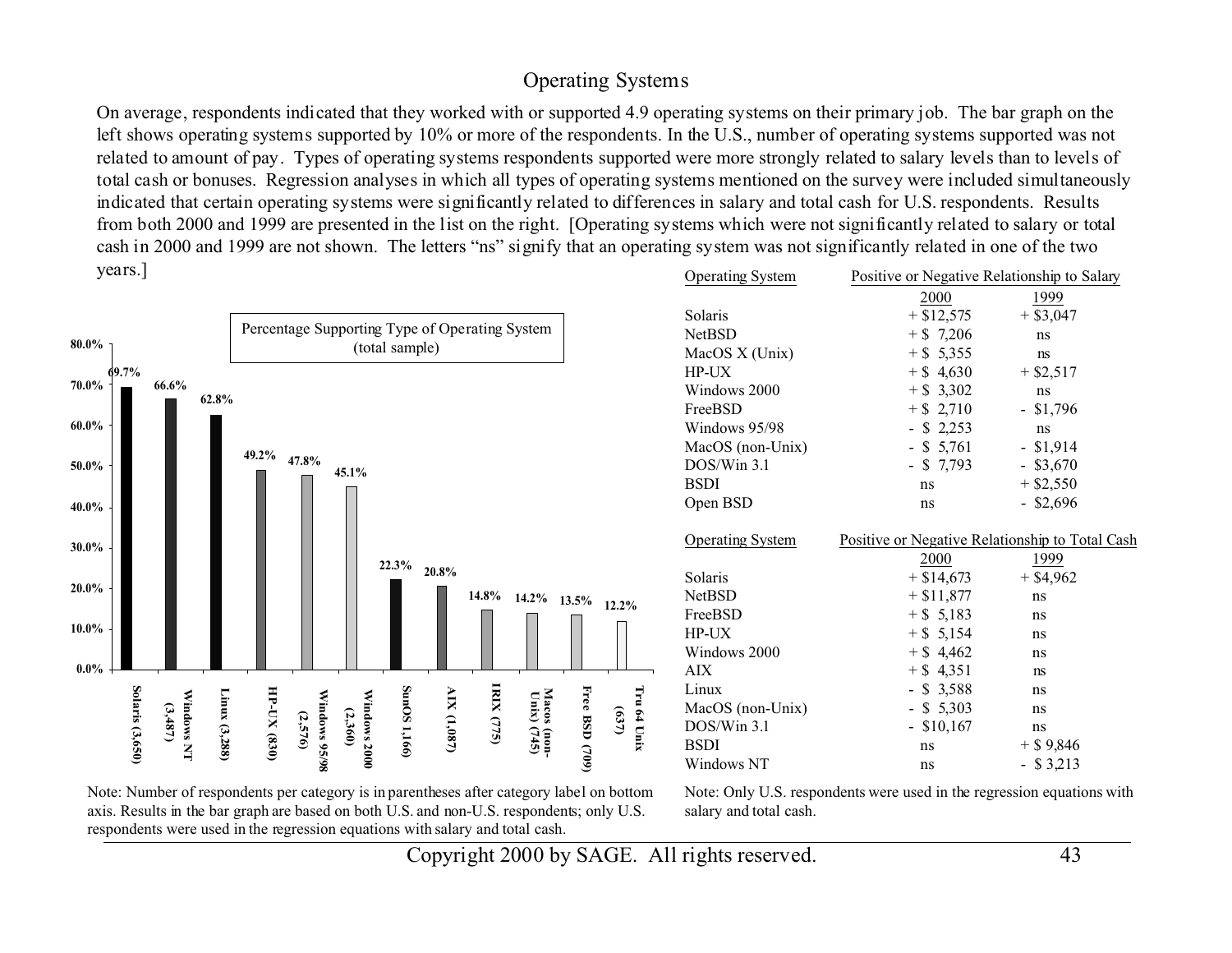# **RELATIONSHIPS BETWEEN PERSONAL BACKGROUND AND COMPENSATION**

### What is your highest level of education?

The most common education level for respondents was a bachelor's degree. More than half (54.1%) said their education or degree was computer related, while 44.6% indicated it was not. Whether one's education was computer related was not significantly associated with the level of salary, total cash, or bonus for U.S. respondents. In the U.S., level of education was related to higher salaries and total cash, but not to higher bonuses. The relationship between education level and salary was stronger and more uniform than the relationship between education level and total cash. This pattern was similar in 1999. However, the relationship of salary and total cash with education level was stronger in 1999 than in 2000.

|                           | 2000 Salary by Level of Education<br>(U.S. respondents only)        |                                    |          |                  |                             |                                            |                |                             |                                     |                   |            |
|---------------------------|---------------------------------------------------------------------|------------------------------------|----------|------------------|-----------------------------|--------------------------------------------|----------------|-----------------------------|-------------------------------------|-------------------|------------|
| Level of<br>Education     | Number<br>of Respondents                                            | Mean Salary<br>in U.S. Dollars     |          |                  |                             | Percentages for Highest Level of Education | (total sample) |                             |                                     |                   |            |
| Certificate               | 27                                                                  | \$64,802                           |          |                  |                             |                                            |                |                             |                                     |                   |            |
| High School               | 155                                                                 | \$62,998                           | 50.0%    |                  |                             |                                            |                |                             |                                     |                   |            |
| Some Technical School     | 131                                                                 | \$67,241                           | 45.0%    |                  |                             |                                            |                |                             | 44.0%                               |                   |            |
| Some College              | 1,042                                                               | \$65,163                           | 40.0%    |                  |                             |                                            |                |                             |                                     |                   |            |
| <b>Associate's Degree</b> | 334                                                                 | \$65,691                           | 35.0%    |                  |                             |                                            |                |                             |                                     |                   |            |
| <b>Bachelor's Degree</b>  | 1,923                                                               | \$71,667                           |          |                  |                             |                                            |                |                             |                                     |                   |            |
| Master's Degree           | 615                                                                 | \$76,637                           | 30.0%    |                  |                             |                                            |                |                             |                                     |                   |            |
| Ph.D.                     | 80                                                                  | \$78,048                           | 25.0%    |                  |                             |                                            | 23.1%          |                             |                                     |                   |            |
|                           |                                                                     |                                    | 20.0%    |                  |                             |                                            |                |                             |                                     |                   |            |
|                           | Total Cash in 1999 by Level of Education<br>(U.S. respondents only) |                                    | $15.0\%$ |                  |                             |                                            |                |                             |                                     | 13.7%             |            |
| Level of<br>Education     | Number<br>of Respondents                                            | Mean Total Cash<br>in U.S. Dollars | $10.0\%$ |                  |                             |                                            |                | 7.3%                        |                                     |                   |            |
| Certificate               | 27                                                                  | \$69,441                           | $5.0\%$  |                  | 4.1%                        | 3.8%                                       |                |                             |                                     |                   | 1.9%       |
| High School               | 146                                                                 | \$65,223                           | $0.0\%$  | $0.8\%$          |                             |                                            |                |                             |                                     |                   |            |
| Some Technical School     | 126                                                                 | \$70,282                           |          |                  |                             |                                            |                |                             |                                     |                   |            |
| Some College              | 1,018                                                               | \$68,680                           |          |                  |                             |                                            |                |                             |                                     |                   |            |
| Associate's Degree        | 328                                                                 | \$68,821                           |          |                  | <b>High School</b><br>(215) |                                            | (1, 209)       |                             |                                     | Master's<br>(719) | Ph.D. (99) |
| <b>Bachelor's Degree</b>  | 1,892                                                               | \$76,125                           |          | Certificate (43) |                             | Some Technical<br><b>School</b> (199)      | Some College   | Associate's<br>Degree (382) | Degree (2,304)<br><b>Bachelor's</b> |                   |            |
| Master's Degree           | 595                                                                 | \$80,785                           |          |                  |                             |                                            |                |                             |                                     | Degree            |            |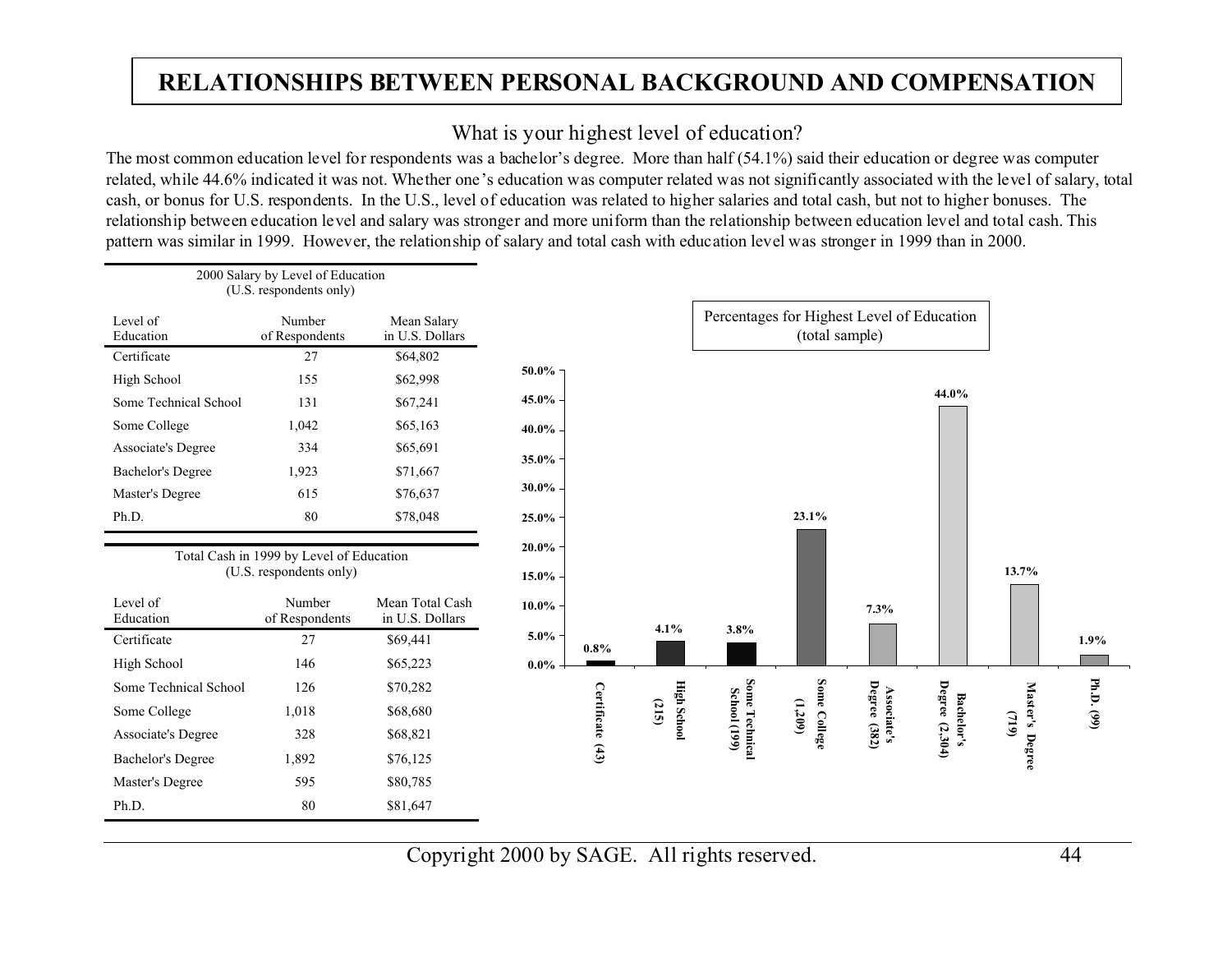In Canada and the United Kingdom/Ireland, respondents with master's degrees as their highest level of education made the highest mean salary and total cash. In the U.S., the level of education with the highest mean salary and total cash was the Ph.D. Also, in Canada, those with some technical school had the lowest mean salary and total cash. For the other two areas, there was no clear association between higher education levels and higher compensation.

| (Canada respondents only - CAD) |                          |             |                 |  |  |  |  |  |
|---------------------------------|--------------------------|-------------|-----------------|--|--|--|--|--|
| Level of<br>Education           | Number<br>of Respondents | Mean Salary | Mean Total Cash |  |  |  |  |  |
| Certificate                     | n/a                      |             |                 |  |  |  |  |  |
| High School                     | 15                       | 54,167      | 56,967          |  |  |  |  |  |
| Some Technical School           | 20                       | 53,354      | 55,310          |  |  |  |  |  |
| Some College                    | 60                       | 61,356      | 67,305          |  |  |  |  |  |
| Associate's Degree              | 14                       | 55,279      | 70,077          |  |  |  |  |  |
| <b>Bachelor's Degree</b>        | 109                      | 67,340      | 76,667          |  |  |  |  |  |
| Master's Degree                 | 22                       | 80,636      | 83,273          |  |  |  |  |  |
| Ph.D.                           | n/a                      |             |                 |  |  |  |  |  |

2000 Salary and Total Cash by Level of Education

2000 Salary and Total Cash by Level of Education (United Kingdom & Ireland respondents only - GBP)

| Level of              | Number         |             |                 |
|-----------------------|----------------|-------------|-----------------|
| Education             | of Respondents | Mean Salarv | Mean Total Cash |
| Certificate           | n/a            |             |                 |
| High School           | 6              | 47,400      | 48,067          |
| Some Technical School | 6              | 49,217      | 50,500          |
| Some College          | 13             | 41,528      | 46,384          |
| Associate's Degree    | n/a            |             |                 |
| Bachelor's Degree     | 56             | 39,342      | 43,296          |
| Master's Degree       | 14             | 51,529      | 65,744          |
| Ph.D.                 | n/a            |             |                 |

#### 2000 Salary and Total Cash by Level of Education (Australia & New Zealand respondents only - AUD)

| Level of              | Number         |             |                 |
|-----------------------|----------------|-------------|-----------------|
| Education             | of Respondents | Mean Salarv | Mean Total Cash |
| Certificate           | 6              | 50,401      | 52,901          |
| High School           | 12             | 70,314      | 76,045          |
| Some Technical School | 9              | 59,889      | 65,178          |
| Some College          | 29             | 63,793      | 68,528          |
| Associate's Degree    | 16             | 59,046      | 62,271          |
| Bachelor's Degree     | 85             | 67,219      | 70,076          |
| Master's Degree       | 13             | 64,366      | 65,799          |
| Ph.D.                 | n/a            |             |                 |

<sup>2000</sup> Salary and Total Cash by Level of Education (Western Europe respondents only - EUR)

| Level of                  | Number         |             |                 |
|---------------------------|----------------|-------------|-----------------|
| Education                 | of Respondents | Mean Salarv | Mean Total Cash |
| Certificate               | n/a            |             |                 |
| High School               | 7              | 53,240      | 68,795          |
| Some Technical School     | 14             | 59,465      | 65,475          |
| Some College              | 20             | 34,702      | 39,872          |
| <b>Associate's Degree</b> | n/a            |             |                 |
| Bachelor's Degree         | 35             | 58,748      | 67,165          |
| Master's Degree           | 28             | 50,719      | 58,535          |
| Ph.D.                     | 8              | 57,551      | 63,027          |

Note. "n/a' indicates that the sample size was too small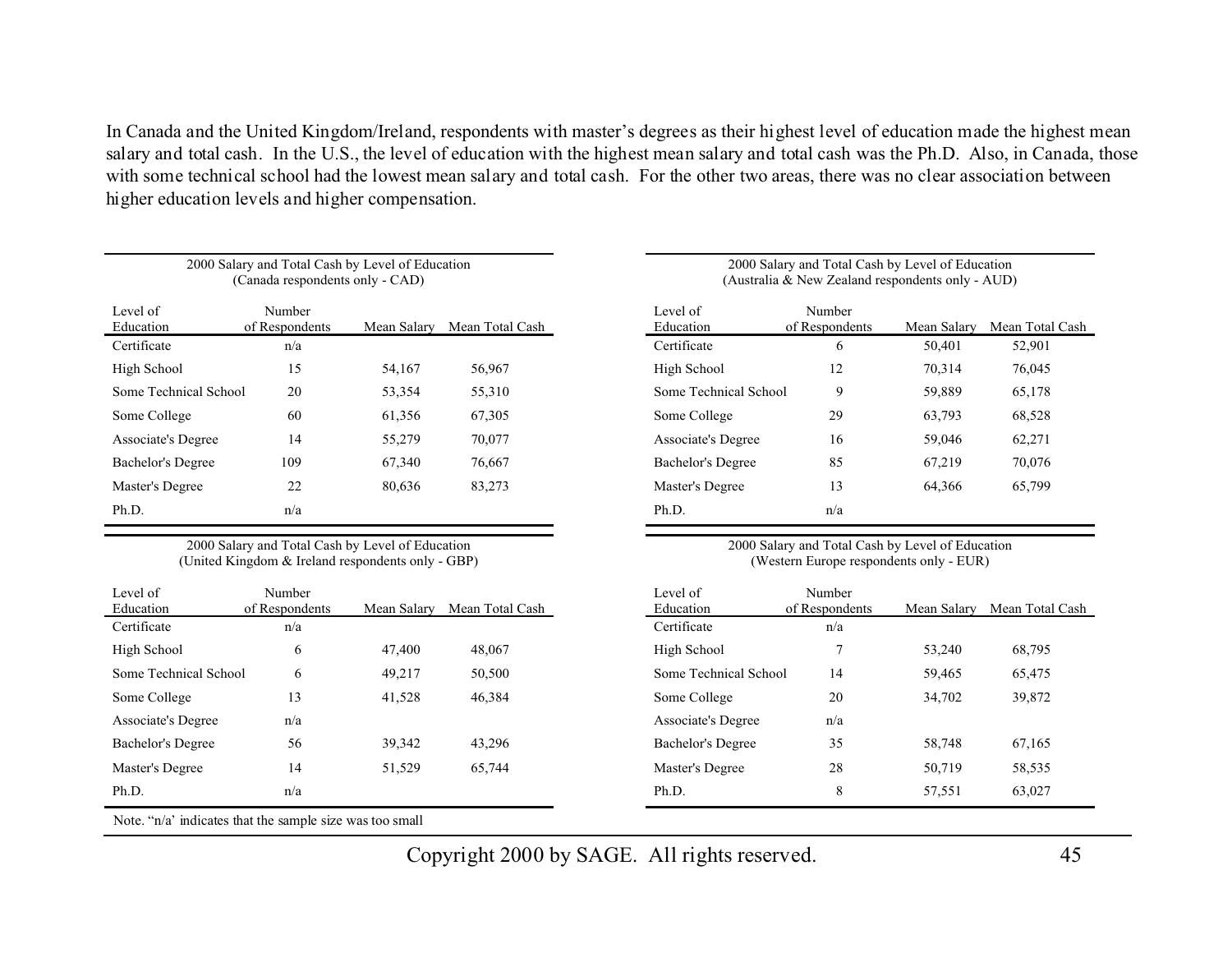#### Certifications

For respondents in all countries, 62.6% indicated that they were not certified on any operating system in 2000. This is somewhat lower than the 65.4% who said they were not certified in 1999). Those who were certified had a mean of 2.0 certifications in both 2000 and 1999. The following certifications were those reported most frequently by respondents in 2000:



Note: Number of respondents per category is in parentheses after category label on bottom axis.

In 1999, more respondents reported certification for Solaris (16.3%), Windows NT (6.3%), and SunOS (5.7%), while fewer respondents in 1999 reported certifications on Linux (4.9%), Windows 2000 (<1.5%), and Netware (<1.5%)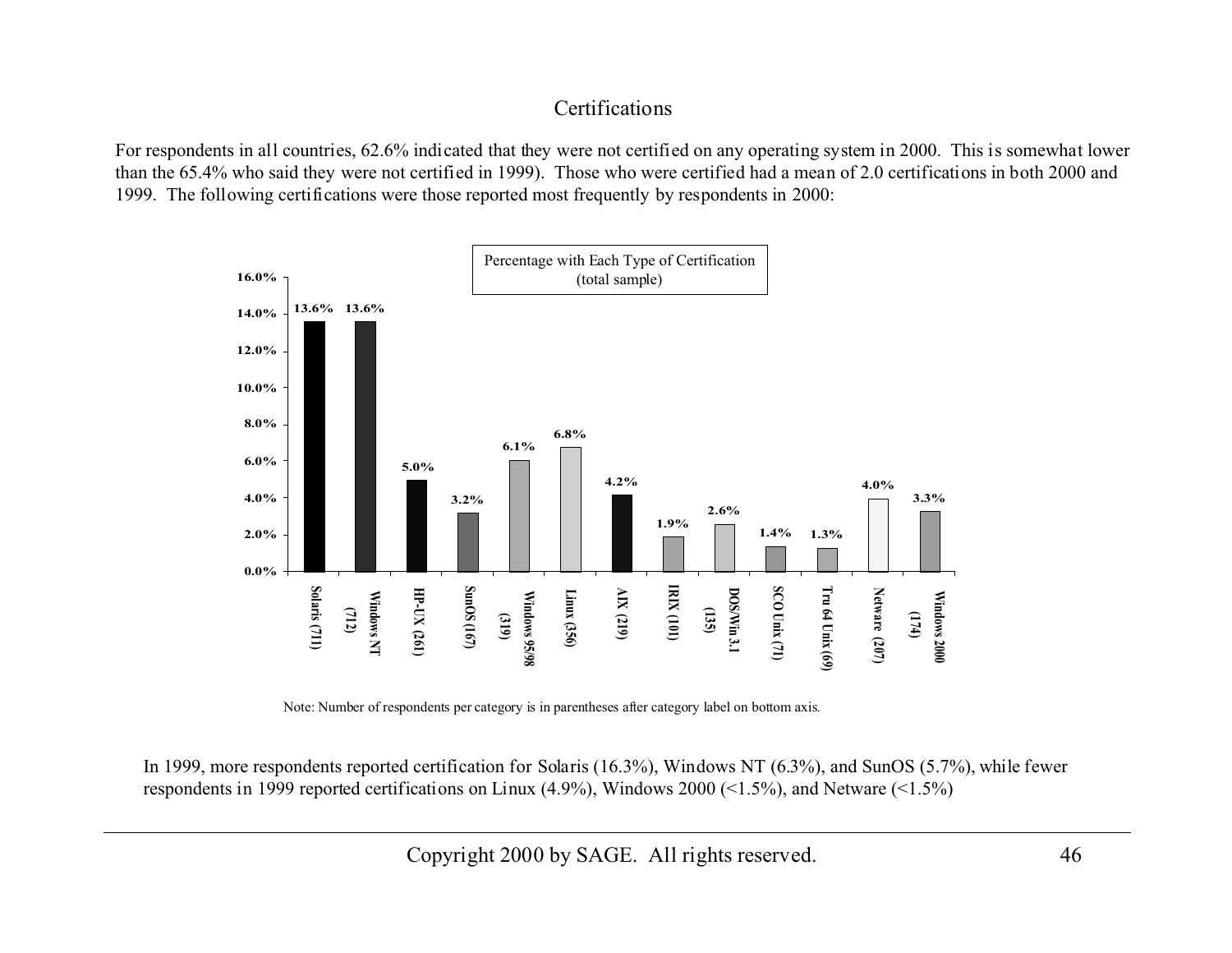|                             | 2000 Salary by Number of Certifications<br>(U.S. respondents only) |                                |                             | Total Cash in 2000 by Number of Certifications<br>(U.S. respondents only) |                                    |  |  |
|-----------------------------|--------------------------------------------------------------------|--------------------------------|-----------------------------|---------------------------------------------------------------------------|------------------------------------|--|--|
| Number of<br>Certifications | Number<br>of Respondents                                           | Mean Salary<br>in U.S. Dollars | Number of<br>Certifications | Number<br>of Respondents                                                  | Mean Total Cash<br>in U.S. Dollars |  |  |
| $\mathbf 0$                 | 2,730                                                              | \$69,405                       | $\mathbf{0}$                | 2,679                                                                     | \$72,071                           |  |  |
|                             | 880                                                                | \$68,871                       |                             | 854                                                                       | \$72,924                           |  |  |
|                             | 361                                                                | \$73,104                       | 2                           | 353                                                                       | \$83,188                           |  |  |
| 3                           | 156                                                                | \$69,582                       | 3                           | 150                                                                       | \$81,209                           |  |  |
| 4                           | 80                                                                 | \$78,901                       | 4                           | 78                                                                        | \$84,852                           |  |  |
| 5                           | 54                                                                 | \$73,926                       | 5                           | 54                                                                        | \$92,611                           |  |  |
| 6 or more                   | 76                                                                 | \$76,921                       | 6 or more                   | 73                                                                        | \$82,526                           |  |  |

In 1999 and 2000, the number of certifications respondents reported had a relatively positively relationship to salary and total cash.

A regression analysis in which all types of certifications mentioned on the survey were included simultaneously indicated that types of certifications are more highly related than number of certifications to differences in salary levels and total cash for U.S. respondents. The certifications listed below were related to the following additional amounts of salary and total cash compensation, on average. Other types of certification had no significant relationship with salary or total cash.

| Certification  |              | Positive or Negative Relationship to Salary     |                                          |
|----------------|--------------|-------------------------------------------------|------------------------------------------|
|                | 2000         | 1999                                            |                                          |
| Solaris        | $+$ \$11,494 | $+$ \$2,749                                     |                                          |
| SunOS          | $+ $7,788$   | ns                                              |                                          |
| <b>AIX</b>     | $+$ \$ 5,939 | ns                                              |                                          |
| Windows 95/98  | $-$ \$ 7,615 | ns                                              |                                          |
| HP-UX          | ns           | $+$ \$ 2,778                                    |                                          |
| Certification  |              | Positive or Negative Relationship to Total Cash |                                          |
|                | 2000         | 1999                                            |                                          |
| FreeBSD        | $+$ \$53,744 | ns                                              |                                          |
| <b>SunOS</b>   | $+$ \$15,930 | $+$ \$9,946                                     |                                          |
| Solaris        | $+$ \$14,524 | $+$ \$3,342                                     |                                          |
| <b>AIX</b>     | $+$ \$14,138 | ns                                              |                                          |
| $DOS/W$ in 3.1 | $-$ \$13,002 | ns                                              | Note: "ns" indicates that the operating  |
| <b>OpenBSD</b> | $-$ \$46,390 | ns                                              | system in question was not a significant |
| HP-UX          | ns           | $+$ \$9,081                                     | predictor.                               |
|                |              |                                                 |                                          |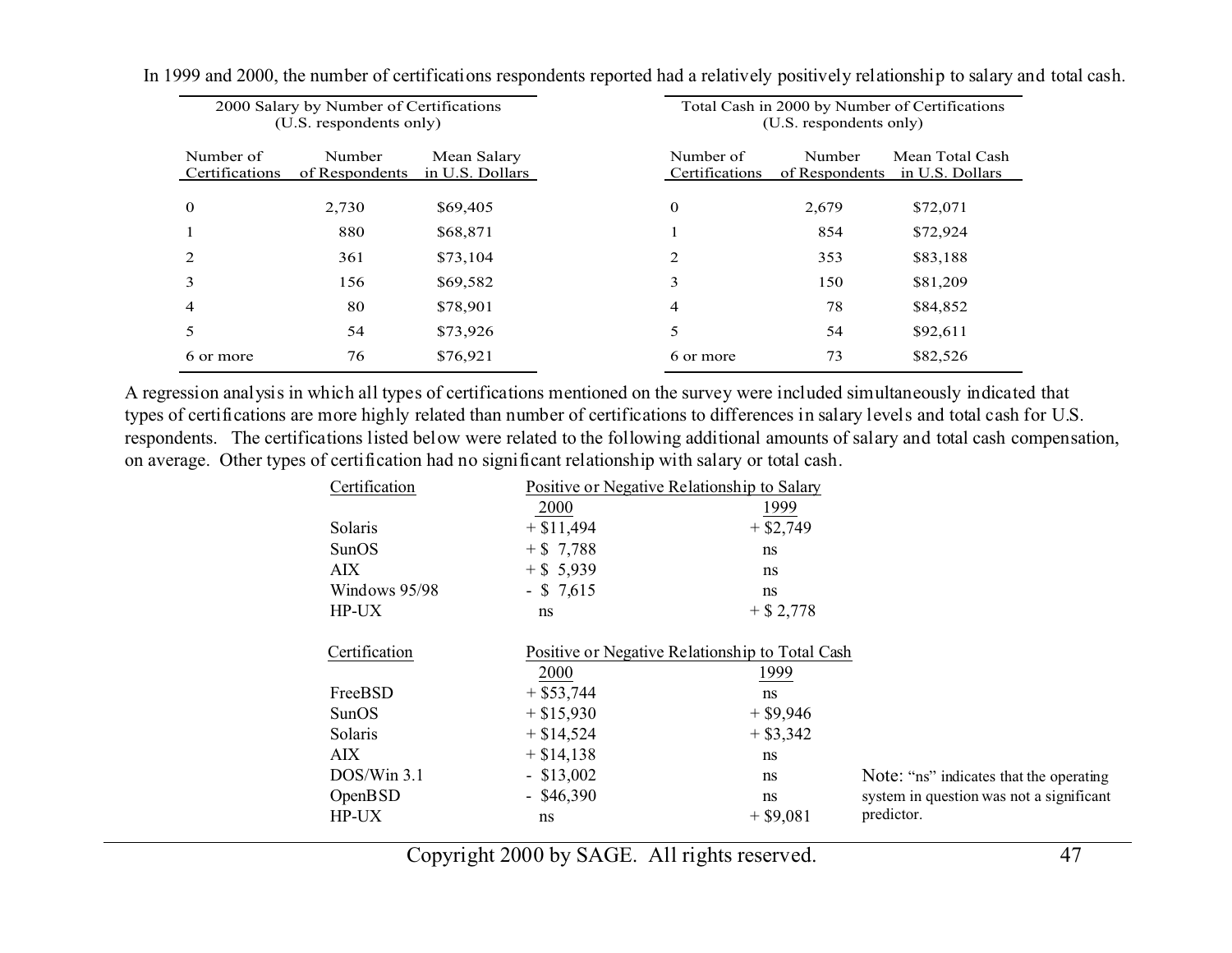#### Years of Experience

The mean number of years reported for experience in system administration or highly similar work was 7.9 in both 2000 and 1999. It ranged from less than 1 year to 45 years in 2000. These results are based on all respondents. Spikes in percentages at 5, 10, and 15 years suggest that people often round their experience to the nearest 5-year increment when they report it.

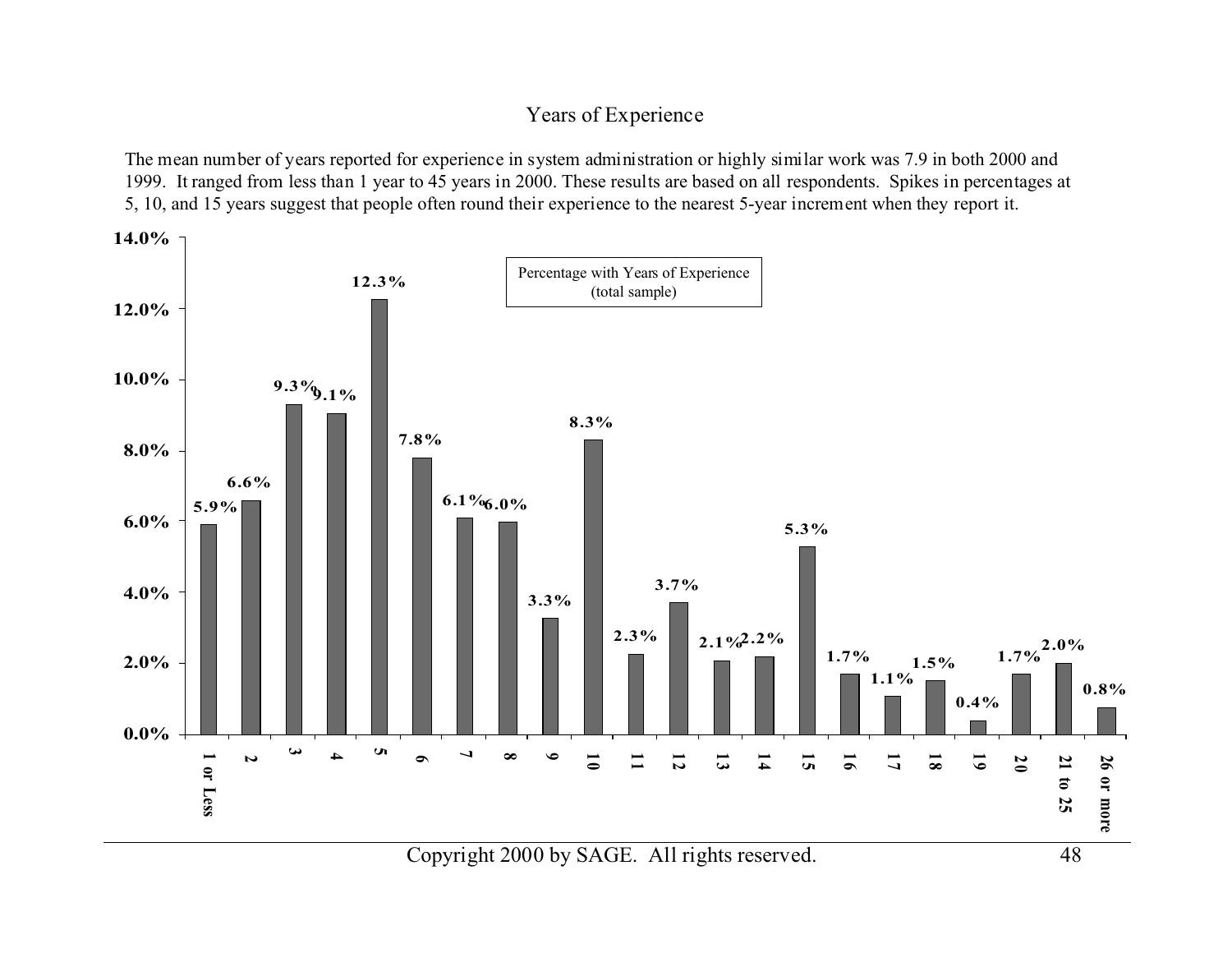Years of experience in system administration or very similar work had a stronger relationship with salary and total cash than either education level or certification in both 2000 and 1999 for U.S. respondents. In 2000, the correlation between experience and salary was .32, so it accounted for 10.2% of the variation among the U.S. respondents. The correlation in 1999 was .40, so 16.0% of the variation in salaries was accounted for by experience in the 1999 data.

|                        | 2000 Salary by Years of Experience<br>(U.S. respondents only) |                                | Total Cash in 2000 by Years of Experience<br>(U.S. respondents only) |                          |                                    |  |
|------------------------|---------------------------------------------------------------|--------------------------------|----------------------------------------------------------------------|--------------------------|------------------------------------|--|
| Years of<br>Experience | Number<br>of Respondents                                      | Mean Salary<br>in U.S. Dollars | Years of<br>Experience                                               | Number<br>of Respondents | Mean Total Cash<br>in U.S. Dollars |  |
| 1 or less              | 238                                                           | \$50,352                       | 1 or less                                                            | 230                      | \$50,510                           |  |
| $\overline{2}$         | 268                                                           | \$52,419                       | $\mathfrak{D}$                                                       | 259                      | \$50,743                           |  |
| 3                      | 397                                                           | \$55,757                       | 3                                                                    | 384                      | \$55,875                           |  |
| 4                      | 394                                                           | \$61,479                       | 4                                                                    | 387                      | \$60,991                           |  |
| 5                      | 524                                                           | \$66,796                       | 5                                                                    | 509                      | \$71,743                           |  |
| 6                      | 331                                                           | \$69,239                       | 6                                                                    | 322                      | \$75,335                           |  |
| $7 - 8$                | 546                                                           | \$74,930                       | $7 - 8$                                                              | 537                      | \$79,208                           |  |
| $9 - 10$               | 507                                                           | \$78,326                       | $9 - 10$                                                             | 498                      | \$85,529                           |  |
| $11 - 12$              | 264                                                           | \$80,456                       | $11 - 12$                                                            | 253                      | \$85,852                           |  |
| $13 - 14$              | 199                                                           | \$79,739                       | $13 - 14$                                                            | 197                      | \$88,923                           |  |
| $15 - 16$              | 308                                                           | \$81,689                       | $15 - 16$                                                            | 307                      | \$88,325                           |  |
| $17 - 20$              | 222                                                           | \$84,602                       | $17 - 20$                                                            | 220                      | \$92,956                           |  |
| $21 - 25$              | 94                                                            | \$82,494                       | $21 - 25$                                                            | 94                       | \$87,847                           |  |
| 26 or more             | 39                                                            | \$83,706                       | 26 or more                                                           | 39                       | \$86,018                           |  |

The mean number of years respondents had worked for their current primary employer was 4.0 years (total sample). This is nearly identical to 1999 (4.2 years). The number of years respondents had worked for their current primary employer ranged from less than 1 to 39 in 2000 and less than 1 to 36 in 1999. Over half of respondents had worked for their current employer 2 years or less in both 2000 and 1999. There was no clear or significant pattern of relationship between years with one's current employer and compensation levels.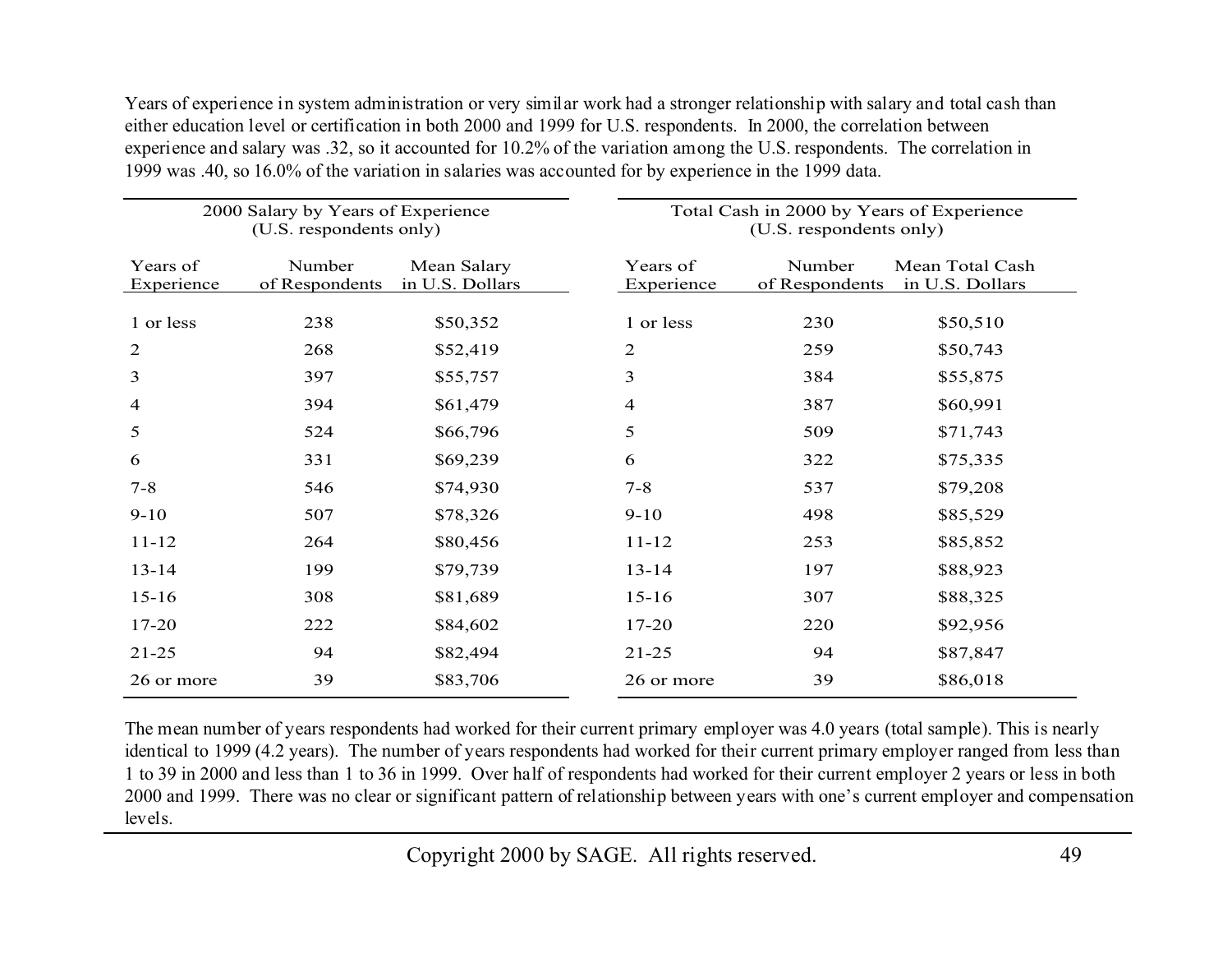### Number of Employers During Career

The number of employers 2000 respondents have worked for was 3.0, on average, compared to 2.8 for 1999 respondents. The average number of years that respondents worked for each employer was 3.3. For U.S. respondents, the number of employers respondents have had while working in system administration or very similar work was more highly related to compensation level than education or certifications, though not as highly related as years of experience. (It was correlated .30 with salary, so it accounted for 9% of the variation in salaries for U.S. respondents.) The relationship between the number of employers in one's career and salary could not be explained away by years of experience.

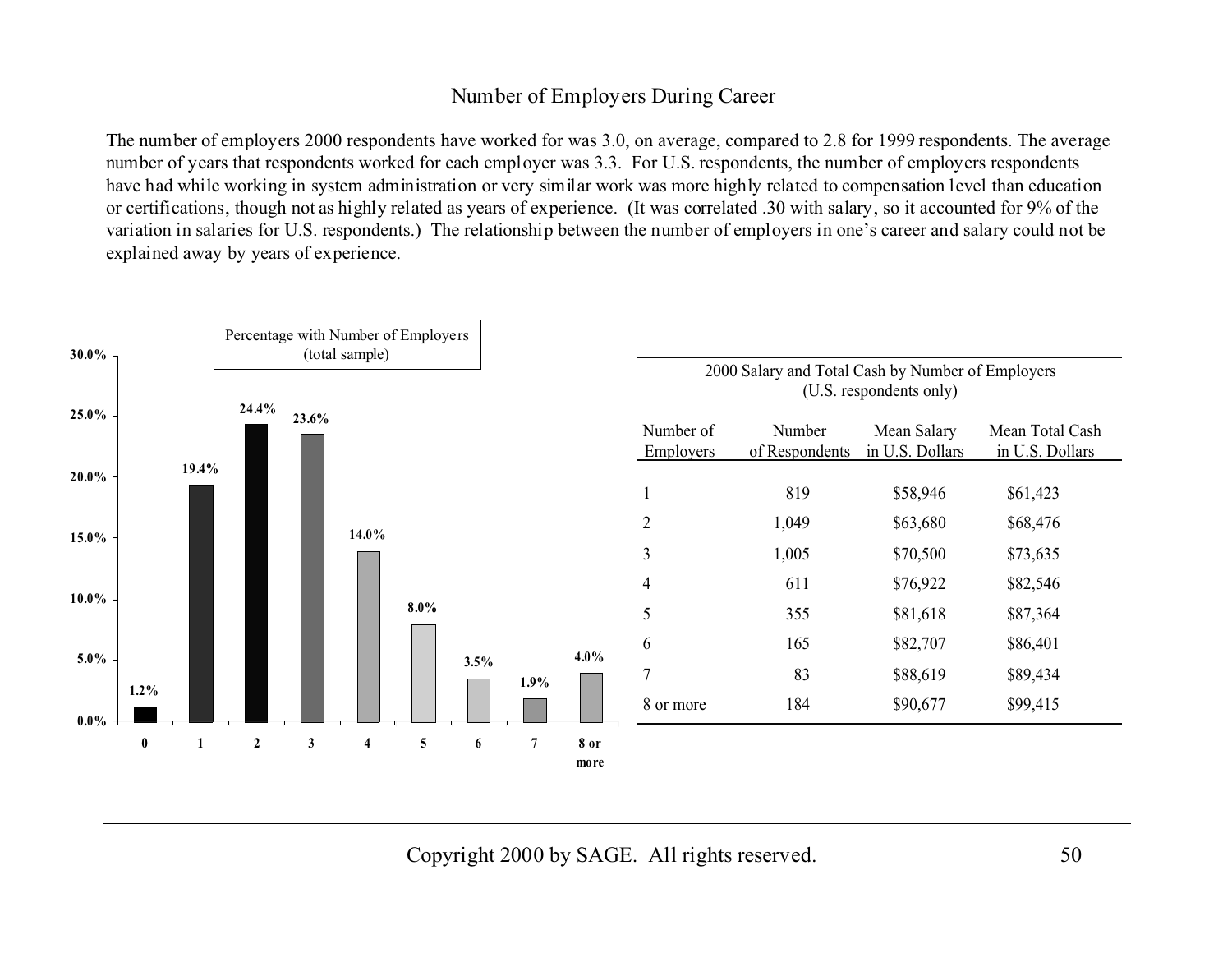#### Gender and Age

In 2000, 91.4% of respondents in the total sample were male, compared to 83.7% in 1999. For U.S. respondents, 90.8% and 86.8% were male in 2000 and 1999, respectively. Salary and total cash compensation were not significantly correlated with gender at the probability level ( $p < .05$ ) that is normally used as the standard for determining statistical significance. (Given the large sample size in this analysis, there is considerable statistical power to detect a significant difference, and no reason to use a higher probability level.) In addition, with differences in years of experience, hours worked, level of education, and other factors included in the regression analysis discussed later in this report, gender clearly was not significantly related to salary for U.S. respondents in 2000. In contrast, it was significant, with males making higher salaries in 1999. Gender was not significantly related to total cash for either 2000 or 1999. Gender was significantly related to bonus size in 1999, with females making higher bonuses, but not in 2000

The mean age of all respondents was 35 years in 2000 and 34 years in 1999. Age ranged from 15 to 69 in 2000 and 17 to 75 in 1999. Nearly three-fourths were in their 20s or 30s in both years. Analysis using partial correlations indicated that the relationship between years of experience and compensation level was stronger than the relationship between age and compensation level in both years.

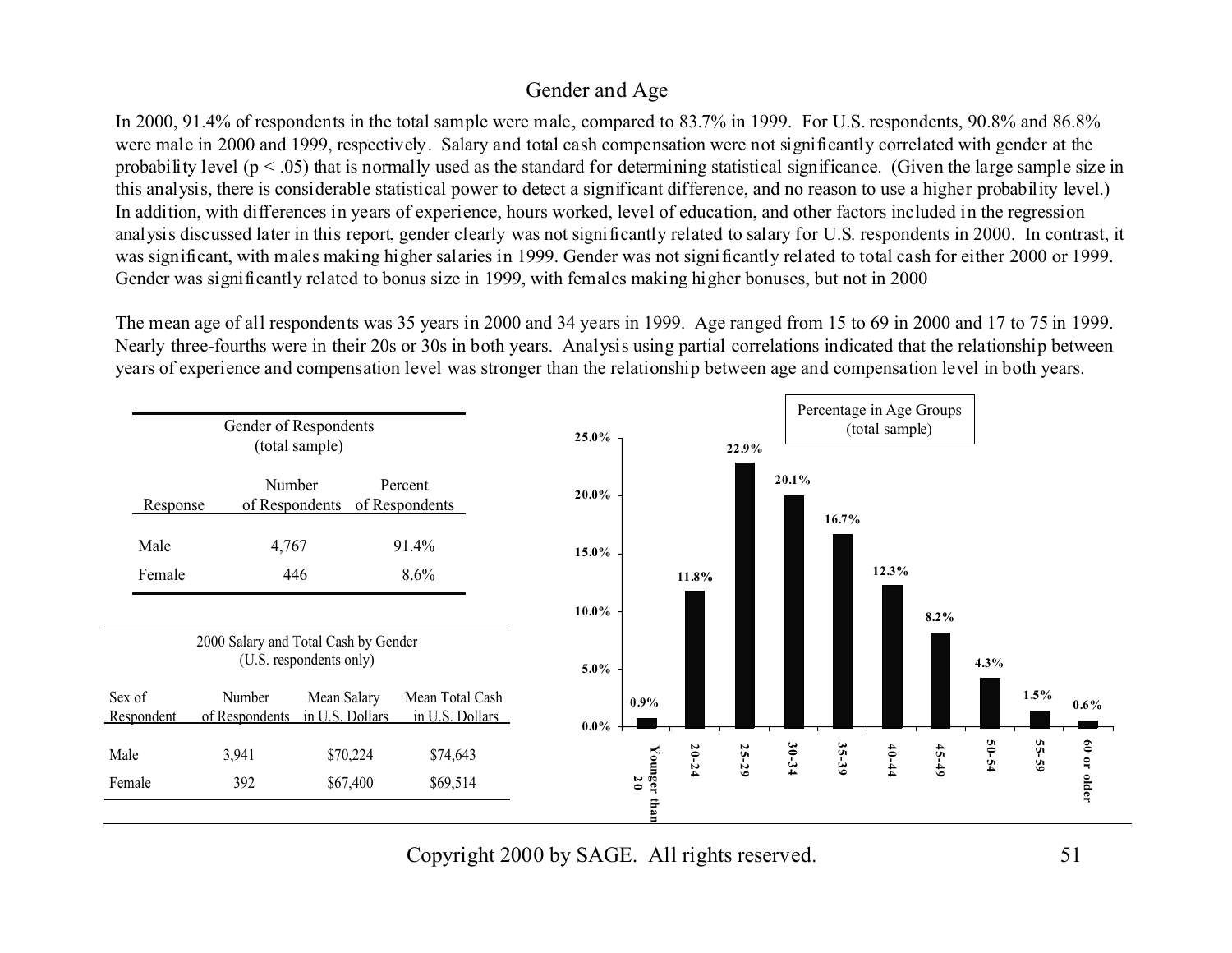For the four other areas of the world that could be focused on in this report, male respondents made significantly more salary and total cash than female respondents, with the exception of the United Kingdom and Ireland. For the United Kingdom/Ireland respondents, females had a mean salary and total cash exceeding that of males. However, strong conclusions should not be drawn from any of these results because of the small sample sizes and low number of female respondents in each area. Differences in average years of experience, education level, and other factors for male and female respondents may account for some or all of the difference in compensation for male and female respondents. One should not conclude from these data that there is or is not a pattern of gender bias in system administrator compensation in these areas of the world.

|                      | 2000 Salary and Total Cash by Sex<br>(Canada respondents only - CAD) |                                   |                 |                      | 2000 Salary and Total Cash by Sex<br>(Australia & New Zealand respondents only - AUD) |             |                 |  |
|----------------------|----------------------------------------------------------------------|-----------------------------------|-----------------|----------------------|---------------------------------------------------------------------------------------|-------------|-----------------|--|
| Sex of<br>Respondent | Number<br>of Respondents                                             | Mean Salary                       | Mean Total Cash | Sex of<br>Respondent | Number<br>of Respondents                                                              | Mean Salary | Mean Total Cash |  |
| Male                 | 237                                                                  | 64,730                            | 74,938          | Male                 | 162                                                                                   | 65,247      | 68,782          |  |
| Female               | 10                                                                   | 55,033                            | 58,633          | Female               | 15                                                                                    | 58,342      | 60,865          |  |
|                      | (United Kingdom & Ireland respondents only - GBP)                    | 2000 Salary and Total Cash by Sex |                 |                      | 2000 Salary and Total Cash by Sex<br>(Western Europe respondents only - EUR)          |             |                 |  |
|                      |                                                                      |                                   |                 |                      |                                                                                       |             |                 |  |
| Sex of<br>Respondent | Number<br>of Respondents                                             | Mean Salary                       | Mean Total Cash | Sex of<br>Respondent | Number<br>of Respondents                                                              | Mean Salary | Mean Total Cash |  |
| Male                 | 98                                                                   | 41,137                            | 46,683          | Male                 | 113                                                                                   | 50,615      | 59,102          |  |
| Female               | 6                                                                    | 49,896                            | 51,595          | Female               | 5                                                                                     | 43,186      | 44,662          |  |
|                      |                                                                      |                                   |                 |                      |                                                                                       |             |                 |  |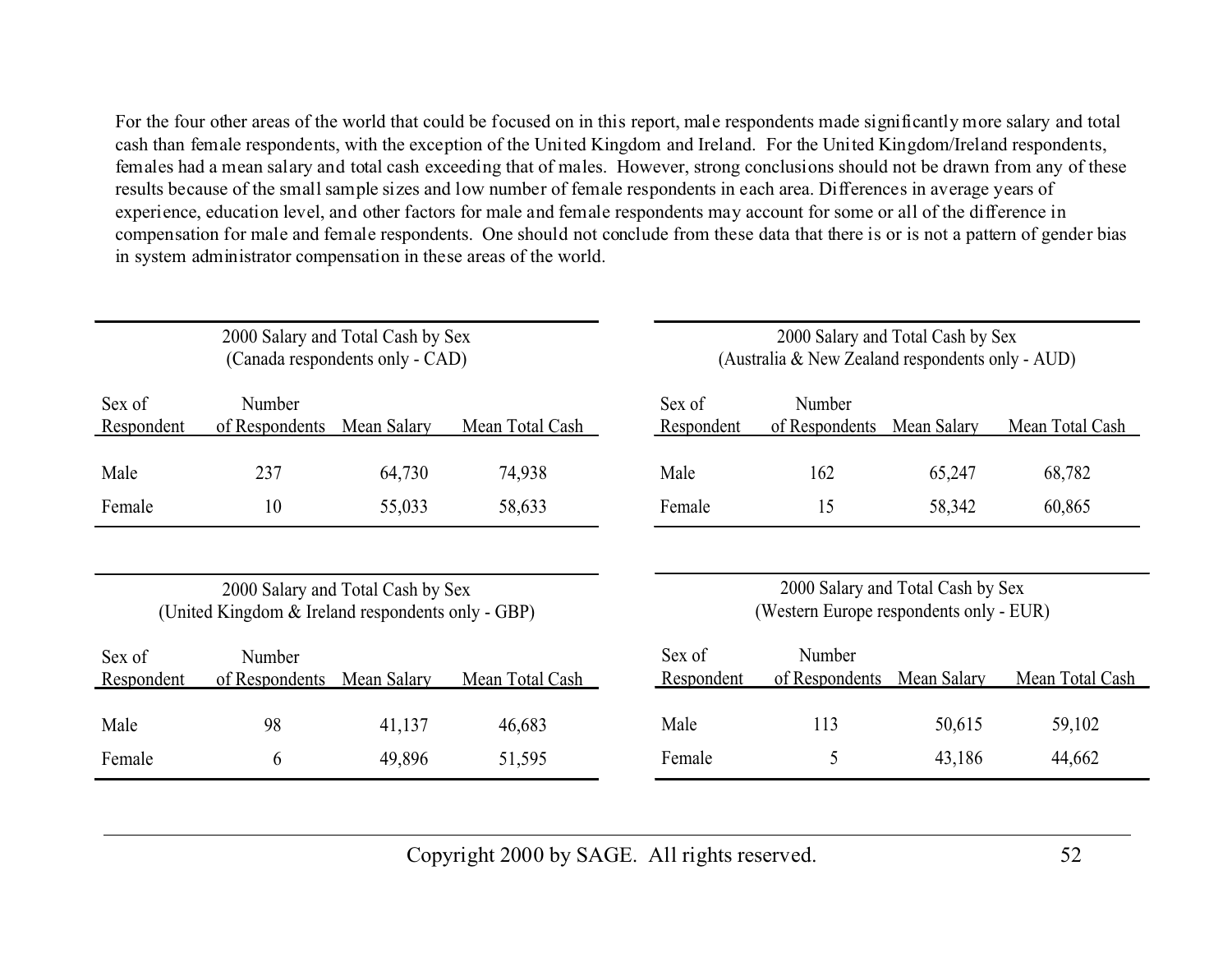#### Membership in Professional Organizations and Working for More Than One Employer

In 2000, over a third of respondents were members in USENIX/SAGE. This percentage dropped from 1999, when over half (54.8%) of respondents were members. This may be the result of increased marketing and distribution of the survey. Those who reported no membership in professional organizations had significantly lower salaries and total cash compensation in both years.

The vast majority of respondents indicated that they work for only one employer. Those who do work for more than one employer have similar average salary and total cash compensation as those who work for only one employer. This is in contrast to the result in 1999. In 1999, those with more than one employer had significantly greater salary (\$68,573 for more than one employer vs. \$63,463 for only one employer) and total cash (\$75,622 for more than one employer vs. \$69,589 for only one employer).

|                    | Membership in Professional Organizations<br>(total sample) |                           | Relationship of Memberships to 2000<br>Salary and Total Cash<br>(U.S. respondents only) |                                                                                                |                                      |  |
|--------------------|------------------------------------------------------------|---------------------------|-----------------------------------------------------------------------------------------|------------------------------------------------------------------------------------------------|--------------------------------------|--|
| Organization       | Number<br>of Respondents                                   | Percent<br>of Respondents | Organization                                                                            | Mean Salary<br>in U.S. Dollars                                                                 | Total Cash in<br><b>U.S. Dollars</b> |  |
| None               | 1,841                                                      | 53.5%                     | None                                                                                    | \$63,355                                                                                       | \$66,375                             |  |
| <b>USENIX/SAGE</b> | 1,335                                                      | 38.8%                     | <b>USENIX/SAGE</b>                                                                      | \$76,144                                                                                       | \$81,133                             |  |
| <b>ACM</b>         | 219                                                        | $6.4\%$                   | <b>ACM</b>                                                                              | \$77,240                                                                                       | \$79,543                             |  |
| <b>IEEE</b>        | 188                                                        | $5.5\%$                   | <b>IEEE</b>                                                                             | \$83,599                                                                                       | \$88,190                             |  |
|                    | Do you work for more than one employer?<br>(total sample)  |                           |                                                                                         | Relationship of Multiple Employers to<br>2000 Salary and Total Cash<br>(U.S. respondents only) |                                      |  |
| Response           | Number<br>of Respondents                                   | Percent<br>of Respondents | More Than<br>One Employer                                                               | Mean Salary<br>in U.S. Dollars                                                                 | Total Cash in<br>U.S. Dollars        |  |
| N <sub>o</sub>     | 3,039                                                      | 88.4%                     | N <sub>o</sub>                                                                          | \$69,803                                                                                       | \$74,218                             |  |
| Yes                | 400                                                        | 11.6%                     | Yes                                                                                     | \$71,199                                                                                       | \$73,783                             |  |
|                    |                                                            |                           |                                                                                         |                                                                                                |                                      |  |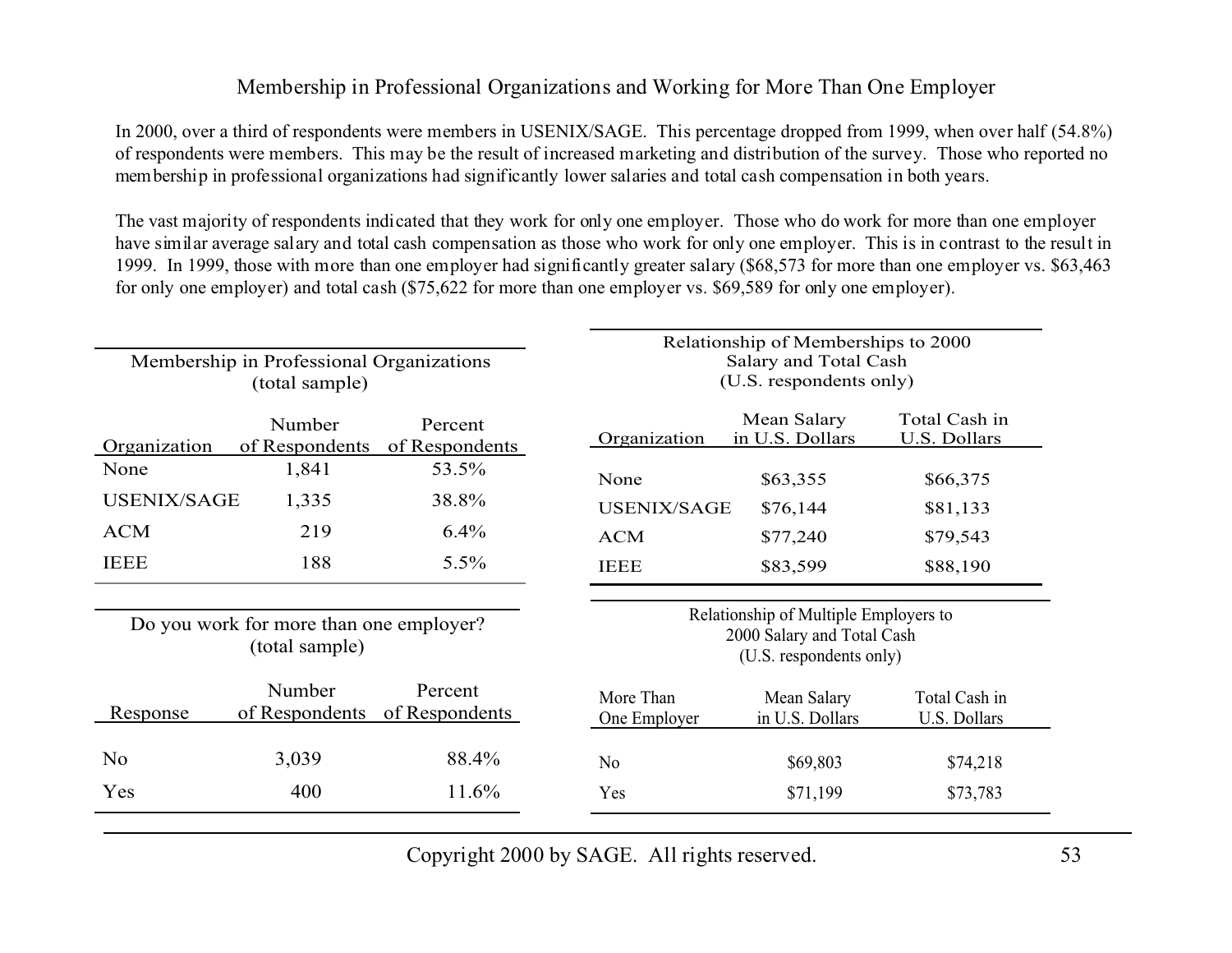#### How Did You Learn System Administration?

In 2000, well over three fourths of respondents from the U.S. indicated that they learned system administration on the job (83.7%) or by teaching themselves (83.1%). Surprisingly, only 14.4% of respondents indicated that they learned system administration through a formal university program (14.4%) and less than that from non-degree university courses (8.8%). It should be noted that respondents were able to choose one or more of the options that applied to them.

Respondents who learned system administration from either vendor-specific courses or conferences reported the highest mean salary and total cash. Those who learned from certification programs reported the lowest mean salary and those who learned from other sources reported the lowest mean total cash. 2000 Salary by Source of System Administration Learning

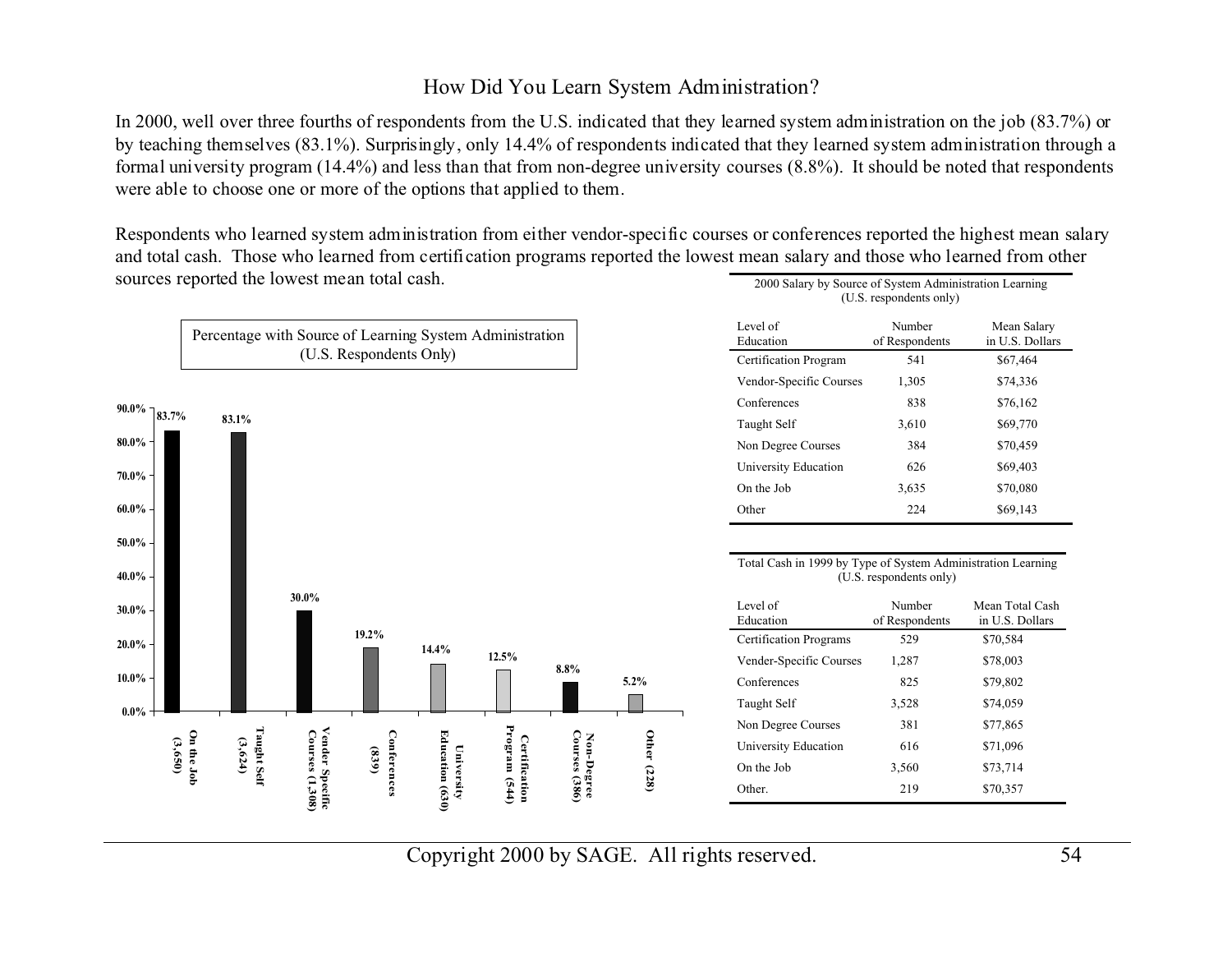# **RELATIONSHIPS BETWEEN ORGANIZATIONAL CHARACTERISTICSAND COMPENSATION**

#### Industry

This chart shows percentages of respondents by industries (includes only industries with 2% or more respondents from the total sample). Over one-fourth of respondents were in the computer/software/internet industry in 1999. On the 2000 survey, this industry was changed into four separate categories to gather more detailed information from this sizeable proportion of respondents. Thus, the percentages for it are distributed among IT: consulting, IT: internet service/application service provider, IT: software development, and IT: other, this year. Together, they represent roughly 30% of the respondents. The biggest difference between 1999 and 2000 was for Telecommunications. In 2000, 7.2% of respondents said they worked in the telecommunications industry, and, in 1999, less than 2% said they did.



Number of respondents per category is in parentheses after category label on bottom axis.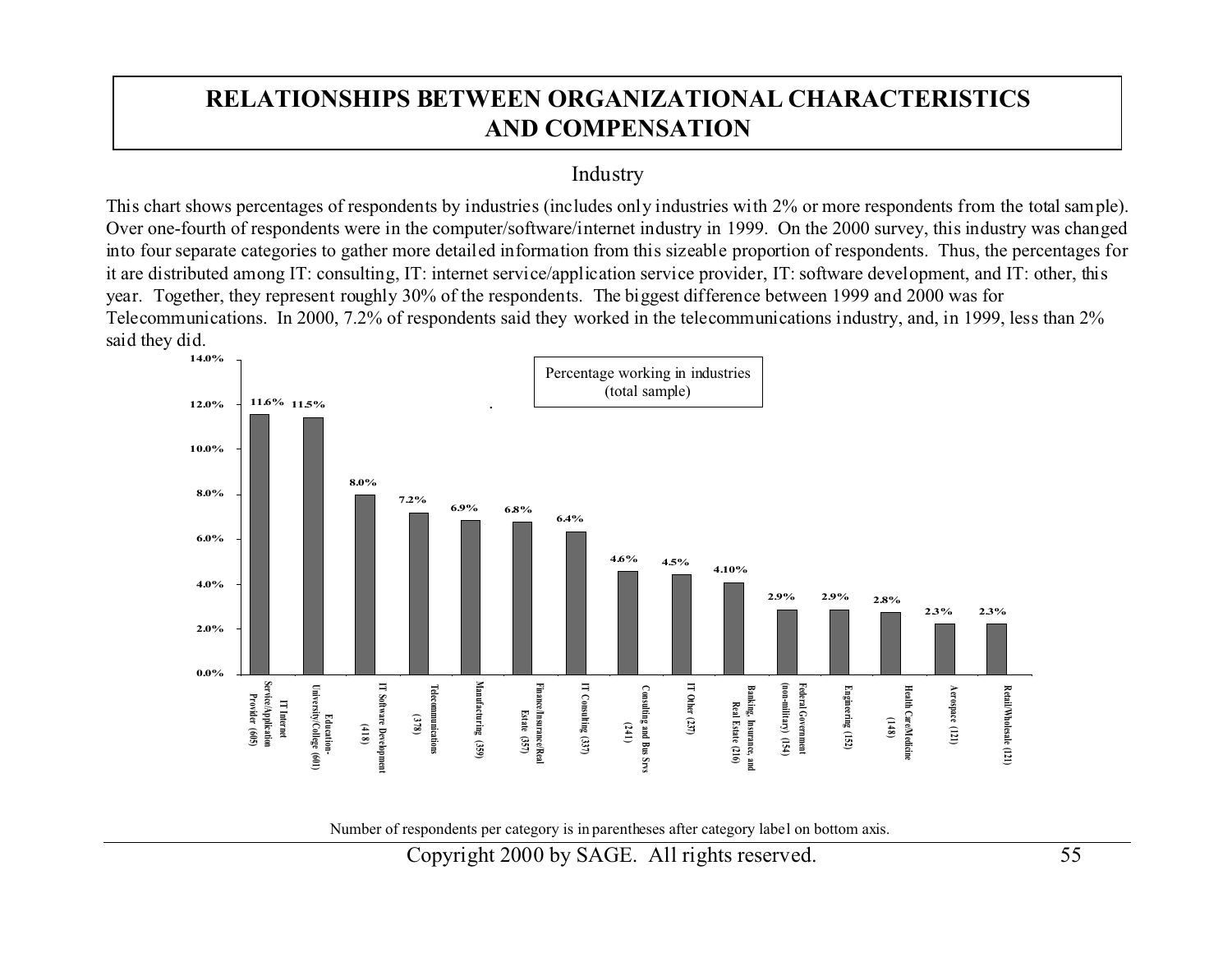Compensation varied considerably by industry for U.S. respondents in both 2000 and 1999. The median salary was lowest in elementary/secondary education and state or local government in 2000. In 1999, the medians were lowest for state/local government and colleges/ universities. The industries with the highest median salaries were finance/securities/stock exchange and IT: consulting, in 2000, and finance/insurance/real estate and entertainment in 1999.

| 2000 Salary by Industry<br>(U.S. respondents only) |                          |                |                    |                    |                                |                                |                    |  |
|----------------------------------------------------|--------------------------|----------------|--------------------|--------------------|--------------------------------|--------------------------------|--------------------|--|
| Industry                                           | Number of<br>Respondents | Mean<br>Salary | 10th<br>Percentile | 25th<br>Percentile | 50th<br>Percentile<br>(Median) | 75 <sub>th</sub><br>Percentile | 90th<br>Percentile |  |
| Advertising, Public                                |                          |                |                    |                    |                                |                                |                    |  |
| Relations, Communication,<br>or Marketing          | 64                       | \$66,088       | \$42,500           | \$50,000           | \$65,000                       | \$80,000                       | \$92,000           |  |
| Aerospace                                          | 112                      | \$71,020       | \$48,810           | \$56,813           | \$70,000                       | \$85,000                       | \$95,982           |  |
| Agriculture, Environmental                         |                          |                |                    |                    |                                |                                |                    |  |
| Services, Mining, or<br><b>Energy Production</b>   | 35                       | \$68,516       | \$44,152           | \$52,500           | \$67,000                       | \$83,500                       | \$94,760           |  |
| Banking, Insurance, and                            |                          |                |                    |                    |                                |                                |                    |  |
| <b>Real Estate</b>                                 | 178                      | \$79,721       | \$45,900           | \$60,000           | \$74,025                       | \$90,500                       | \$115,000          |  |
| Biotechnology                                      | 31                       | \$70,965       | \$35,600           | \$46,000           | \$70,000                       | \$77,000                       | \$110,000          |  |
| <b>Consulting and Business</b>                     |                          |                |                    |                    |                                |                                |                    |  |
| Services                                           | 207                      | \$76.721       | \$46,800           | \$62,400           | \$75,000                       | \$90,000                       | \$105,200          |  |
| Education - College or                             |                          |                |                    |                    |                                |                                |                    |  |
| University                                         | 513                      | \$54,709       | \$35,000           | \$44,000           | \$53,000                       | \$65,000                       | \$76,720           |  |
| Education - Elementary or                          |                          |                |                    |                    |                                |                                |                    |  |
| Secondary                                          | 25                       | \$41,520       | \$13,080           | \$30,800           | \$45,500                       | \$51,567                       | \$63,800           |  |
| Engineering                                        | 131                      | \$71,553       | \$41,200           | \$58,000           | \$70,000                       | \$87,000                       | \$100,000          |  |
| Entertainment                                      | 64                       | \$75,106       | \$40,500           | \$55,000           | \$78,000                       | \$90,750                       | \$110,000          |  |
| Federal Government, Non-                           |                          |                |                    |                    |                                |                                |                    |  |
| military                                           | 127                      | \$70,536       | \$50,160           | \$60,500           | \$69,500                       | \$80,000                       | \$89,800           |  |
| Finance, Securities, and                           |                          |                |                    |                    |                                |                                |                    |  |
| Stock Exchange                                     | 120                      | \$90,009       | \$50,000           | \$66,750           | \$85,000                       | \$100,000                      | \$124,500          |  |
| Health Care/Medicine                               | 137                      | \$63,530       | \$39,600           | \$50,000           | \$62,400                       | \$77,500                       | \$89,200           |  |
| IT: Consulting                                     |                          |                |                    |                    |                                |                                |                    |  |
|                                                    | 263                      | \$82,725       | \$50,000           | \$65,000           | \$80,000                       | \$92,000                       | \$120,000          |  |
| IT: Internet                                       |                          |                |                    |                    |                                |                                |                    |  |
| Service/Application                                | 478                      | \$69,209       | \$37,800           | \$50,000           | \$70,000                       | \$86,625                       | \$103,100          |  |
| Service Provider                                   |                          |                |                    |                    |                                |                                |                    |  |
| IT: Software Development                           | 327                      | \$71,891       | \$44,900           | \$55,000           | \$70,000                       | \$85,000                       | \$100,002          |  |
| IT: Other                                          | 185                      | \$72,176       | \$40,600           | \$56,000           | \$72,000                       | \$86,443                       | \$105,000          |  |
| Manufacturing                                      | 316                      | \$70,449       | \$42,000           | \$56,000           | \$67,500                       | \$82,000                       | \$98,930           |  |
| Military                                           | 54                       | \$65,042       | \$37,950           | \$54,750           | \$64,079                       | \$75,250                       | \$85,500           |  |
| Not-for-Profit                                     | 43                       | \$62,002       | \$34,200           | \$48,000           | \$60,000                       | \$77,500                       | \$93,750           |  |
| Pharmaceuticals                                    | 41                       | \$83,515       | \$50,200           | \$61,500           | \$76,000                       | \$85,000                       | \$119,200          |  |
| Publishing                                         | 59                       | \$70,838       | \$38,000           | \$55,000           | \$65,000                       | \$83,000                       | \$106,000          |  |
| Research                                           | 73                       | \$68,632       | \$33,220           | \$51,000           | \$67,000                       | \$80,500                       | \$105,200          |  |
| Retail and Wholesale                               | 106                      | \$65,673       | \$41,840           | \$50,750           | \$64,000                       | \$79,063                       | \$90,300           |  |
| Trade                                              |                          |                |                    |                    |                                |                                |                    |  |
| <b>State or Local Government</b>                   | 81                       | \$61,485       | \$37,000           | \$43,000           | \$52,000                       | \$63,850                       | \$75,000           |  |
| Transportation                                     | 47                       | \$63,569       | \$43,800           | \$52,000           | \$64,000                       | \$75,000                       | \$85,200           |  |
| Utility                                            | 56                       | \$69,014       | \$47,450           | \$60,500           | \$72,000                       | \$77,250                       | \$88,600           |  |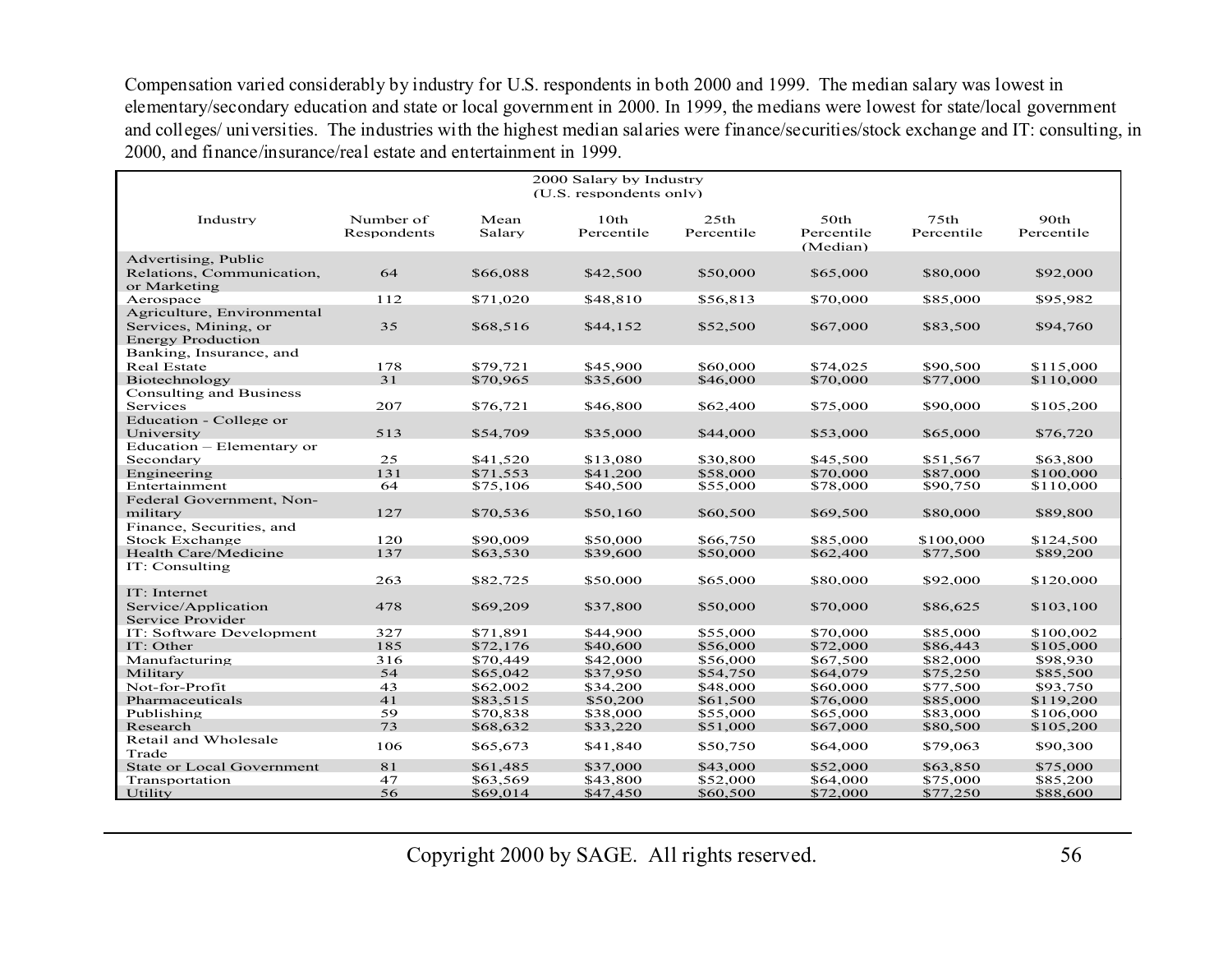The same industries with the highest median salary also had the highest median total cash in both 1999 and 2000. That is, the industries with the highest median total cash in 2000 were finance/securities/stock exchange and IT: consulting. In 1999, the industries with the highest median total cash were finance/insurance/real estate and entertainment.

| 2000 Total Cash by Industry<br>(U.S. respondents only)                         |                          |                |                    |                    |                                |                                |                    |  |
|--------------------------------------------------------------------------------|--------------------------|----------------|--------------------|--------------------|--------------------------------|--------------------------------|--------------------|--|
| Industry                                                                       | Number of<br>Respondents | Mean<br>Salary | 10th<br>Percentile | 25th<br>Percentile | 50th<br>Percentile<br>(Median) | 75 <sub>th</sub><br>Percentile | 90th<br>Percentile |  |
| Advertising, Public<br>Relations, Communication,<br>or Marketing               | 62                       | \$73,712       | \$39,300           | \$53,962           | \$65,000                       | \$85,250                       | \$100,000          |  |
| Aerospace                                                                      | 111                      | \$73,226       | \$49,200           | \$57,304           | \$71,000                       | \$89,000                       | \$100,000          |  |
| Agriculture, Environmental<br>Services, Mining, or<br><b>Energy Production</b> | 34                       | \$73,792       | \$40,000           | \$56,625           | \$72,500                       | \$90,125                       | \$109,000          |  |
| Banking, Insurance, and                                                        |                          |                |                    |                    |                                |                                |                    |  |
| Real Estate                                                                    | 176                      | \$92,165       | \$35,700           | \$60,000           | \$79,527                       | \$100,000                      | \$135,000          |  |
| Biotechnology                                                                  | 28                       | \$69,316       | \$8,630            | \$42,750           | \$67,000                       | \$93,775                       | \$116,350          |  |
| <b>Consulting and Business</b><br>Services                                     | 203                      | \$80,188       | \$40,400           | \$62,000           | \$77,000                       | \$94,500                       | \$120,000          |  |
| Education - College or<br>University                                           | 496                      | \$55,716       | \$34,895           | \$43,755           | \$54,000                       | \$65,000                       | \$76,000           |  |
| Education - Elementary or                                                      |                          |                |                    |                    |                                |                                |                    |  |
| Secondary                                                                      | 24                       | \$43.914       | \$13,250           | \$37,063           | \$45,750                       | \$55,250                       | \$63,781           |  |
| Engineering                                                                    | 127                      | \$74,906       | \$43,060           | \$58,00            | \$72,000                       | \$92,500                       | \$110,592          |  |
| Entertainment                                                                  | 64                       | \$75,614       | \$27,325           | \$47,200           | \$80,400                       | \$96,500                       | \$114,500          |  |
| Federal Government, Non-<br>military                                           | 124                      | \$70.013       | \$48,550           | \$60,537           | \$70,000                       | \$80,000                       | \$97.500           |  |
| Finance, Securities, and                                                       |                          |                |                    |                    |                                |                                |                    |  |
| <b>Stock Exchange</b>                                                          | 119                      | \$104,138      | \$48,500           | \$67,000           | \$95,000                       | \$125,000                      | \$192,000          |  |
| <b>Health Care/Medicine</b>                                                    | 133                      | \$67,227       | \$42,400           | \$52,250           | \$65,000                       | \$81,650                       | \$95,180           |  |
| IT: Consulting<br>IT: Internet                                                 | 255                      | \$88,026       | \$45,600           | \$64,00            | \$83,000                       | \$100,000                      | \$130,000          |  |
| Service/Application<br>Service Provider                                        | 468                      | \$73,858       | \$28,927           | \$48,000           | \$68,000                       | \$90,000                       | \$114,100          |  |
| IT: Software Development                                                       | 320                      | \$75,943       | \$38,640           | \$54,000           | \$72,250                       | \$86,750                       | \$110,000          |  |
| IT: Other                                                                      | 179                      | \$74,494       | \$35,000           | \$50,000           | \$74,000                       | \$95,000                       | \$115,000          |  |
| Manufacturing                                                                  | 315                      | \$76,090       | \$40,480           | \$56,000           | \$69,000                       | \$90,000                       | \$110,000          |  |
| Military                                                                       | 53                       | \$65,639       | \$40,040           | \$56,500           | \$65,000                       | \$76,300                       | \$86,000           |  |
| Not-for-Profit                                                                 | 42                       | \$60,749       | \$33,384           | \$45.375           | \$60,950                       | \$75,625                       | \$88,500           |  |
| Pharmaceuticals                                                                | 39                       | \$93,265       | \$48,600           | \$65,000           | \$84,000                       | \$100,000                      | \$183,000          |  |
| Publishing                                                                     | 58                       | \$71,413       | \$34,700           | \$49,616           | \$66,000                       | \$83,00                        | \$110,500          |  |
| Research                                                                       | 70                       | \$67,873       | \$17,500           | \$52,000           | \$66,000                       | \$81,250                       | \$112,324          |  |
| Retail and Wholesale                                                           | 104                      | \$70,389       | \$40,000           | \$51,400           | \$65,500                       | \$82,375                       | \$111,000          |  |
| Trade                                                                          |                          |                |                    |                    |                                |                                |                    |  |
| <b>State or Local Government</b>                                               | 80                       | \$62,154       | \$35,100           | \$41,250           | \$53,500                       | \$65,320                       | \$79,900           |  |
| Transportation                                                                 | 47                       | \$63,358       | \$39,440           | \$50,000           | \$65,000                       | \$78,000                       | \$90,000           |  |
| <b>Utility</b>                                                                 | 54                       | \$73.133       | \$34,250           | \$62,750           | \$75,000                       | \$86,125                       | \$103,500          |  |

Total cash may be lower than salary at some percentiles because respondents were reporting base salary as of the 4th quarter of 2000, while total cash can represent an average of the 4th quarter salary and a lower salary from earlier in 2000, before a pay increase was received.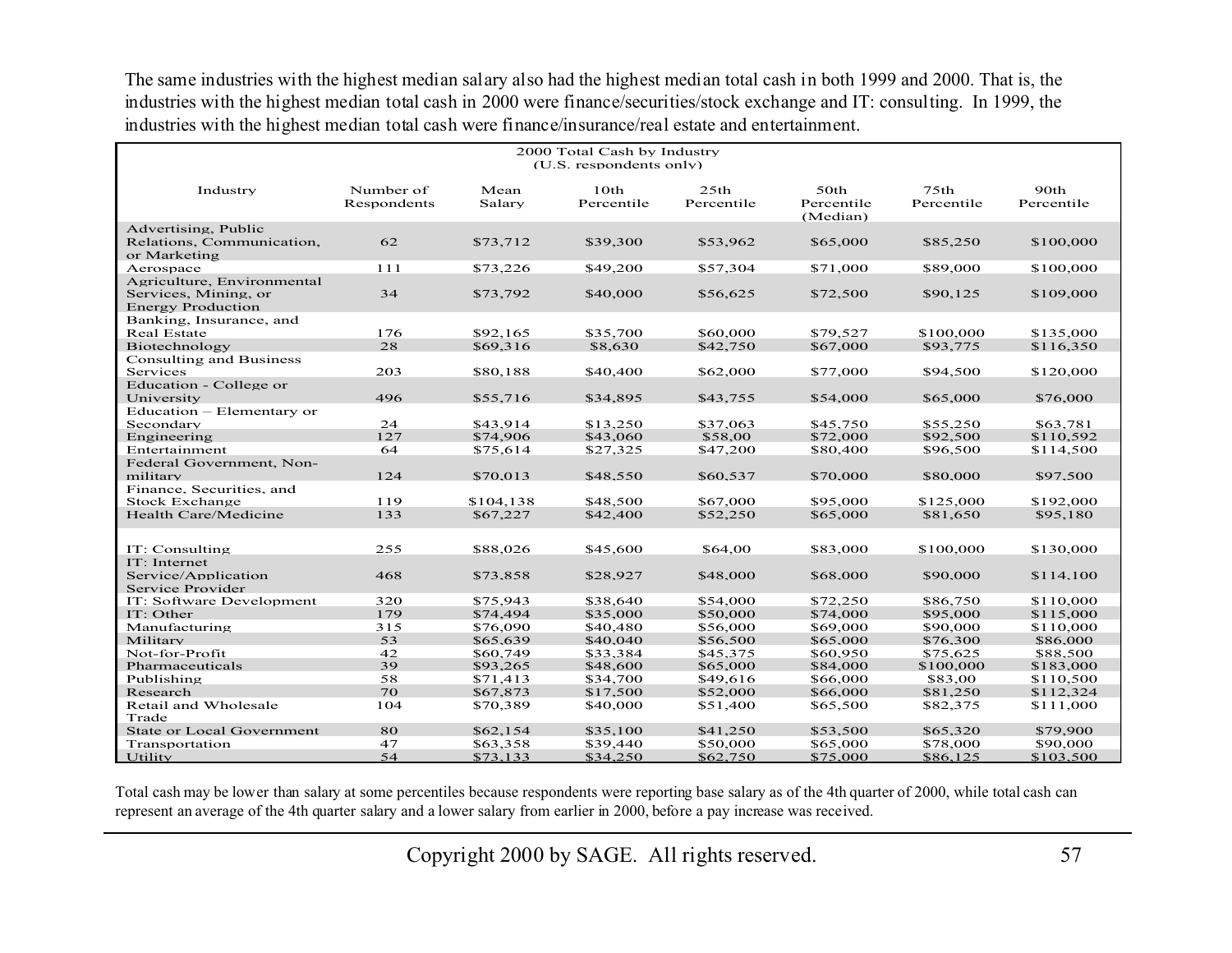In both 2000 and 1999, less than half of employees in most industries received bonuses. The industries with the highest median bonuses were utilities and finance/securities/stock exchange in 2000. The industries with the highest median bonuses in 1999 were agriculture/environmental services/mining/energy production, and transportation.

| 2000 Bonus by Industry<br>(U.S. respondents only)                              |                          |                |                    |                                |                                |                                |                    |  |
|--------------------------------------------------------------------------------|--------------------------|----------------|--------------------|--------------------------------|--------------------------------|--------------------------------|--------------------|--|
| Industry                                                                       | Number of<br>Respondents | Mean<br>Salary | 10th<br>Percentile | 25 <sub>th</sub><br>Percentile | 50th<br>Percentile<br>(Median) | 75 <sub>th</sub><br>Percentile | 90th<br>Percentile |  |
| Advertising, Public<br>Relations, Communication,<br>or Marketing               | 64                       | \$4,047        | \$0                | SO <sub>2</sub>                | \$13                           | \$3,750                        | \$10,000           |  |
| Aerospace                                                                      | 112                      | \$730          | \$0                | \$0                            | \$0                            | \$675                          | \$2,710            |  |
| Agriculture, Environmental<br>Services, Mining, or<br><b>Energy Production</b> | 35                       | \$4,219        | \$0                | \$0                            | \$750                          | \$5,000                        | \$15,000           |  |
| Banking, Insurance, and<br><b>Real Estate</b>                                  | 179                      | \$7.139        | \$0                | \$0                            | \$2,000                        | \$9,000                        | \$20,000           |  |
| Biotechnology                                                                  | 31                       | \$2,287        | \$0                | SO <sub>2</sub>                | \$0                            | \$1,500                        | \$9,000            |  |
| <b>Consulting and Business</b>                                                 |                          |                |                    |                                |                                |                                |                    |  |
| Services                                                                       | 212                      | \$3,578        | \$0                | \$0                            | \$450                          | \$4,000                        | \$10,000           |  |
| Education - College or                                                         |                          |                |                    |                                |                                |                                |                    |  |
| University                                                                     | 513                      | \$420          | \$0                | \$0                            | \$0                            | \$0                            | \$470              |  |
| Education – Elementary or                                                      |                          |                |                    |                                |                                |                                |                    |  |
| Secondary                                                                      | 25                       | \$208          | \$0                | \$0                            | SO.                            | \$0                            | \$1,400            |  |
| Engineering                                                                    | 131                      | \$4,490        | \$0                | \$0                            | \$1,000                        | \$5,000                        | \$10,000           |  |
| Entertainment                                                                  | 65                       | \$3,904        | \$0                | \$0                            | \$0                            | \$5,000                        | \$13,400           |  |
| Federal Government, Non-                                                       |                          |                |                    |                                |                                |                                |                    |  |
| military                                                                       | 128                      | \$848          | \$0                | \$0                            | \$0                            | \$950                          | \$2,000            |  |
| Finance, Securities, and<br><b>Stock Exchange</b>                              | 121                      | \$15,065       | \$0                | \$0                            | \$5,000                        | \$20,000                       | \$38,600           |  |
| Health Care/Medicine                                                           | 139                      | \$2,177        | \$0                | \$0                            | \$0                            | \$1,823                        | \$7,000            |  |
| IT: Consulting                                                                 | 266                      | \$5,547        | \$0                | \$0                            | \$500                          | \$5,000                        | \$13,650           |  |
| IT: Internet<br>Service/Application<br>Service Provider                        | 480                      | \$9,005        | \$0                | \$0                            | \$14                           | \$5,000                        | \$10,000           |  |
| IT: Software Development                                                       | 328                      | \$2,683        | \$0                | \$0                            | \$0                            | \$3,000                        | \$8,000            |  |
| IT: Other                                                                      | 186                      | \$3,701        | \$0                | SO <sub>2</sub>                | \$0                            | \$5,000                        | \$12,000           |  |
| Manufacturing                                                                  | 318                      | \$6,658        | \$0                | \$0                            | \$1,000                        | \$5,000                        | \$14,020           |  |
| Military                                                                       | 55                       | \$1,932        | \$0                | \$0                            | \$800                          | \$1,500                        | \$4,400            |  |
| Not-for-Profit                                                                 | 43                       | \$1,195        | \$0                | \$0                            | \$0                            | \$1,500                        | \$3,680            |  |
| Pharmaceuticals                                                                | 41                       | \$8,633        | \$0                | \$0                            | \$1,000                        | \$4,750                        | \$34,000           |  |
| Publishing                                                                     | 59                       | \$3,323        | \$0                | \$0                            | \$10                           | \$4,500                        | \$10,000           |  |
|                                                                                |                          |                |                    |                                |                                |                                |                    |  |
| Research<br>Retail and Wholesale                                               | 73                       | \$1,994        | \$0                | \$0                            | \$0                            | \$1,500                        | \$5,600            |  |
| Trade                                                                          | 106                      | \$4,678        | \$0                | \$0                            | \$63                           | \$4,250                        | \$11,600           |  |
| <b>State or Local Government</b>                                               | 81                       | \$424          | \$0                | \$0                            | \$0                            | \$0                            | \$435              |  |
| Transportation                                                                 | 47                       | \$3,890        | \$0                | \$0                            | \$1,500                        | \$4,000                        | \$12,000           |  |
| Utility                                                                        | 56                       | \$5,281        | \$0                | \$0                            | \$2,500                        | \$6,000                        | \$11,450           |  |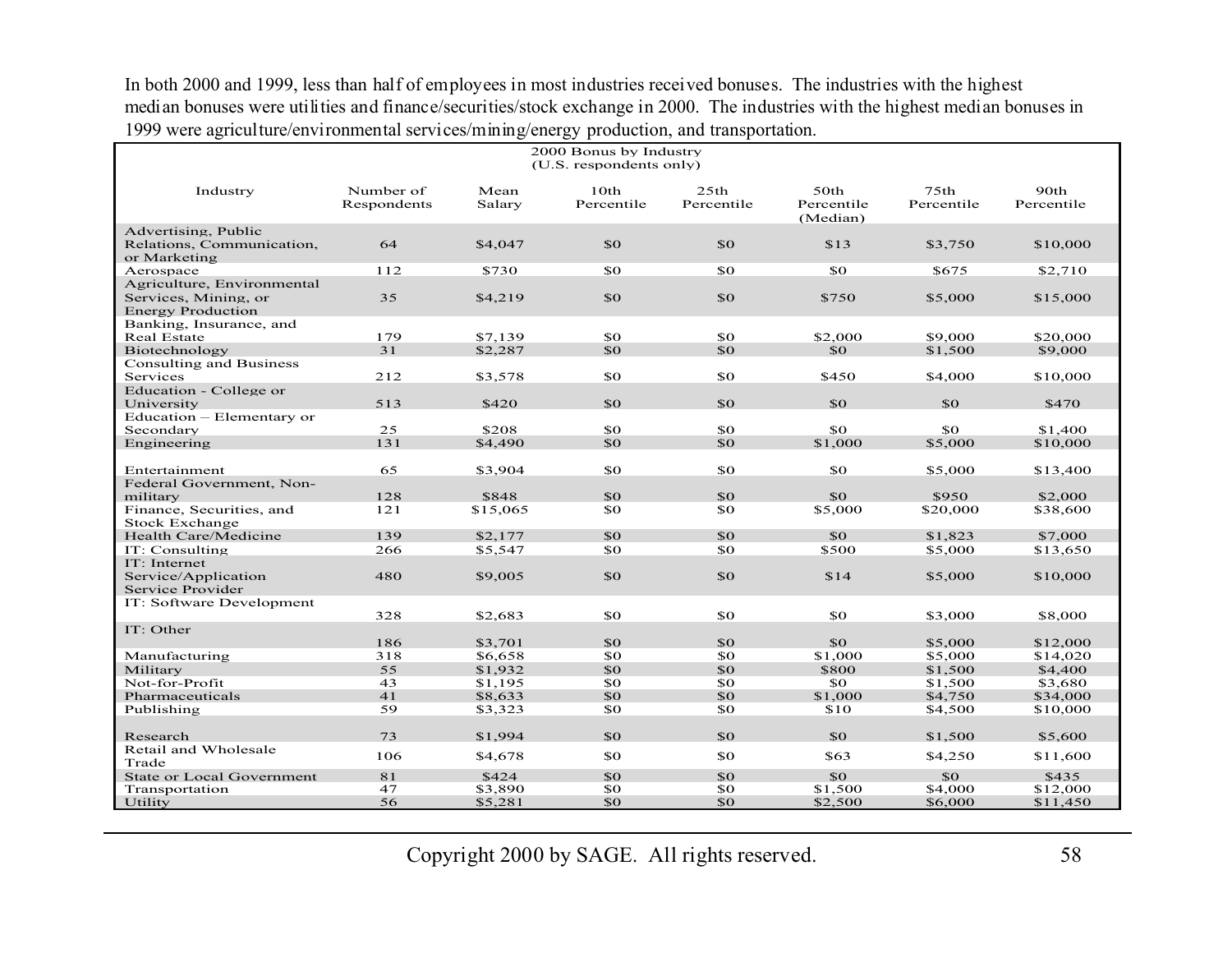#### Organizational Size

Respondents reported that their employers had anywhere from 1 to 2,000,000 employees in 2000, worldwide. In 1999, the number of employees ranged from 1 to 1,000,000. The mean was 23,348 in 2000 and 21,628 in 1999. Half of the sample in 2000 reported 2,000 or fewer employees in their organization compared to 2,400 in 1999.

Often, in compensation research, one finds a positive relationship between organizational size and pay level. For both the 2000 and 1999 surveys, the relationship was positive but relatively weak. In 2000, those in organizations with one employee made higher salaries, on average, than those in organizations with more than one employee. Those in organizations from 501 to 10,000 employees averaged less salary than those in organizations with 51 to 500 employees. In 1999, those with one employee made higher salaries, on average, than those with 2 to 10 employees, and those with 51 to 500 employees made average salaries greater than those with 501 to 10,000 employees.

Organizational size was not significantly related to total cash compensation or size of bonus for either 2000 or 1999. In organizations with 1 to 10 employees, 31.7% received a bonus in 2000 compared to 37.1% in 1999. In 2000, 44.6% of respondents received a bonus if they worked for an organization with 11 to 10,000 employees, compared to 47.5% in 1999. In organizations with 10,000 or more employees, 54.2% of respondents reported a bonus in 2000 versus 62.8% in 1999.

| 2000 Salary by Organization Size<br>(U.S. respondents only) |                         |                                |  |  |  |  |  |
|-------------------------------------------------------------|-------------------------|--------------------------------|--|--|--|--|--|
| Number of<br>Employees                                      | Percent<br>of Responses | Mean Salary<br>in U.S. Dollars |  |  |  |  |  |
|                                                             | $0.5\%$                 | \$105,545                      |  |  |  |  |  |
| $2 - 10$                                                    | $2.4\%$                 | \$64,985                       |  |  |  |  |  |
| $11 - 50$                                                   | 9.8%                    | \$64,942                       |  |  |  |  |  |
| 51-500                                                      | 23.4%                   | \$69,600                       |  |  |  |  |  |
| 501-10,000                                                  | 37.8%                   | \$68,441                       |  |  |  |  |  |
| 10,001 or more                                              | 25.3%                   | \$74,204                       |  |  |  |  |  |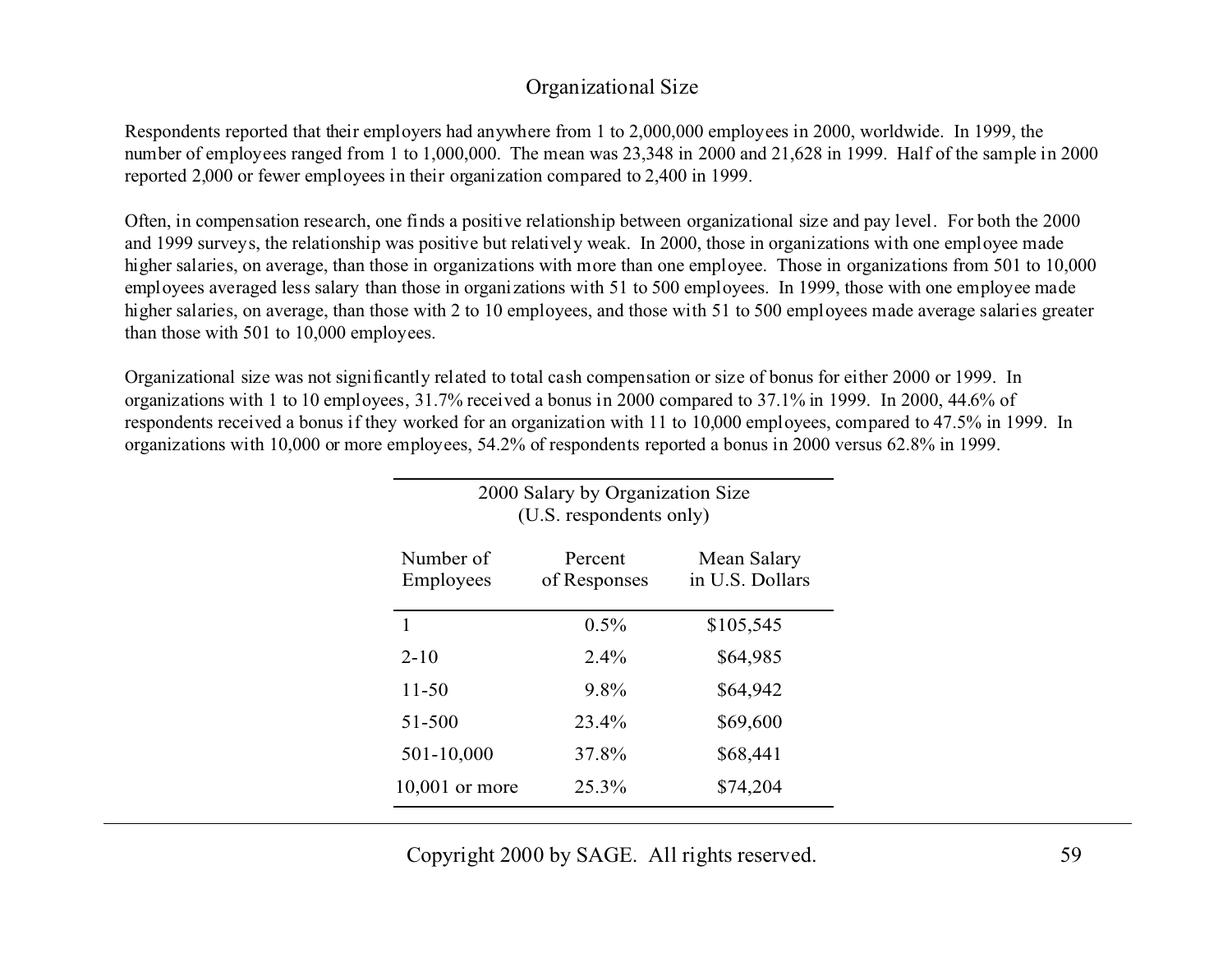Respondents from the United Kingdom and Ireland displayed the only clear pattern for both mean salary and total cash with number of employees in an organization. Specifically, the larger the employer in terms of the number of persons employed, the larger the mean and total cash of the respondents. For Canada, a weaker relationship, was found for total cash, but not for salary. There is no discernable pattern between salary and size of organization for areas other than United Kingdom/Ireland.

| 2000 Salary and Total Cash by Organization Size<br>(Canada respondents only - CAD) |                        |             |                 | 2000 Salary and Total Cash by Organization Size<br>(United Kingdom & Ireland respondents only - GBP) |                        |             |                 |  |
|------------------------------------------------------------------------------------|------------------------|-------------|-----------------|------------------------------------------------------------------------------------------------------|------------------------|-------------|-----------------|--|
| Number of<br>Employees                                                             | Number<br>of Responses | Mean Salary | Mean Total Cash | Number of<br>Employees                                                                               | Number<br>of Responses | Mean Salary | Mean Total Cash |  |
| $1 - 50$                                                                           | 46                     | 66,263      | 67,089          | $1 - 50$                                                                                             | 23                     | 29,396      | 31,828          |  |
| 51-500                                                                             | 69                     | 63,642      | 68,070          | 51-500                                                                                               | 25                     | 41,076      | 44,079          |  |
| $501 - 10,000$                                                                     | 90                     | 63,104      | 72,455          | 501-10.000                                                                                           | 36                     | 43,633      | 53,270          |  |
| $10,001$ or more                                                                   | 39                     | 66,444      | 71,529          | $10,001$ or more                                                                                     | 18                     | 54,468      | 58,022          |  |

2000 Salary and Total Cash by Organization Size (Australia & New Zealand respondents only - AUD) 2000 Salary and Total Cash by Organization Size (Western Europe respondents only - EUR)

| Number of<br>Employees | Number<br>of Responses | Mean Salary | Mean Total Cash | Number of<br>Employees | Number<br>of Responses | Mean Salary | Mean Total Cash |
|------------------------|------------------------|-------------|-----------------|------------------------|------------------------|-------------|-----------------|
| $1 - 50$               | 42                     | 65,949      | 66,295          | 1-50                   | 25                     | 33,708      | 40,779          |
| 51-500                 | 54                     | 64,418      | 67,823          | 51-500                 | 26                     | 55,161      | 62,455          |
| 501-10,000             | 55                     | 59,397      | 61,707          | 501-10,000             | 41                     | 55,331      | 65,049          |
| $10,001$ or more       | 24                     | 73,751      | 84,960          | $10,001$ or more       | 24                     | 51,064      | 56,905          |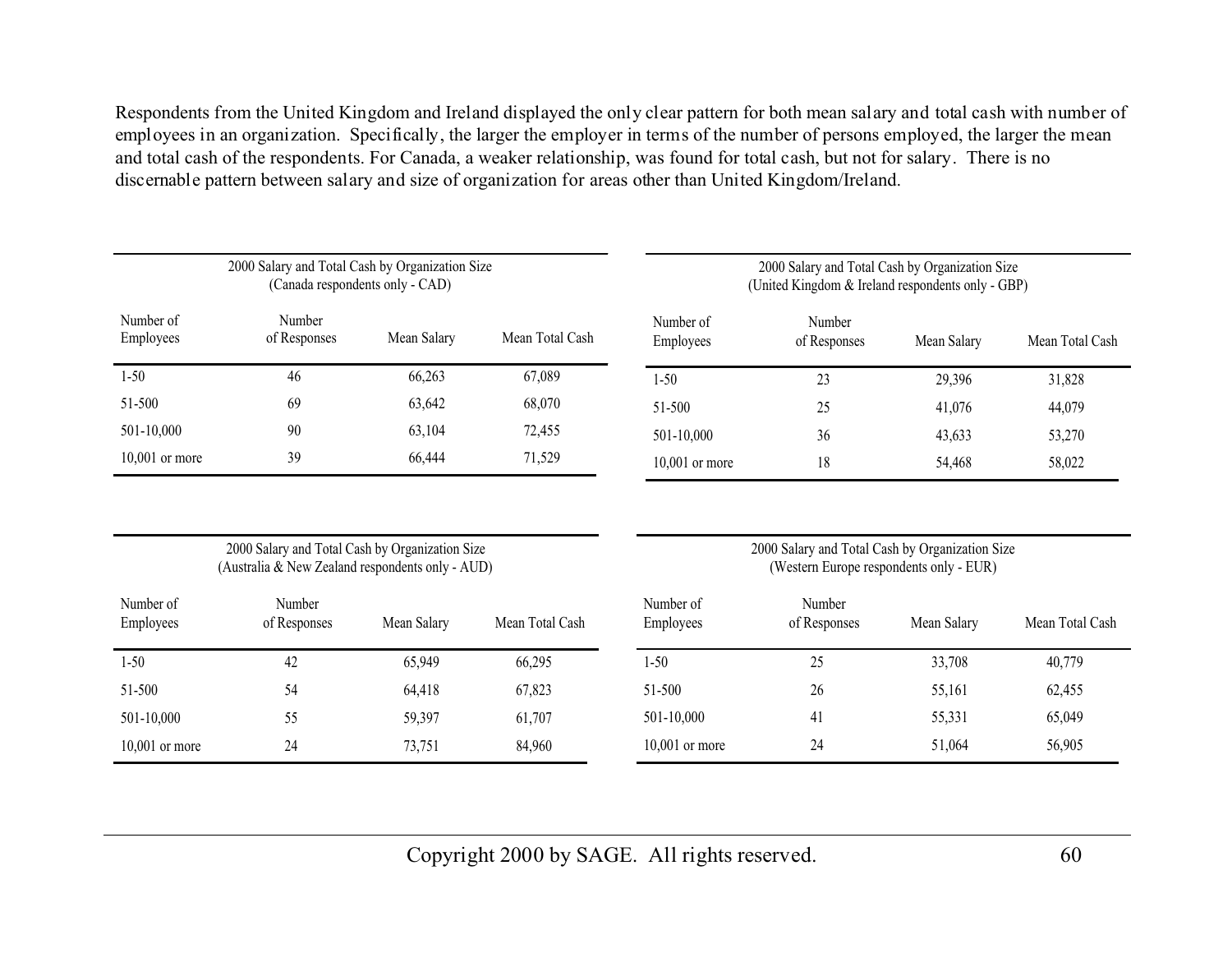#### Difficulty Filling System Administrator Positions

The majority of U.S. respondents in 2000 (65.9%) and in 1999 (71.9%) said that their organization has difficulty filling all of the system administrator positions it would like to fill; 20.8% in 2000 and 17.9% in 1999 answered "no," that their organization did not have difficulty; 13.4% in 2000 and 10.2% in 1999 answered that they were "not sure." This differed by industry and by city. Respondents from the federal government (non-military) had the most difficult time filling all of their system administrator positions in 2000, while the retail and wholesale trade had the most difficult time in 1999. In 2000, respondents working in Boston reported their organizations as having the most difficulty, whereas in 1999, those in the San Diego area reported the most difficulty. In 2000, the mean percentage who responded that there was difficulty filling system administrator positions was 66.8. In 1999, the percentage was 71.9.

| The 2000 percentages for Western Europe and the United Kingdom and I<br>Difficulty Filling System Administrator Positions by Industry<br>(U.S. respondents only) |                                                                        |  |  |  |  |  |  |
|------------------------------------------------------------------------------------------------------------------------------------------------------------------|------------------------------------------------------------------------|--|--|--|--|--|--|
| Industry                                                                                                                                                         | Percentage of Respondents Who Say<br>Their Organization Has Difficulty |  |  |  |  |  |  |
| Federal Government, Non-military                                                                                                                                 | 80.5%                                                                  |  |  |  |  |  |  |
| Telecommunications                                                                                                                                               | 78.1%                                                                  |  |  |  |  |  |  |
| Finance, Securities, and Stock Exchange                                                                                                                          | 75.2%                                                                  |  |  |  |  |  |  |
| Education - College or University                                                                                                                                | 75.0%                                                                  |  |  |  |  |  |  |
| Aerospace                                                                                                                                                        | 74.1%                                                                  |  |  |  |  |  |  |
| Pharmaceuticals                                                                                                                                                  | 73.2%                                                                  |  |  |  |  |  |  |
| Entertainment                                                                                                                                                    | 72.3%                                                                  |  |  |  |  |  |  |
| State or Local Government                                                                                                                                        | 69.1%                                                                  |  |  |  |  |  |  |
| Research                                                                                                                                                         | 68.5%                                                                  |  |  |  |  |  |  |
| Utility                                                                                                                                                          | 67.9%                                                                  |  |  |  |  |  |  |
| Banking, Insurance, and Real Estate                                                                                                                              | 67.6%                                                                  |  |  |  |  |  |  |
| Military                                                                                                                                                         | $65.5\%$                                                               |  |  |  |  |  |  |
| IT: Internet Service/Application Service<br>Provider                                                                                                             | 65.4%                                                                  |  |  |  |  |  |  |
| Engineering                                                                                                                                                      | 64.9%                                                                  |  |  |  |  |  |  |
| Biotechnology                                                                                                                                                    | 64.5%                                                                  |  |  |  |  |  |  |
| IT: Other                                                                                                                                                        | 64.5%                                                                  |  |  |  |  |  |  |
| Retail and Wholesale Trade                                                                                                                                       | 64.2%                                                                  |  |  |  |  |  |  |
| Publishing                                                                                                                                                       | 62.7%                                                                  |  |  |  |  |  |  |
| <b>Consulting and Business Services</b>                                                                                                                          | 61.9%                                                                  |  |  |  |  |  |  |
| IT: Consulting                                                                                                                                                   | 61.7%                                                                  |  |  |  |  |  |  |
| Manufacturing                                                                                                                                                    | 59.1%                                                                  |  |  |  |  |  |  |
| Health Care/Medicine                                                                                                                                             | 57.6%                                                                  |  |  |  |  |  |  |
| Transportation                                                                                                                                                   | 57.4%                                                                  |  |  |  |  |  |  |
| Agriculture, Environmental Services, Mining,                                                                                                                     | 57.1%                                                                  |  |  |  |  |  |  |
| or Energy Production                                                                                                                                             |                                                                        |  |  |  |  |  |  |
| IT: Software Development                                                                                                                                         | 57.0%                                                                  |  |  |  |  |  |  |
| Not-for-Profit                                                                                                                                                   | 53.5%                                                                  |  |  |  |  |  |  |
| Education – Elementary or Secondary                                                                                                                              | 52.0%                                                                  |  |  |  |  |  |  |
| Advertising, Public Relations,                                                                                                                                   | 51.6%                                                                  |  |  |  |  |  |  |
| Communication, or Marketing                                                                                                                                      |                                                                        |  |  |  |  |  |  |
| <b>Mean Across Industries</b>                                                                                                                                    | 65.9%                                                                  |  |  |  |  |  |  |

|  |  |  | The 2000 percentages for Western Europe and the United Kingdom and Ireland indicated almost three-fourths of respondents in these |
|--|--|--|-----------------------------------------------------------------------------------------------------------------------------------|
|  |  |  |                                                                                                                                   |

areas thought their organizations had difficulty filling all positions. The percentages for Australia, New Zealand, and Canada were lower than for those two areas or the U.S.

| Difficulty Filling System Administrator Positions by Selected U.S. Cities<br>(U.S. respondents only) |                                                                        |  |  |  |  |  |
|------------------------------------------------------------------------------------------------------|------------------------------------------------------------------------|--|--|--|--|--|
| City                                                                                                 | Percentage of Respondents Who Say<br>Their Organization Has Difficulty |  |  |  |  |  |
| Boston, MA Metro Area                                                                                | 72.0%                                                                  |  |  |  |  |  |
| San Francisco/San Jose/Silicon Valley, CA Area                                                       | 71.8%                                                                  |  |  |  |  |  |
| Washington, DC Metro Area                                                                            | 69.6%                                                                  |  |  |  |  |  |
| San Diego, CA Metro Area                                                                             | 67.5%                                                                  |  |  |  |  |  |
| Los Angeles/Orange Co., CA Metro Area                                                                | 67.4%                                                                  |  |  |  |  |  |
| Research Triangle, NC                                                                                | 64.6%                                                                  |  |  |  |  |  |
| Other NY Metro Area                                                                                  | 62.3%                                                                  |  |  |  |  |  |
| Manhattan, NY                                                                                        | 59.7%                                                                  |  |  |  |  |  |
| Austin, TX Metro Area                                                                                | 53.2%                                                                  |  |  |  |  |  |
| Office is in U.S., But Not in One of Above Areas                                                     | 63.9%                                                                  |  |  |  |  |  |
| Mean for All U.S. Locations                                                                          | 65.9%                                                                  |  |  |  |  |  |

| Difficulty Filling System Administrator Positions by Industry |                                                                        |  |  |  |  |  |
|---------------------------------------------------------------|------------------------------------------------------------------------|--|--|--|--|--|
| Country                                                       | Percentage of Respondents Who Say<br>Their Organization Has Difficulty |  |  |  |  |  |
| Canada                                                        | 61.9%                                                                  |  |  |  |  |  |
| Australia & New Zealand                                       | 52.5%                                                                  |  |  |  |  |  |
| United Kingdom & Ireland                                      | 72.6%                                                                  |  |  |  |  |  |
| Western Europe                                                | 74.2%                                                                  |  |  |  |  |  |
|                                                               |                                                                        |  |  |  |  |  |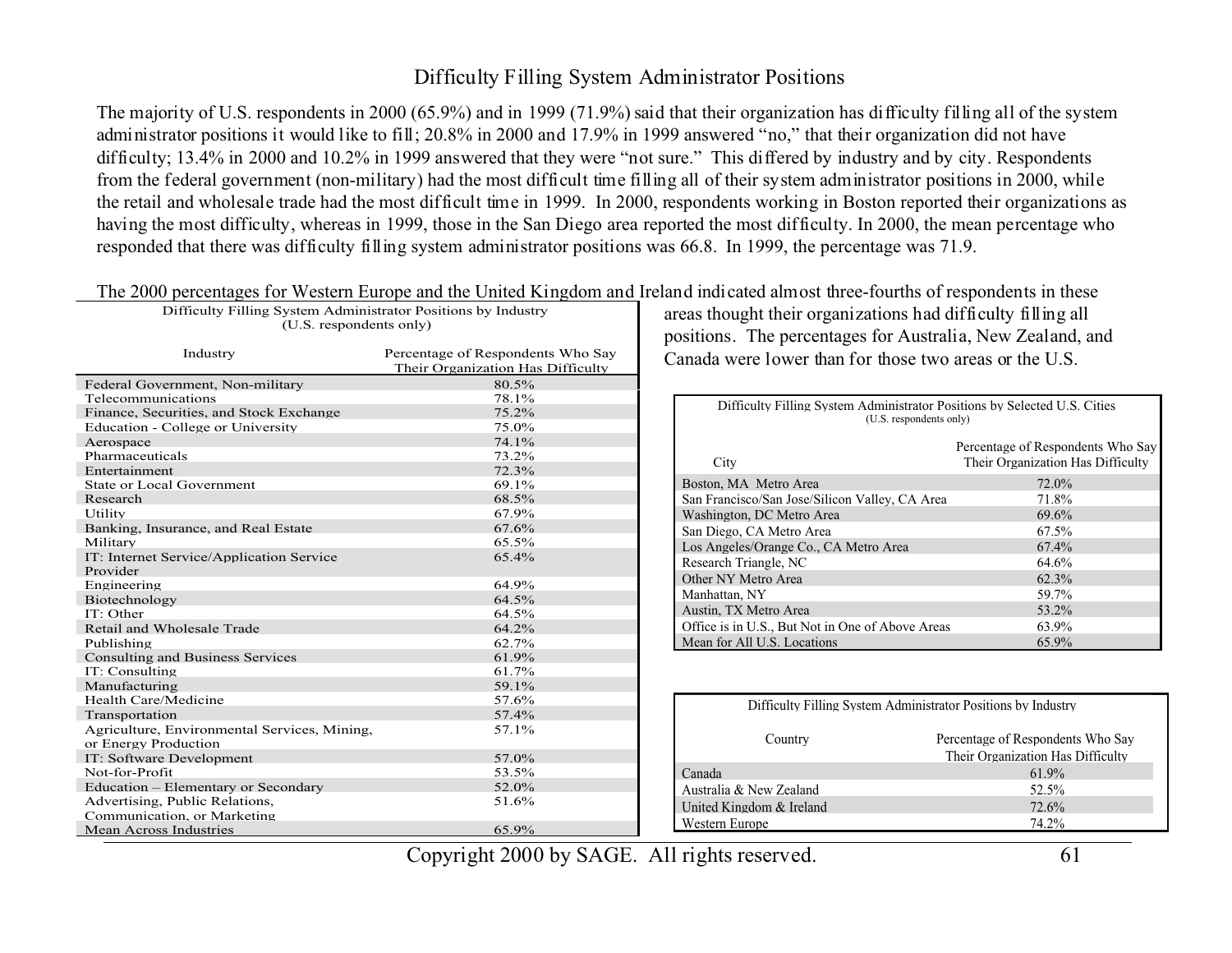# **RESPONDENTS' FEELINGS ABOUT THEIR JOBS, ORGANIZATIONS AND THE FUTURE OF THE FIELD**

The following chart displays the responses from all respondents to the question: "If another organization offered you employment, what factors would be most important in making you think seriously about switching jobs?" Pay, location, type of work, and benefits were the top four choices in 2000. In 1999, type of work and better atmosphere/culture or management were not options on the survey, but were popular types in choices for those who answered, "other."

For the 482 individuals in the total sample who answered "other" to the question about what would make them think about seriously switching jobs, the following types of write-in answers were most common:



Working Conditions - 156 respondents: flexible hours; ability to telecommute; positive staff relations; travel; high standards for ethics and morals; higher minority sensitivity; family friendly workplace; less time commuting; less stress.

Benefits - 123 respondents: training/educational opportunities: opportunity to learn new and different technologies/systems and have it paid for and/or encouraged by employers; more vacation time; other perks such as cars, paid housing, and food.

The Organization - 73 respondents: better culture/environment; working with cutting-edge technology; quality hardware and other equipment; management style; team-based organization.

The Job - 22 respondents: variety of work; fun and interesting work; opportunity for advancement.

Compensation -20 respondents: opportunity for stock options; getting paid overtime; IPO potential.

Note: Number of respondents per category is in parentheses after category label on bottom axis. These results are based on all respondents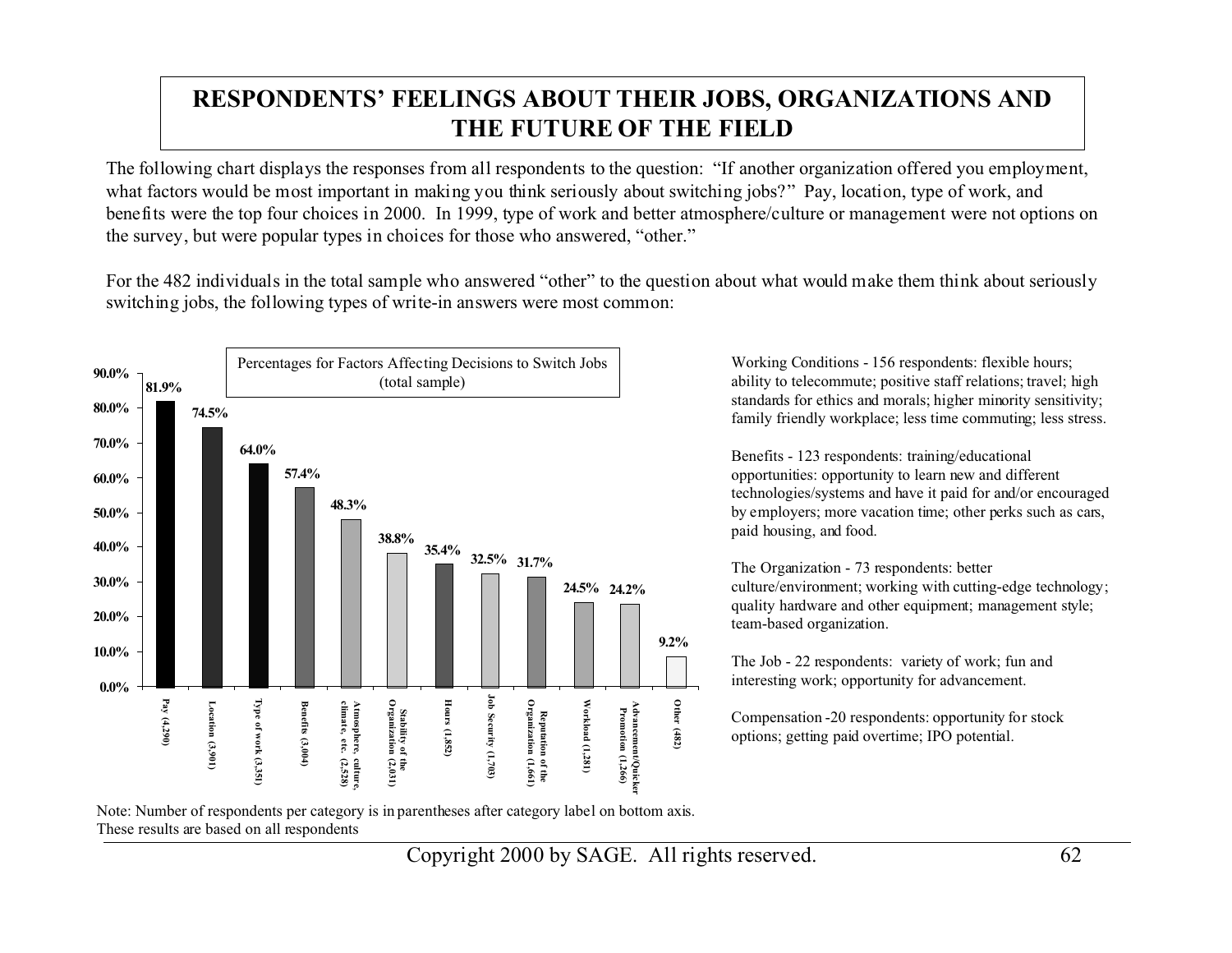#### Expectation About Being a System Administrator in Five Years

In 2000, over three-fourths (75.6%) of respondents who said system administration was their primary line of work also indicated that they expect to be a system administrator in five years. The percentage was much lower for the total sample (68.3%) because those who did not indicate system administration as their primary line of work probably do not expect to be system administrators in the future unless they aspire the change career tracks or their career track is headed toward system administration. The percent of respondents in 1999 who indicated they expect to be a system administrator in five years was 80.1% for those who said their primary line of work is system administration. We can compare this result to that of those who also indicated that system administration was their primary line of work in 2000 (75.6%), which is quite similar. It should be noted, however, that further comparisons between 1999 and 2000 are made between the total sample in 2000 and only those who said their primary line of work is system administration in 1999.

In 2000, the percentage of female respondents (67.6%) who said that they expect to be a system administrator in five years was the same for males (67.5%). However, the percentage was lower for females in 1999 than for males (73.2% for females vs. 81.6% for males).

In both 2000 and 1999, the higher the hierarchical level of respondents, the less likely respondents were to say they expect to be a system administrator in five years. Of those at the first hierarchical level, 73% in 2000 said they do expect to be a system administrator in five years. For those at the fifth or higher level, 59% in 2000 said they expect to be a system administrator in five years.

|                                     | Expect to be a System Administrator in Five Years |                | Hierarchical Level by Percent who Expect to be A<br>System Administrator in Five Years<br>(total sample) |                        |     |  |
|-------------------------------------|---------------------------------------------------|----------------|----------------------------------------------------------------------------------------------------------|------------------------|-----|--|
| (total sample)<br>Number<br>Percent |                                                   | Response       | Number<br>of Respondents                                                                                 | Percent<br>Who Say Yes |     |  |
| Response                            | of Respondents                                    | of Respondents | 1st level                                                                                                | 1,083                  | 73% |  |
| Yes                                 | 3,516                                             | 68.3%          | 2nd level                                                                                                | 1,140                  | 70% |  |
| N <sub>o</sub>                      | 1,631                                             | 31.7%          | 3rd level                                                                                                | 667                    | 64% |  |
|                                     |                                                   |                | 4th level                                                                                                | 228                    | 61% |  |
|                                     |                                                   |                | 5th level or higher                                                                                      | 93                     | 59% |  |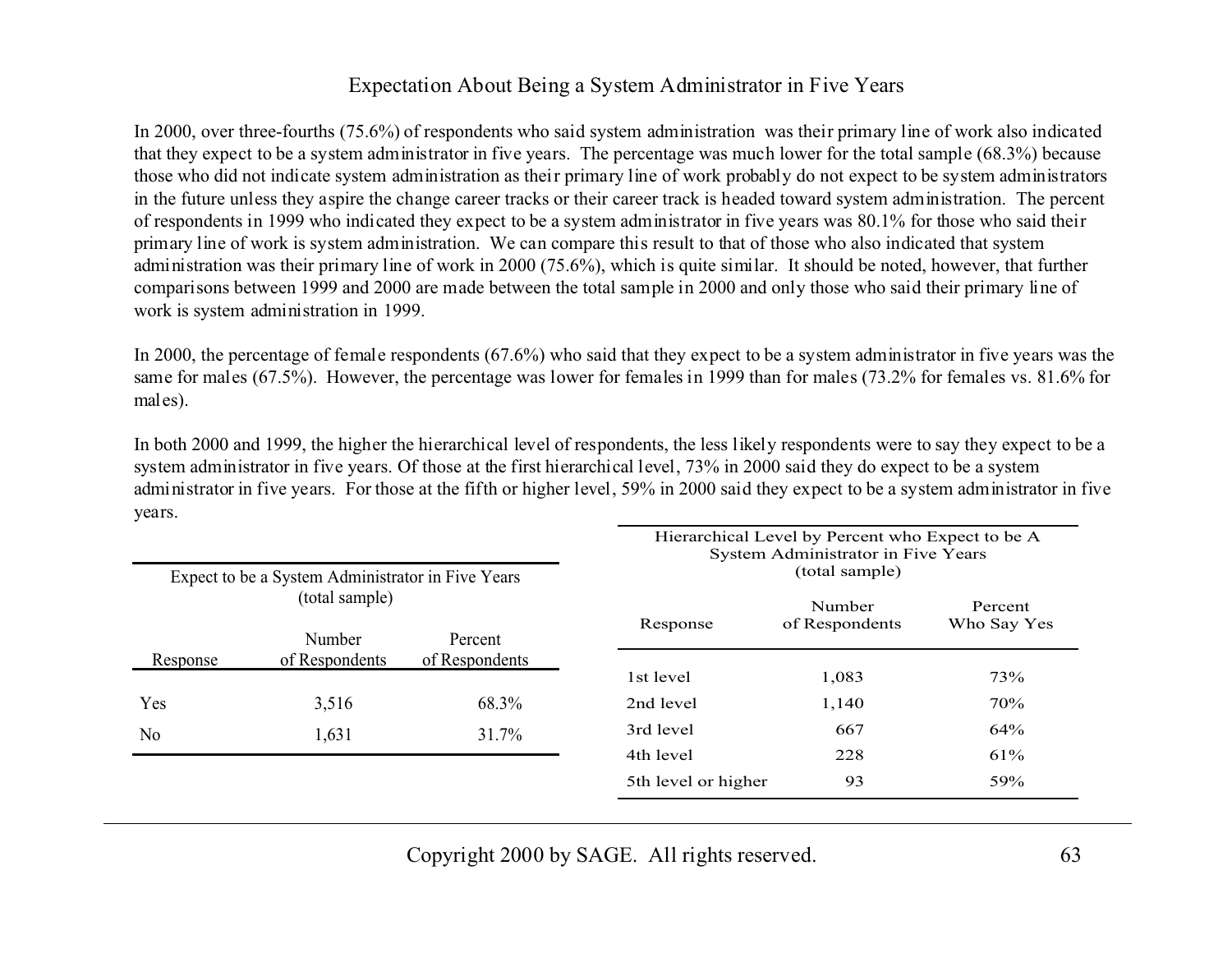In the U.S., 68.3% expect to be a system administrator in five years, which is the same for the total sample. The percentages of respondents who expect to be a system administrator in five years is similar in the other areas represented in the tables below--about twothirds in all areas analyzed expect to be a system administrator in five years.

| Expect to be a System Administrator in Five Years<br>(Canada) |                                                                                 |                           | Expect to be a System Administrator in Five Years<br>(Australia & New Zealand) |                          |                           |  |
|---------------------------------------------------------------|---------------------------------------------------------------------------------|---------------------------|--------------------------------------------------------------------------------|--------------------------|---------------------------|--|
| Response                                                      | Number<br>of Respondents                                                        | Percent<br>of Respondents | Response                                                                       | Number<br>of Respondents | Percent<br>of Respondents |  |
| Yes                                                           | 163                                                                             | 66.3%                     | Yes                                                                            | 118                      | 65.9%                     |  |
| N <sub>0</sub>                                                | 82                                                                              | 33.3%                     | N <sub>0</sub>                                                                 | 60                       | 33.5%                     |  |
|                                                               | Expect to be a System Administrator in Five Years<br>(United Kingdom & Ireland) |                           | Expect to be a System Administrator in Five Years<br>(Western Europe)          |                          |                           |  |
| Response                                                      | Number<br>of Respondents                                                        | Percent<br>of Respondents | Response                                                                       | Number<br>of Respondents | Percent<br>of Respondents |  |
| Yes                                                           | 72                                                                              | 67.9%                     | Yes                                                                            | 81                       | 68.1%                     |  |
| No                                                            | 30                                                                              | 28.3%                     | N <sub>0</sub>                                                                 | 37                       | 31.1%                     |  |

In 2000 responses, 65.1% of self-employed consultants, 65.9% of U.S. contractors/consultants, and 67.8% of salaried employees said they expect to be a system administrator in five years.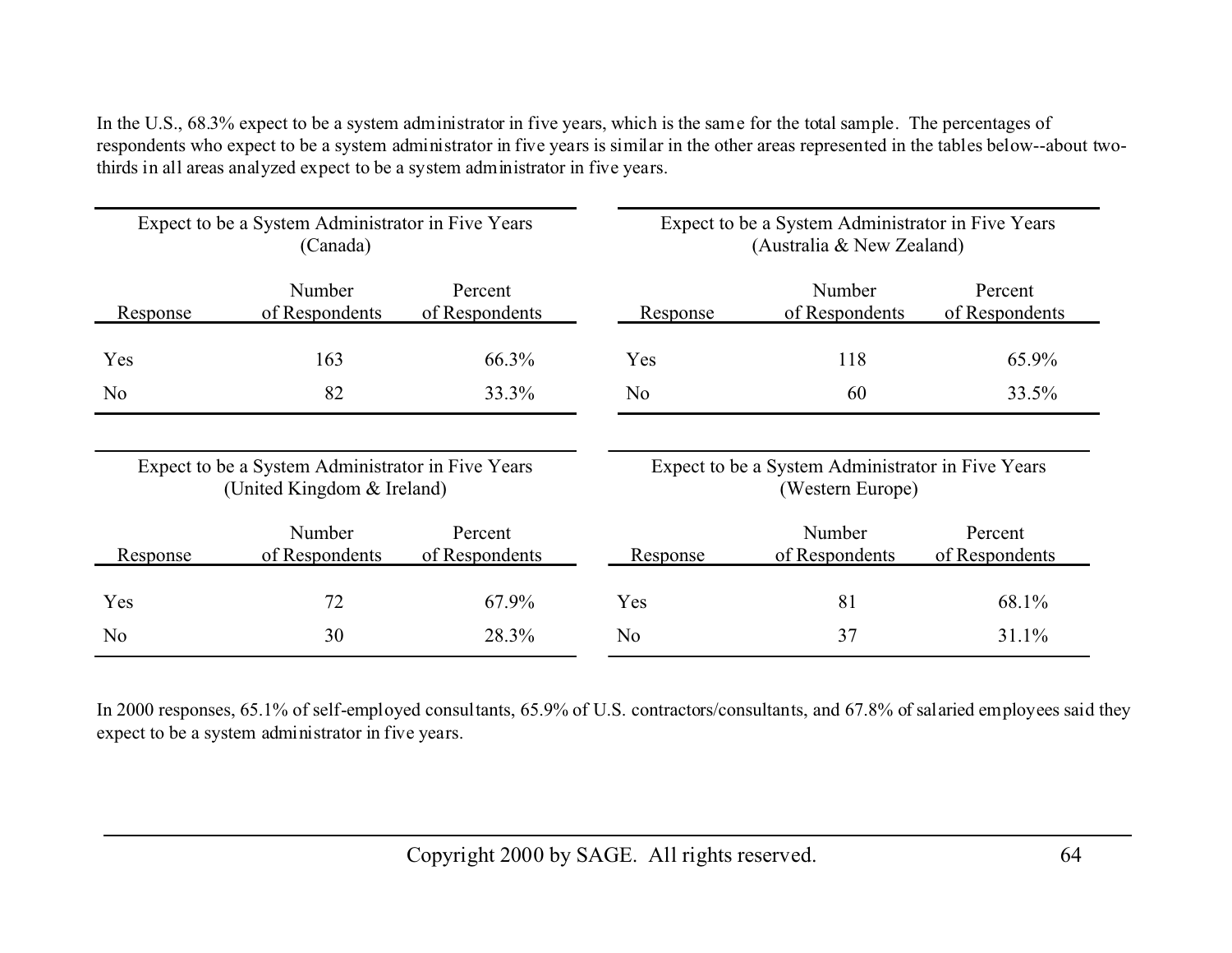#### Special Benefits or Working Conditions that Respondents Particularly Like

Almost half of all respondents (47.4%) wrote in a response to the question, "Does your organization provide any special benefits or working conditions that you particularly like?" Of the 2,485 responses, 15.5% (386) mentioned work schedules and hours. The most common categories included:

- 386 Work Schedules flexible hours; several described flexibility for familial issues and some mentioned avoidance of traffic; other comments mentioned attending training/university classes, convenience, and a compressed work week (4 days, 10 hrs per day and others)
- 376 Atmosphere/Culture or Climate many respondents mentioned a casual or laid back atmosphere; several mentioned pool tables, table tennis, and foosball; some respondents liked an academic environment; others thought that an abundance of resources in their organization was great; team-oriented culture was mentioned; some said they liked working on cutting edge projects and having cutting edge goals
- 285 Working Conditions flexibility in general (travel arrangements, deadlines, conditions of work, and other); location; workplace or office appearance; amount of stress
- 174 Telecommuting fewer distractions; no commute time; perks at home that used to be available only at the office (DSL line, computers, printers, software, and others); more autonomy on projects that are respondents' responsibilities
- 172 Benefits tuition assistance or book funds; paid training; paid leave; 401k and 403b retirement plans; paid health care; opportunities for professional development
- 151 Casual Dress or Lack of Dress Code
- 130 Free Beverages and Snacks respondents mentioned coffee, soda, snacks, fruit, bagels, and others
- 122 Catered Meals and Socials
- 106 Characteristics of Work work that is challenging; a great deal of autonomy; opportunity for advancement; being a part of the decision-making process; the feeling that the job that is being completed is important; opportunity for growth; working on a variety of different projects/assignments; chance to travel
- 78 Fitness Facilities
- 64 Management lack of micromanagement; managers who are reasonable to work with and talk to; open door policies
- 52 Personal/Diversity Issues family policies; pet-friendly work places; minority sensitivity; religious issues
- 235 Other Perks company cars; boats; vacations; free or discounted merchandise; housing; and others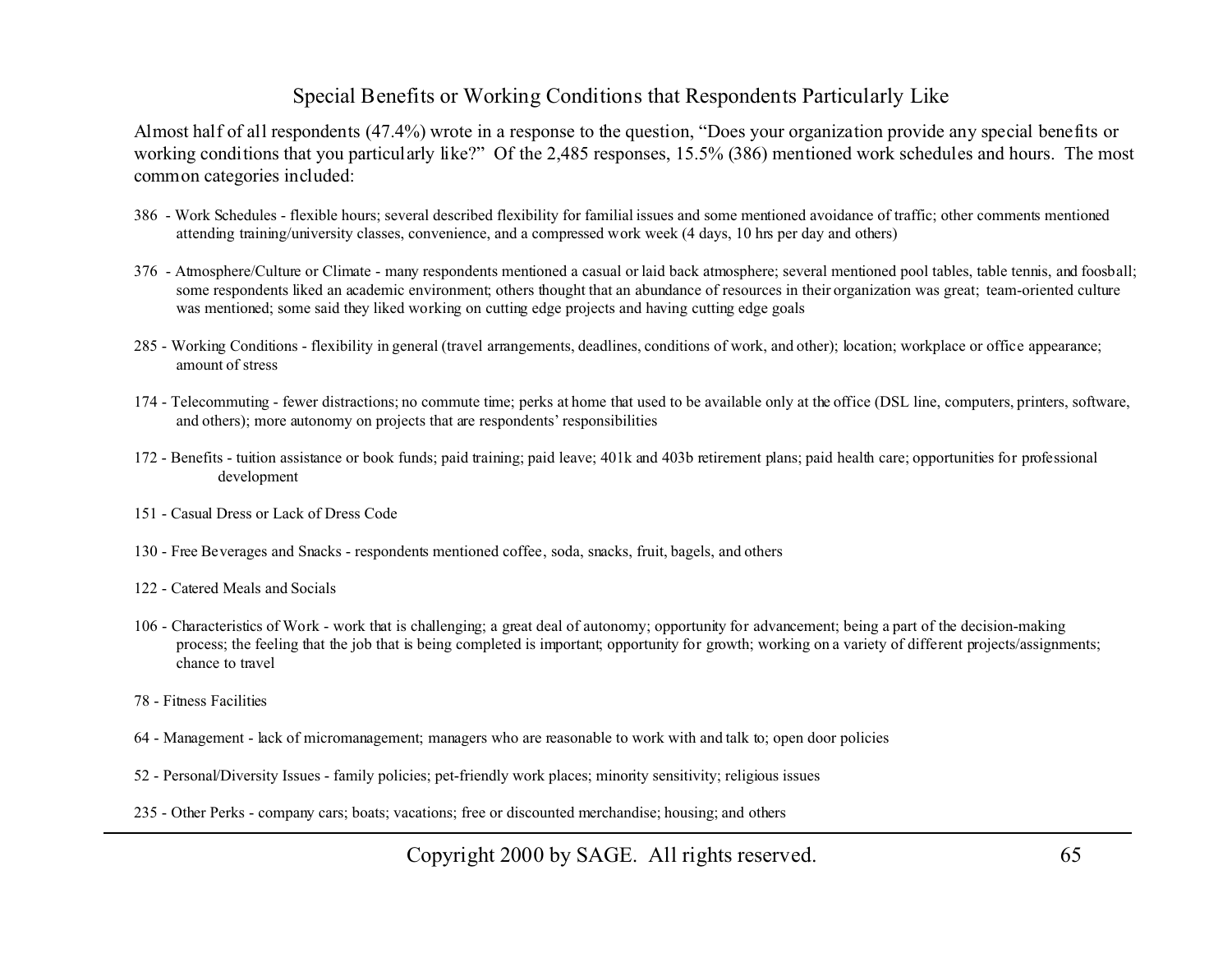#### Most Problematic/Bothersome Aspects of the Job

Over half (59.2%), or 3,101, respondents in the total sample provided some answer for the question, "What aspect of your job do you find most bothersome or problematic?"

715 - Management - lack of enforcement of policies; micromanagement; lack of leadership skills; lack of support for employees and initiatives; lack of communication skills, not enough communication of information; technical ignorance; no access to management, too busy, not around, not important enough; lack of coordination, lack of vision or strategic planning; lack of project management skills; indecision, no direction for employees; incompetence; problems dealing with employer policies; lack of appreciation and respect for employees, especially their hard work

452 - Culture/Atmosphere - office politics and bureaucracy; inflexibility; constant change and chaos; conflict between departments; limited or no procedures and guidance; the production mentality; instability; the environment is hard to work in: noisy, crowded, smelly, dirty, unsafe, and unhealthy; frequent interruptions

402 - Work Schedules and Workload - long hours, being on call constantly, excessive travel, inflexibility in schedules; heavy workloads become very stressful, there is not enough time to get everything done; conflicts with family time, excessive overtime and working on weekends; the difficulties of getting other job tasks done

259 - Pay and Benefits - not competitive; raises are few and far between; no system of rating workers to determine types of pay raises, etc.; lack of feedback on pay decisions; reduced benefits; inadequate compensation packages for the work accomplished; limited professional development opportunities; overtime and on-call pay is non-existent

255 - Characteristics of the Work - jobs that are boring, uninteresting, unchallenging and/or do not require creativity; lack of direction; exclusion from the decision-making process; jobs are not well defined, expectations are unclear; administrative tasks: too many meetings, report writing, and filing; having to fix others' work; inability to plan properly, follow up, and focus on what one is doing

213 - Staffing Problems - shortage of staff to accomplish work properly, high turnover rates, lack of backup personnel; unqualified employees, problems with keeping the skills of employees current, improperly trained employees

142 - Clients/Users - unreasonable expectations; ignorance; demand of immediate results; lack of respect or appreciation

137 - Problems with Coworkers - egotistical, temperamental, lack the competence to do the work properly, lack of seeing teamwork as a good thing, competitive, personality conflicts, taking advantage of business equipment and personnel, lazy, not motivated

101 - Technology and Resources - lack of funding or budget problems, use of inferior equipment, inadequate software and hardware, complicated buying procedures

79 - Commute - takes up too much time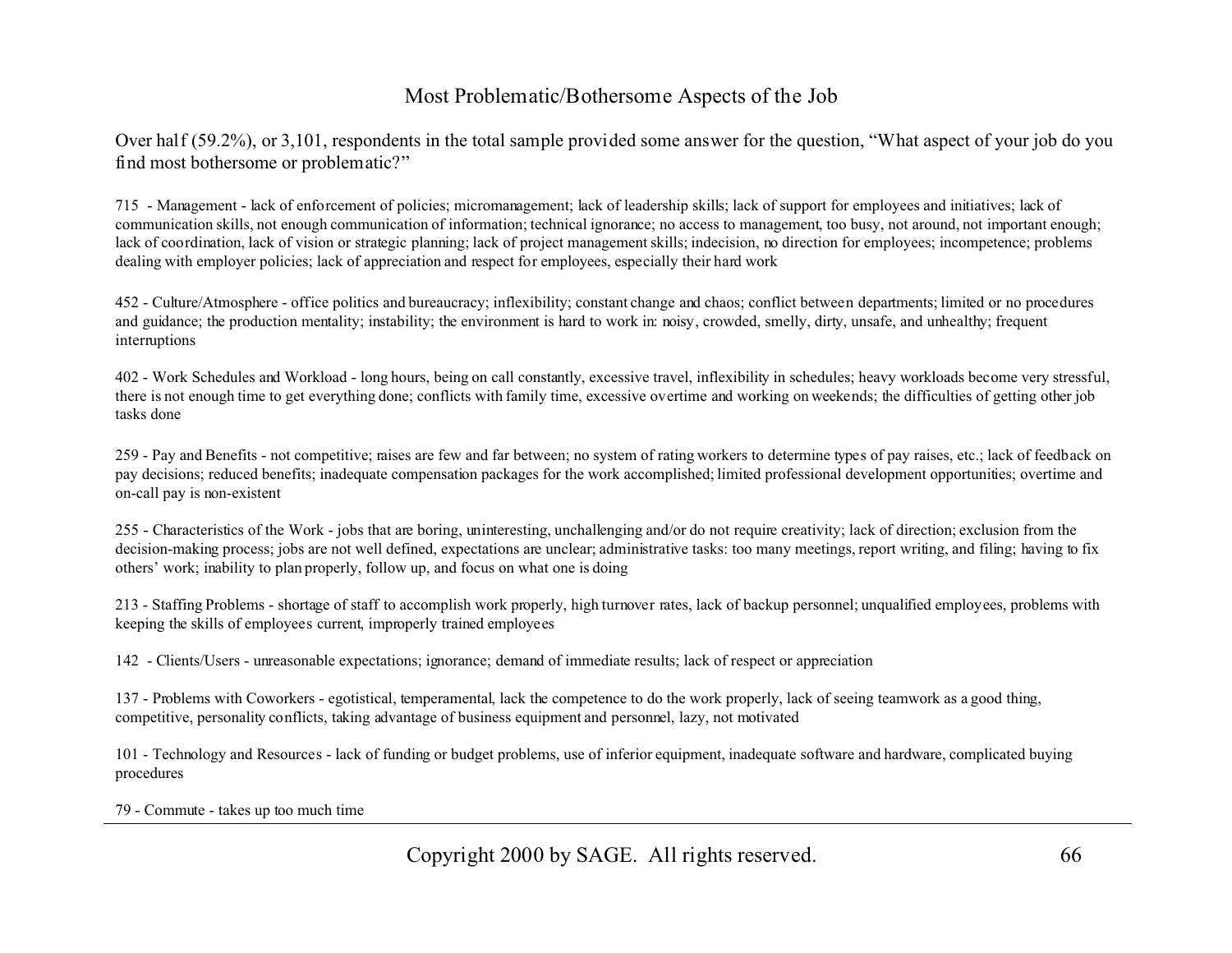### Thoughts on the Future of System Administration

Fewer respondents (195, or 3.7% of the total sample) commented about the future of system administration than about positive or negative aspects of their jobs. The following list describes the types of comments respondents provided on the subject of the future of system administration.

67 - Demand/Career Growth for System Administrators - some people said: in the future, there will be a growing need for system administrators; a few said: competent system administrators will be hard to find; despite certifications, good personnel are hard to find; more computers, technology, and software and less people to deal with it at organizations; there will be higher salaries because of higher demands for system administrators

46 - Broader Knowledge/Skills Needed - several respondents wrote something like the following: application knowledge will be important; because of changing systems and software, broader knowledge is needed; future will be demanding and need for more education and newer ideas is needed; knowledge of more systems and software needed; difficulty in finding the knowledgeable/skilled employees needed; there will be a greater demand for training, academic, and experience requirements in the future

19 - Optimism About the Field - comments expressed belief in a bright and/or long future for the field. Some said they think the security for system administrators in the future is set; others said that co-workers will show more respect for system administrators in the future

13 - Expect Simplification of the Field - there will be less challenging and downgraded jobs in the future; the pace of system administration will be slower; chance for problem-solving due to simplification of programs or systems will be reduced; because of outsourcing, not much challenging work is left

12 - Pessimism About the Field - several people expressed concern over whether or not their jobs would be needed in the future; some said: the future of system administration looks bleak; career opportunities will be limited; there is no future for system administration; the salary for system administrators will be dropping in the coming years due to a high population of them

6 - Fear of Increased Stress/Burnout - several people expressed concern that they were already stressed out, and the future looks like it is moving into more complicated technology and design; some said: we get the good talent and in no time at all, they are burnt out; the 24/7 mentality means increased pressure on system administrators to be constantly on call, this stress factor is huge and will remain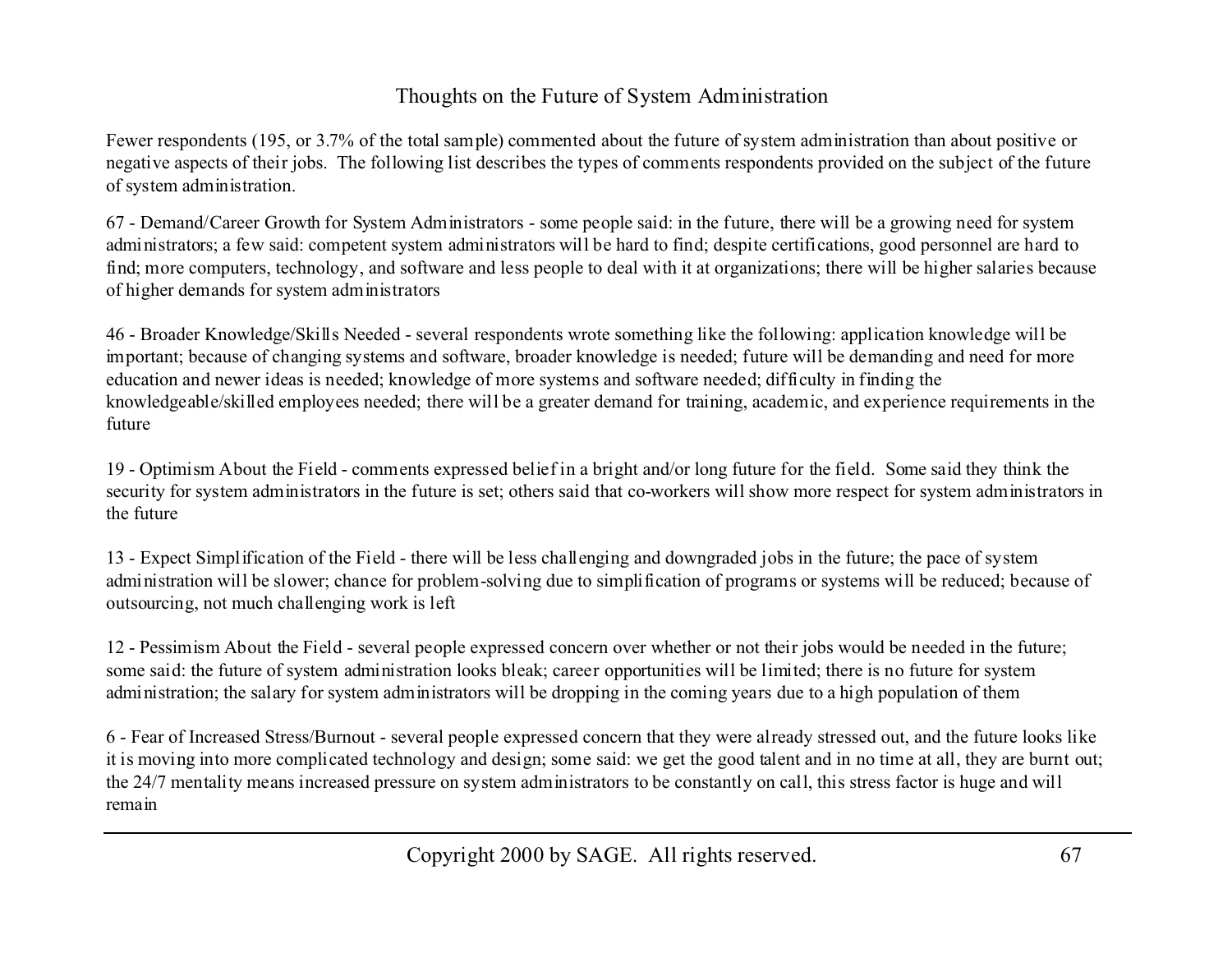# **FACTORS WITH THE STRONGEST RELATIONSHIP TO COMPENSATION**

Regression analyses were used to determine which of the various job, organizational, and personal background characteristics measured on the SAGE System Administrator Salary Survey were most strongly related to salary, total cash, and bonuses. In regression equations all of the characteristics could be included simultaneously in the same analysis for each of these three forms of compensation.

In 2000, the regression equation for salary indicated that 44.1% of the variation in salary levels among U.S. respondents to the survey could be accounted for by characteristics measured on the SAGE survey. In 1999, the percentage accounted for was 52.0. The regression equation for total cash indicated that 24.0% of the variation in amounts of total cash and 5.9% of the variation in bonuses of U.S. respondents could be accounted for by the same set of characteristics in 2000 as were included in 1999. The regression equation for total cash and bonus in 1999 indicated that 23.4% and 8.0% of variation, respectively could be accounted for by these variables. Thus, results for both years suggest that it is easier to account for variations in system administrators' salaries with the types of information measured on the survey than it is to account for variations in total cash or bonuses. Results should not be interpreted to mean that these factors necessarily *cause* higher or lower salaries, but that they are *related* to higher or lower salaries.

#### Salary

In the regression equation for salary, these variables or factors had a statistically significant relationship with the amount of salary U.S. respondents earned in 2000. On average, these factors were related to making this much more (+) or less (-) annual salary:

| Being a consultant, rather than being salaried                                       |        | $+$ \$47,202 |
|--------------------------------------------------------------------------------------|--------|--------------|
| Being a temporary employee working through a temporary agency                        |        | $+$ \$23,157 |
| Being a contractor, rather than being salaried                                       |        | $+ $7,747$   |
| Each higher hierarchical level one is at in one's organization                       |        | $+$ \$ 3,446 |
| Sales as a major job responsibility                                                  |        | $+$ \$ 7,693 |
| Development/Programming as a major job responsibility                                |        | $+$ \$ 2,677 |
| Security as a major job responsibility                                               |        | $+$ \$ 2,132 |
| Help Desk as a major job responsibility                                              |        | $-$ \$ 5,125 |
| Each additional year of experience as a system administrator or in very similar work | $+$ \$ | 633          |
| Each additional hour per week worked                                                 | $+$ \$ | 205          |
| Each additional day per year of travel                                               | $+$ \$ | 52           |
| Each additional operating system worked with on a job                                | $-$ \$ | 496          |
| Each additional employer worked for during one's career                              |        | $+$ \$ 1,813 |
| Each additional year of age                                                          | $+$ \$ | 286          |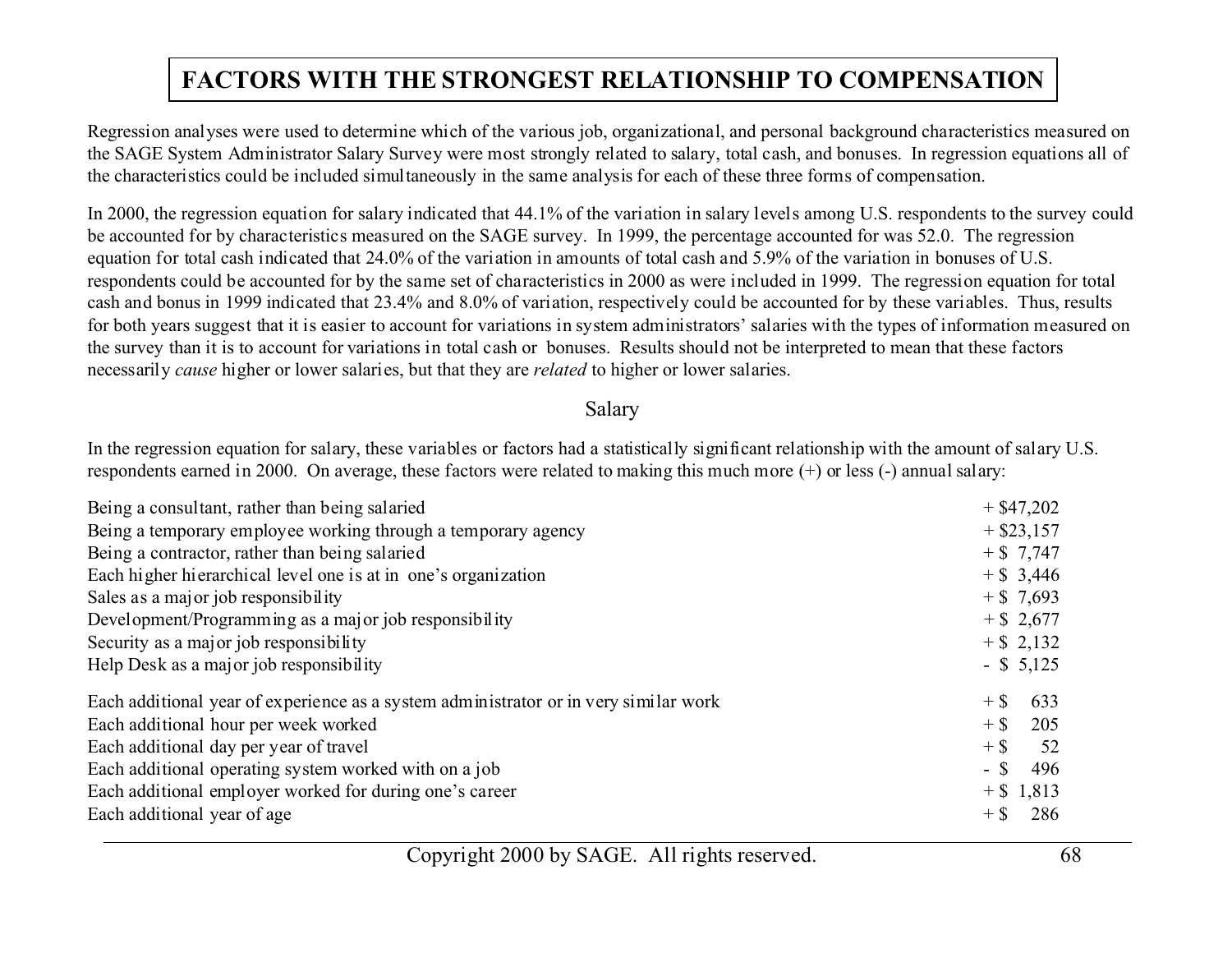| Salary (continued)                                                                                                                          |                              |
|---------------------------------------------------------------------------------------------------------------------------------------------|------------------------------|
| Having completed some college compared to having a bachelor's degree<br>Having an associate's degree compared to having a bachelor's degree | $-$ \$ 3,429<br>$-$ \$ 4,486 |
| Having a high school degree compared to having a bachelor's degree                                                                          | $-$ \$ 6,155                 |
| Being a member of IEEE                                                                                                                      | $+$ \$ 3,225                 |
| Being a member of USENIX/SAGE                                                                                                               | $+$ \$ 2,755                 |
| Being employed with an organization that has trouble filling all of the system administrator positions                                      | $+$ \$ 2,080                 |
| Being paid a higher rate for working outside one's regular shift                                                                            | $-$ \$ 3,883                 |
| Working in Manhattan, NY, compared to other areas of the U.S.                                                                               | $+$ \$24,604                 |
| Working in the San Francisco, CA, metro area compared to others in the U.S.                                                                 | $+$ \$22,005                 |
| Working in other New York, NY, metro areas compared to others in the U.S.                                                                   | $+$ \$13,855                 |
| Working in the Los Angeles, CA, metro area compared to others in the U.S.                                                                   | $+$ \$12,054                 |
| Working in the Washington, DC, metro area compared to others in the U.S.                                                                    | $+$ \$ 8,538                 |
| Working in the Boston, MA, metro area compared to others in the U.S.                                                                        | $+$ \$ 6,928                 |
| Working in the Denver, CO, metro area compared to others in the U.S.                                                                        | $+$ \$ 5,364                 |
| Working with Solaris                                                                                                                        | $+$ \$ 6,022                 |
| Working with MacOSX (Unix)                                                                                                                  | $+$ \$ 3,583                 |
| Working with Windows 2000                                                                                                                   | $+$ \$ 2,275                 |
| Working with DOS                                                                                                                            | $-$ \$ 4,470                 |
| Working in the securities, stock exchange, or finance industries                                                                            | $+ $7,380$                   |
| Working in the banking or insurance industries                                                                                              | $+$ \$ 5,721                 |
| Working for an elementary or secondary school                                                                                               | $-$ \$12,258                 |
| Working for a college or university                                                                                                         | $-$ \$12,311                 |

Factors not significantly related to salary in the regression equation were: other major job responsibilities besides the ones listed, job levels, number employees supervised, number of certifications, number years working at primary employer, gender, whether or not one works for more than one employer at the same time, belonging to ACM, number of employees the organization employs, whether or not one is paid for overtime, whether or not one is paid for being on call, one's U.S. region, other operating systems supported besides the ones listed, having a certification, and being in another industry besides those listed.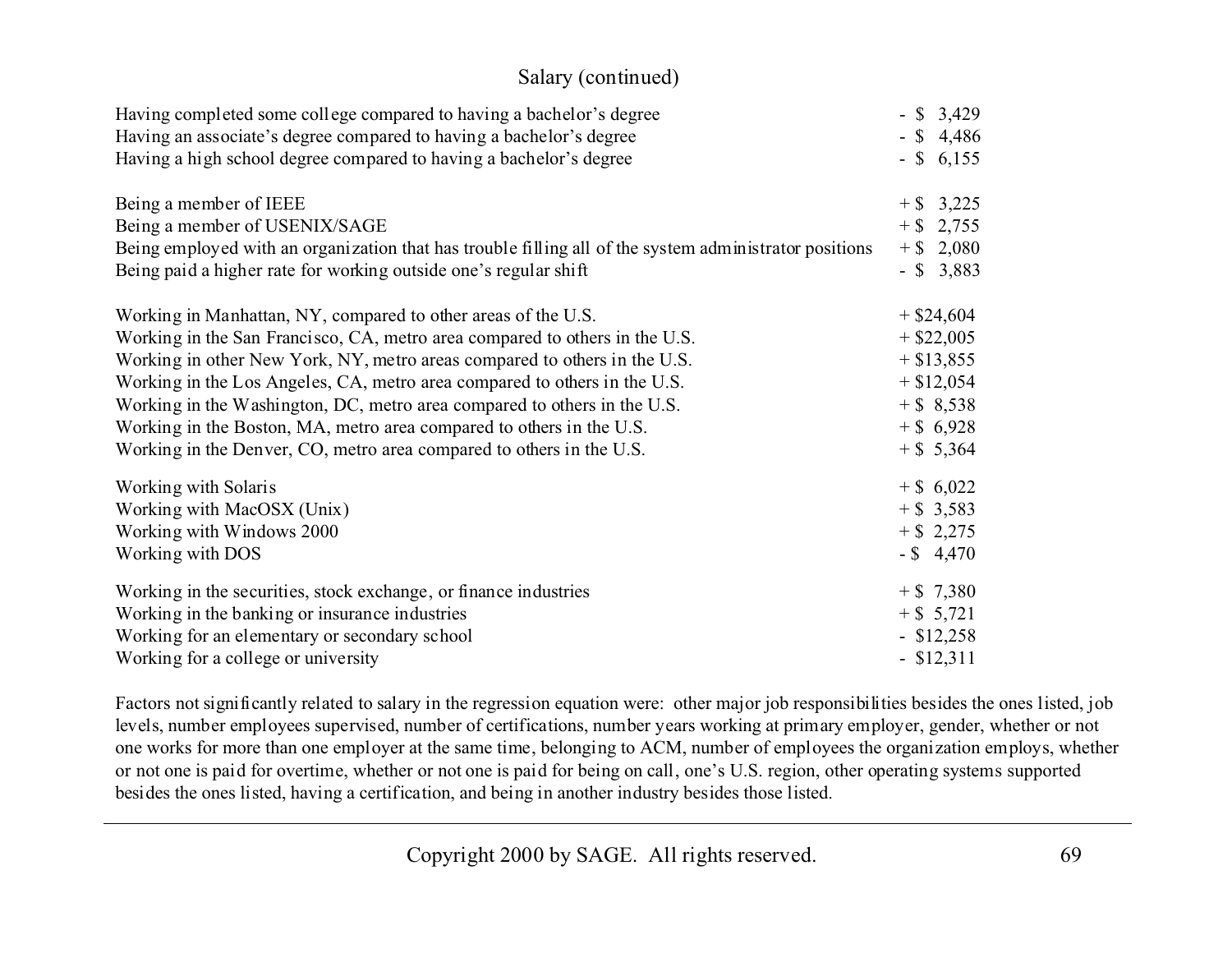## Total Cash

In the regression equation for total cash, fewer factors had a statistically significant relationship than in the results for salary:

| Being a consultant, rather than being salaried                                            | $+$ \$52,125  |
|-------------------------------------------------------------------------------------------|---------------|
| Working in Manhattan, NY, compared to other areas of the U.S.                             | $+$ \$23,576  |
| Working in the San Francisco, CA, metro area compared to others in the U.S.               | $+$ \$24,548  |
| Working in the securities, stock exchange, or finance industries                          | $+ $17,832$   |
| Working in the San Diego, CA, metro area                                                  | $+$ \$16,465  |
| Working in the banking or insurance industry                                              | $+$ \$15,673  |
| Working in the Los Angeles, CA, metro area                                                | $+$ \$15,623  |
| Having a certification in SunOS                                                           | $+$ \$13,106  |
| Having a certification in AIX                                                             | $+$ \$11,006  |
| Working in the New York, NY, metro area                                                   | $+$ \$10,783  |
| Working in the Washington, DC, metro area                                                 | $+$ \$ 8,893  |
| Working with Solaris                                                                      | $+$ \$ 7,163  |
| Each higher hierarchical level out of the number of levels for system administrators in   | $+$ \$ 5,350  |
| their organization                                                                        |               |
| Each additional employer worked for                                                       | $+$ \$ 1,674  |
| Each additional year of experience as a system administrator or in a highly related field | $+$ \$<br>814 |
| Each additional hour worked per week                                                      | $+$ \$<br>363 |
| Each additional day of travel per year                                                    | $+$ \$<br>144 |
| Working with DOS                                                                          | $-$ \$ 5,697  |
| System Administration as a major job responsibility                                       | $-$ \$ 6,128  |
| Help Desk as a major job responsibility                                                   | $-$ \$ 6,474  |
| Having an associate's degree compared to having a bachelor's degree                       | $-$ \$ 7,024  |
| Having had time off during 2000 (not working/unemployed)                                  | $-$ \$ 9,987  |
| Working for a college or university                                                       | $-$ \$13,133  |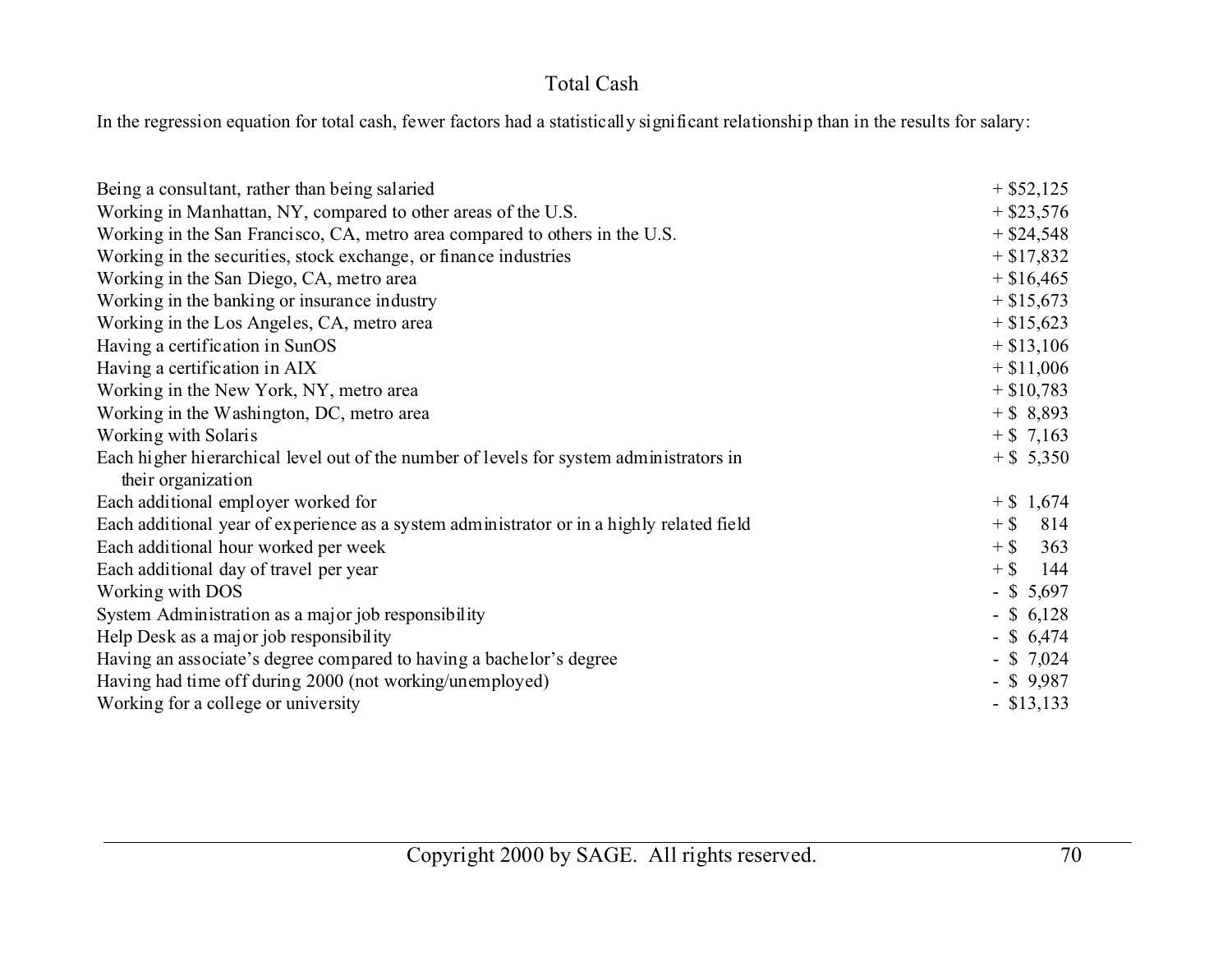#### Bonus

Only eight factors were significantly related to the size of bonus in the regression equation which considered all factors simultaneously:

| Having a certification in SunOS                                                         |                |
|-----------------------------------------------------------------------------------------|----------------|
| Working in the securities, stock exchange, or financial industries                      | $+$ \$ 7,064   |
| Working in the San Francisco, CA, metro area                                            | $+$ \$ 4,762   |
| Working with IRIX                                                                       | $+$ \$ 2,745   |
| Each higher hierarchical level out of the number of levels for system administrators in | $+$ \$ 701     |
| their organization                                                                      |                |
| Each additional day of travel per year                                                  | $+$ \$<br>-52. |
| Having system administration as a major job responsibility                              | $-$ \$ 4,814   |
| Having a certification in IRIX                                                          | $-$ \$ 7,491   |

None of the other factors significantly accounted for differences in the size of total cash or bonus when included in the regression with the above factors. All of the same factors that were included in the equation for salary were included in these equations.

Many of the characteristics that were positively or negatively related to salary, total cash, or bonus in 2000 were also positively or negatively related to salary, total cash, or bonus in 1999. For example, being a consultant rather than being salaried, being a contractor rather than being salaried, age, and number of employers, were positively related to salary in 1999 and 2000. Working in Manhattan rather than other U.S. cities, number of employers, and years of experience as a system administrator were positively related to total cash in both years. For bonuses, an organization's hierarchical level was the only predictor that was significant in both 2000 and 1999; however, bonus did not have many significant predictors in either year.

There were several variables that were positively or negatively related to salary, total cash, or bonus in 2000, but not in 1999, and vice versa. For example, in 2000, travel was positively related to salary, but not in 1999. However, in 1999, gender was a significant predictor of salary, while it was not in 2000. Number of hours worked was positively related to total cash in 2000, but not in 1999, and working with FreeBSD was negatively related to total cash in 1999, but not in 2000. In 2000, having a certification in IRIX was positively related to bonus, but it was not in 1999. In 1999, working for a college/university was negatively related to bonus size, but it was not in 2000.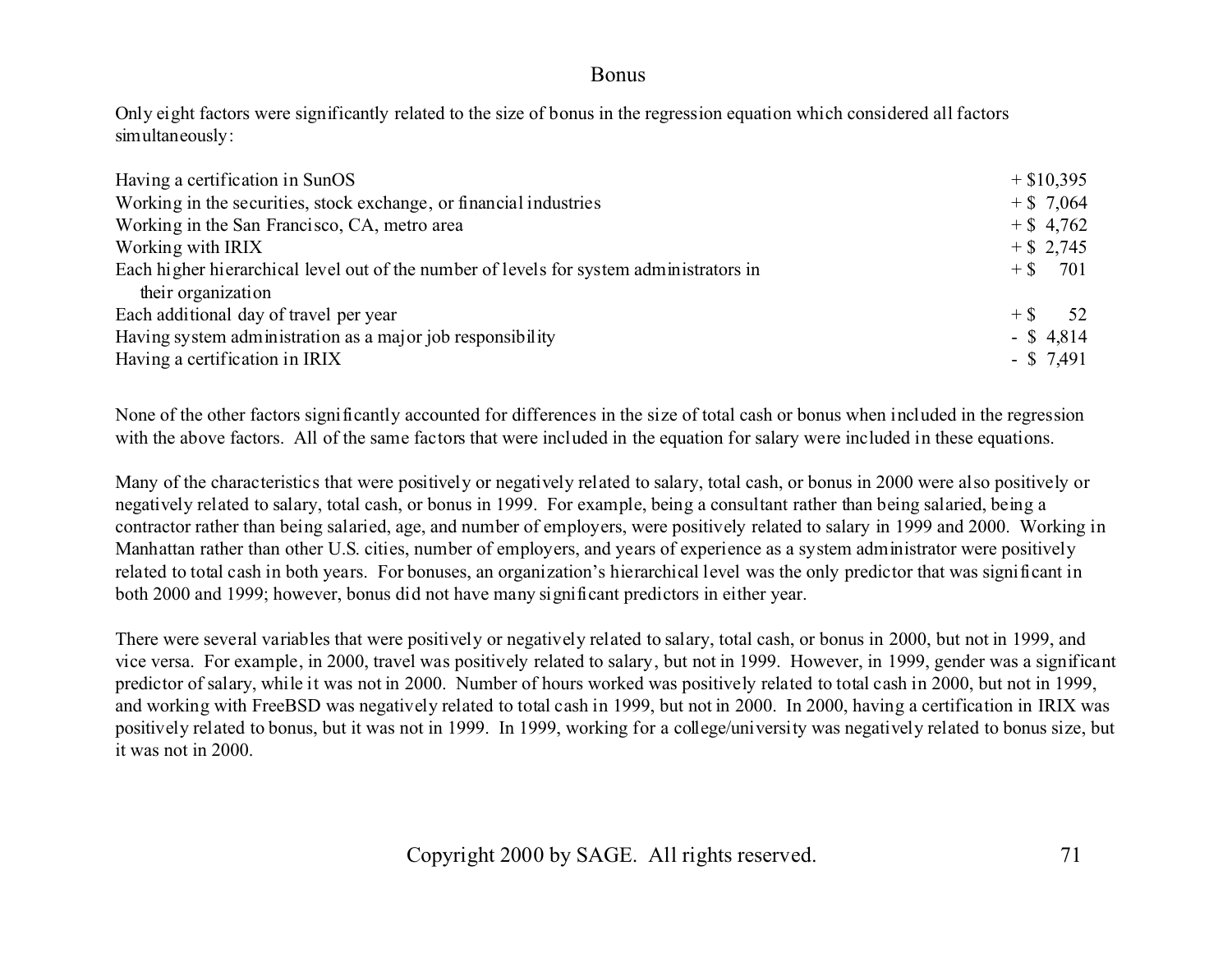# **BENEFITS**

## Paid Training and Time Off

In 2000, half of U.S. respondents received 15 or fewer days vacation, 9 or fewer days sick leave, 9 or fewer paid holidays, and 5 or fewer days of paid training; half of respondents received this number of paid days or more for each type of paid time off. This was similar to 1999 when half received 15 or fewer days of vacation, 6 or fewer days of paid sick leave, 9 or fewer paid holidays, and 7 or fewer days of paid training.

| Distribution of Days of Paid Training and Time Off in the U.S.<br>(full-time U.S. respondents only) |      |                                |                                |                                            |                                |                                |  |
|-----------------------------------------------------------------------------------------------------|------|--------------------------------|--------------------------------|--------------------------------------------|--------------------------------|--------------------------------|--|
| Item                                                                                                | Mean | 10 <sub>th</sub><br>Percentile | 25 <sub>th</sub><br>Percentile | 50 <sub>th</sub><br>Percentile<br>(Median) | 75 <sub>th</sub><br>Percentile | 90 <sub>th</sub><br>Percentile |  |
| Number of Days of Paid                                                                              |      |                                |                                |                                            |                                |                                |  |
| Vacation Per Year                                                                                   | 15.7 | 10.0                           | 10.0                           | 15.0                                       | 20.0                           | 24.0                           |  |
| Number of Days of Paid                                                                              |      |                                |                                |                                            |                                |                                |  |
| Sick Leave Per Year                                                                                 | 9.6  | 5.0                            | 5.0                            | 9.0                                        | 12.0                           | 15.0                           |  |
| Number of Paid Holidays                                                                             |      |                                |                                |                                            |                                |                                |  |
| Per Year                                                                                            | 8.7  | 5.0                            | 7.0                            | 9.0                                        | 11.0                           | 12.0                           |  |
| Number of Days of Paid                                                                              |      |                                |                                |                                            |                                |                                |  |
| Training Per Year                                                                                   | 7.6  | 0.0                            | 3.0                            | 5.0                                        | 10.0                           | 15.0                           |  |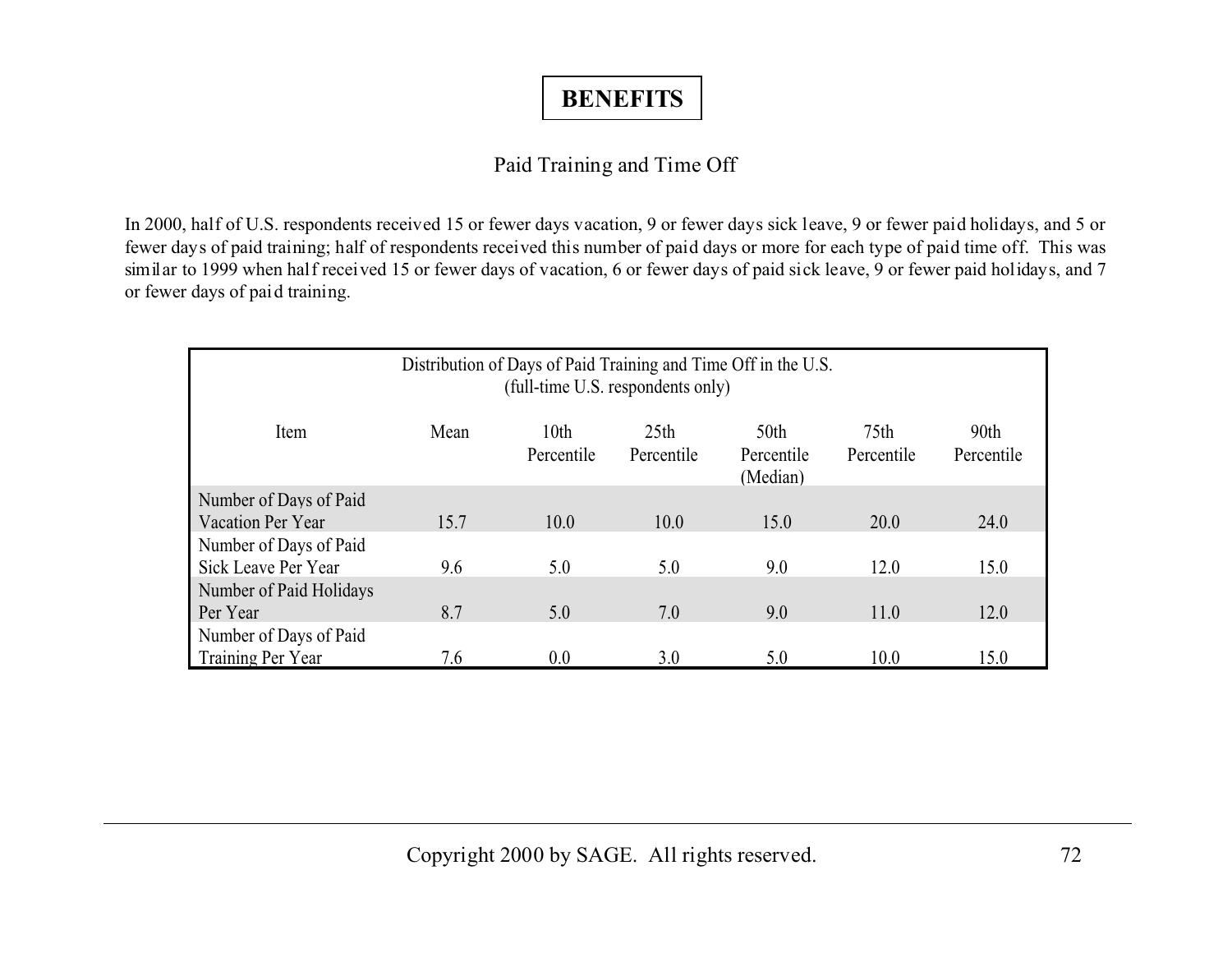In 2000 and 1999, there was greater variation among U.S. industries for mean paid vacation days and sick leave days than for paid holidays and paid training days. Mean paid vacation days ranged from 13.3 to 19.6 in 2000, compared to 10.5 and 19.2 in 1999; mean holidays ranged from 7.3 to 10.5 in 2000 and 6.7 to 11.1 in 1999; mean sick leave ranged from 6.4 to 13.5 in 2000 and 4.7 to 15.5 in 1999. Lastly, mean paid training days ranged from 4.6 to 9.2 in 2000 and 5.6 to 19.7 in 1999. In 2000, colleges/universities and the federal government (non-military) were the most generous with paid time off (50.2 and 49.1 total days, respectively). However, in 1999 the most generous industries were not-for-profit, the military, and agriculture/environmental services/mining/energy production.

| Paid Training and Time Off by Industry<br>(full-time U.S. respondents only) |                           |                     |                        |                    |  |  |  |
|-----------------------------------------------------------------------------|---------------------------|---------------------|------------------------|--------------------|--|--|--|
|                                                                             | Mean Number of            | Mean Number of Paid | Mean Number of         | Mean Number of     |  |  |  |
| Industry                                                                    | <b>Paid Vacation Days</b> | Holidavs            | <b>Sick Leave Days</b> | Paid Training Days |  |  |  |
| Advertising, Public Relations,                                              |                           |                     |                        |                    |  |  |  |
| Communication, or Marketing                                                 | 13.3                      | 9.0                 | 6.4                    | 6.5                |  |  |  |
| Aerospace                                                                   | 15.7                      | 10.2                | 9.2                    | 8.8                |  |  |  |
| Agriculture, Environmental                                                  |                           |                     |                        |                    |  |  |  |
| Services, Mining, or Energy                                                 | 16.3                      | 9.3                 | 13.3                   | 7.8                |  |  |  |
| Production                                                                  |                           |                     |                        |                    |  |  |  |
| Banking, Insurance, and Real<br>Estate                                      | 16.6                      | 8.3                 | 9.8                    | 9.8                |  |  |  |
| Biotechnology                                                               | 13.5                      | 8.7                 | 9.0                    | 4.6                |  |  |  |
| Consulting and Business Services                                            | 14.8                      | 7.7                 | 7.5                    | 7.5                |  |  |  |
| Education - College or University                                           | 19.6                      | 10.5                | 13.5                   | 6.6                |  |  |  |
| Education – Elementary or                                                   | 14.9                      | 8.7                 | 8.9                    | 7.2                |  |  |  |
| Secondary                                                                   |                           |                     |                        |                    |  |  |  |
| Engineering                                                                 | 14.5                      | 8.9                 | 9.1                    | 7.4                |  |  |  |
| Entertainment                                                               | 14.2                      | 7.7                 | 8.7                    | 4.9                |  |  |  |
| Federal Government, Non-military                                            | 19.0                      | 9.8                 | 12.6                   | 7.7                |  |  |  |
| Finance, Securities, and Stock                                              | 16.3                      | 8.3                 | 9.1                    | 8.0                |  |  |  |
| Exchange                                                                    |                           |                     |                        |                    |  |  |  |
| Health Care/Medicine                                                        | 18.0                      | 7.3                 | 10.2                   | 7.0                |  |  |  |
| IT: Consulting                                                              | 13.9                      | 7.8                 | 7.1                    | 7.2                |  |  |  |
| IT: Internet Service/Application Pro                                        | 13.9                      | 7.7                 | 7.2                    | 6.8                |  |  |  |
| IT: Software Development                                                    | 14.5                      | 8.6                 | 7.8                    | 6.6                |  |  |  |
| IT: Other                                                                   | 13.9                      | 8.6                 | 7.1                    | 8.5                |  |  |  |
| Manufacturing                                                               | 15.3                      | 9.2                 | 8.6                    | 8.9                |  |  |  |
| Military                                                                    | 18.1                      | 10.3                | 10.2                   | 6.9                |  |  |  |
| Not-for-Profit                                                              | 17.0                      | 9.6                 | 11.5                   | 6.7                |  |  |  |
| Pharmaceuticals                                                             | 14.6                      | 8.8                 | 10.2                   | 8.4                |  |  |  |
| Publishing                                                                  | 14.6                      | 8.0                 | 8.5                    | 7.1                |  |  |  |
| Research                                                                    | 18.9                      | 9.6                 | 10.9                   | 8.6                |  |  |  |
| Retail and Wholesale Trade                                                  | 13.8                      | 6.9                 | 6.7                    | 7.4                |  |  |  |
| <b>State or Local Government</b>                                            | 15.7                      | 10.2                | 12.9                   | 8.3                |  |  |  |
| Transportation                                                              | 14.9                      | 7.7                 | 9.5                    | 7.7                |  |  |  |
| Utility                                                                     | 17.2                      | 10.4                | 11.3                   | 9.2                |  |  |  |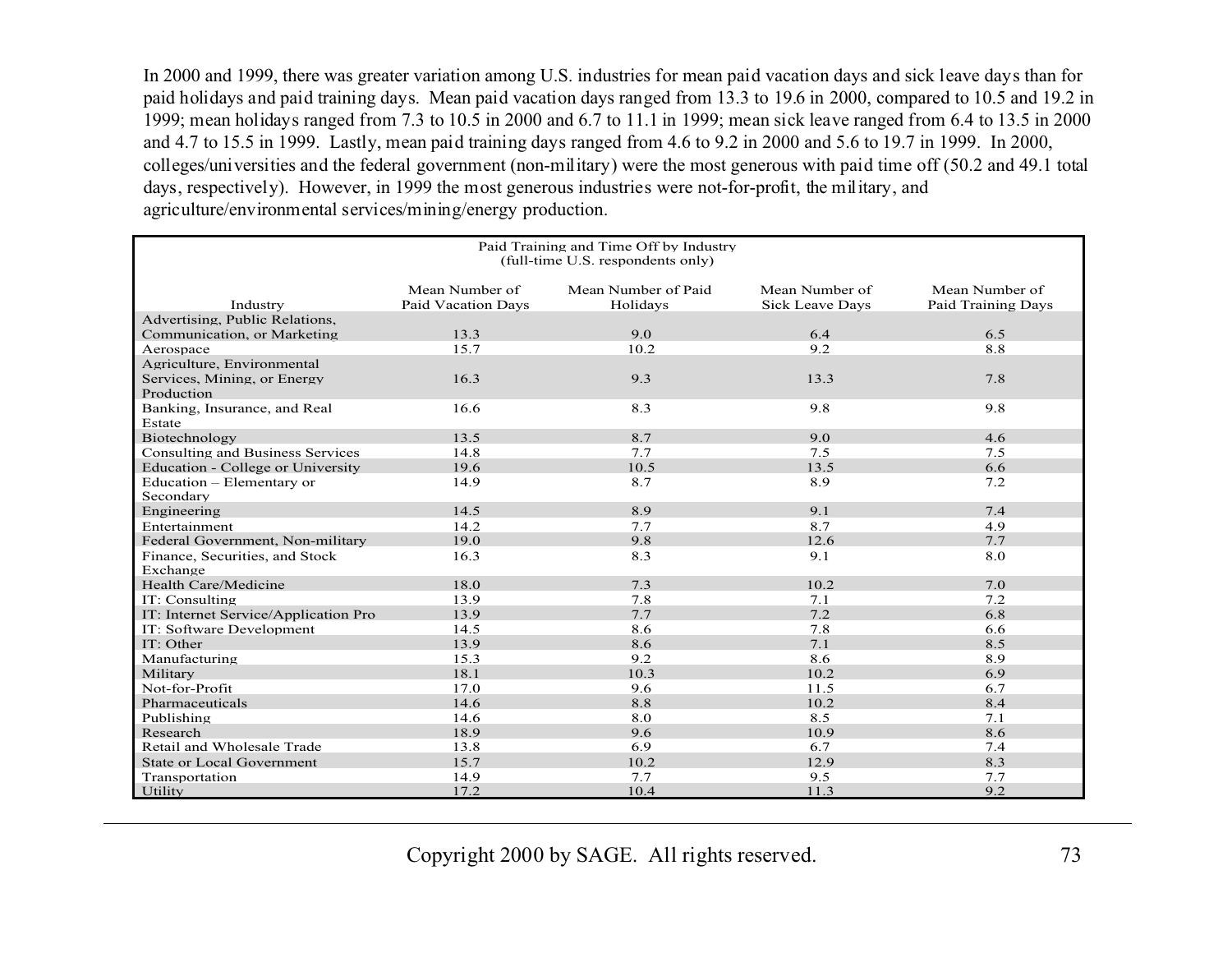In other geographical areas, Western Europe tended to be the most generous in terms of paid time off with the highest number of paid vacation days (25.4) and paid training days (8.1), although the United Kingdom/Ireland respondents had the highest average number of sick leave days (18.8), and Canadian respondents had the highest average number of paid holidays (9.1).

If one considers the total of all days of paid time off or paid training, respondents from the United Kingdom/Ireland had the highest average (56.7), followed by Western European respondents (56.6). Respondents from Australia/New Zealand, Canada, and the U.S. had similar, lower average total days (43.4, 42.4, and 41.6, respectively).

| Paid Training and Time Off by Area<br>(full-time respondents only)                      |      |     |      |     |  |  |  |
|-----------------------------------------------------------------------------------------|------|-----|------|-----|--|--|--|
| Mean Number of<br>Mean Number of<br>Mean Number of<br>Mean Number of                    |      |     |      |     |  |  |  |
| Paid Training Days<br>Paid Vacation Days<br>Paid Holidays<br>Sick Leave Days<br>Country |      |     |      |     |  |  |  |
| Canada                                                                                  | 16.5 | 9.1 | 9.9  | 6.9 |  |  |  |
| Australia & New Zealand                                                                 | 20.2 | 8.0 | 9.3  | 5.9 |  |  |  |
| United Kingdom &                                                                        |      |     |      |     |  |  |  |
| Ireland                                                                                 | 23.2 | 8.4 | 18.8 | 6.3 |  |  |  |
| Western Europe                                                                          | 25.4 | 8.6 | 14.5 | 8.1 |  |  |  |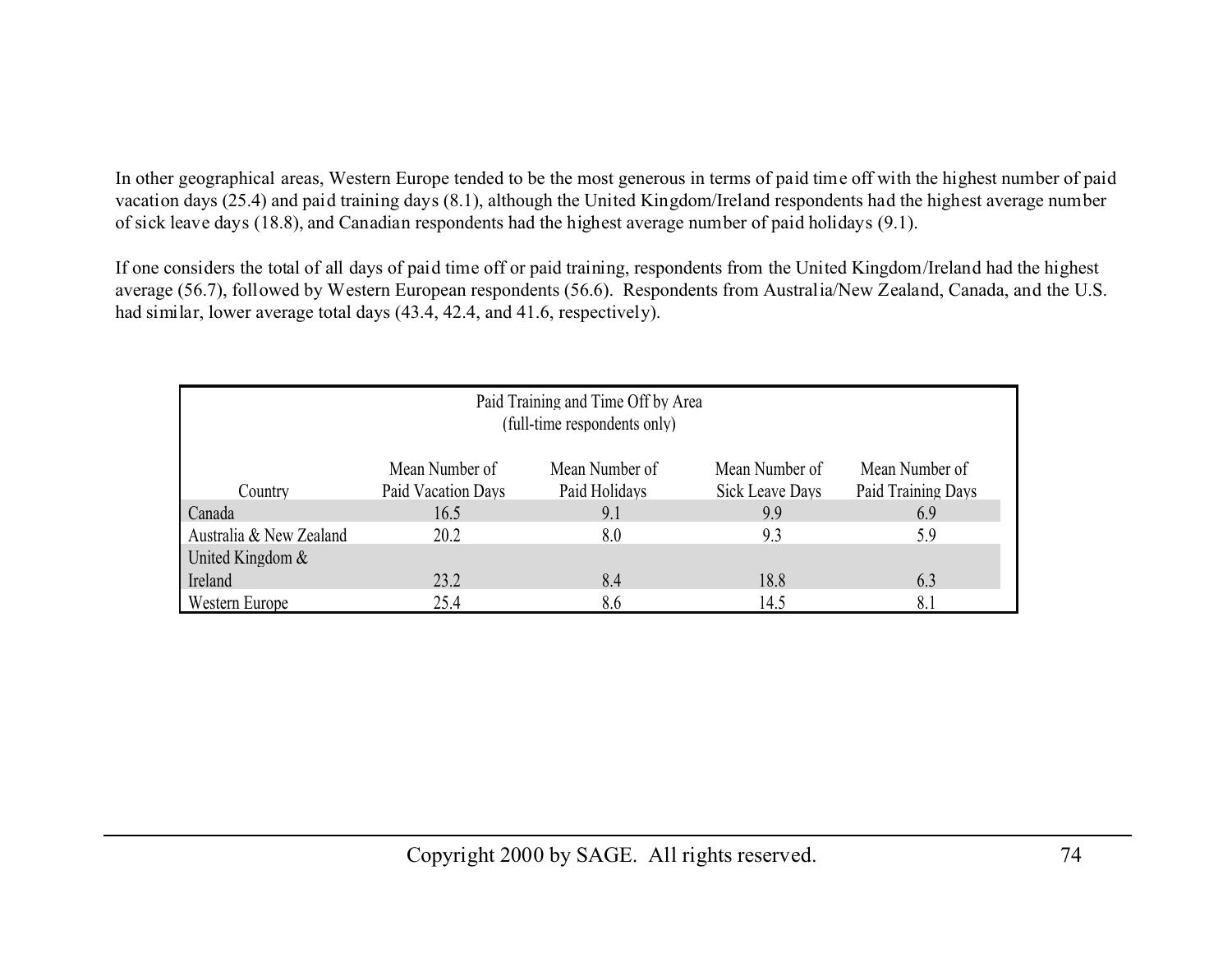## Retirement Plans

Two types of plans employers use to fund retirement systems are "defined contribution" and "defined benefit" plans. In defined contribution plans, employers contribute a particular amount of money or percent of salary into a plan during a year, and it is invested until an employee retires. The amount the employee receives when he/she is retired depends on how much it has increased over the years from the way it was invested. In some countries, like Switzerland, a specified rate of investment return is required, but this is not true in other countries, like the U.S.2 In the U.S., 401k and 403b plans are defined contribution plans, and employees can have the funds in these plans placed in such investments as mutual and money market funds. A defined benefit plan is what is commonly known as a pension. With a defined benefit plan, an employer agrees to pay a certain amount of salary once the employee is retired. In the U.S., this amount is not based on how it was invested over the years before retirement but on the rate the employer has pre-specified.

Defined contribution plans have been on the increase and defined benefit plans on the decrease in the U.S. in recent years. Some companies provide both. For all five areas of the world analyzed, there was a higher percentage who received defined contribution retirement plans (e.g. 401K, 403b) than defined benefit (pension) plans. The largest proportion of respondents who reported having a defined contribution plan were from the U.S. (66.1%), while the largest proportion of respondents who reported a defined benefit plan were from Canada (19.7%).

The highest mean percent of salary contributed by the employer to defined contribution plans was reported by those from Western Europe (9.9%).

| Retirement Plans by Area<br>(full-time respondents only)                                                                                                                                                                                      |          |          |         |  |  |  |  |  |
|-----------------------------------------------------------------------------------------------------------------------------------------------------------------------------------------------------------------------------------------------|----------|----------|---------|--|--|--|--|--|
| Percentage with a Defined<br>Percentage with a Defined<br>Mean Percent of Salary<br>Contribution Plan (e.g., 401k,<br><b>Employer Contributes to a</b><br>Benefit or Pension Plan<br>Country<br>Defined Contribution Plan<br>403 <sub>b</sub> |          |          |         |  |  |  |  |  |
| Canada                                                                                                                                                                                                                                        | $19.7\%$ | 32.2%    | $6.7\%$ |  |  |  |  |  |
| Australia & New<br>Zealand                                                                                                                                                                                                                    | $2.3\%$  | 52.9%    | $7.9\%$ |  |  |  |  |  |
| United Kingdom $\&$                                                                                                                                                                                                                           |          |          |         |  |  |  |  |  |
| Ireland                                                                                                                                                                                                                                       | $6.7\%$  | $44.2\%$ | $6.8\%$ |  |  |  |  |  |
| Western Europe                                                                                                                                                                                                                                | 18.9%    | 42.3%    | $9.9\%$ |  |  |  |  |  |
| <b>United States</b>                                                                                                                                                                                                                          | 13.7%    | 66.6%    | 7.4%    |  |  |  |  |  |

2See C. Reynolds (Ed.), *2000 Guide to Global Compensation and Benefits*, San Diego, CA: Harcourt Professional Publishing, 2000.

\_\_\_\_\_\_\_\_\_\_\_\_\_\_\_\_\_\_\_\_\_\_\_\_\_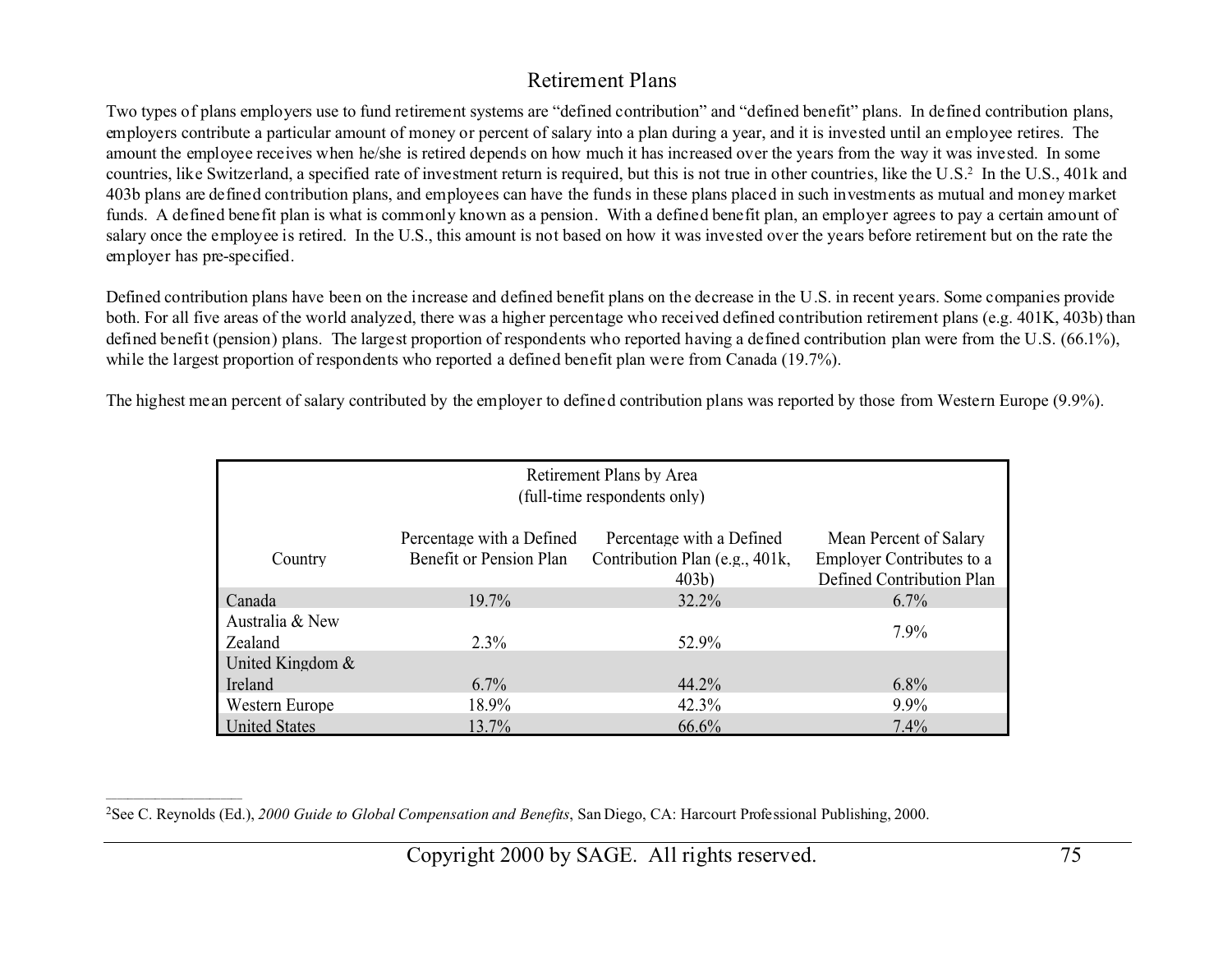In the U.S., the mean contributed by employers to defined contribution plans was 7.4% in 2000 and 9.5% in 1999. Ten percent of U.S. respondents in 2000 received 2.5% or less; 25% received 3% or less; 50% received 5% or less; and 75% received 7% or less. In 1999, ten percent of respondents received 2% or less; 25% received 3% or less; 50% received 5% or less; and 75% received 7% or less. The top 10% reported 10% or more of salary in 2000 and 17% or more in 1999 in employer contributions to their retirement plan.

There was considerable variation by industry in percentages who received defined benefit and defined contribution plans and in the percentage contributed by employers to defined contribution plans for U.S. respondents, as the following table shows. The only industry in which a higher percentage of U.S. respondents reported a defined benefit than a defined contribution plan was state/local government.

| Retirement Plans by Industry<br>(full-time U.S. respondents only) |                    |                                             |                           |  |  |  |  |
|-------------------------------------------------------------------|--------------------|---------------------------------------------|---------------------------|--|--|--|--|
|                                                                   |                    |                                             |                           |  |  |  |  |
|                                                                   |                    | Percentage with a Percentage with a Defined | Mean Percent of Salary    |  |  |  |  |
| Industry                                                          | Defined Benefit or | Contribution Plan (e.g.,                    | Employer Contributes to a |  |  |  |  |
|                                                                   | Pension Plan       | 401k, 403b)                                 | Defined Contribution Plan |  |  |  |  |
| Advertising, P. Relations, Communication, Marketing               | 4.9%               | 67.3%                                       | 8.2%                      |  |  |  |  |
| Aerospace                                                         | 31.2%              | 83.5%                                       | 7.1%                      |  |  |  |  |
| Agriculture, Environmental Services, Mining, Energy               | 36.4%              | 90.9%                                       | 6.2%                      |  |  |  |  |
| Banking, Insurance, and Real Estate                               | 19.4%              | 73.7%                                       | $5.8\%$                   |  |  |  |  |
| Biotechnology                                                     | 3.4%               | 72.4%                                       | 5.8%                      |  |  |  |  |
| <b>Consulting and Business Services</b>                           | $3.0\%$            | 65.0%                                       | 5.8%                      |  |  |  |  |
| <b>Education - College or University</b>                          | 22.9%              | 69.4%                                       | 8.3%                      |  |  |  |  |
| Education – Elementary or Secondary                               | 10.5%              | 52.6%                                       | $6.4\%$                   |  |  |  |  |
| Engineering                                                       | 8.5%               | 64.3%                                       | 7.1%                      |  |  |  |  |
| Entertainment                                                     | 6.5%               | 58.1%                                       | $9.0\%$                   |  |  |  |  |
| Federal Government, Non-military                                  | 25.0%              | 76.6%                                       | 6.5%                      |  |  |  |  |
| Finance, Securities, and Stock Exchange                           | 12.5%              | 69.2%                                       | $8.0\%$                   |  |  |  |  |
| Health Care/Medicine                                              | 20.5%              | 71.0%                                       | 7.6%                      |  |  |  |  |
| IT: Consulting                                                    | 3.6%               | 64.7%                                       | 8.7%                      |  |  |  |  |
| IT: Internet Service/Application Prov.                            | 1.7%               | 46.6%                                       | 7.4%                      |  |  |  |  |
| IT: Software Development                                          | 2.2%               | 58.1%                                       | 7.8%                      |  |  |  |  |
| IT: Other                                                         | 7.1%               | 61.0%                                       | 8.3%                      |  |  |  |  |
| Manufacturing                                                     | 18.0%              | 78.5%                                       | $7.0\%$                   |  |  |  |  |
| Military                                                          | 28.3%              | 64.2%                                       | 8.1%                      |  |  |  |  |
| Not-for-Profit                                                    | 19.5%              | 85.4%                                       | 6.2%                      |  |  |  |  |
| Pharmaceuticals                                                   | 17.5%              | 80.0%                                       | 5.1%                      |  |  |  |  |
| Publishing                                                        | 14.0%              | 68.4%                                       | $4.5\%$                   |  |  |  |  |
| Research                                                          | 22.1%              | 77.9%                                       | 7.9%                      |  |  |  |  |
| Retail and Wholesale Trade                                        | 8.9%               | 67.3%                                       | 6.2%                      |  |  |  |  |
| <b>State or Local Government</b>                                  | 53.8%              | 50.0%                                       | 5.5%                      |  |  |  |  |
| Transportation                                                    | 23.9%              | 71.7%                                       | 8.8%                      |  |  |  |  |
| Utility                                                           | 37.7%              | 86.8%                                       | 11.3%                     |  |  |  |  |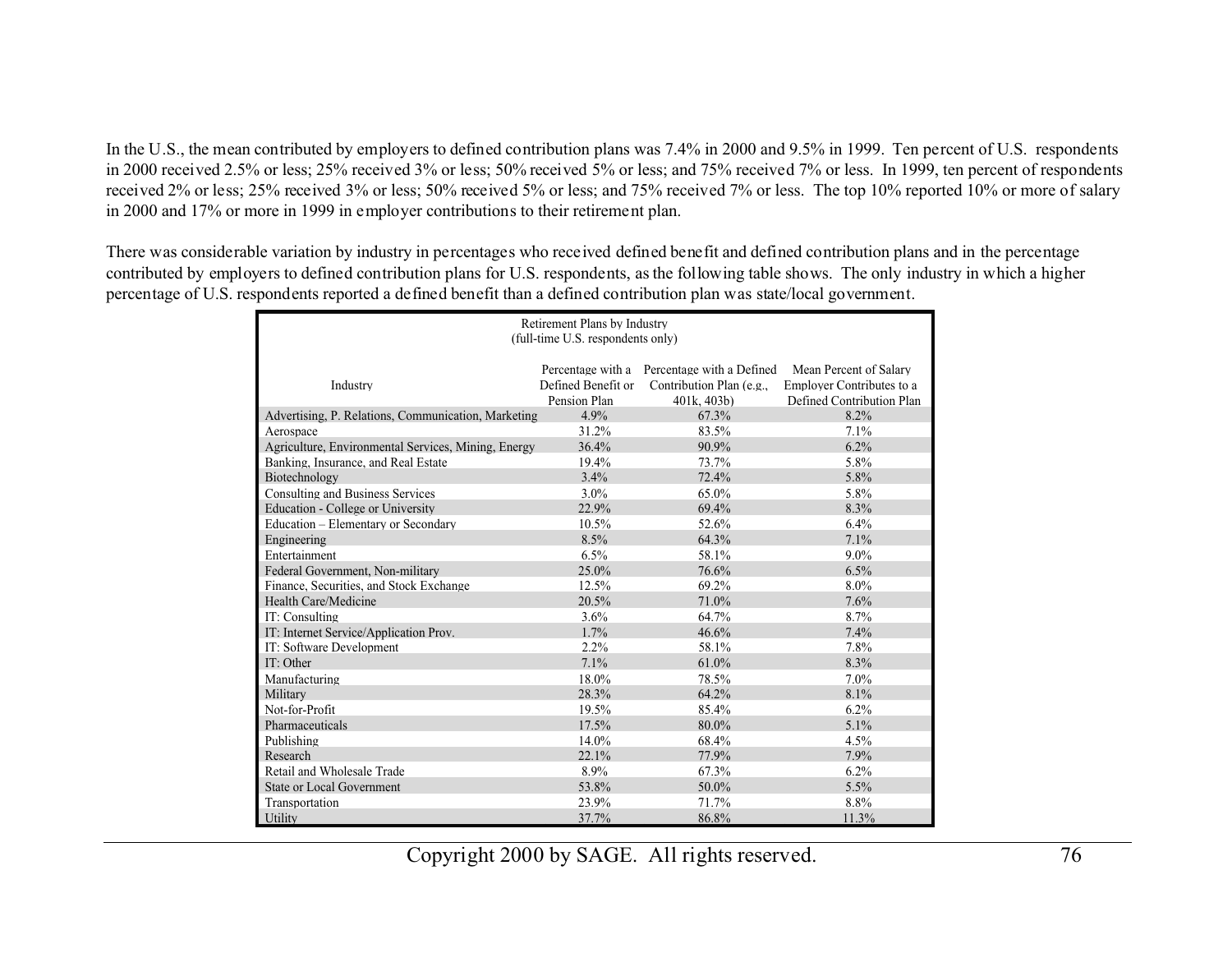#### Insurance Benefits

The majority of full-time U.S. system administrators had at least part of their health, dental, vision care, life, and disability insurance paid by employers in 2000 and 1999. The U.S. government does not provide health care or health insurance for those who are not disabled or below the "poverty line," and employers are a major source of insurance benefits for those who are employed full time. The proportion who received insurance paid in full by their employer varied by industry. State/local government, the IT industries, engineering, and biotechnology were among the most generous in providing fully paid insurance in 2000. State and local government, entertainment, and utilities were among the most generous in 1999. However, this varied by type of insurance for both years. (Percentages who said partly paid by employer for industry can be found by subtracting "not paid" and "full paid" from 100%.)

|                                            | Insurance Benefits by Industry (full-time U.S. respondents only) |           |             |            |           |  |  |  |
|--------------------------------------------|------------------------------------------------------------------|-----------|-------------|------------|-----------|--|--|--|
|                                            | Health                                                           | Dental    | Vision Care | Disability | Life      |  |  |  |
| Industry                                   | Insurance                                                        | Insurance | Insurance   | Insurance  | Insurance |  |  |  |
| Advertising, PR, Communication, Marketing  |                                                                  |           |             |            |           |  |  |  |
| Not paid by employer                       | 3.3%                                                             | 16.4%     | 34.4%       | 19.7%      | 27.9%     |  |  |  |
| Fully paid by employer                     | 34.4%                                                            | 24.6%     | 14.8%       | 37.7%      | 32.8%     |  |  |  |
| Aerospace                                  |                                                                  |           |             |            |           |  |  |  |
| Not paid by employer                       | 7.3%                                                             | 7.3%      | 15.6%       | 17.4%      | 9.2%      |  |  |  |
| Fully paid by employer                     | 21.1%                                                            | 25.7%     | 22.9%       | 23.9%      | 31.2%     |  |  |  |
| Agriculture, Environ. Svcs, Mining, Energy |                                                                  |           |             |            |           |  |  |  |
| Not paid by employer                       | 3.0%                                                             | $9.1\%$   | 42.4%       | 15.2%      | $6.1\%$   |  |  |  |
| Fully paid by employer                     | 12.1%                                                            | 15.2%     | 6.1%        | 30.3%      | 39.4%     |  |  |  |
| Banking, Insurance, and Real Estate        |                                                                  |           |             |            |           |  |  |  |
| Not paid by employer                       | 8.6%                                                             | 18.4%     | 32.2%       | 14.4%      | 14.4%     |  |  |  |
| Fully paid by employer                     | 22.4%                                                            | 16.1%     | 14.4%       | 33.9%      | 35.6%     |  |  |  |
| Biotechnology                              |                                                                  |           |             |            |           |  |  |  |
| Not paid by employer                       | 3.4%                                                             | 10.3%     | 24.1%       | $10.3\%$   | 20.7%     |  |  |  |
| Fully paid by employer                     | 37.9%                                                            | 31.0%     | 20.7%       | 41.4%      | 48.3%     |  |  |  |
| Consulting and Business Services           |                                                                  |           |             |            |           |  |  |  |
| Not paid by employer                       | 10.9%                                                            | 19.9%     | 37.8%       | 22.2%      | 27.1%     |  |  |  |
| Fully paid by employer                     | 30.2%                                                            | 20.9%     | 16.9%       | 41.4%      | 33.0%     |  |  |  |
| <b>Education - College or University</b>   |                                                                  |           |             |            |           |  |  |  |
| Not paid by employer                       | 3.5%                                                             | 16.7%     | 33.8%       | 22.7%      | 20.8%     |  |  |  |
| Fully paid by employer                     | 28.5%                                                            | 21.2%%    | 15.3%       | 30.5%      | 26.2%     |  |  |  |
| Education - Elementary or Secondary        |                                                                  |           |             |            |           |  |  |  |
| Not paid by employer                       | $5.3\%$                                                          | 15.8%     | 42.1%       | 31.6%      | 21.1%     |  |  |  |
| Fully paid by employer                     | 36.8%                                                            | 21.1%     | 15.8%       | 26.3%      | 36.8%     |  |  |  |
| Engineering                                |                                                                  |           |             |            |           |  |  |  |
| Not paid by employer                       | 3.1%                                                             | $8.5\%$   | 25.6%       | 16.3%      | 22.5%     |  |  |  |
| Fully paid by employer                     | 38.0%                                                            | 30.2%     | 24.0%       | 38.8%      | 34.9%     |  |  |  |
| Entertainment                              |                                                                  |           |             |            |           |  |  |  |
| Not paid by employer                       | 8.1%                                                             | 9.7%      | 24.2%       | 19.4%      | 27.4%     |  |  |  |
| Fully paid by employer                     | 32.3%                                                            | 32.3%     | 25.8%       | 29.0%      | 32.3%     |  |  |  |
| Federal Government, Non-military           |                                                                  |           |             |            |           |  |  |  |
| Not paid by employer                       | 6.5%                                                             | 16.1%     | 29.8%       | 20.3%      | 21.0%     |  |  |  |
| Fully paid by employer                     | 10.5%                                                            | 16.1%     | 15.3%       | 21.1%      | 20.2%     |  |  |  |
| Finance, Securities, and Stock Exchange    |                                                                  |           |             |            |           |  |  |  |
| Not paid by employer                       | 5.8%                                                             | 12.5%     | 36.7%       | 15.0%      | 18.3%     |  |  |  |
| Fully paid by employer                     | 20.8%                                                            | 19.2%     | 16.7%       | 37.5%      | 32.5%     |  |  |  |
| Health Care/Medicine                       |                                                                  |           |             |            |           |  |  |  |
| Not paid by employer                       | 6.9%                                                             | 17.3%     | 31.1%       | 20.3%      | 21.2%     |  |  |  |
| Fully paid by employer                     | 15.3%                                                            | 14.3%     | 14.4%       | 29.3%      | 28.0%     |  |  |  |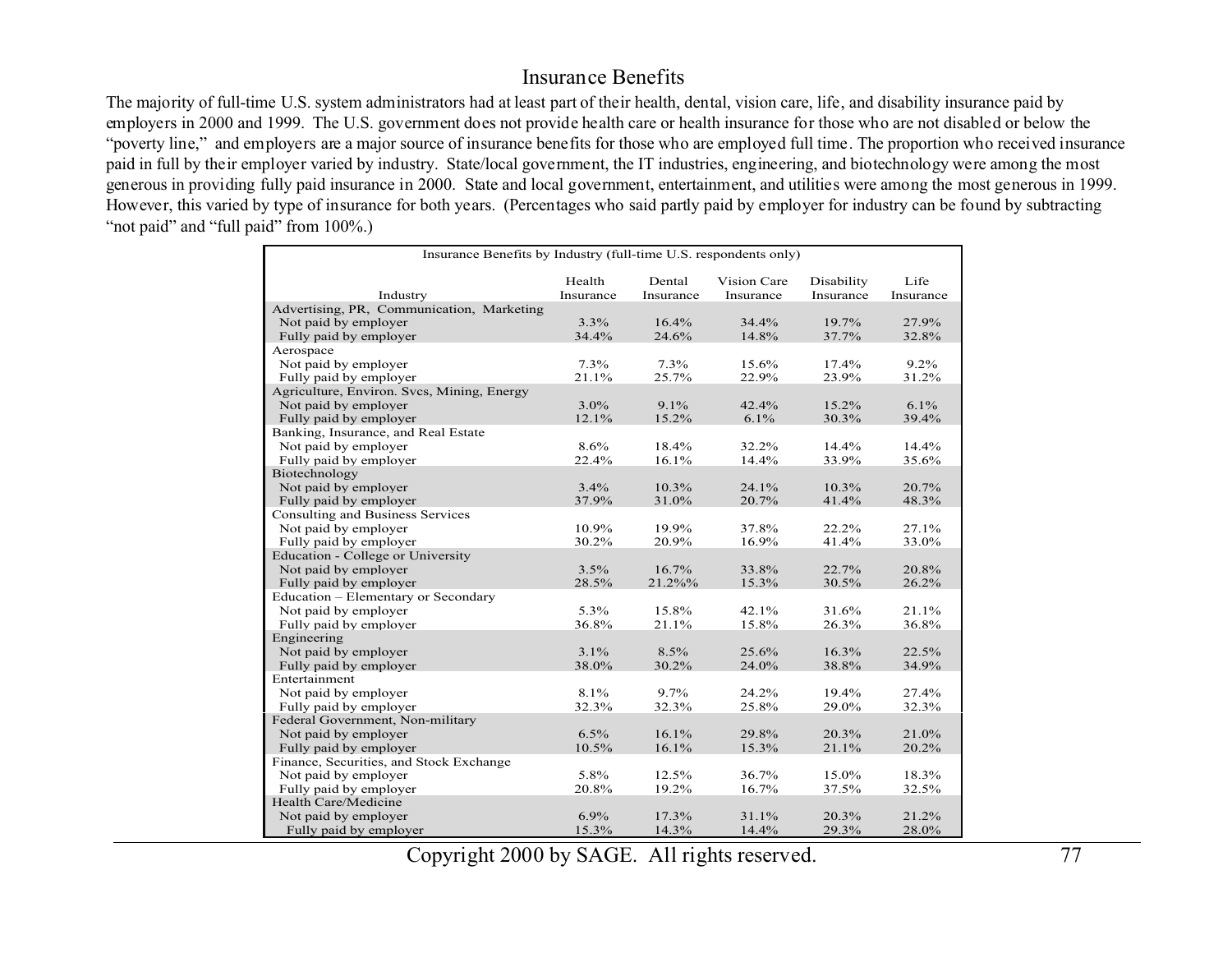|                                           | Insurance Benefits by Industry (full-time U.S. respondents only) |           |             |            |           |  |  |  |  |
|-------------------------------------------|------------------------------------------------------------------|-----------|-------------|------------|-----------|--|--|--|--|
|                                           | Health                                                           | Dental    | Vision Care | Disability | Life      |  |  |  |  |
| Industry                                  | Insurance                                                        | Insurance | Insurance   | Insurance  | Insurance |  |  |  |  |
| IT: Consulting                            |                                                                  |           |             |            |           |  |  |  |  |
| Not paid by employer                      | 7.5%                                                             | 14.7%     | 34.7%       | 18.7%      | 24.7%     |  |  |  |  |
| Fully paid by employer                    | 42.9%                                                            | 33.1%     | 26.3%       | 47.6%      | 42.2%     |  |  |  |  |
| IT: Internet Service/Application Provider |                                                                  |           |             |            |           |  |  |  |  |
| Not paid by employer                      | 5.5%                                                             | 11.8%     | 22.4%       | 21.7%      | 25.9%     |  |  |  |  |
| Fully paid by employer                    | 35.5%                                                            | 33.1%     | 26.1%       | 43.2%      | 38.4%     |  |  |  |  |
| IT: Software Development                  |                                                                  |           |             |            |           |  |  |  |  |
| Not paid by employer                      | 4.7%                                                             | 9.2%      | 21.9%       | 20.5%      | 20.5%     |  |  |  |  |
| Fully paid by employer                    | 44.7%                                                            | 39.5%     | 33.7%       | 43.5%      | 37.2%     |  |  |  |  |
| IT: Other                                 |                                                                  |           |             |            |           |  |  |  |  |
| Not paid by employer                      | 3.8%                                                             | $9.3\%$   | 23.1%       | 16.9%      | 23.5%     |  |  |  |  |
| Fully paid by employer                    | 32.8%                                                            | 28.0%     | 23.6%       | 39.9%      | 34.4%     |  |  |  |  |
| Manufacturing                             |                                                                  |           |             |            |           |  |  |  |  |
| Not paid by employer                      | 4.5%                                                             | 10.3%     | 28.9%       | 15.4%      | 13.5%     |  |  |  |  |
| Fully paid by employer                    | 27.3%                                                            | 22.8%     | 16.7%       | 30.7%      | 37.0%     |  |  |  |  |
| Military                                  |                                                                  |           |             |            |           |  |  |  |  |
| Not paid by employer                      | 5.7%                                                             | 22.6%     | 34.0%       | 24.5%      | 24.5%     |  |  |  |  |
| Fully paid by employer                    | 17.0%                                                            | 15.1%     | 13.2%       | 35.8%      | 26.4%     |  |  |  |  |
| Not-for-Profit                            |                                                                  |           |             |            |           |  |  |  |  |
| Not paid by employer                      | 4.9%                                                             | $9.8\%$   | 31.7%       | 29.3%      | 26.8%     |  |  |  |  |
| Fully paid by employer                    | 34.1%                                                            | 29.3%     | 19.5%       | 31.7%      | 34.1%     |  |  |  |  |
| Pharmaceuticals                           |                                                                  |           |             |            |           |  |  |  |  |
| Not paid by employer                      | 5.0%                                                             | 5.0%      | 27.5%       | 17.5%      | 7.5%      |  |  |  |  |
| Fully paid by employer                    | 32.5%                                                            | 32.5%     | 10.0%       | 40.0%      | 37.5%     |  |  |  |  |
| Publishing                                |                                                                  |           |             |            |           |  |  |  |  |
| Not paid by employer                      | 3.5%                                                             | $7.0\%$   | 17.5%       | 14.0%      | $10.5\%$  |  |  |  |  |
| Fully paid by employer                    | 35.1%                                                            | 22.8%     | 22.8%       | 43.9%      | 36.8%     |  |  |  |  |
| Research                                  |                                                                  |           |             |            |           |  |  |  |  |
| Not paid by employer                      | 5.9%                                                             | 8.8%      | 38.2%       | 19.1%      | 14.7%     |  |  |  |  |
| Fully paid by employer                    | 14.7%                                                            | 25.0%     | 22.1%       | 50.0%      | 42.6%     |  |  |  |  |
| Retail and Wholesale Trade                |                                                                  |           |             |            |           |  |  |  |  |
| Not paid by employer                      | 9.9%                                                             | 16.8%     | 33.7%       | 21.8%      | 20.8%     |  |  |  |  |
| Fully paid by employer                    | 16.8%                                                            | 16.8%     | 10.9%       | 26.7%      | 29.7%     |  |  |  |  |
| <b>State or Local Government</b>          |                                                                  |           |             |            |           |  |  |  |  |
| Not paid by employer                      | 2.5%                                                             | 12.5%     | 30.0%       | 25.0%      | 13.8%     |  |  |  |  |
| Fully paid by employer                    | 45.0%                                                            | 38.8%     | 32.5%       | 33.8%      | 33.8%     |  |  |  |  |
| Transportation                            |                                                                  |           |             |            |           |  |  |  |  |
| Not paid by employer                      | $4.3\%$                                                          | 8.7%      | 20.0%       | 21.7%      | 19.6%     |  |  |  |  |
| Fully paid by employer                    | 23.9%                                                            | 23.9%     | 15.6%       | 32.6%      | 30.4%     |  |  |  |  |
| Utility                                   |                                                                  |           |             |            |           |  |  |  |  |
| Not paid by employer                      | 3.8%                                                             | 5.7%      | 22.6%       | 17.0%      | 11.3%     |  |  |  |  |
| Fully paid by employer                    | 18.9%                                                            | 17.0%     | 18.9%       | 35.8%      | 30.2%     |  |  |  |  |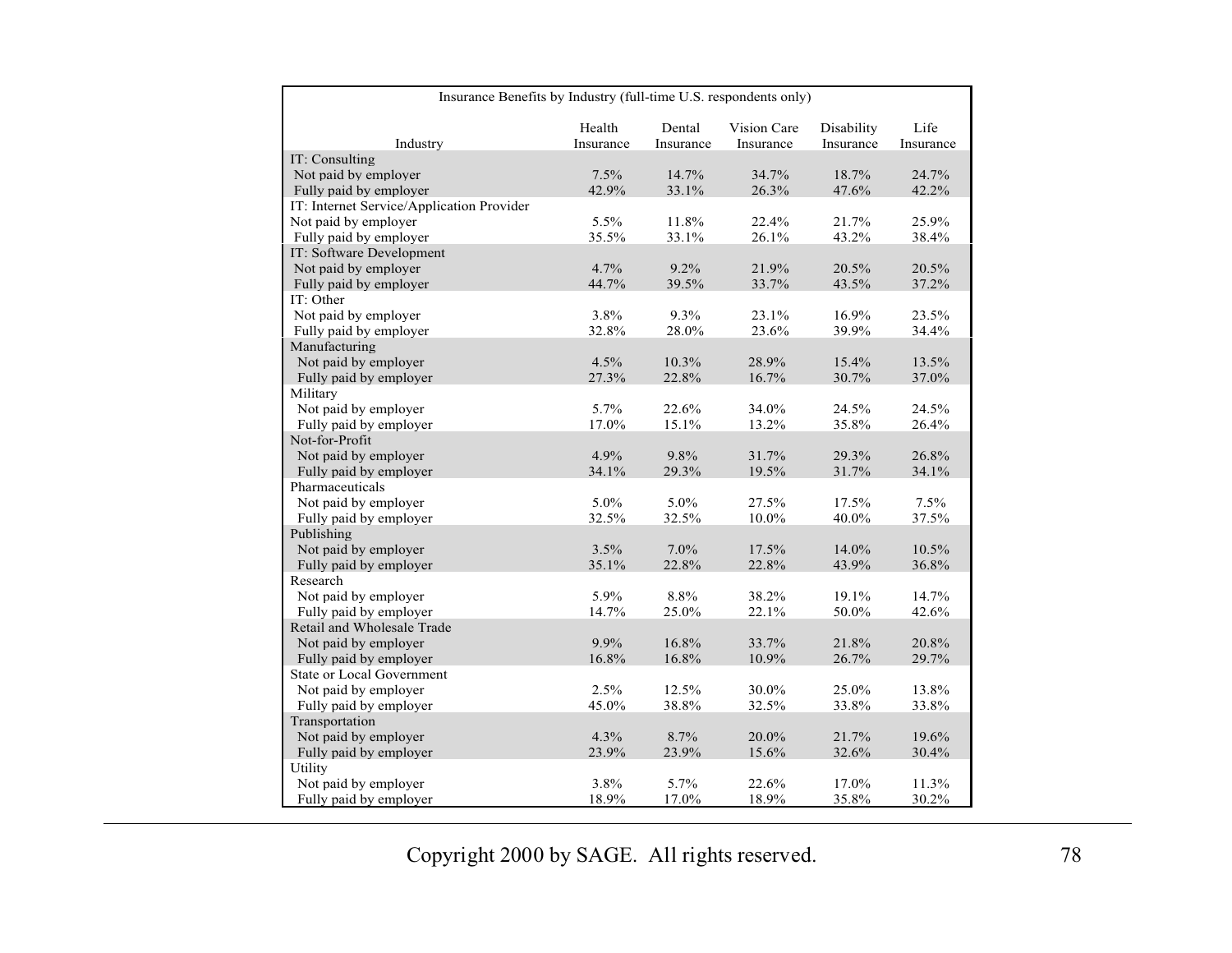# Other Benefits

The most prevalent of the additional benefits, in the five areas of the world for which they were analyzed, were tuition assistance, ability to use flextime, and employee stock ownership plans. More than one-in-five of respondents from the U.S., Canada, and Australia/New Zealand reported paid association memberships and tuition assistance from their employers. Over 30 percent of those from the U.S., Canada, and United Kingdom/Ireland reported an employee stock ownership plan, while over 20% in the U.S., Canada and Australia/New Zealand reported being able to telecommute. Very small percentages in all five geographical areas reported receiving childcare assistance from their employers. (All of these analyses are for full-time respondents only.)

| Other Benefits by Area<br>(full-time respondents only) |                                                                       |                                                               |                                                                                     |                                                     |                                      |                                       |  |  |  |
|--------------------------------------------------------|-----------------------------------------------------------------------|---------------------------------------------------------------|-------------------------------------------------------------------------------------|-----------------------------------------------------|--------------------------------------|---------------------------------------|--|--|--|
| Country                                                | Percentage with<br><b>Association Memberships</b><br>Paid by Employer | Percentage who Receive<br>Tuition Assistance from<br>Employer | Percentage in an<br>Organization with an<br><b>Employee Stock</b><br>Ownership Plan | Percentage Who<br>Receive Child-<br>Care Assistance | Percentage<br>Who May<br>Telecommute | Percentage<br>Who May Use<br>Flextime |  |  |  |
| Canada                                                 | 29.8%                                                                 | 42.3%                                                         | $30.5\%$                                                                            | $1.3\%$                                             | 25.9%                                | 48.1%                                 |  |  |  |
| Australia & New<br>Zealand<br>United Kingdom &         | $22.7\%$                                                              | $25.0\%$                                                      | 11.6%                                                                               | 1.2%                                                | 22.7%                                | 37.8%                                 |  |  |  |
| Ireland                                                | $7.7\%$                                                               | $12.4\%$                                                      | 33.7%                                                                               | 1.9%                                                | $14.3\%$                             | 28.6%                                 |  |  |  |
| Western Europe                                         | 7.2%                                                                  | 15.3%                                                         | 19.8%                                                                               | 6.3%                                                | 18.9%                                | 42.3%                                 |  |  |  |
| <b>United States</b>                                   | 19.6%                                                                 | 59.2%                                                         | 35.0%                                                                               | 6.2%                                                | 32.7%                                | 51.8%                                 |  |  |  |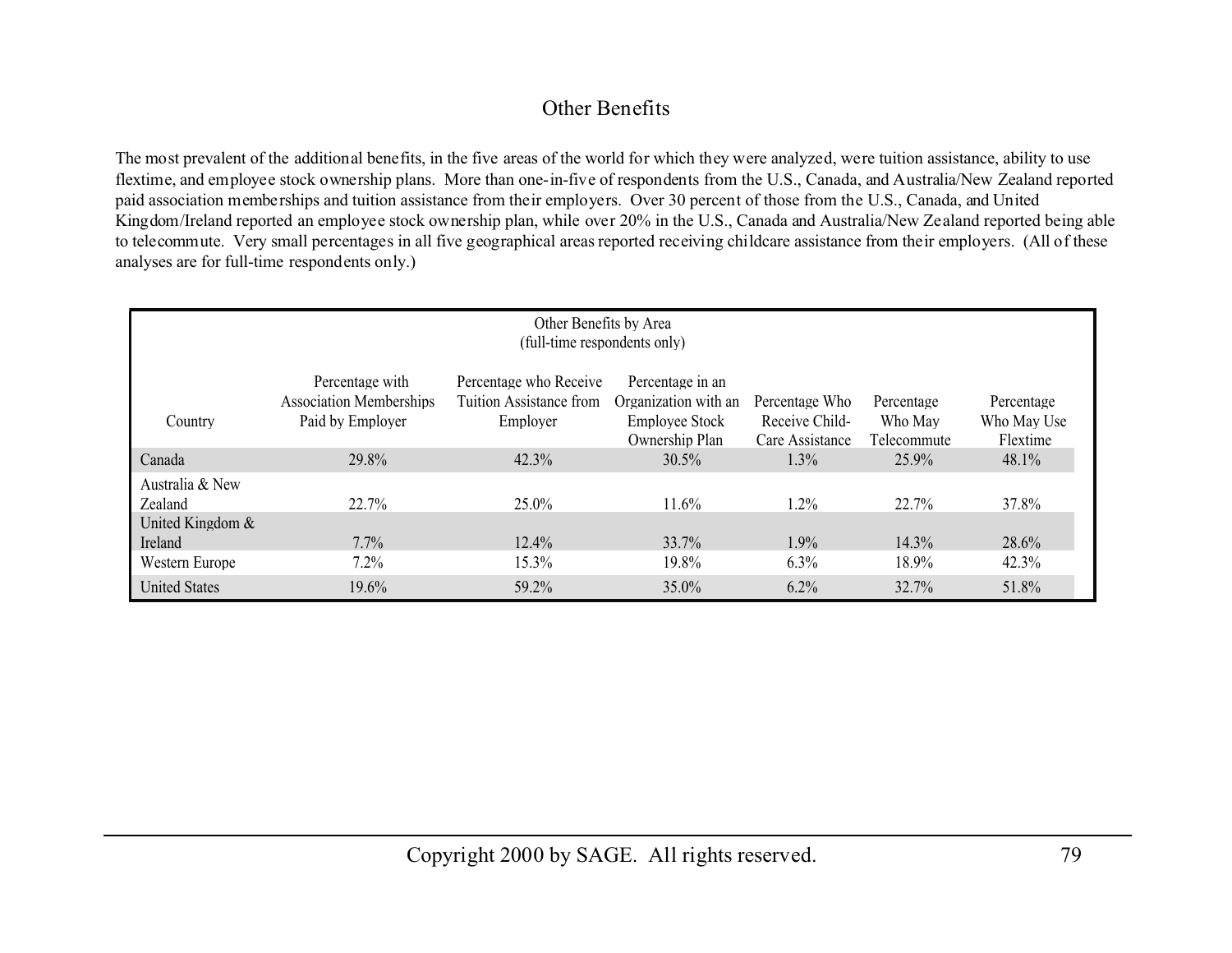## Other Benefits by Industry, U.S.

The most generous U.S. industries in terms of paying for system administrators' association memberships were pharmaceuticals, agriculture/ environmental services/mining/energy production, not-for-profit, and manufacturing. The utility and aerospace industries and colleges/universities were the most generous with providing tuition assistance. The highest percentages of respondents who said their organization provided an employee stock ownership plan (ESOP) were in engineering, IT: other, and IT: internet service/application. Respondents who worked in the pharmaceuticals, and finance/securities/stock exchange reported the highest incidence of child care assistance. Percentages who could telecommute were highest in IT: internet/application service provider and IT: other and percentages who said they could use flextime were highest in engineering and utilities.

| Other Benefits by Industry<br>(full-time U.S. respondents only) |                                                                   |                                                                  |                                                                                     |                                                     |                                      |                                       |  |
|-----------------------------------------------------------------|-------------------------------------------------------------------|------------------------------------------------------------------|-------------------------------------------------------------------------------------|-----------------------------------------------------|--------------------------------------|---------------------------------------|--|
|                                                                 |                                                                   |                                                                  |                                                                                     |                                                     |                                      |                                       |  |
| Industry                                                        | Percentage with<br>Association<br>Memberships Paid by<br>Employer | Percentage who<br>Receive Tuition<br>Assistance from<br>Employer | Percentage in an<br>Organization with an<br><b>Employee Stock</b><br>Ownership Plan | Percentage who<br>Receive Child-<br>care Assistance | Percentage who<br>May<br>Telecommute | Percentage who<br>May Use<br>Flextime |  |
| Advertising, Public Relations.                                  |                                                                   |                                                                  |                                                                                     |                                                     |                                      |                                       |  |
| Communication, or Marketing                                     | 14.8%                                                             | 44.3%                                                            | 31.1%                                                                               | 3.3%                                                | 39.3%                                | 54.1%                                 |  |
| Aerospace                                                       | 10.1%                                                             | 82.6%                                                            | 35.8%                                                                               | $5.5\%$                                             | 22.9%                                | 65.1%                                 |  |
| Agriculture, Environmental Services,                            |                                                                   |                                                                  |                                                                                     |                                                     |                                      |                                       |  |
| Mining, or Energy Production                                    | 36.4%                                                             | 69.7%                                                            | 36.4%                                                                               | 3.0%                                                | 36.4%                                | 57.6%                                 |  |
| Banking, Insurance, and Real Estate                             | 21.7%                                                             | 65.1%                                                            | 38.9%                                                                               | 10.3%                                               | 29.1%                                | 47.4%                                 |  |
| Biotechnology                                                   | 17.2%                                                             | 58.6%                                                            | 44.8%                                                                               | 6.9%                                                | 17.2%                                | 41.4%                                 |  |
| Consulting and Business Services                                | 19.1%                                                             | 48.5%                                                            | 31.4%                                                                               | 4.9%                                                | 27.9%                                | 44.6%                                 |  |
| <b>Education - College or University</b>                        | 21.4%                                                             | 78.1%                                                            | 1.4%                                                                                | 4.5%                                                | 28.5%                                | 58.6%                                 |  |
| Education - Elementary or                                       | 26.3%                                                             | 63.2%                                                            | 10.5%                                                                               | $0\%$                                               | $0\%$                                | 31.6%                                 |  |
| Secondary                                                       |                                                                   |                                                                  |                                                                                     |                                                     |                                      |                                       |  |
| Engineering                                                     | 20.2%                                                             | 56.6%                                                            | 60.5%                                                                               | 7.0%                                                | 38.0%                                | 69.8%                                 |  |
| Entertainment                                                   | 21.0%                                                             | 33.9%                                                            | 24.2%                                                                               | 4.8%                                                | 29.0%                                | 45.2%                                 |  |
| Federal Government, Non-military                                | 22.6%                                                             | 66.1%                                                            | 9.7%                                                                                | 6.5%                                                | 18.5%                                | 58.1%                                 |  |
| Finance, Securities, and Stock                                  | 15.8%                                                             | 59.2%                                                            | 35.8%                                                                               | 14.2%                                               | 35.8%                                | 40.0%                                 |  |
| Exchange                                                        |                                                                   |                                                                  |                                                                                     |                                                     |                                      |                                       |  |
| Health Care/Medicine                                            | 13.5%                                                             | 62.4%                                                            | 15.9%                                                                               | $9.0\%$                                             | 23.3%                                | 46.6%                                 |  |
| IT: Consulting                                                  | 20.6%                                                             | 47.6%                                                            | 39.5%                                                                               | 3.6%                                                | 30.4%                                | 44.3%                                 |  |
| IT: Internet Service/Application<br>Provider                    | 16.1%                                                             | 44.0%                                                            | 51.2%                                                                               | 3.5%                                                | 43.8%                                | 46.8%                                 |  |
| IT: Software Development                                        | 17.9%                                                             | 45.4%                                                            | 50.9%                                                                               | 6.9%                                                | 36.5%                                | 53.8%                                 |  |
| IT: Other                                                       | 12.0%                                                             | 51.1%                                                            | 56.8%                                                                               | 9.3%                                                | 39.9%                                | 46.4%                                 |  |
| Manufacturing                                                   | 26.4%                                                             | 70.7%                                                            | 45.7%                                                                               | 6.4%                                                | 31.2%                                | 53.1%                                 |  |
| Military                                                        | 11.3%                                                             | 66.0%                                                            | 13.2%                                                                               | 1.9%                                                | $9.4\%$                              | 54.7%                                 |  |
| Not-for-Profit                                                  | 29.3%                                                             | 56.1%                                                            | $0\%$                                                                               | $0\%$                                               | 29.3%                                | 51.2%                                 |  |
| Pharmaceuticals                                                 | 42.5%                                                             | 77.5%                                                            | 35.0%                                                                               | 25.0%                                               | 35.0%                                | 65.0%                                 |  |
| Publishing                                                      | 29.8%                                                             | 43.9%                                                            | 24.6%                                                                               | 10.5%                                               | 38.6%                                | 49.1%                                 |  |
| Research                                                        | 22.1%                                                             | 72.1%                                                            | 16.2%                                                                               | 7.4%                                                | 35.3%                                | 64.7%                                 |  |
| Retail and Wholesale Trade                                      | 14.9%                                                             | 47.5%                                                            | 32.7%                                                                               | 6.9%                                                | 31.7%                                | 44.6%                                 |  |
| <b>State or Local Government</b>                                | 16.3%                                                             | 61.3%                                                            | $0\%$                                                                               | 3.8%                                                | 27.5%                                | 55.0%                                 |  |
| Transportation                                                  | 8.7%                                                              | 60.9%                                                            | 21.7%                                                                               | 2.2%                                                | 21.7%                                | 45.7%                                 |  |
| Utility                                                         | 24.5%                                                             | 83.0%                                                            | 24.5%                                                                               | 1.9%                                                | 35.8%                                | 67.9%                                 |  |
| Mean across all industries                                      | 19.6%                                                             | 59.2%                                                            | 35.0%                                                                               | 6.2%                                                | 32.7%                                | 51.8%                                 |  |